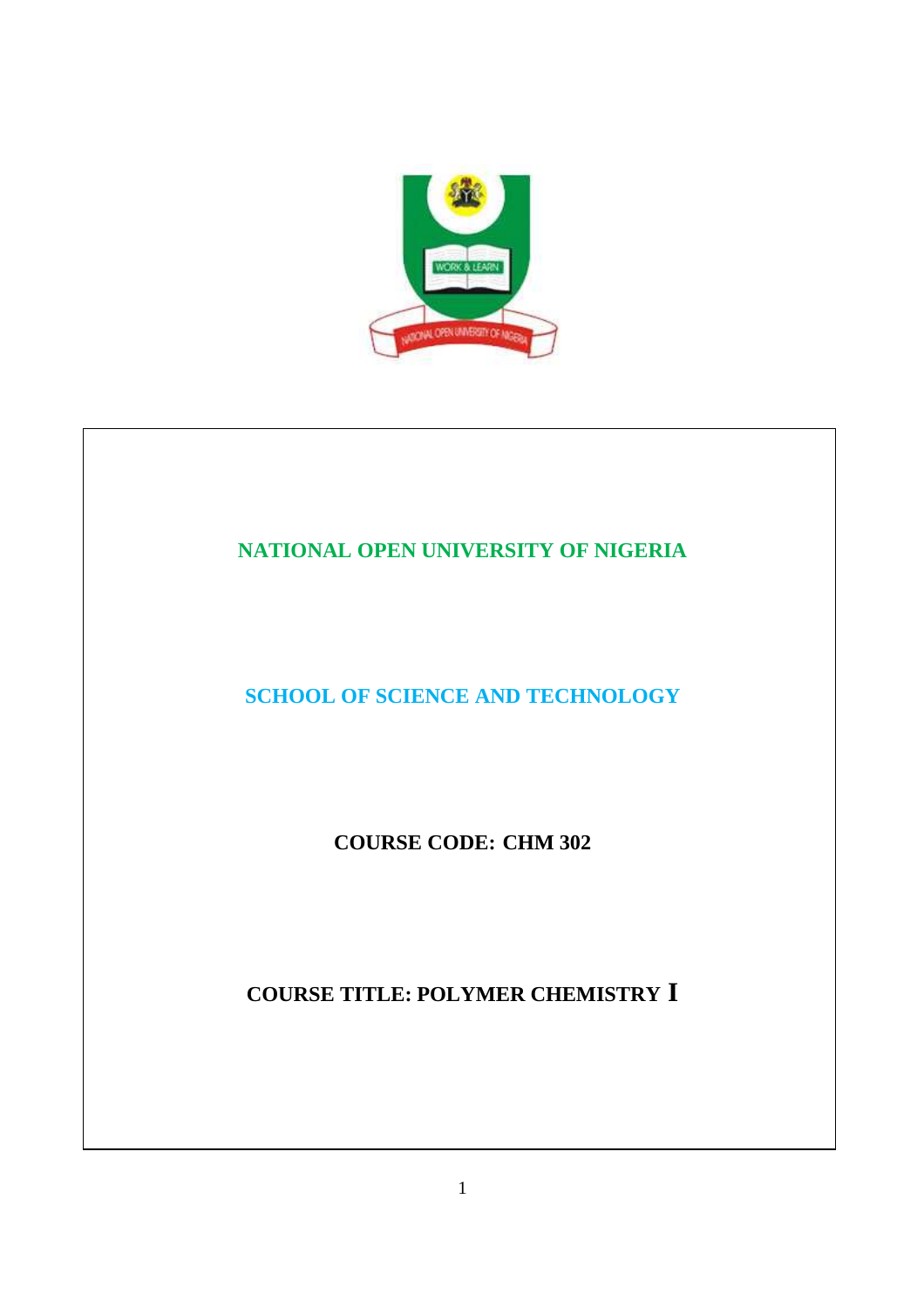#### **CHM 302: POLYMER CHEMISTRY I [2 UNITS]**

**Course Developer/ Writer: DR (MRS) Dorcas Olufunke MORONKOLA, DEPARTMENT OF CHEMICAL SCIENCES, FACULTY OF SCIENCE, OLABISI<br>
ONABANJO UNIVERSITY. UNIVERSITY, AGO-IWOYE. NIGERIA.**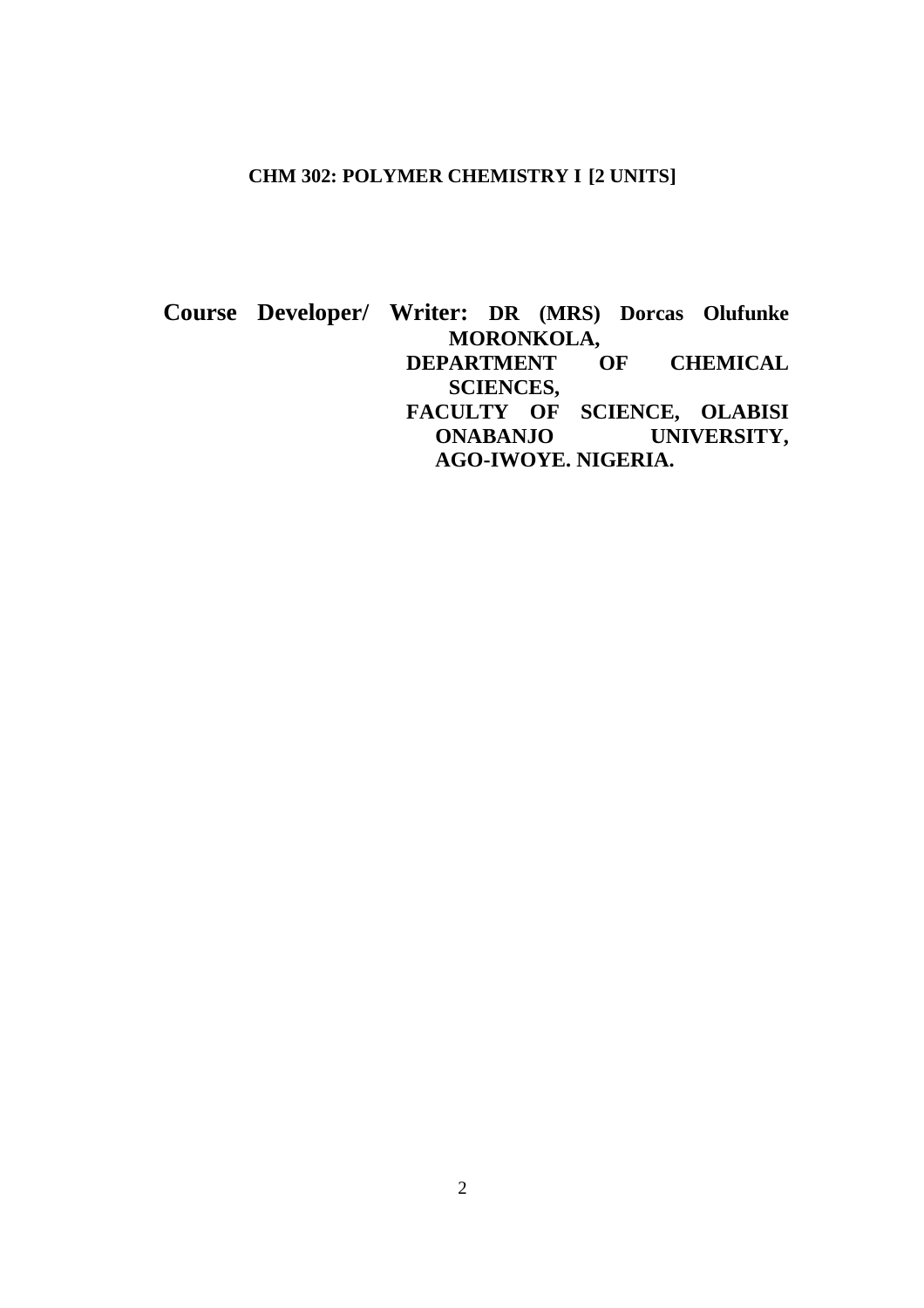# **COURSE GUIDE**

| <b>CONTENTS</b>                                                                               | PAGE |
|-----------------------------------------------------------------------------------------------|------|
| 1. Introduction                                                                               | 2    |
| 2. Learning outcomes (aims and objectives)                                                    | 2    |
| 3. Course requirements (course materials, study units, text books,<br>assignment file e.t.c.) | 2    |
| 4. Information about assessment (assignment and examination,                                  |      |
| grading etc)                                                                                  | 3    |
| 5. Course overview (how many units, modules etc)                                              | 3    |
| 6. Strategies for studying the course (tutors $\&$ tutorials)                                 |      |
| 7. Summary                                                                                    |      |

#### **1. Introduction**

Polymer Chemistry 1 is a two units compulsory organic chemistry course. The course code is CHM 302 and is available to all students offering B.Sc Chemistry in the School of Science and Technology, NOUN. Polymer chemistry is a special field of organic chemistry that studies the **formation, structures, reactions, modifications and properties of polymers,** as well as its **degradations** and **recycling**. They can be natural or synthetic polymers. Polymer Chemistry has since grown from studying natural to synthetic polymers paving way to obtaining new polymers with greater uses and applications, serving us in our basic needs of **food, clothing** and **shelter**, to others like giving physiological aids to the blind, crippled, dumb, aids for heart problems and so on; protective wears, insulators, domestic and industrial appliances etc. There are two basic chemical reactions by which polymers are formed: addition chain-growth polymerizations and condensation step-growth reactions. The polymers are of variable structures which determine their specific properties. The reactions are continually receiving modifications for improvements and productions of high quality polymers. It is important to stress that properties of polymers are determined greatly by its structures, and what makes them special is the very large giant size of polymers having amu of up to millions and more.

#### **2. Learning outcomes (aims and objectives)**

The course is aimed at sensitizing learners with

(a) basic information on polymers as giant molecules formed from joining of units called monomers; the method by which it occurs is called polymerization reactions. (b) the big sizes of polymers' structures determine its properties and importance.

(c) today, polymer compounds are very important to our modern life and developments. Many new innovations are being introduced to studies of polymers, which are not only studied in chemistry, but also polymers are studied in other fields like Engineering, Pharmaceutical, Medicine, Agriculture etc.

**3. Course requirements (course materials, study units, text books, assignment file e.t.c.)**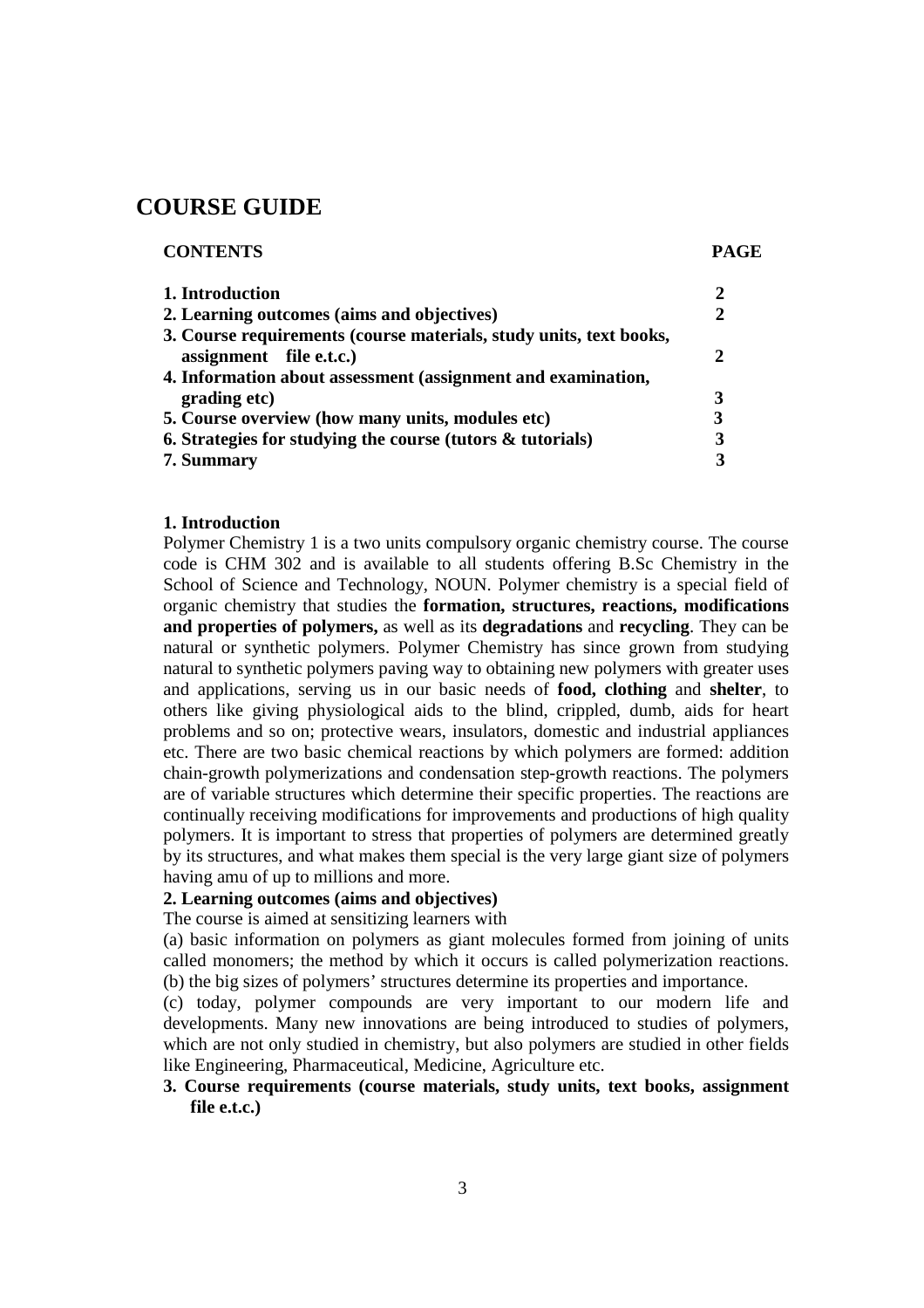- The course material contains six modules [1-6]. There are all together fifteen study units distributed within the six modules. The following textbooks are recommended for the six modules. Other relevant references and literature are listed at the end of each study unit along with these:
- T.L. Brown; H.E. LeMayJr; B.E. Bursten; C.J. Murphy and P. Woodward. (2009): Chemistry the Central Science. 11<sup>th</sup> Edition. Pearson Education International p. 499-513.
- **P.Y. Bruice (2007): Organic Chemistry. 5<sup>th</sup> Edition. Pearson Education Inc. p. 1232-**1257.
- R.T. Morrison and R.N. Boyd (2008): Organic Chemistry. Macromolecules. Polymers and Polymerization.  $6<sup>th</sup>$  Edition. Prentice-Hall of India, (PHI) Private Ltd., p. 1077-1096.
- I.L. Finar (2008). Organic Chemistry Vol.1 6<sup>th</sup> Edition Pearson Education. P.114-118.
- L.G. Wade, Jr and M.S. Singh (2008). Organic Chemistry 6<sup>th</sup> Edition. Pearson Education p. 330-363.
- Philip Matthews (2004). Advanced Chemistry- Polymers; Polymers and Industry p.879- 897.
- -M. Clugston and R. Flemming (2000). Advanced Chemistry- The Polymerization of Ethene, The mechanism of polymerization, Revisiting Polymerization 1&2. p. 514-517.

 The student activities in red, numbered from A, are to be attempted fully by learners. Their attempts are to be submitted in files at the centers nearest to them for progress monitoring and assessments.

**4. Information about assessment (assignment and examination, grading etc)**  Assessments will be collated and graded on assignments [student activities in red], observations, recordings, inferences, attempts of TMAs [TMAs are in green, they must be well attended to], and final written examination on the course on specified days.

#### **5. Course overview (how many units, modules etc)**

There are six modules in this course, comprising of fifteen study units distributed within the six modules. Module 1 has three units 1-3; Module 2 has two units 1&2; Module 3 has four units 1-4; Each of Modules 4, 5 and 6 has two units 1&2 each. As much as possible compounds are expressed in their IUPAC form; Units are expressed in S.I. units.

#### **6. Strategies for studying the course (tutors & tutorials)**

The pattern of presentation of CHM 302 course material is very simple and practical. Familiar and everyday examples of polymers around us are quoted. Questions asked from learners have most of their answers from the study units they are placed. Learners should have their writing materials near them when studying this course, for jottings and attempting simple exercises within each study units. This will foster coherence. Some part of studying this course will require you consult the internet to gain assess to websites, and important information on polymer chemistry. Also take note of words that are bolded. Analogies and problem-solving approaches are utilized to make the course more practical and aid fast understanding of learners. **7. Summary**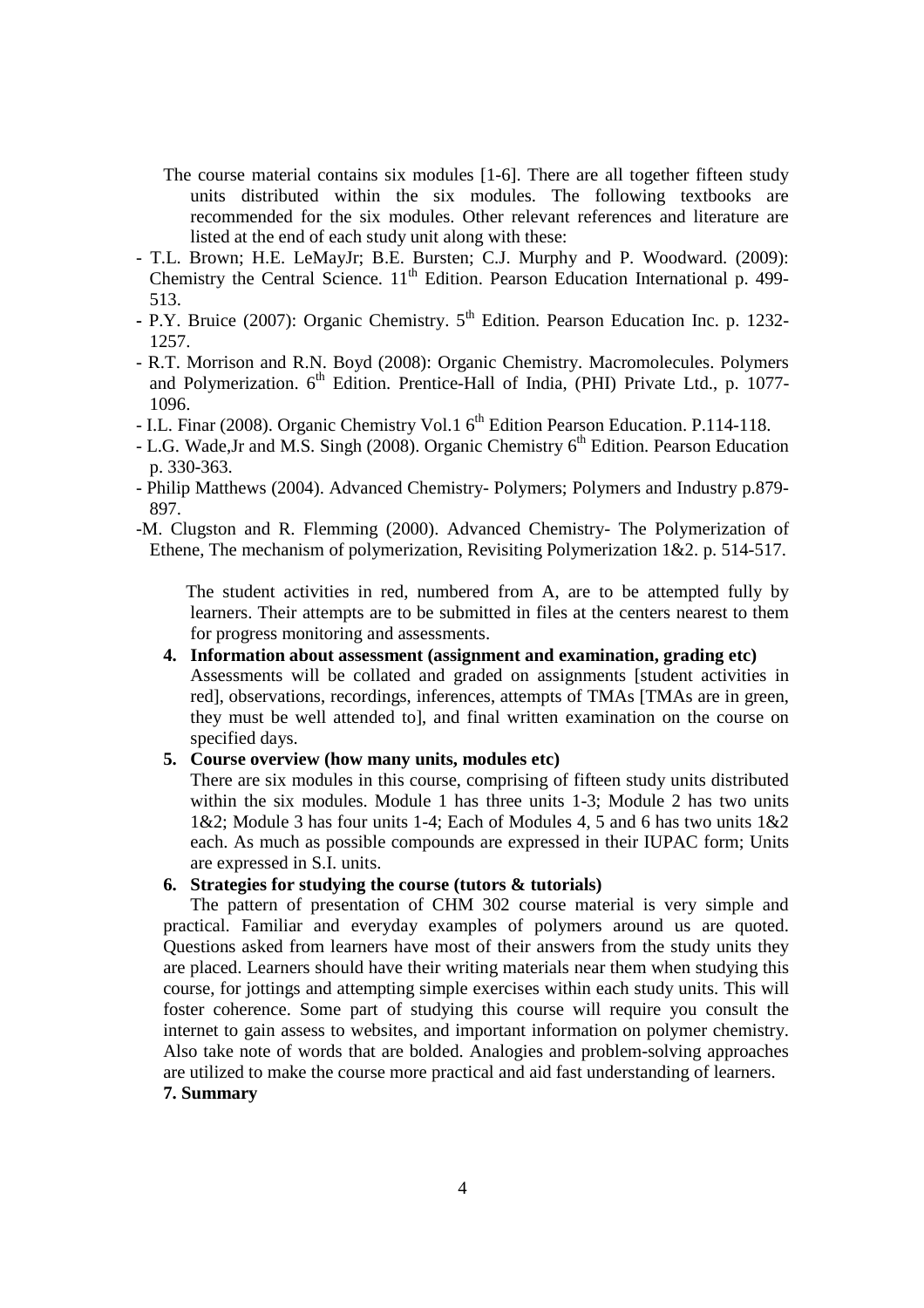We have discussed the Course Guide. It introduced these macromolecules as many units called monomers joining to form the whole called polymer, by method of polymerization reactions. The aims and objectives of the course have been stated with the course requirements. Information has been given about assessments and the course overview as consisting of six modules 1-6. There are fifteen study units within this course (CHM 302). To fully understand and participate in this course, basic strategies for studying the course have been stated.

Course Material contains six Modules with fifteen units distributed within the six modules. Each unit has at least two standard TMAs at the end of it written in green. At the end of each logical and short question are detailed answers to the TMAs in blue, all are at the end part of the course material.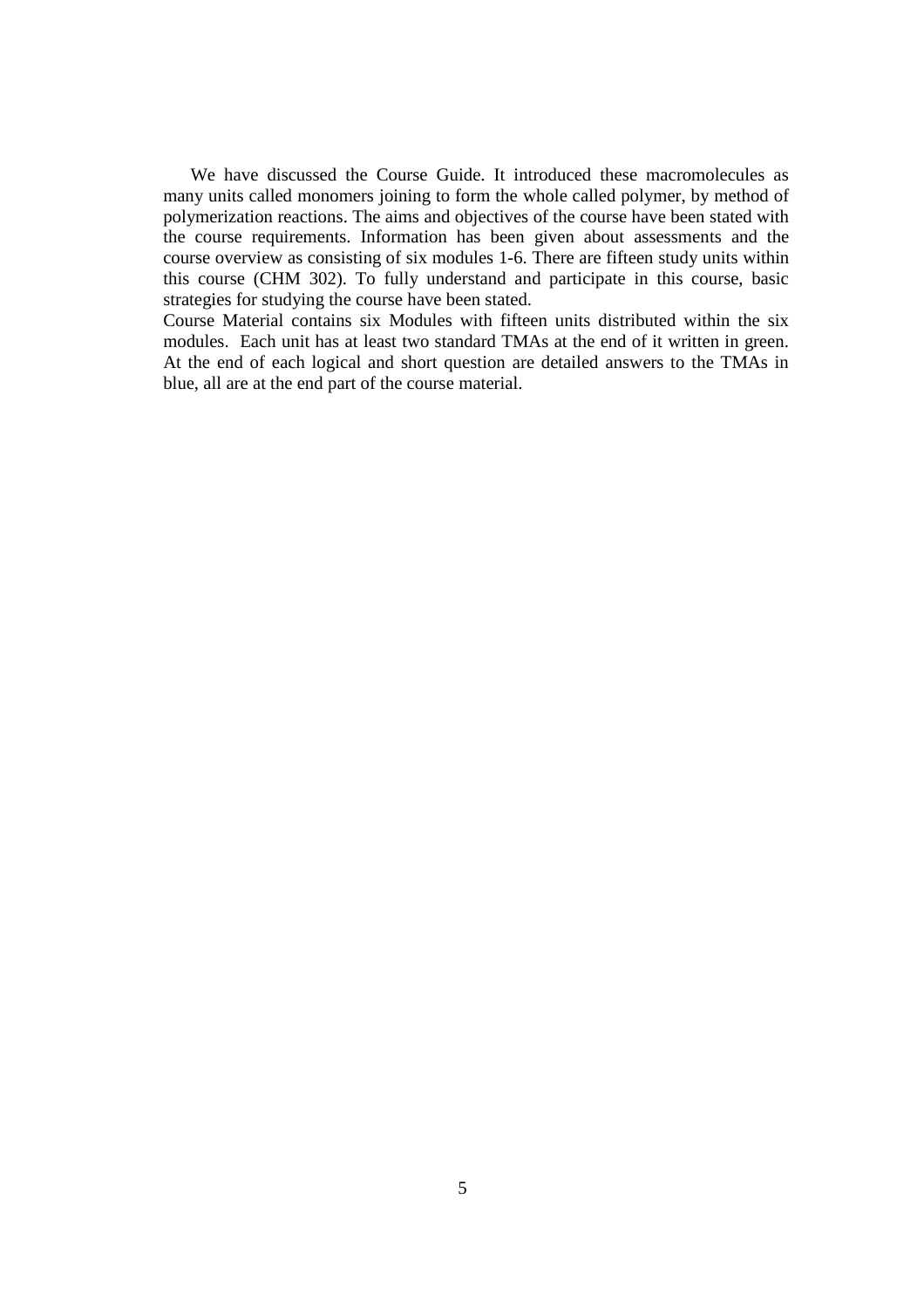# **COURSE MATERIAL**

# **FOR**

# **CHM 302: POLYMER CHEMISTRY I [2 UNITS]**

### **Course Outline:**

The nature of Polymer nomenclature; Outline of sources of raw materials for polymers; Polymerization process, condensation polymerization in details; Solubility and solution properties of polymers; Structures and properties of polymers; Fiber forming polymers.

# **PRE-AMBLE**

*Polymer* is derived from the Greek words: '*Poly* meaning many, and *meros* meaning parts.' Polymer therefore implies **MANY PARTS.** The parts are units called **monomers.**  How does the many parts form the whole? Polymers are formed by processes of **POLYMERIZATION**.

| <b>COURSE MATERIAL</b>                                         | Page           |
|----------------------------------------------------------------|----------------|
| <b>GENERAL TOC</b>                                             |                |
| <b>MODULE 1: Nature of Polymers and their Nomenclature;</b>    |                |
| Unit 1: Introduction to Polymer Chemistry and Nomenclature     | $\overline{7}$ |
| Unit 2: Physical Groupings of Polymers with their Nomenclature | 14             |
| Unit 3: Chemical Groupings of Polymers with their Nomenclature | 18             |
| <b>MODULE 2: Sources of Raw Materials for Polymers;</b>        |                |
| Unit 1: Raw Materials from Economic Sources are Industrial     |                |
| Methods of Producing Polymers                                  | 22             |
| Unit 2: Chemical Industries are Important Sources of Raw       |                |
| Materials in Polymer Chemistry                                 | 27             |
| <b>MODULE 3: Processes of Polymerization;</b>                  |                |
| Unit 1: Synthetic Polymerization                               | 35             |
| Unit 2: Addition Chain-growth Polymerization Reactions         | 37             |
| Unit 3: Mechanisms in Addition Chain-growth Polymerization     |                |
| Reactions [Radical and Ionic Addition Polymerizations]         | 40             |
| Unit 4: Condensation Step-growth Polymerization Reactions      | 44             |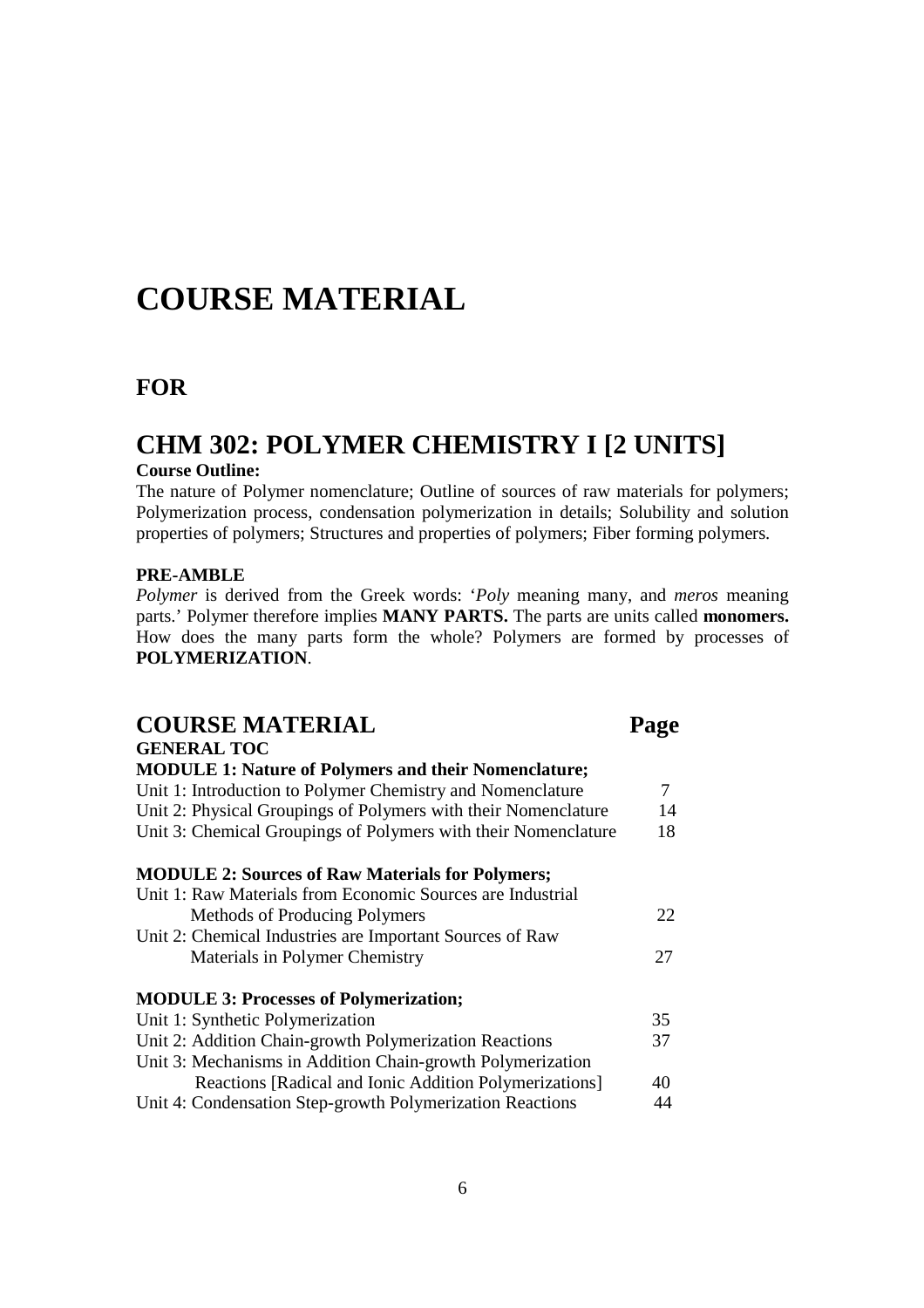| <b>MODULE 4: Solubility and Solution Properties of Polymers;</b>                   |    |  |
|------------------------------------------------------------------------------------|----|--|
| Unit 1: Solubility Properties of Polymers                                          | 48 |  |
| Unit 2: Solution Properties of Polymers                                            | 53 |  |
| <b>MODULE 5: Structures and Properties of Polymers;</b>                            |    |  |
| Unit 1: Crystallinity and Amorphous Properties of Polymers                         | 57 |  |
| Unit 2: Types and Effects of Linkages on Nature of Polymers                        | 60 |  |
| <b>MODULE 6: Fiber Forming Polymers, Biodegradation and Recycling of Polymers;</b> |    |  |
| Unit 1: Polymers as Fibers                                                         | 69 |  |
| Unit 2: Biodegradations and Recycling of Polymers                                  | 71 |  |
| <b>Answers to Short-Structured TMA Questions</b>                                   | 75 |  |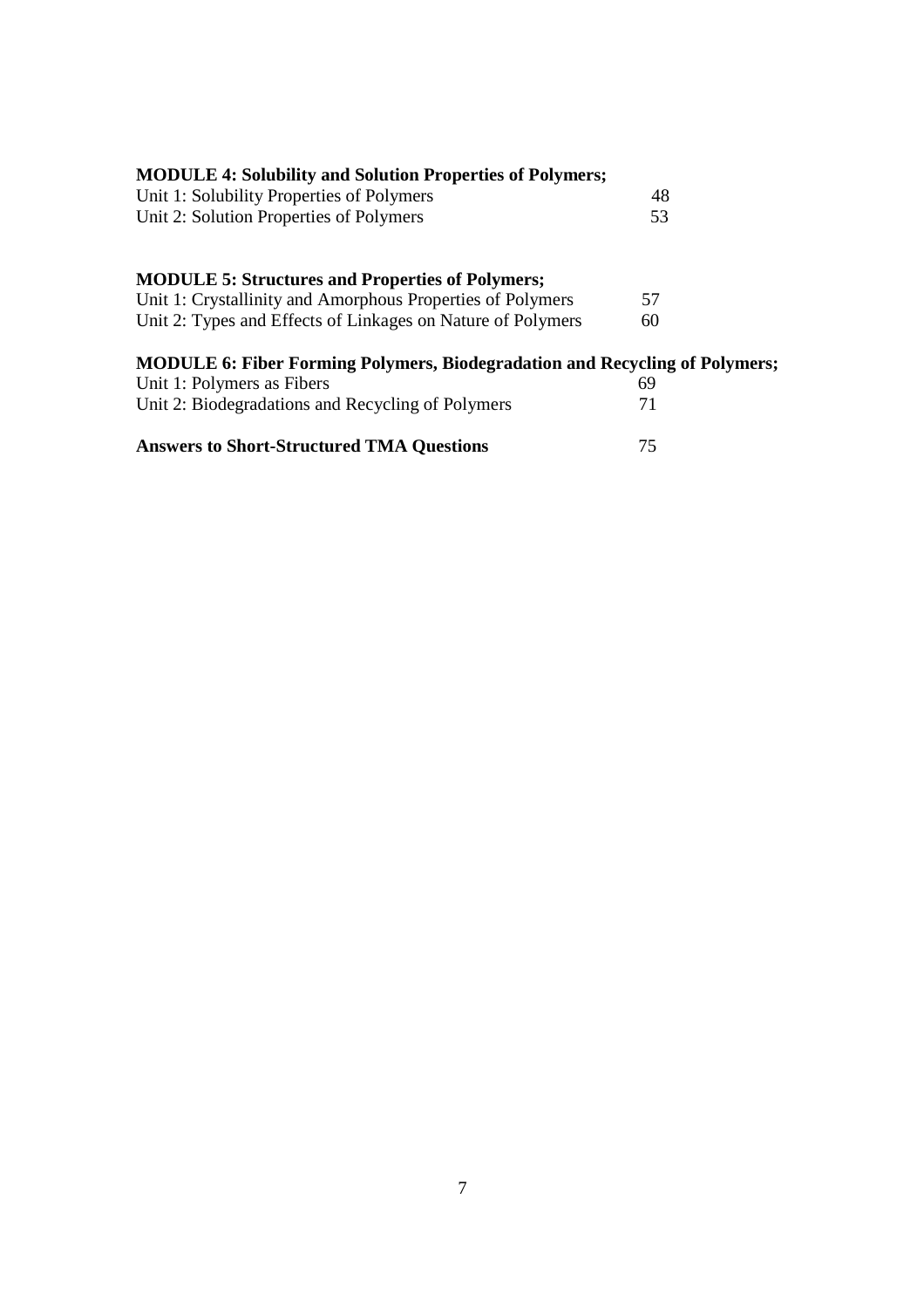# **Module 1: Nature of Polymers and their Nomenclature**

# **Unit 1: Introduction to Polymer Chemistry and Nomenclature**

# **Table of contents**

- 1.0 Introduction
- 2.0 Objectives
- 3.0 Introduction to polymer
- 3.1 General information on polymers
- 3.2 Polymer Nomenclature
- 3.3 Some Distinct Polymer Scientist
- 3.4 Introduction to more Classification and nomenclature of polymers
- 4.0 Conclusion
- 5.0 Summary
- 6.0 Tutor Marked Assignment (TMA)
- 7.0 References/ Further Readings

# **1.0 Introduction**

*Polymer* is derived from the Greek words: '*Poly* meaning many, and *meros* meaning parts.' Polymer therefore implies **MANY PARTS.** The parts are units called **monomers;**  hence polymers are derived from large number of repeating units called **monomers**. The process by which this is achieved is called **polymerization**. Some are biopolymers because they are naturally occurring, while many are synthetic polymers. Many important products which make us comfortable are polymers.

# **2.0 Objectives**

At the end of this unit you should be able to

- $\triangleright$  define polymer
- $\triangleright$  show that polymers are obtained by polymerization reaction
- $\triangleright$  give the general formula of polymers, and names
- $\triangleright$  appreciate the diverse uses of polymers and some distinct scientists that contributed to establishing polymer chemistry
- $\triangleright$  give highlights on the work and findings of specific scientist that contributed to polymer chemistry
- $\triangleright$  know that all polymers are macromolecules, but not all macromolecules are polymers

# **3.0 Introduction**

A **polymer** (from Greek means: much, many and part) is a large molecule (macromolecule) composed of repeating structural units typically connected by covalent chemical bonds. The term '*polymer*'refer to large class of natural and synthetic materials with varieties of properties. We will be concerned in polymer Chemistry with the structures, properties and preparations of important polymers. How to obtain them should be paramount in mind.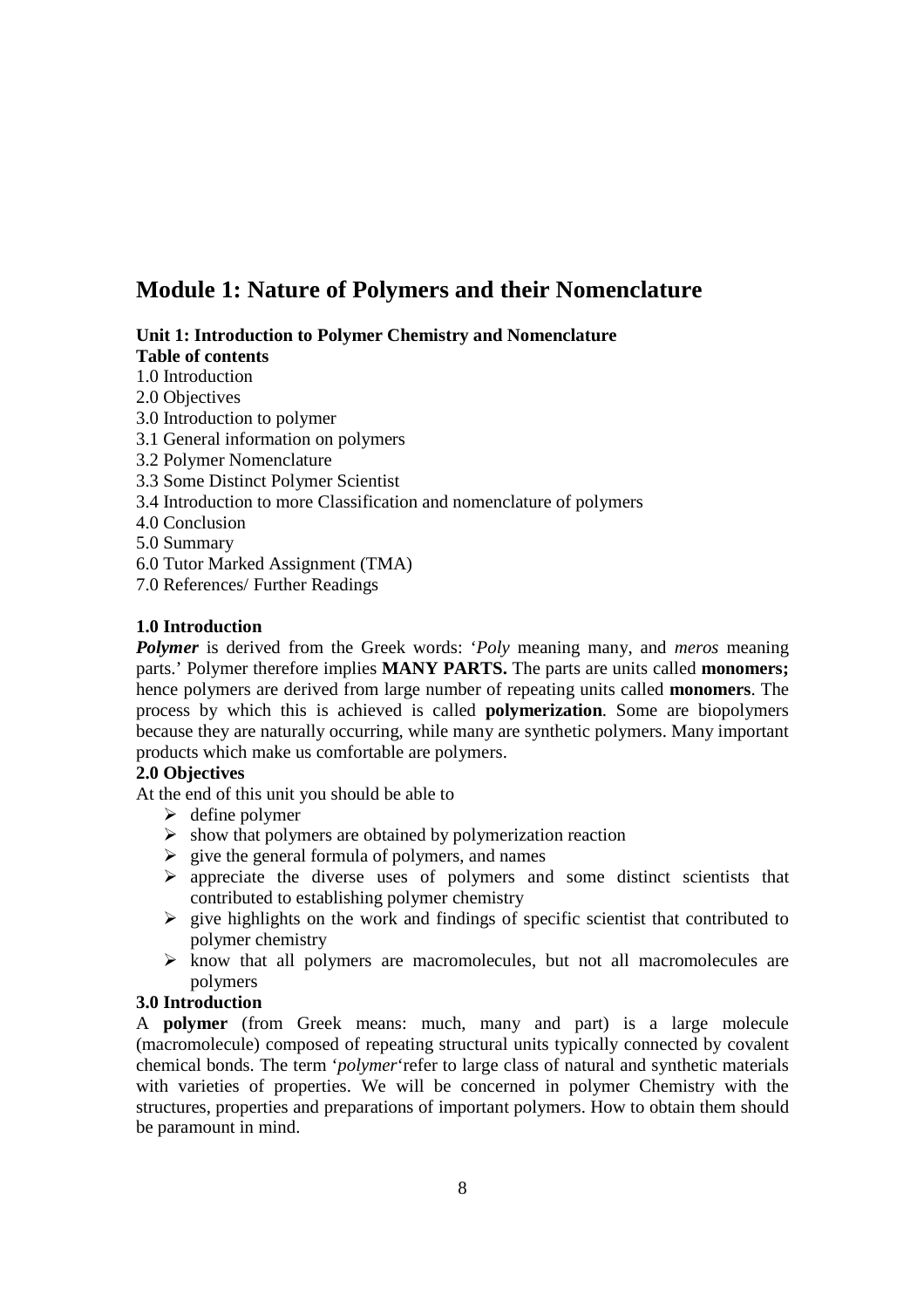#### **3.1 General Information on Polymers**

Polymers are **giant organic compounds** composed of many repeating units called **monomers**, with high relative molecular masses ranging from not less than several hundreds, to thousands or even millions. They are also referred to as **macromolecules**, but not all macromolecules are polymers! General molecular formula of polymers is usually represented as  $[-\text{monomer}(s)$ - $]_n$  where 'n' is a range of large numbers that are not fixed. Polymers can be obtained from nature (Natural polymers), and they are also synthesized (Synthetic polymers). The reaction that leads to the formation of polymers is called *polymerization*. Natural polymers, also known as biopolymers include natural rubber (latex), nucleic acids, proteins, polysaccharides, wool, silk and cotton. For example, natural rubber has a molecular weight of 12,000; starch, 40,000; and proteins, 1000-1,000,000. Processes of polymerization involve simple processes of addition, condensation and cyclization reactions, to more complex and combined reactions.

Polymer compounds are very useful in day-to-day activities of man. Useful polymers are utilized in cosmetics, paints, clothing and wears, agricultural implements, plastics and rubber, vulcanization, wrappers, furniture, compact discs, photographic films, parts of automobiles, soles of shoes, packs, glues, toys, bottles and flasks, electrical insulators and so on. Polymer products also serve as physiological aids to the crippled, people with heart problems, providing hearing and vision aids, protective wears and goggles, industrial and domestic appliances.

**Activity A:** Why are all polymers macromolecules, while all macromolecules are not polymers?

Answer: Macromolecules without repeating units called monomers, though with large molecular weights  $[10^2$ s to  $10^6$ s] are not polymers. If macromolecules are not formed by the process of polymerization reaction between monomers, they are not polymers.

#### **3.2 Polymer nomenclature**

There are multiple conventions for naming polymer substances. Many commonly used polymers, such as those found in consumer products, are referred to by a common or trivial name. The trivial name is assigned based on historical precedent or popular usage rather than a standardized naming convention. Both the American Chemical Society and IUPAC have proposed standardized naming conventions; the ACS and IUPAC conventions are similar but not identical. Examples of the differences between the various naming conventions are given in the table below:

| <b>Common Name</b>                                   | <b>ACS</b> Name                                                                                  | <b>IUPAC</b> Name                                 |
|------------------------------------------------------|--------------------------------------------------------------------------------------------------|---------------------------------------------------|
| Polyethylene                                         | Polyethylene                                                                                     | Polyethene                                        |
| Poly (ethylene oxide)<br>or (PEO)                    | poly(oxyethylene)                                                                                | poly(oxyethene)                                   |
| $(eth$ ylene poly<br>Poly<br>terephthalate)<br>(PET) | $\left( \text{oxy-1,2-}   \text{poly} \right)$<br>or ethanediyloxycarbonyl<br>phenylenecarbonyl) | $-1,4$ - $\vert$ (oxyetheneoxyterephth=<br>aloyl) |
| Nylon                                                | poly[amino(1-oxo-1,6-hexanediyl)]                                                                | poly[amino(1-oxohexan-<br>$1, 6$ -diyl)]          |

|  |  |  |  |  | Table 1: 1 Common, ACS and IUPAC Names of Poymers |
|--|--|--|--|--|---------------------------------------------------|
|--|--|--|--|--|---------------------------------------------------|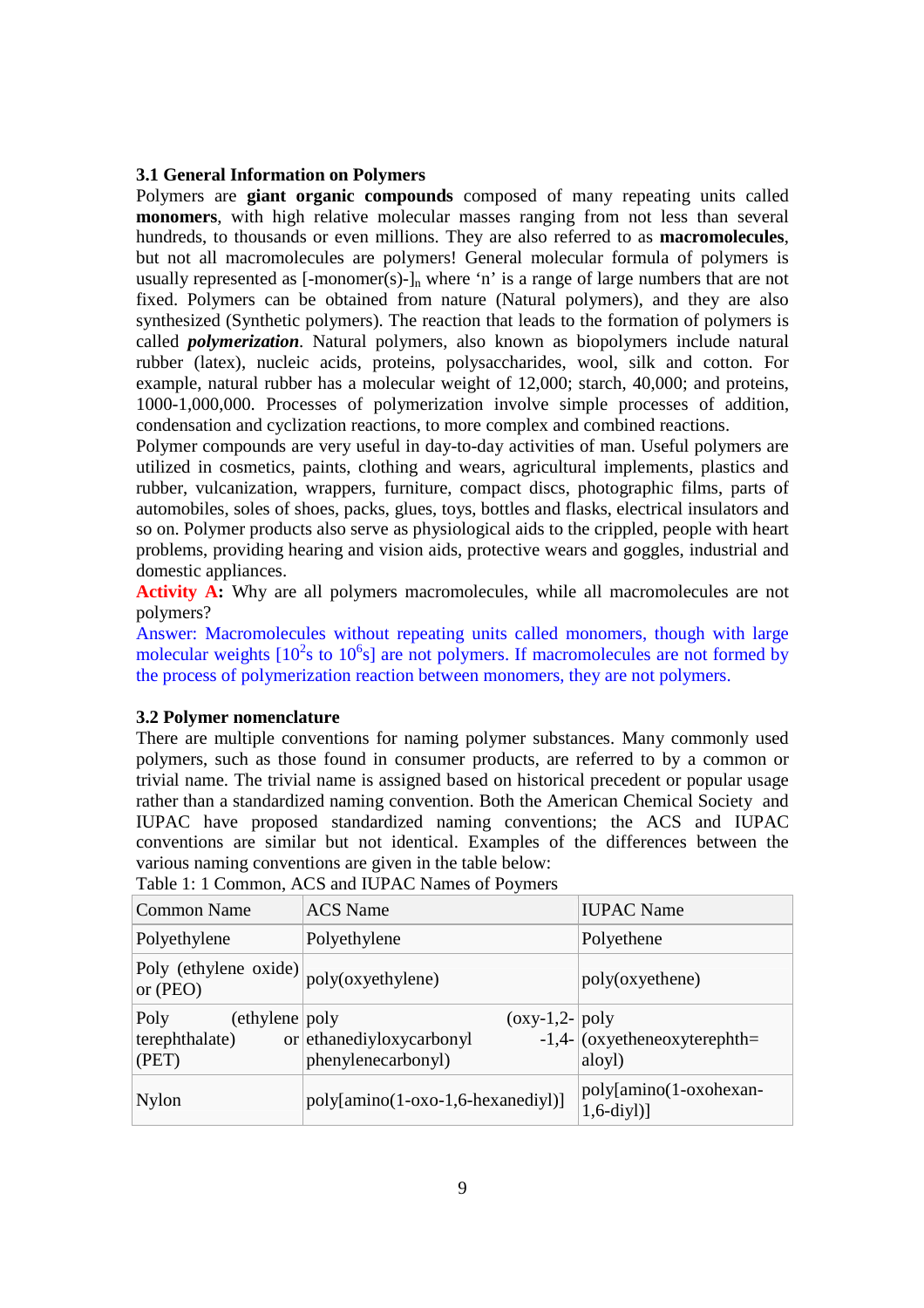In both standardized conventions, the polymers' names are intended to reflect the monomer(s) from which they are synthesized rather than the precise nature of the repeating subunit. For example, the polymer synthesized from the simple alkene ethene is called polyethylene, retaining the -ene suffix even though the double bond is removed during the polymerization process:



Fig 1: The polymerisation of ethene in to poly(ethene)



#### **3.3 Some distinct Polymer Scientists**

Earlier in the 19th century many scientists like *Alexander Parke, John Wesley Hyatt, Louis Chardonnet, Hermann Staudinger* synthesized many useful polymers. Before this time *Jons Jakob Berzelius* formed the word **polymer** meaning in Greek language 'many parts'. They showed that polymers are long chains of monomers linked together. Not until recently is much appreciation given to studies on **Polymer Chemistry**, which is a major aspect of studies on **Material Science**.

**3.3.1 Alexander Parkes** who was born on 29<sup>th</sup> December 1813, and lived till 29<sup>th</sup> June 1890 a native of Birmingham, England. He was a metallurgist and invented the first thermoplastic celluloid based on nitrocellulose with ethanol as solvent. He called it 'Parkesine' the first man-made plastic. The material anticipated many of the modern aesthetic and utility uses of plastics. It was first exhibited at the 1862 London International Exhibition. A. Parkes has a total of 66 patents on developing processes and products related to electroplating and plastic. Some of his outstanding works are summarized thus:

In 1850 he developed and patented the Parkes process for economically desilvering lead, also patenting refinements to the process in 1851 and 1852.

In 1855 he developed Parkesine - the first thermoplastic – a celluloid based on nitrocellulose with the solvent ethanol. This material, exhibited at the 1862 London International Exhibition, anticipated many of the modern aesthetic and utility uses of plastics.

In 1866 he set up The Parkesine Company in London for bulk low-cost production. It was not, however, a commercial success as Parkesine was expensive to produce, prone to cracking and highly flammable. The business closed in 1868.

Parkes' material was developed later in improved form as Xylonite by his associate D. Spill, who brought a patent infringement lawsuit against J.W. Hyatt who developed celluloid in the U.S. It was ultimately unsuccessful because in 1870, the judge ruled that it was Parkes who was the true inventor due to his original experiments.

Rememberance of Parkes are made at many locations. Plastics Historical Society put up a blue plastic plague in 2002 in his home town Dulwich, London. He was commemorated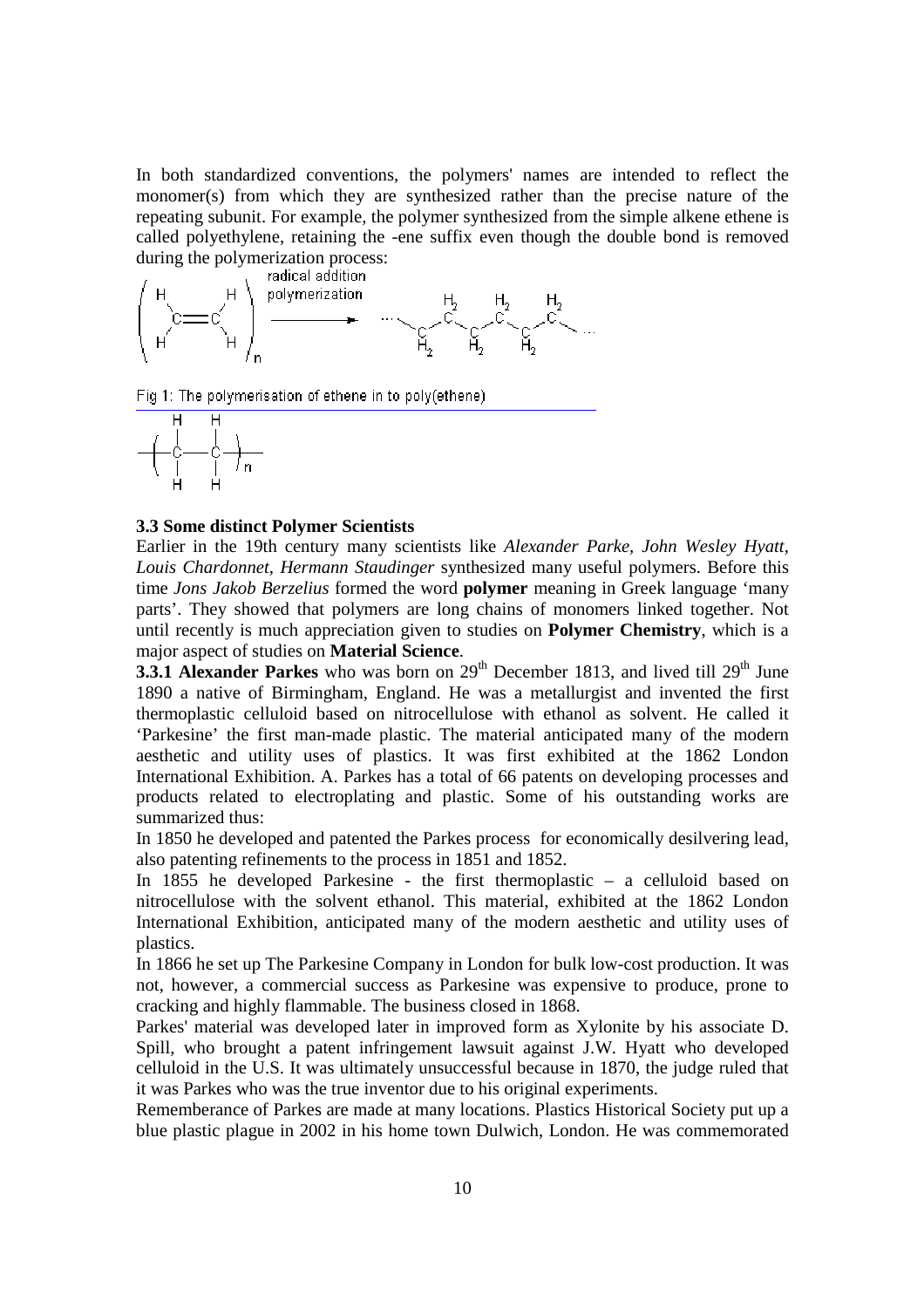by The Birmingham Civic Society who erected a blue plague in 2004 on the original Elkington Silver Electroplating Works.



The blue plaque on the old Birmingham Science Museum

#### **3.3.2 John Wesley Hyatt**

 He lived November 28, 1837 to May 10, 1920 an American inventor, who contributed to the development of celluloid with his brothers, and began producing in 1872. He also invented the Hyatt filter, a means of chemically purifying water while it is in motion; a widely used type of roller bearing; a sugarcane mill superior to any previously used; a sewing machine for making machine belting; and a substitute for ivory in the manufacture of billiard balls and other articles. Hyatt's eventual result was a commercially viable way of producing solid, stable nitrocellulose, which he patented in the U.S. in 1869 as "Celluloid" (US patent 50359; now a genericized trademark). In 1870 Hyatt formed the Albany Dental Plate Company (later renamed the Celluloid Manufacturing Company) to produce billiard balls, false teeth and piano keys,  $\frac{11}{2}$  among other products.

 In parallel, a third English inventor, Daniel Spill, had independently developed essentially the same product, which he patented in the UK as "Xylonite". Spill later pursued Hyatt in a number of costly court cases between 1877 and 1884. The eventual decision was that the true inventor of celluloid was Parkes, but that all manufacturing of celluloid could continue, including Hyatt's. Hyatt's other patented inventions include roller bearings and a multiple-stitch sewing machine.

#### **3.3.3 Louis Chardonnet**

 L. Chardonnet is a French chemist who lived 1839 to T1924. He invented rayon and produced artificial silk from nitrocellulose.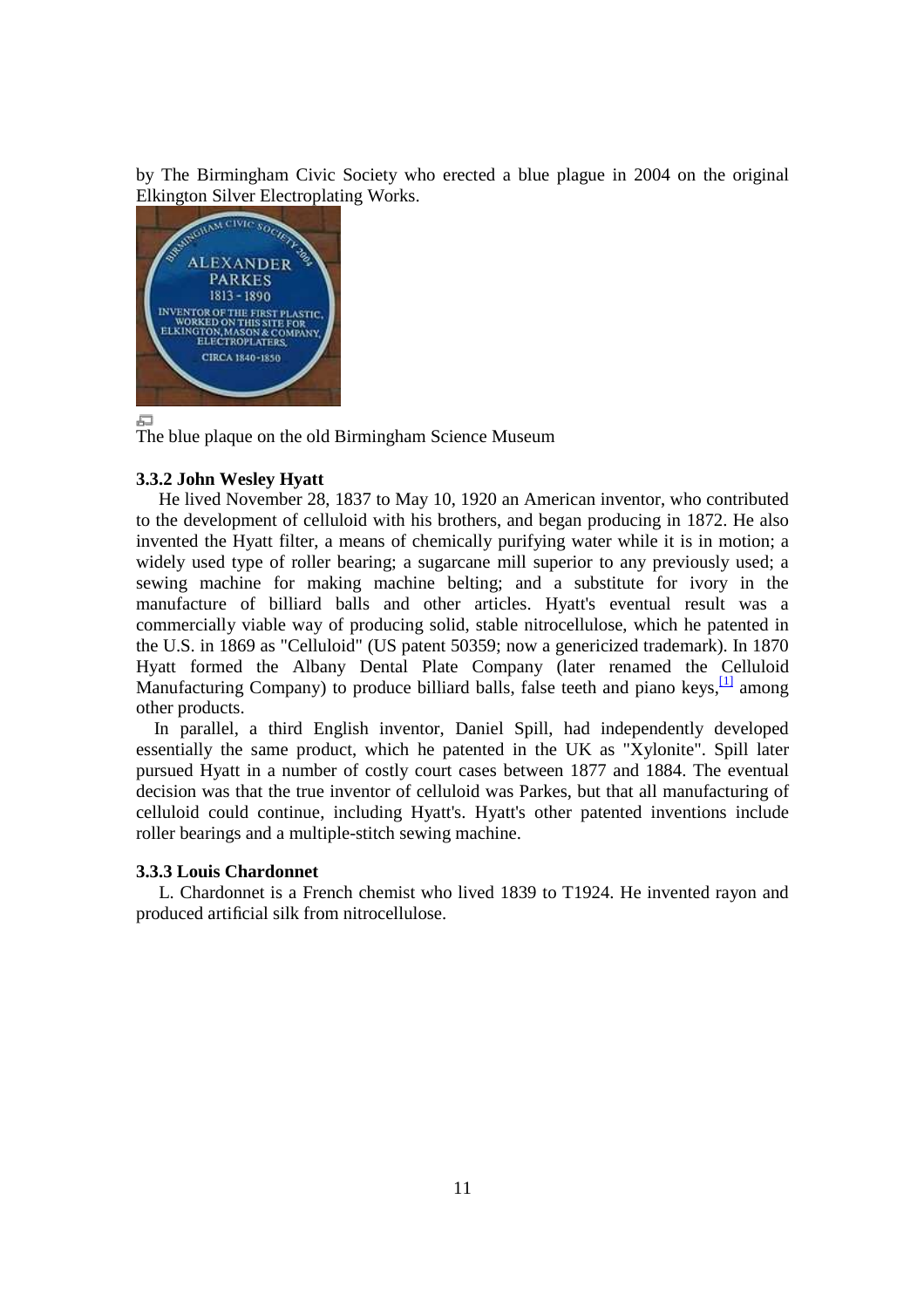

The French chemist L.M.H.B. Chardonnet, who invented rayon.

Louis-Marie-Hilaire Bernigaud, comte de Chardonnet, was born in Besancon, France. He is credited with having developed artificial silk, which came to be known as rayon. Around 1860s Chardonnet, originally trained as an engineer, assisted Louis Pasteur in an effort to save the French silk industry from an epidemic affecting silkworms. In 1878, while working in a photographic darkroom, Chardonnet accidentally overturned a bottle of nitrocellulose. When he started to clean up the spill, he saw that the nitrocellulose had become viscous due to evaporation. As he wiped it, he noticed long, thin strands of fiber resembling those of silk. Chardonnet began to experiment further with the nitrocellulose. He worked with the silkworm's food, mulberry leaves, turning them into a cellulose pulp with nitric and sulfuric acids, and stretched the resulting pulp into fibers. This fiber, cellulose nitrate, could be used in garments, but it was highly flammable. Some garments made of this early artificial silk reportedly burst into flame when a lit cigarette was nearby. Chardonnet solved this problem by denitrating these fibers with ammonium sulfide, which reduced the flammability of the material without sacrificing its strength. Chardonnet received his first patent for artificial silk in 1884 and began manufacturing the material in 1891. In 1924 artificial silk came to be known as rayon.

# **3.3.4 Hermann Staudinger**

Hermann Staudinger ( $23<sup>rd</sup>$  March 1881 to  $8<sup>th</sup>$  September 1965), is a German chemist from Worms who demonstrated the existence of macromolecules which he characterized as polymers. For this work he received the 1953 Nobel Prize in Chemistry. He is also known for his discovery of ketenes and of the Staudinger reaction.



After he got his Ph.D. from the University of Halle in 1903, Staudinger took a position at University of Strasbourg where he discovered the ketenes.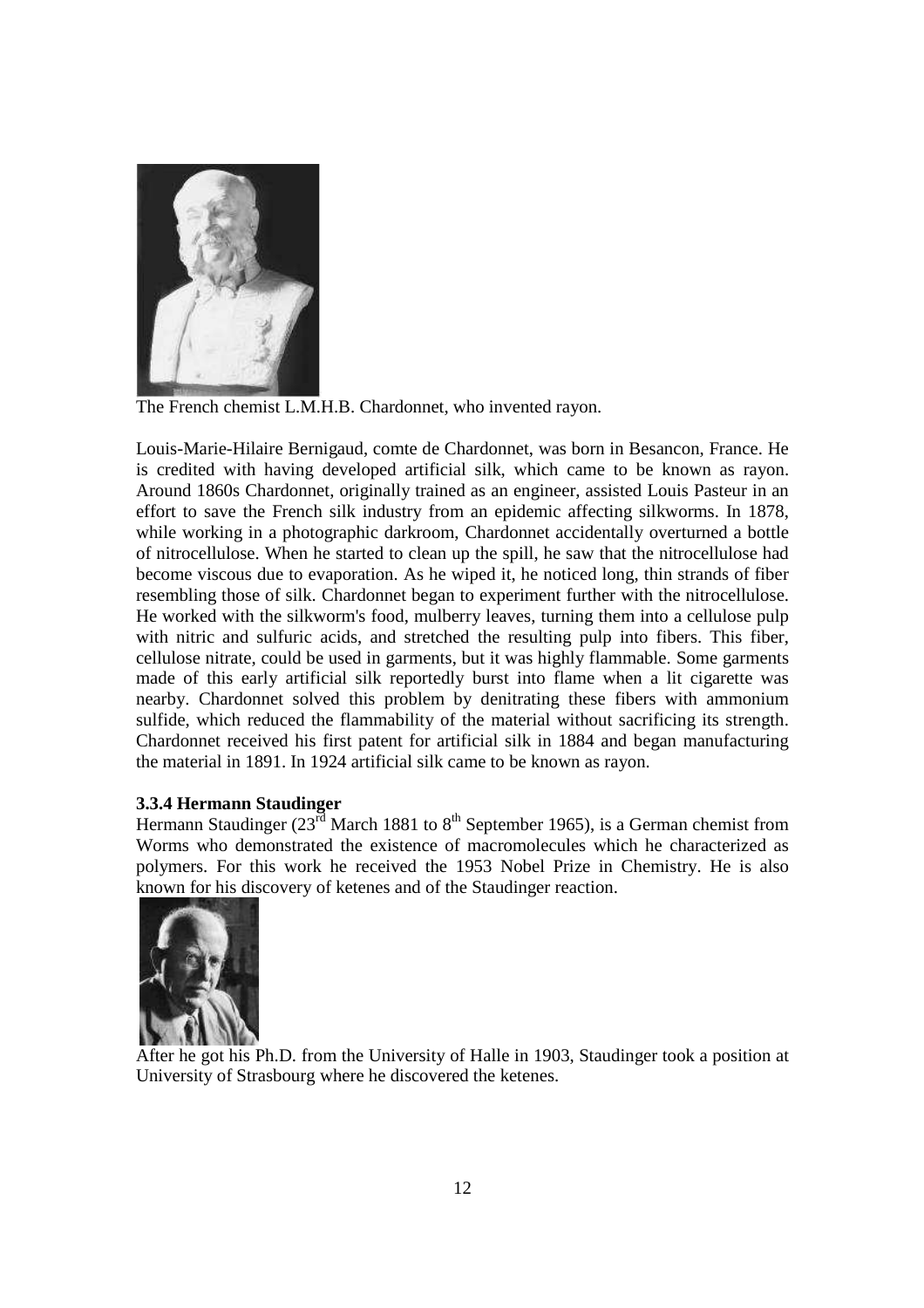#### Ketene  $[R, R' = H$  or alkyl]

Ketenes are synthetically-important intermediate for the production of yet-to-bediscovered antibiotics like penicillin and amoxicillin. In 1907, Staudinger began an assistant professorship at the Technical University of Karlsruhe where he successfully isolated a number of useful organic compounds (including a synthetic coffee flavoring) as more completely reviewed by Mülhaupt. In 1912, Staudinger commenced studies that led to discovery of the Staudinger reaction at the Swiss Federal Institute of Technology in Zurich, Switzerland. One of his earliest discoveries came in 1919, when he and colleague Meyer reported that azides react with triphenylphosphine to form phosphazide and gaseous nitrogen by way of the reaction commonly referred to as the Staudinger reaction with a high yield of phosphazide.



At Zurich, Staudinger while here started research in the chemistry of rubber, measuring high molecular weights by the physical methods of Raoult and van't Hoff. Contrary to prevailing ideas as stated below. Staudinger proposed in a landmark paper published in 1920 that rubber and other polymeric substances such as proteins, starch and cellulose are long chains of short repeating molecular units linked by covalent bonds some are in a head-to-tail fashion. In other words, polymers are like chains of paper clips, made up of small constituent parts linked from end to end thus:



This period, leading organic chemists like Heinrich Wieland and Emil Fischer believed that the measured high molecular weights were only apparent values caused by the aggregation of small molecules into colloids. At first the majority of Staudinger's colleagues also refused to accept the possibility that small molecules could link together covalently to form high-molecular weight compounds. Mülhaupt aptly noted that this is due in part to the fact that molecular structure and bonding theory were not fully understood in the early 20th century.

Evidences which supported Staudinger's hypothesis came-up in the 1930s. High molecular weights polymers were confirmed by membrane osmometry, and also by Staudinger's measurements of viscosity in solution. X-ray diffraction studies of polymers by Herman Mark provided direct evidence for long chains of repeating molecular units. Also the synthetic work led by Carothers demonstrated that polymers such as polyesters and nylon could be prepared by well-understood organic reactions.

Staudinger's elucidation of the nature of high-molecular weight compounds which he termed *Makromoleküle* tremendously led to the birth of the studies of polymer chemistry. Staudinger himself saw the potential for this science long before it was fully realized. "It is not improbable," Staudinger smartly commented in 1936, "that sooner or later a way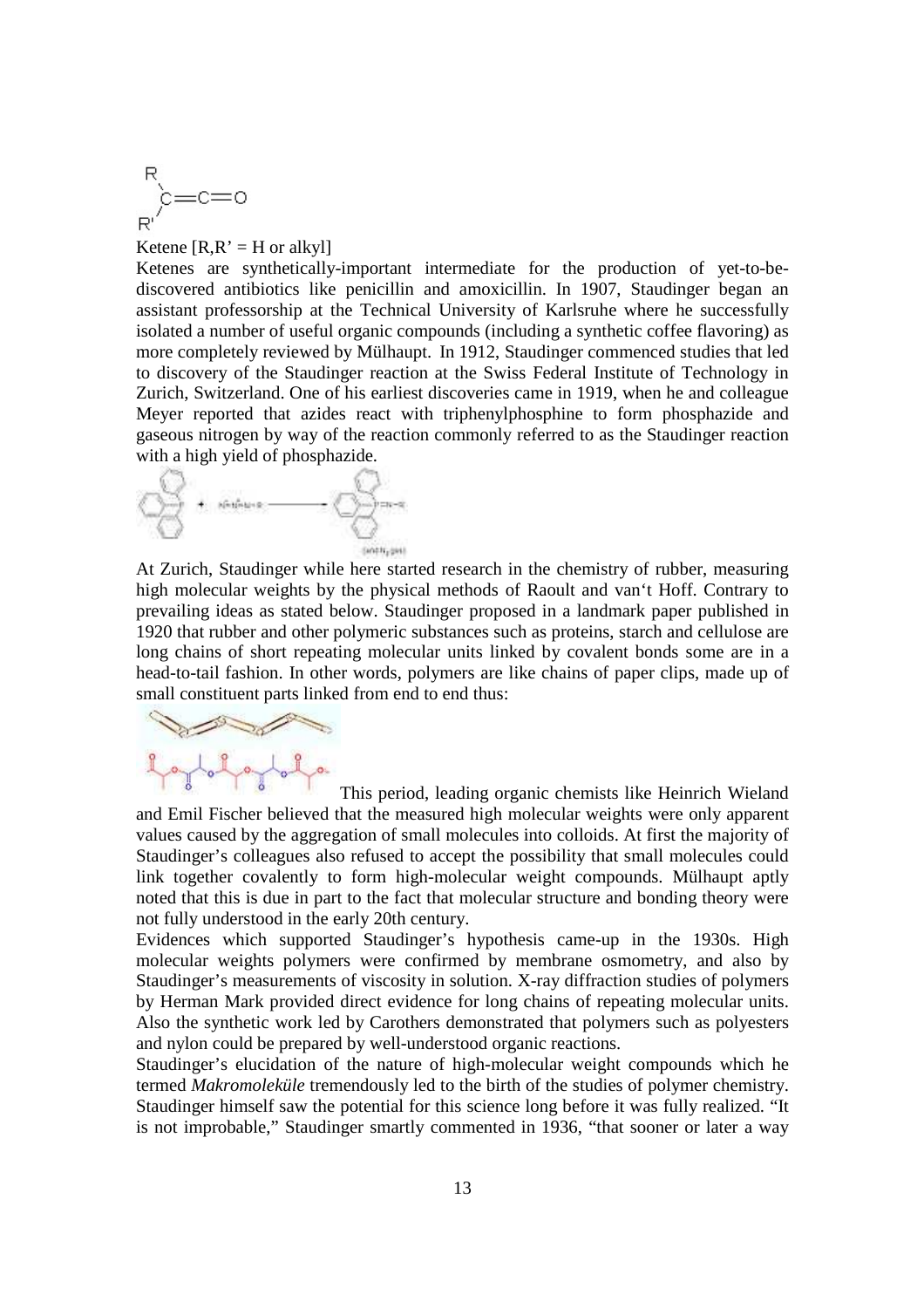will be discovered to prepare artificial fibers from synthetic high-molecular products, because the strength and elasticity of natural fibers depend exclusively on their macromolecular structure – i.e., on their long thread-shaped molecules." Staudinger founded the first polymer chemistry journal in 1940, and in 1953 received the Nobel Prize in Chemistry for "his discoveries in the field of macromolecular chemistry." His pioneering research has afforded the world myriad plastics, textiles, and other polymeric materials which make consumer products more affordable, attractive, and fun.

Activity **B:** Download from the internet the polymer invented and processes of three of above mentioned scientists.

#### **3.4 Introduction to more classifications and nomenclature of Polymers**

Polymers can be classified into types depending on their chemical mode of formation or on their physical properties and forms.

Based on their physical nature we have the following polymers: elastomers, fibers, resins, plastics, plasticizers, thermoplastics, thermosetting, nylons, polyesters, acrylonitriles.

Polymers can be grouped depending on their chemical nature as: (i) Type of reaction leading to their formation- addition polymers, and condensation polymers; (ii) Type of functional group in monomers, number and their linkages- bifunctional, trifunctional polymers, linear, cross-linked polymers, homopolymers, copolymers and terpolymers. Each of these groupings will be well explained in the next two units, and in module 5.

Activity C: Give brief explanation on each of the groupings of polymers listed in 3.4 above, based on the physical and chemical natures as stated above.

#### **4.0 Conclusion**

Polymers are long chains of monomers linked up by polymerization to form high molecular weight macromolecules of several hundreds to thousands and a times millions, which are very useful to man. Names of simple polymers usually reflect the type of monomer(s) they are formed from. Not less than four distinct polymer chemists are discussed.

#### **5.0 Summary**

In this unit we have learnt that

- 1. polymers are obtained by polymerization
- 2. in the process of polymerization, repeating units called monomers join together/ link up to form large macromolecules of high molecular weights  $[10^2s - 10^6s]$
- 3. general formula of polymers are  $[-$ monomer $(s)$ - $]_n$
- 4. polymers have diverse uses and some scientists contributed to studies of polymer chemistry, which is very important in material science
- 5. all polymers are macromolecules, but not all macromolecules are polymers
- 6. we live in an age of polymers. Most of the polymers formed are very essential for our survival and comfort.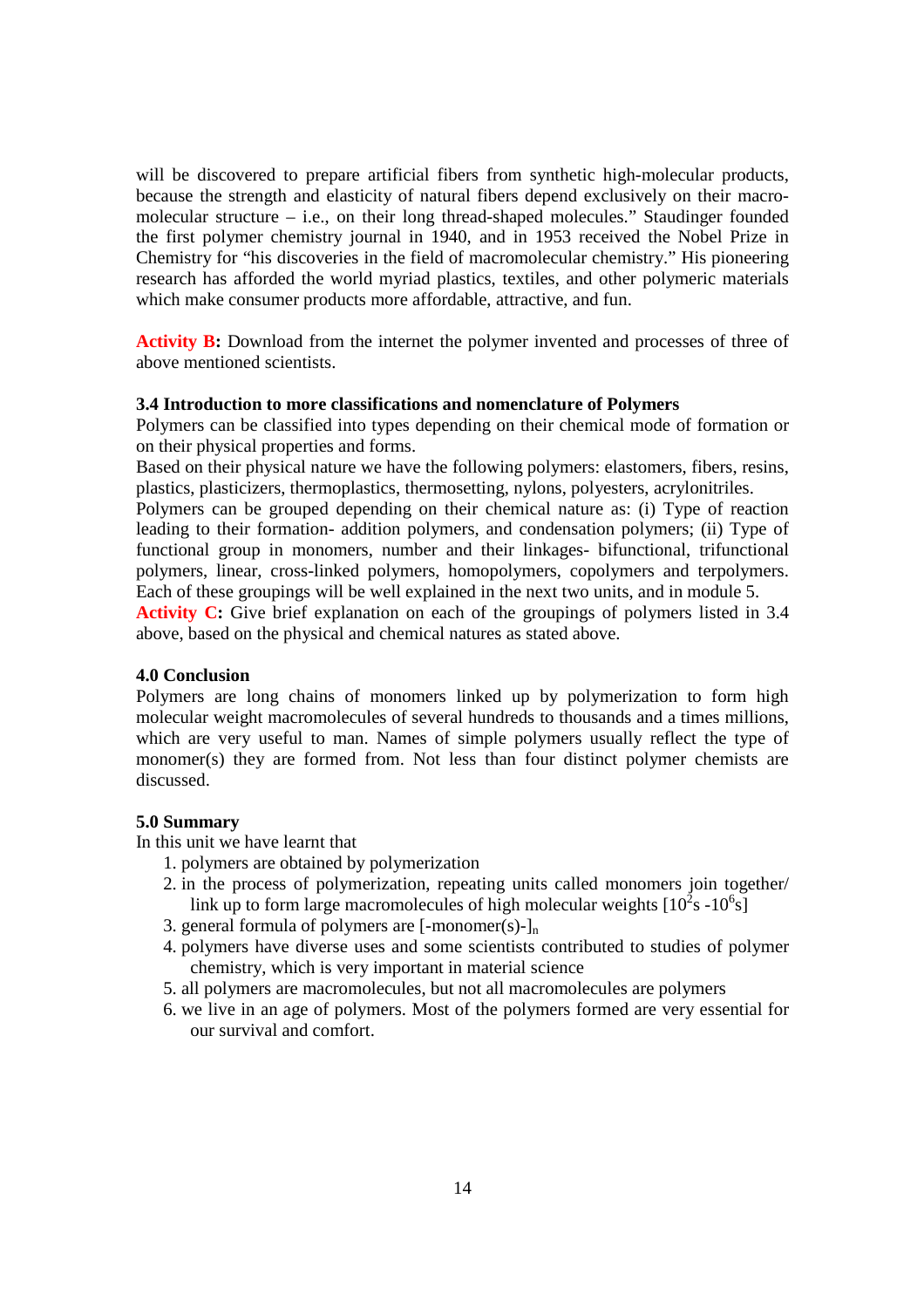#### **6.0 Tutor-Marked Assignment (TMA)**

TMA

- 1. Justify with not less than TEN/10 reasons why polymer chemistry is important to us.
- 2. Highlight/ summarize the works and findings (inventions) of three named scientists who contributed to the study of polymer chemistry out of the followings: Henri Braconnot; Leo Baekeland; Wallace Carothers; Giulio Natta; Karl Ziegler; Paul Flory.
- 3. Classify polymers based on their (a) physical properties (b) chemical nature

#### **7.0 References/Further Readings**

- T.L. Brown; H.E. LeMayJr; B.E. Bursten; C.J. Murphy and P. Woodward. (2009): Chemistry the Central Science. 11<sup>th</sup> Edition. Pearson Education International p. 499-513.
- **P.Y. Bruice (2007): Organic Chemistry. 5<sup>th</sup> Edition. Pearson Education Inc. p. 1232-**1257.
- R.T. Morrison and R.N. Boyd (2008): Organic Chemistry. Macromolecules. Polymers and Polymerization. 6<sup>th</sup> Edition. Prentice-Hall of India, (PHI) Private Ltd., p. 1077-1096.
- I.L. Finar (2008). Organic Chemistry Vol.1 6<sup>th</sup> Edition Pearson Education. P.114-118.
- L.G. Wade, Jr and M.S. Singh  $(2008)$ . Organic Chemistry  $6<sup>th</sup>$  Edition. Pearson Education p. 330-363.
- Philip Matthews (2004). Advanced Chemistry- Polymers; Polymers and Industry p.879- 897.

-M. Clugston and R. Flemming (2000). Advanced Chemistry- The Polymerization of Ethene, The mechanism of polymerization, Revisiting Polymerization 1&2. p. 514-517.

- Britannica Online Encyclopedia. (2009). Britannica Online Encyclopedia. Parkes process (chemistry).

- E. C. Worden (1911). Nitrocellulose industry. New York, Van Nostrand, (Parkes, English patent #2359 in 1855) p. 568.

- Everton Clive (1986). The History of Billiards and Snooker (The Story of Billiards and Snooker, 1979) Haywards Heath, UK: Partridge Pr. p.11.

- Helmut Ringsdorf (2004). "Hermann Staudinger and the Future of Polymer Research Jubilees - Beloved Occasions for Cultural Piety". Angewandte Chemie International Edition 43 (9): 1064–1076. doi:10.1002/anie.200330071.

- Heinrich Hopff (1969). "Hermann Staudinger 1881-1965". Chemische Berichte 102 (5): XLI. doi:10.1002/cber.19691020502.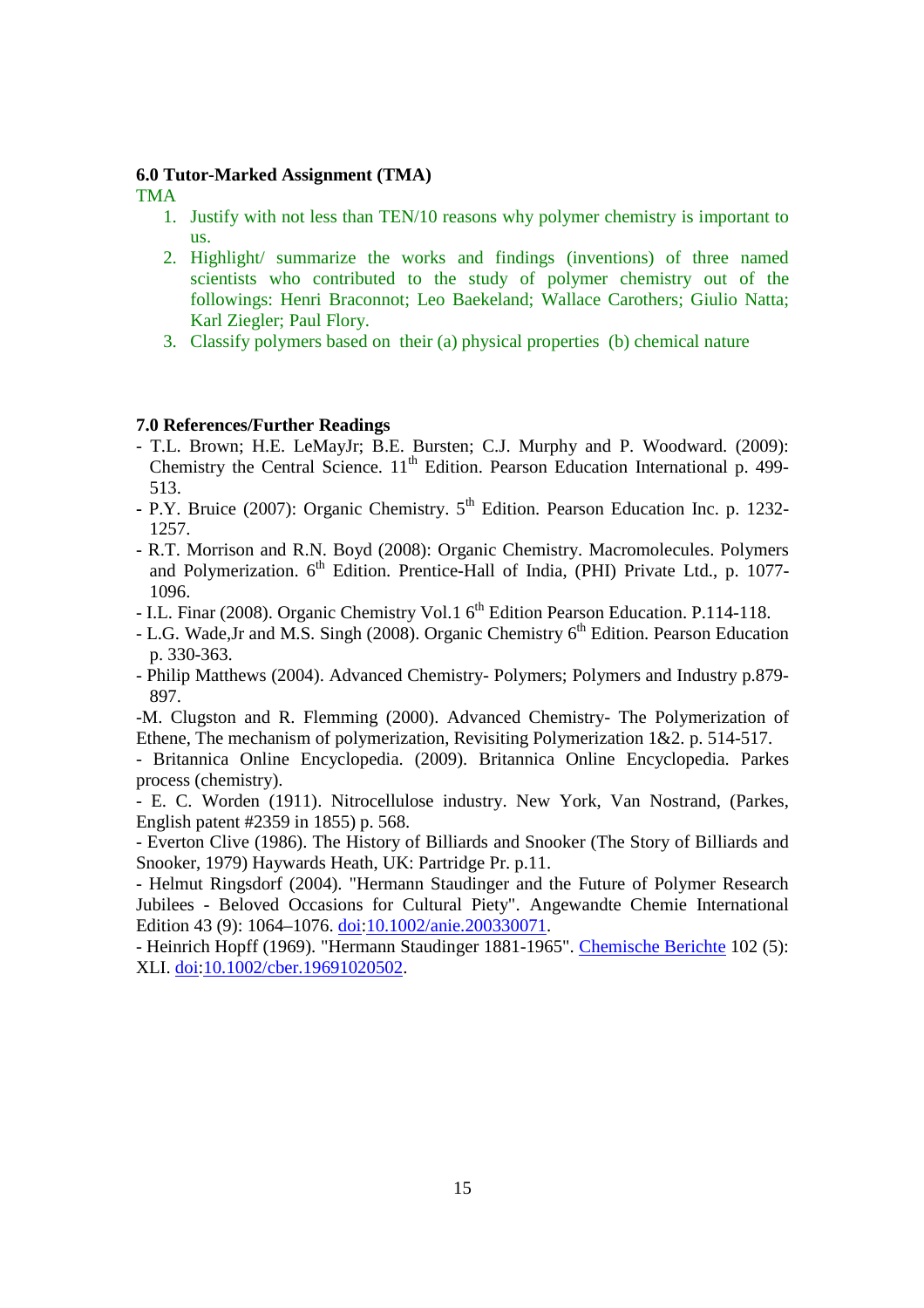# **Unit 2: Physical Groupings of Polymers with their Nomenclature.**

# **Table of contents**

- 1.0 Introduction
- 2.0 Objectives
- 3.0 Introduction to physical groupings of polymers
- 3.1 Elastomers
- 3.2 Fibers
- 3.3 Resins
- 3.4 Plastics
- 3.5 Thermoplastics
- 3.6 Thermosettings
- 3.7 Natural rubber
- 3.8 Synthetic Rubber
- 4.0 Conclusion
- 5.0 Summary
- 6.0 Tutor Marked Assignment (TMA)
- 7.0 References/ Further Readings

# **1.0 Introduction**

Polymers can be grouped depending on either their physical properties or based on their chemical nature. We will consider the names of polymers based on physical groupings and present reasons for such.

# **2.0 Objectives**

At the end of this unit you should

- $\triangleright$  understand each of the physical groups of polymers
- $\triangleright$  know examples of each group
- $\triangleright$  give reasons for such names
- $\triangleright$  be able to give basic properties of each in terms of rigidity, strength of intermolecular forces and amount of cross links.

# **3.0 Physical Groupings of Polymers**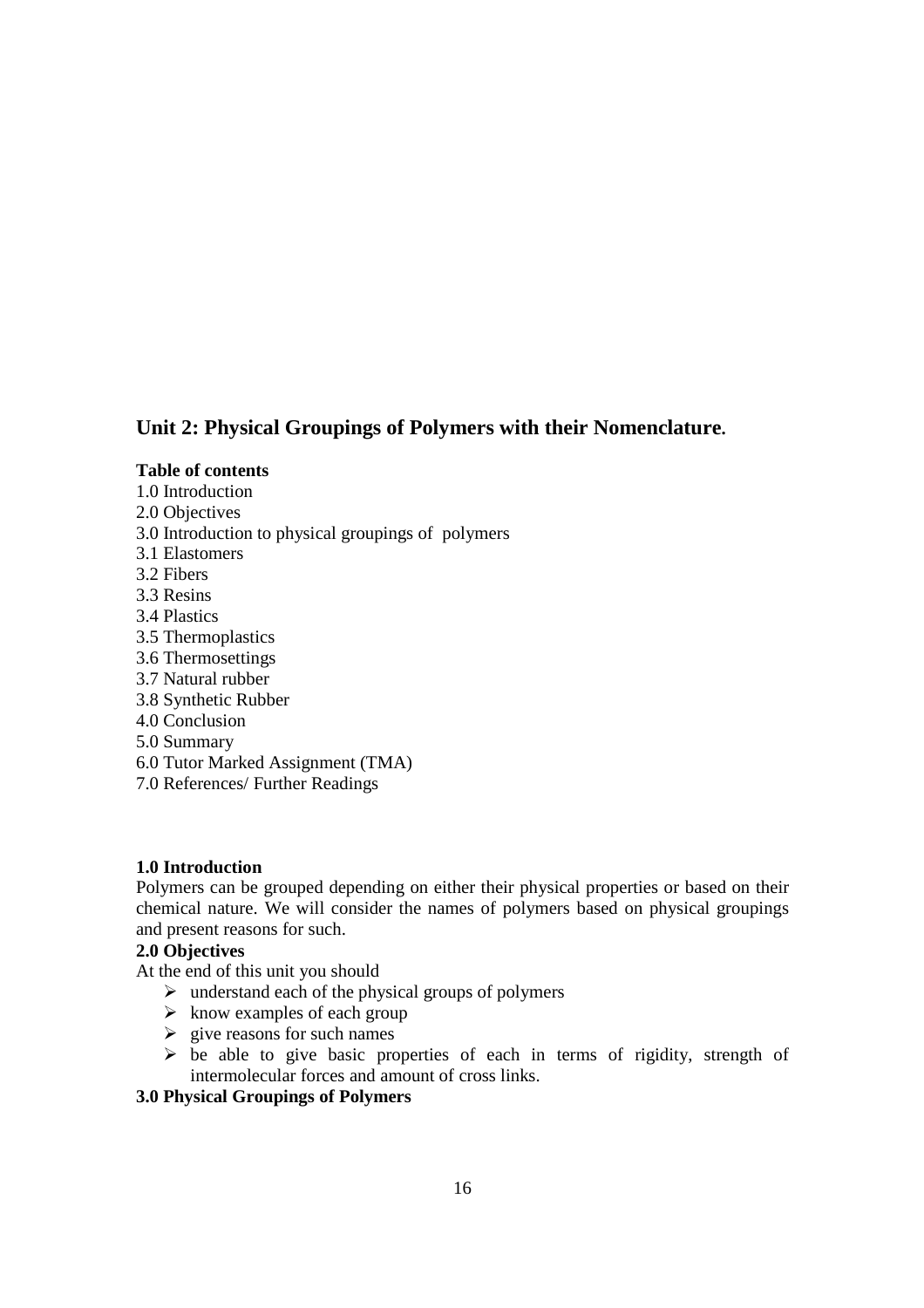Names ascribed to polymers based on their physical properties afford them to be grouped as elastomers, fibers, resins, plastics, plasticizers, thermoplastics, thermosetting, nylons, polyesters, acrylonitriles and so on. Some of these will be discussed below.

#### **3.1 Elastomers**

Elastomers are rubber or rubber-like polymers with high degree of elasticity. The name '**Elastomers**' is coined because of their elastic properties. They can be stretched much more than thrice their original length, and on release go back to their normal shape. Molecules of the polymer line-up on stretching and when released are not extended nor aligned, but go back to their initial random conformation which is favored by their entropy overcoming their enthalpy, along with their long polymer chain with few cross links, all affords them not to be very rigid. Also they do not have much tendency to glide from a molecular layer over the other i.e. with resistance to plastic flow. Elastomers are without polar groups or sites for hydrogen bonding. Examples include rubber.

# **3.2 Fibers**

Fibers are thin, long, threadlike, elongated polymers, which can be easily pulled (with tensile strength). They can be woven and spun, to impart strength on materials. When drawn the polymeric material is stretched, fiber molecules are lined-up permanently. This tendency is supported by the strong intermolecular attractions and is responsible for enthalpy overcoming entropy, unlike in Elastomers. Natural fibers include wool, cotton and silk. Rayon one of the first useful fibers synthesized in 1865 is an example of fibers that are long silk-like shining strands. They were improved on by Louis Chardonnet and introduced to Paris in France in 1891. The word 'rayon' is from ability of the fiber to shine. Another example of synthetic fiber is vinyon, a copolymer of chloroethylene and ethenyl ethanoate. It has great strength but of limited uses because of its low softening temperature of  $65^{\circ}$ C.

Activity A: With equations only show the linear arrangement of copolymer formed between monomers chloroethene and ethenylethanoate.

#### **3.3 Resins**

Resins are transparent or translucent lustrous soft solid polymers, which are not usually molded. They are highly cross-linked forming rigid and irregular three-dimensional structures, hence referred to as 'space-network polymers'. Molecules are gigantic with heavy covalent bonds, which do not soften on heating, but may become harder, due to formation of extra cross-links. This is why they are also referred to as '**thermosetting** polymers'.

Activity B: Present the alternative names for following polymers: resins, fibers, Elastomers, natural rubber.

# **3.4 Plastics**

Plastics are another, which are more solid polymers, they are molded polymers. A good example is celluloid one of the first plastic material invented by the British scientist A. Parke, in 1856, from mixing nitrocellulose and camphor; it was used widely for producing piano keys and billiard balls. It was too volatile with the presence of the nitro group, and so was modified removing the nitro group. It served as a reprieve for elephants as well as replaced the scarce ivory. It was important as film for motion pictures.

#### **3.5 Thermoplastics**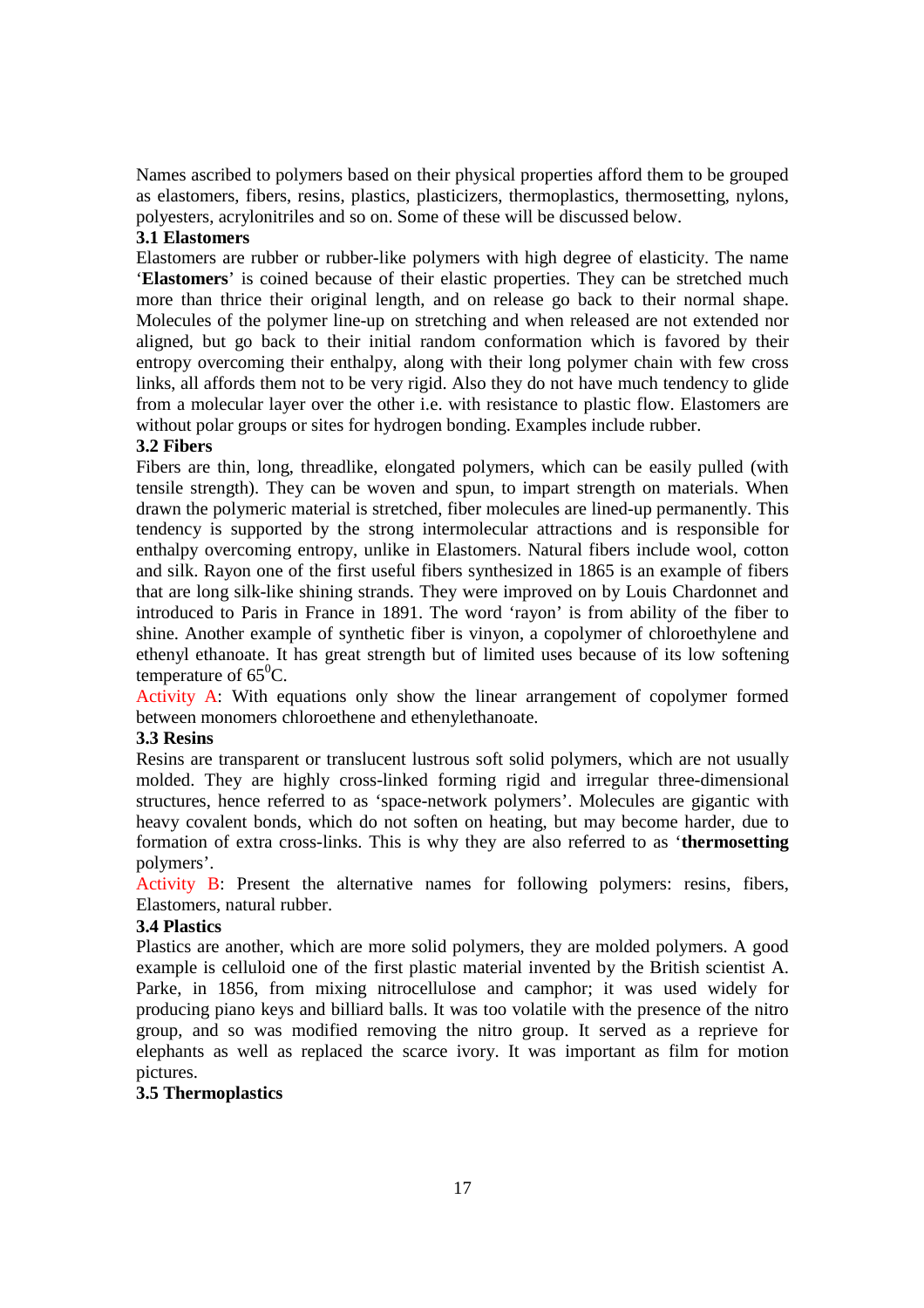Polymers with or without cross-links but are hard at room temperature are called thermoplastics. They are with weak binding forces between chains. When heated because they are more flexible, they easily soften. But on cooling it gets reversed. Hence they are moulded when soft in liquid form. They are subject to plastic flow, have much weaker attractive forces and soluble in organic solvents. Teflon is a stable thermoplastic with high softening point at  $327^{\circ}$ C. It is utilized in making non-stick cooking utensils.

# **3.6 Thermosettings**

They could be made from low molecular weight compounds and could be semi-fluids. But on heating the chains become highly cross-linked with high covalent bonds, very rigid materials which reduce drastically their mobility. This is why thermosettings are not used widely; they are usually obtained crystalline, hard, plain and insoluble. Once they are set, they cannot be worked into another shape. They can only be heated to destroy their shape before building the shape one is interested in.

#### **3.7 Natural rubber**

Rubber is naturally obtained as latex, a white fluid which oozes out of wounded bark of rubber tree [*Hevea brasiliensis*]. It is a polymer of the diene: 2-methyl-1,3-butadiene [-  $(C_5H_8)_{\text{n}}$ - which is isoprene units, the building blocks of regular terpenes. Hence it is also referred to as polyisoprene or better still as polyterpene. There can be as much as 5000 isoprene units in a molecule of rubber. It is a good example of homopolymer. Natural rubber exists as two isomers (cis- and trans- forms).



#### **Structures of cis- and trans-polymethyl-1,3-butadiene**

The cis- isomer (cis-methyl-1,3-butadiene/ cis-polyisoprene) has more elastic properties. 1,4-polymerization of the isoprene molecules affords the double bonds to be in the cisform. The 1,4-polymerization give the cis- isomer which is more stable. The transisomer is called gutta-percha (trans- poly methyl-1,3-butadiene/ trans- polyisoprene). It is non-elastic, very useful as coverings and for under water cables and golf-balls. The raw natural rubber has very few crosslinks between the polymeric chains. This is why it is like thermoplastics which softens and sticks on heating, but on cooling gets hardened and brittle. Vulcanization remove this problem by heating raw rubber with Sulphur to form Slinkages [see diagram below] between the polymeric chains. This was first put forward by C.Goodyear in 1838. He heated raw rubber with 8% sulphur [See below]. Today more cold cures in vulcanization exist. This includes (i) use of 2½% solution of disulphide chloride and carbon disulphide; (ii) addition of accelerators in vulcanization makes possible the vulcanization process to take place at lower temperatures. At most temperatures properties of vulcanized rubber have higher tensile strength and elasticity, and are more durable.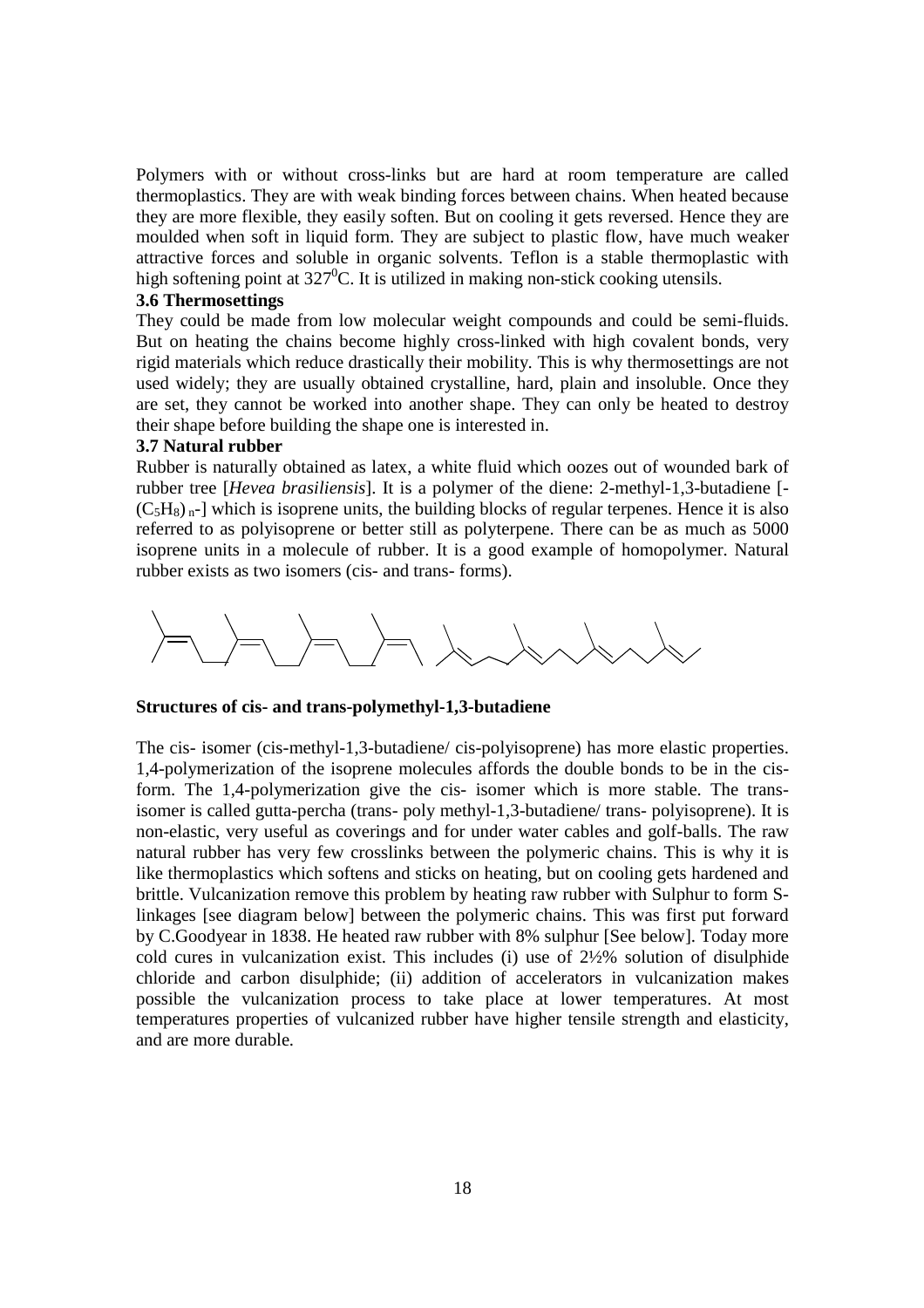

S-linkages in vulcanized rubber

The durability of rubber materials can be improved upon by addition of additives like antioxidants that prevent auto oxidation. For example aldehyde-phenylamine condensations and addition also have accelerating action.

#### **3.8 Synthetic rubber**

Synthetic rubber has been made by some scientists from derivatives of 1,3-dienes other than isoprene. One of the earliest is from polymerization of 2-chloro-1,3-butadiene also called chloroprene, which can be obtained from dimerization of ethyne, followed by its subsequent isomerization in HCl. The polymer neoprene has great resistance for chemicals and autooxidation, but is more expensive to manufacture. Hence it is not usually utilized in making materials industrially.

CH $\Xi$ CH dimerization CH<sub>2</sub>=CH-CCl=CH<sub>2</sub>

Isomerization

Poly[2-chloro-1,3-butadiene] also called neoprene rubber, is more flexible and elastic.

Another is **buna rubber** invented in Germany around 1930, which takes its name from the main starting materials in its polymerization reaction. 1,3-butadiene its monomer is polymerized using sodium (natrium) as the catalyst.

Cold rubber or SBR (derivative of buna) is another example of synthetic rubber invented to replace unavailability of natural rubber during World War II. It is a copolymer of 1,3 butadiene and phenyl ethylene in ratio 7:3. The mechanism is a free-radical copolymerization.

They are all-purpose synthetic rubber, which can be vulcanized just as for natural rubber and are highly durable than other synthetic rubbers, use for producing tyres industrially.

Hardness of the rubber can be altered by increasing the amount of phenyl ethylene in the copolymer. Other examples include nylons, polyesters, plasticizers, stabilizers.

#### **4.0 Conclusion**

Names of physical groups of polymers are very much related to the nature and properties of each, from which the names are coined. Such include their elasticity, durability, strength, textures, elongations, tensile abilities, softness and hardness.

#### **5.0 Summary**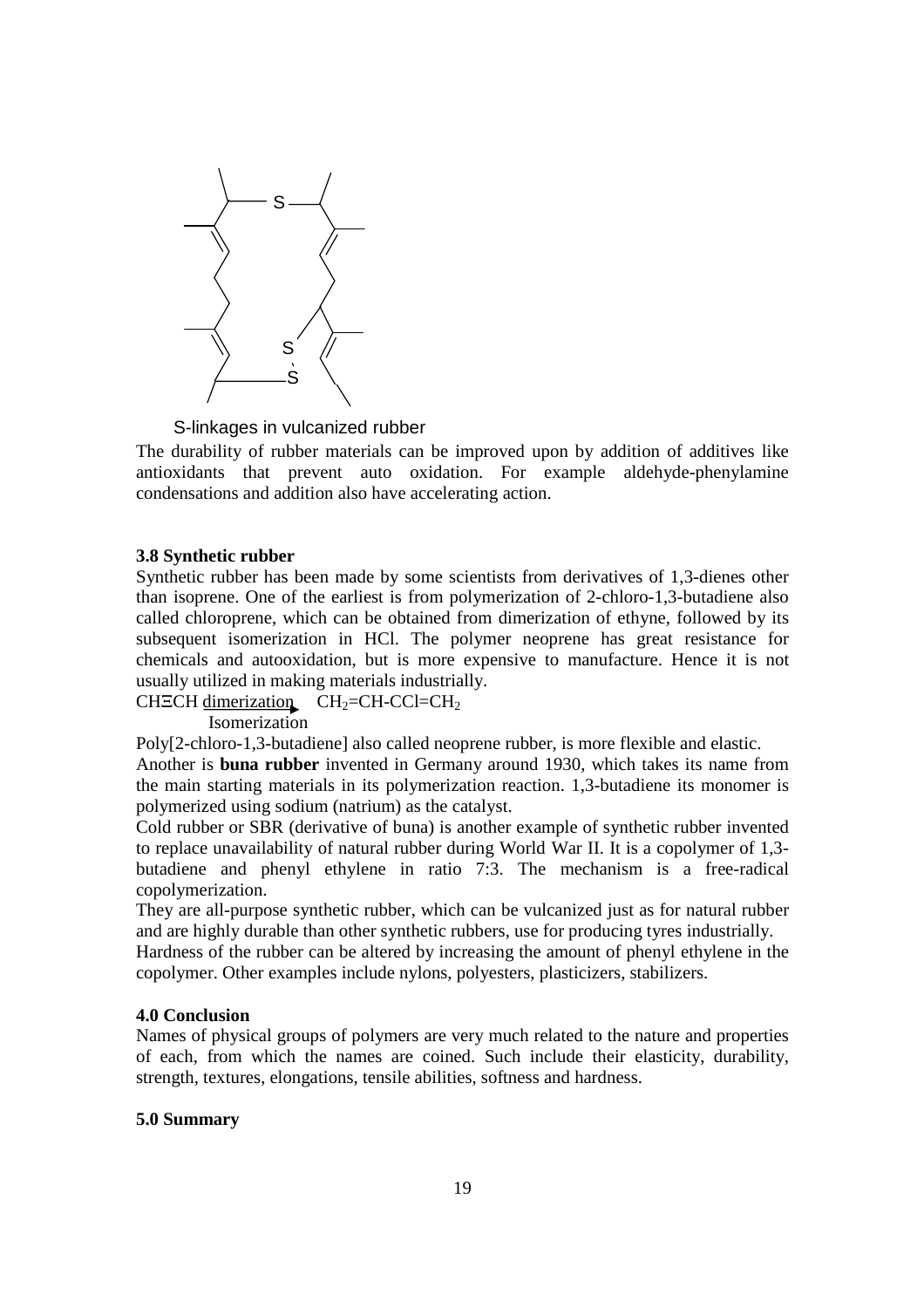In this unit we have

- $\triangleright$  highlighted the basic physical groupings of polymers, with their nature and properties.
- $\triangleright$  related their names to indicate some of their features.
- $\triangleright$  considered practical examples of such physical groups, their preparations and importances.

#### **6.0 Tutor-Marked Assignment (TMA)**

- 1. Name some natural polymers.
- 2. Name some synthetic polymers.
- 3. Differentiate between natural rubber and synthetic rubber.
- 4. State five physical groups of polymers, with two examples each.
- 5. Indicate three named physical groups that have their names directly coined from specific features of the group.
- 6. give the names of common polymers and products they are put in use for.

#### **7.0 References/Further Readings**

- T.L. Brown; H.E. LeMayJr; B.E. Bursten; C.J. Murphy and P. Woodward. (2009): Chemistry the Central Science. 11<sup>th</sup> Edition. Pearson Education International p. 499-513.
- **P.Y. Bruice (2007): Organic Chemistry. 5<sup>th</sup> Edition. Pearson Education Inc. p. 1232-**1257.
- R.T. Morrison and R.N. Boyd (2008): Organic Chemistry. Macromolecules. Polymers and Polymerization.  $6<sup>th</sup>$  Edition. Prentice-Hall of India, (PHI) Private Ltd., p. 1077-1096.
- I.L. Finar (2008). Organic Chemistry Vol.1 6<sup>th</sup> Edition Pearson Education. P.114-118.
- L.G. Wade, Jr and M.S. Singh (2008). Organic Chemistry 6<sup>th</sup> Edition. Pearson Education p. 330-363.
- Philip Matthews (2004). Advanced Chemistry- Polymers; Polymers and Industry p.879- 897.
- -M. Clugston and R. Flemming (2000). Advanced Chemistry- The Polymerization of Ethene, The mechanism of polymerization, Revisiting Polymerization 1&2. p. 514-517.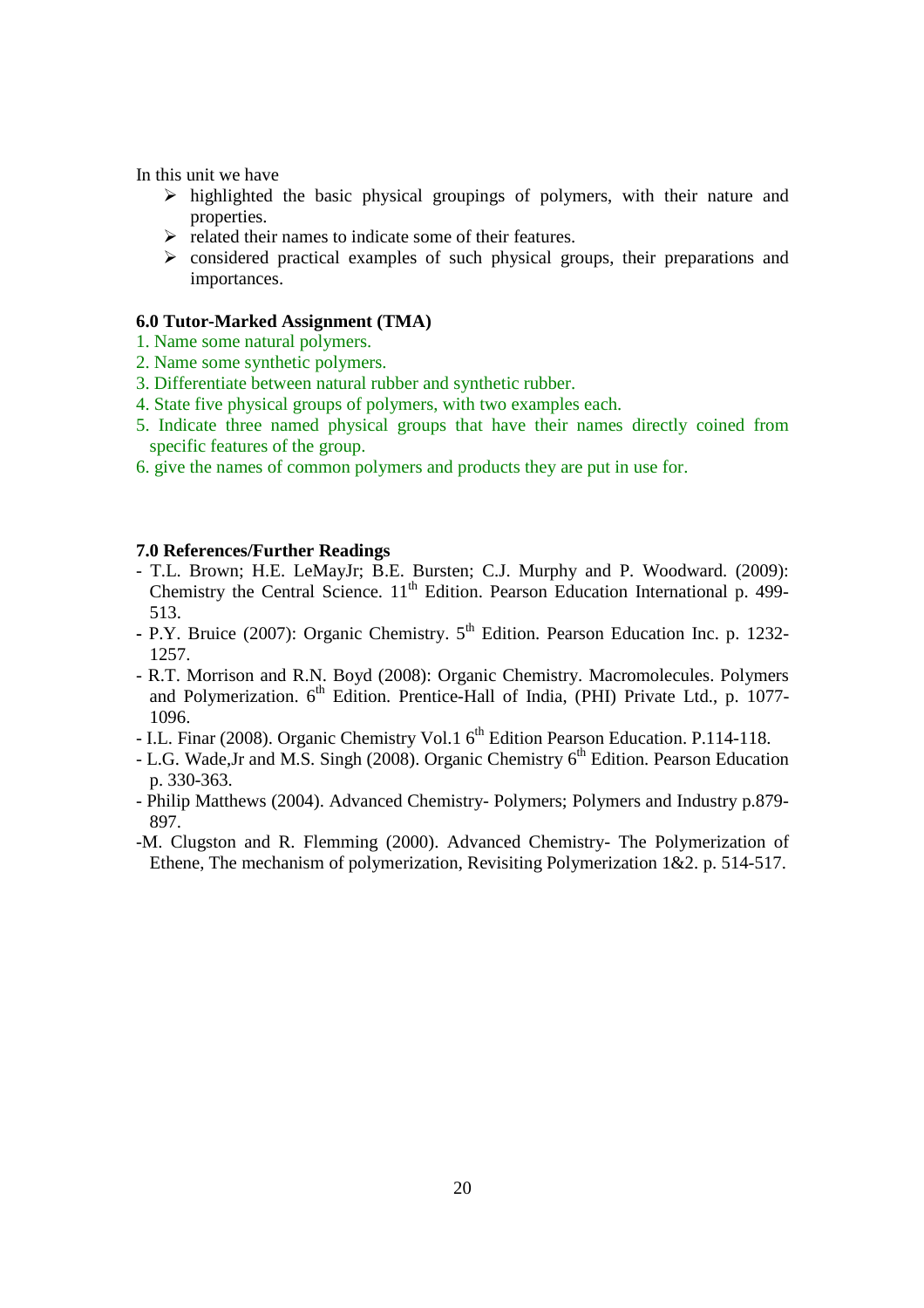# **Unit 3: Chemical Groupings of Polymers with their Nomenclature.**

#### **Table of contents**

- 1.0 Introduction
- 2.0 Objectives
- 3.0 Main Contents
- 3.1 Addition Polymers
- 3.2 Condensation Polymers
- 3.3 Types of Monomers
- 3.4 Cross-linked Polymers
- 3.5. Steriochemistry
- 4.0 Conclusion
- 5.0 Summary
- 6.0 Tutor Marked Assignment (TMA)
- 7.0 References/ Further Readings

# **1.0 Introduction**

Polymers can be grouped based on their chemical properties. These we will be considered in details in Modules 3 to 5.

# **2.0 Objectives**

At the end of this unit you should be

- $\triangleright$  familiar with basic groupings of polymers based on their chemistry
- $\triangleright$  able to identify monomers as monofunctional or bifunctional, and so on
- $\triangleright$  to differentiate between homopolymers, copolymers and terpolymers
- $\triangleright$  able to give alternating names of addition and condensation polymers, as chaingrowth and step-growth

# **3.0 Main Content**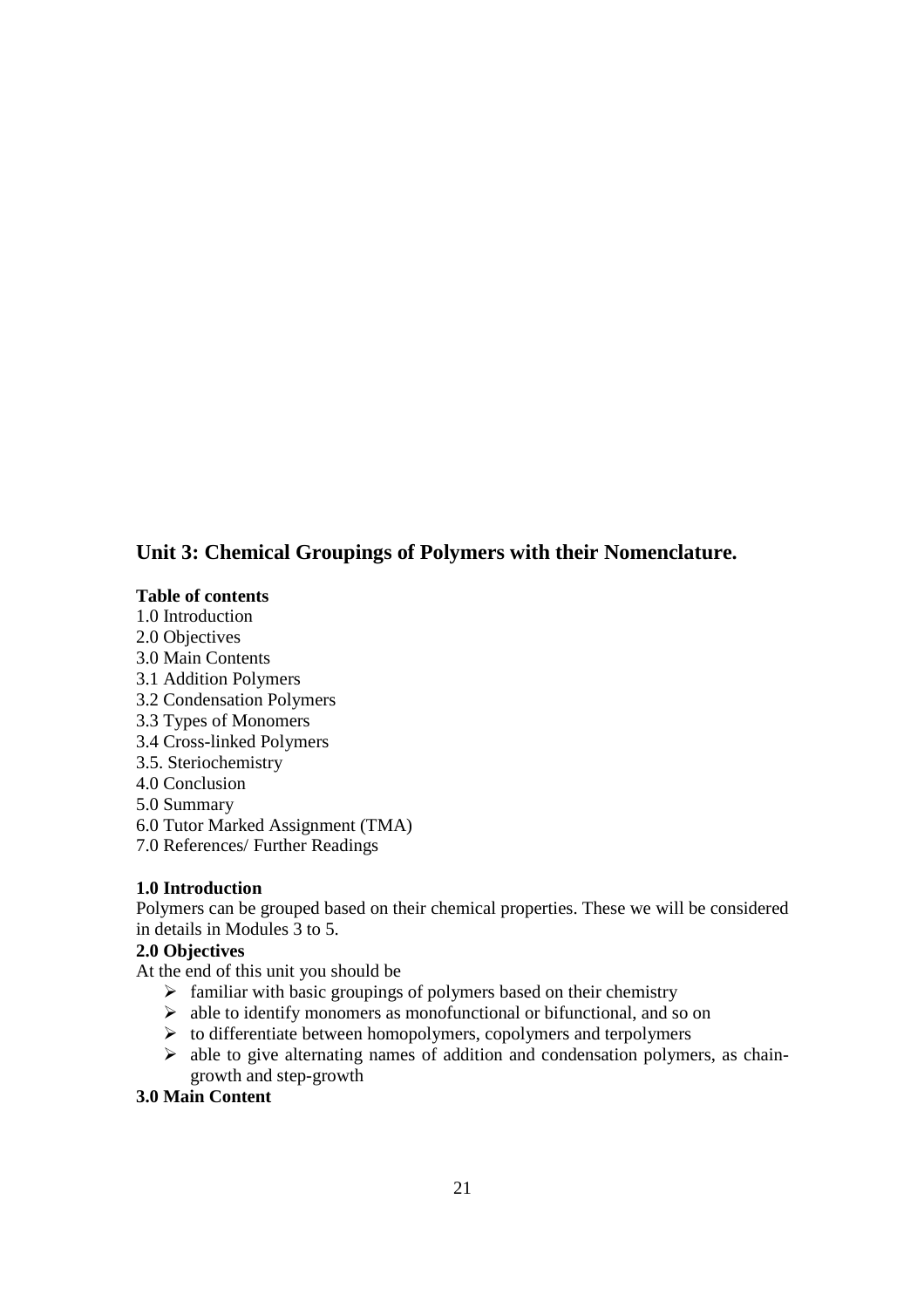The two types of polymerizations lead to the formation of 'addition polymers' and 'condensation polymers'. Type of functional groups and number of functional groups in the monomer determines the chemical groupings polymers would have and be.

#### **3.1 Addition polymers**

The polymerization is common among unsaturated monomers, and there is no loss of smaller units, as in the formation of condensation polymers. It is also referred to as **chain-growth polymerization.** Common monomers are the unsaturated olefin compounds. They form vinyl polymers. Addition polymerization occurs in the following patterns of reactions:

1. Radical and non-radical addition polymerization,

- 2. Cationic addition polymerization;
- 3. Anionic addition polymerization;
- 4. Catalyzed and uncatalyzed addition polymerization;
- 5. Ring opening polymerization.

Each is characterized by occurrence of three steps in the mechanism of the reaction- the initiation, propagation and termination stages. [See Module 3].

#### **3.2 Condensation polymers**

Formation of condensation polymers involves the linking of monomers with loss of smaller units like H<sub>2</sub>O, CO<sub>2</sub>, NH<sub>3</sub> molecules. It is also referred to as **step-growth polymerization.** The monomers involved are usually saturated. Polyamides and polyesters are good examples condensed polymers. [See Module 3].

#### **3.3 Based on functional group(s) and number of types of monomers that form the polymer.**

The number of functional groups present in the monomer (s) as well as number of types of monomers that join to form the polymer is important in classifying polymers. Linear polymers with simpler structures are formed from a type of monomer that has a single functional group. They are referred to as **homopolymers**. Examples include natural rubber [poly isoprene], polythene and polypropene.

Example: nCH<sub>2</sub>= CH<sub>2</sub>  $\overline{\text{O}_2}$  initiator  $\overline{\text{C}}$  -[CH<sub>2</sub>-CH<sub>2</sub>] <sub>n</sub> [e.g. n=10<sup>3</sup>]  $1500$ atm,  $200^{\circ}$ C

Polymers are referred to as bifunctional when two functional groups are on each monomer that forms it e.g. vinyl halides [with halogen alpha to double bond], acrylonitriles [with nitrile and double bond], 1,3-butadienes [with two double bonds], isoprene [2-methyl-1,3-butadiene], phenyl ethene [styrene].



Activity A: Identify each of the following bifunctional monomers by matching with the appropriate names. Also identify functional groups on each.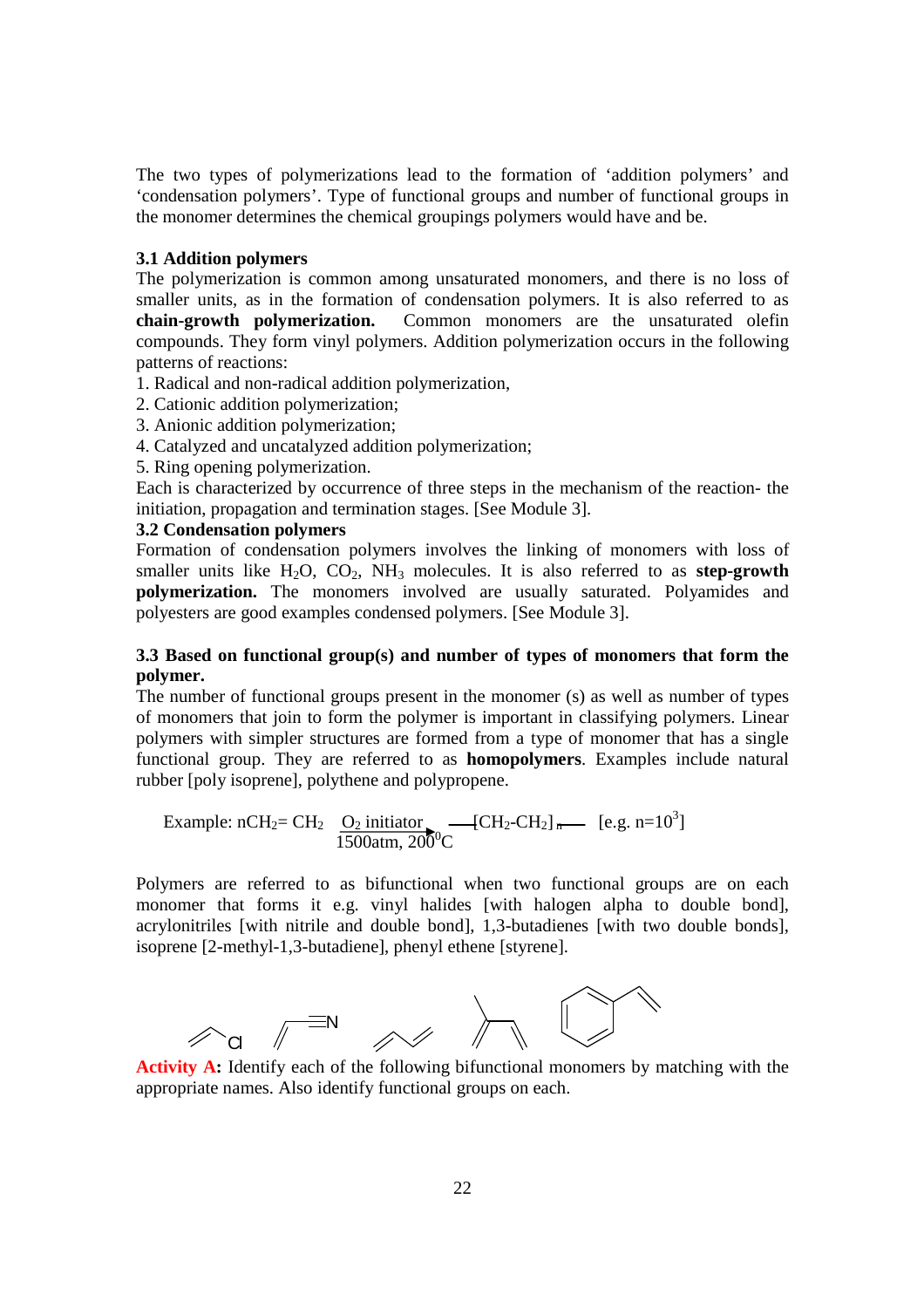Many times more than a type of monomer is involved in producing a polymer. Polymers formed from only two types of monomers are called **Copolymers.** They are diversified by different arrangements of the monomers. The following copolymers are known based on the pattern of arrangements i.e. linkages of the two types of monomers in the structure of each polymer [NB: **X** and **Y** represent each of the monomer types]:

- (i) Linear alternating copolymer: There is frequent and regular alternation between the two monomers. i.e. **X**-**Y**-**X**-**Y**-**X**-**Y- X**-**Y**-**X**-**Y**-**X**-**Y- X**-**Y**-**X**-**Y**-
- (ii) Statistical copolymers: The two monomers are randomly distributed depending on each monomer's reactivity. This also indicates its alternative name 'random copolymer'. i.e. **Y-Y- X-Y-X-X-X-X-X-Y-Y-Y X-Y-X-Y-**
- (iii) Blocks: Sequence is observed in the copolymer with substantial blocks of each monomer type. i.e.

#### **-Y-Y-Y-X-X-X-X-X-Y-Y-Y-X-X-X-X-X-Y-Y-Y-X-X-X-X-X-Y-Y-Y**

(iv) Grafted copolymer: Here blocks of the monomers are grafted on backbone of the other as branches. e.g.



Many useful and important products are results of different copolymers, like food wrappers, sporting equipments and wears, films etc. More complex polymers formed from not less than three different monomers include **terpolymers**.

Complexity in the structure of polymers formed increases with increase in number of monomers involved, and also with increase in number of functional groups in each monomer.

Activity B: What are trifunctional polymers? Give examples.

Activity C: Identify the monomer(s) in each of the following polymers: polypropene, polytetrafluoroethene.

#### **3.4 Cross-linked polymers**

Allylic positions on polymers with double bonds are very reactive. Their reactions lead to formation of bridges between molecules. This is called cross-linkings. A good example is what we discussed on vulcanization of rubber, where sulphur is heated with natural rubber to form cross-linkings, leading to improvements, in the use of the polymer. Crosslinkings afford polymers to be crystallizable (since molecules lie close together and strong), of high melting point. The crystallite region is destroyed when polymer molecules are heated.

#### **3.5 Based on the stereochemistry**

Polymers can be grouped as syndiotactic, isotactic, and atactic polymers based on their stereochemistry. [p.1040M&B]

Branchings on optically active polymers like methyl groups and their random arrangements called alignment determine its stereochemistry, and its nature and properties. For example in poly-2-methyl propene the following situations can be seen: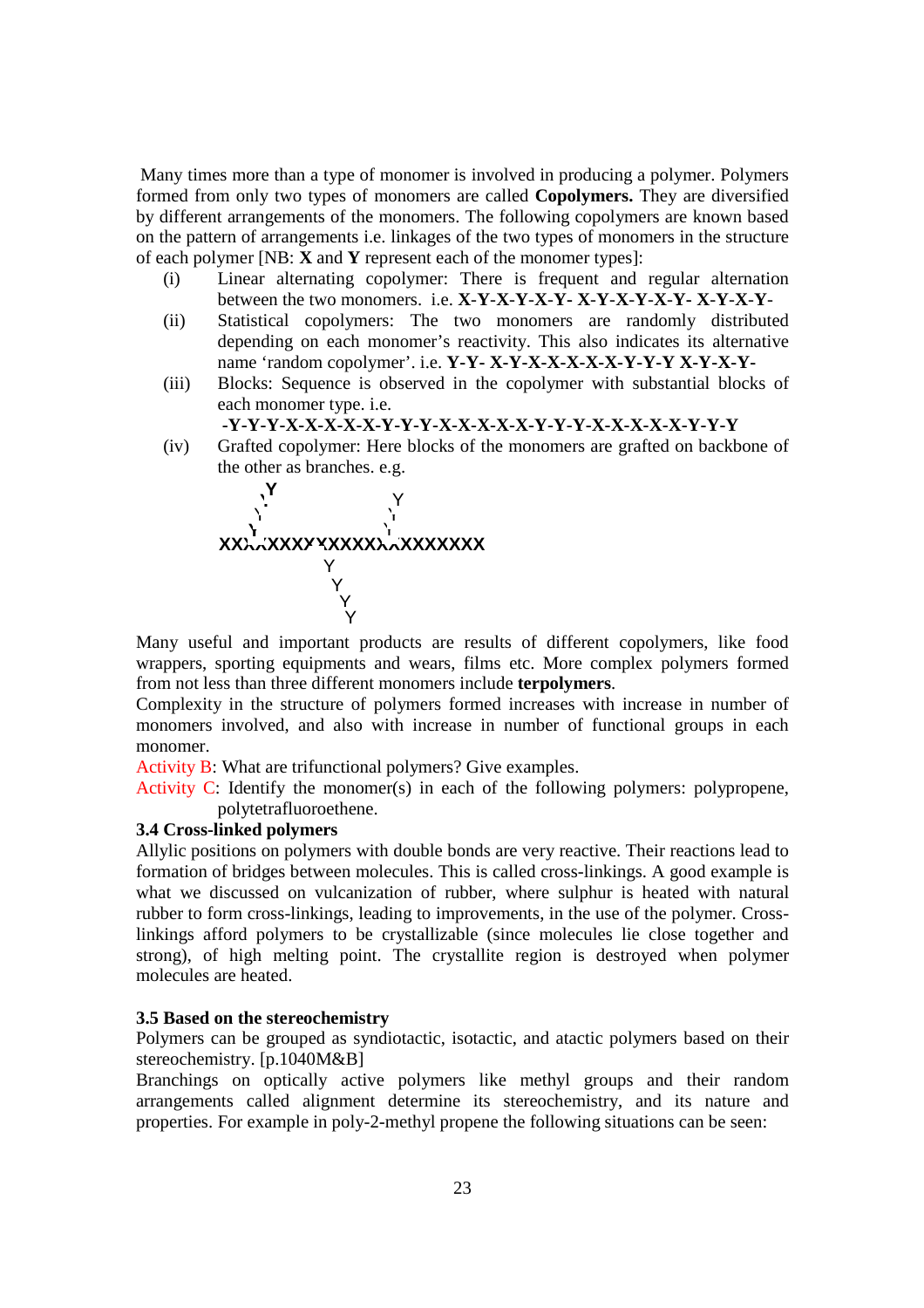(a) When all the methyl groups alternate uniformly, it is the **syndiotactic form**.

(b) If all the methyl groups are on one side of the structure, it is the **isotactic form**. It is usually formed by the non-radical mechanism.

(c) For the non-uniform alternation of the methyl groups, it is the **atactic form**. It is obtained by the radical method.

#### **4.0 Conclusion**

The chemical groupings of polymers are of two types: Addition chain-growth, and condensation step-growth. Stages of reactions in the former are highly related and involve three steps [initiation, propagation and termination], while the stages in condensation are independent, with the elimination of smaller units like  $H_2O$ ,  $CO_2$  and NH4 during the process.

Other chemical properties use for describing polymers include functional groups present, types of monomer(s) in the polymer, stereo chemical arrangements in the molecule and cross linkings.

# **5.0 Summary**

In this unit we learnt that

- $\triangleright$  methods of forming polymers are mainly addition chain-growth and condensation step-growth polymerizations, which are involved in chemical classifications of polymers.
- $\triangleright$  addition polymerization can go by radical or ionic [cationic or anionic] mechanism. Each is characterized by three stages- initiation, propagation and termination stages.
- $\triangleright$  condensation polymerization involves steps that are independent and simple molecules are given out.
- polymers can be bifunctional, trifunctional, homopolymer, copolymer and terpolymer depending on functional group(s) in monomer(s).
- $\triangleright$  stereo chemically polymers could be syndiotactic, isotactic and atactic.
- $\triangleright$  Cross links occur usually at allylic (unsaturated) positions on molecules of the polymer. The affect some of the physical properties of the polymer.

#### **6.0 Tutor-Marked Assignment (TMA)**

- 1. Will cross-links be possible in polyalkanes? Give reasons for your answers.
- 2. With structures show syndiotactic, isotactic and atactic forms of poly2-chloropropene.
- 3. Use structures only to differentiate between the four copolymers- random, block, linear and grafted.
- 4. In a tabular form differentiate between addition chain-growth and condensation stepgrowth polymerizations.

#### **7.0 References/Further Readings**

- T.L. Brown; H.E. LeMayJr; B.E. Bursten; C.J. Murphy and P. Woodward. (2009): Chemistry the Central Science. 11<sup>th</sup> Edition. Pearson Education International p. 499-513.
- **P.Y. Bruice (2007): Organic Chemistry. 5<sup>th</sup> Edition. Pearson Education Inc. p. 1232-**1257.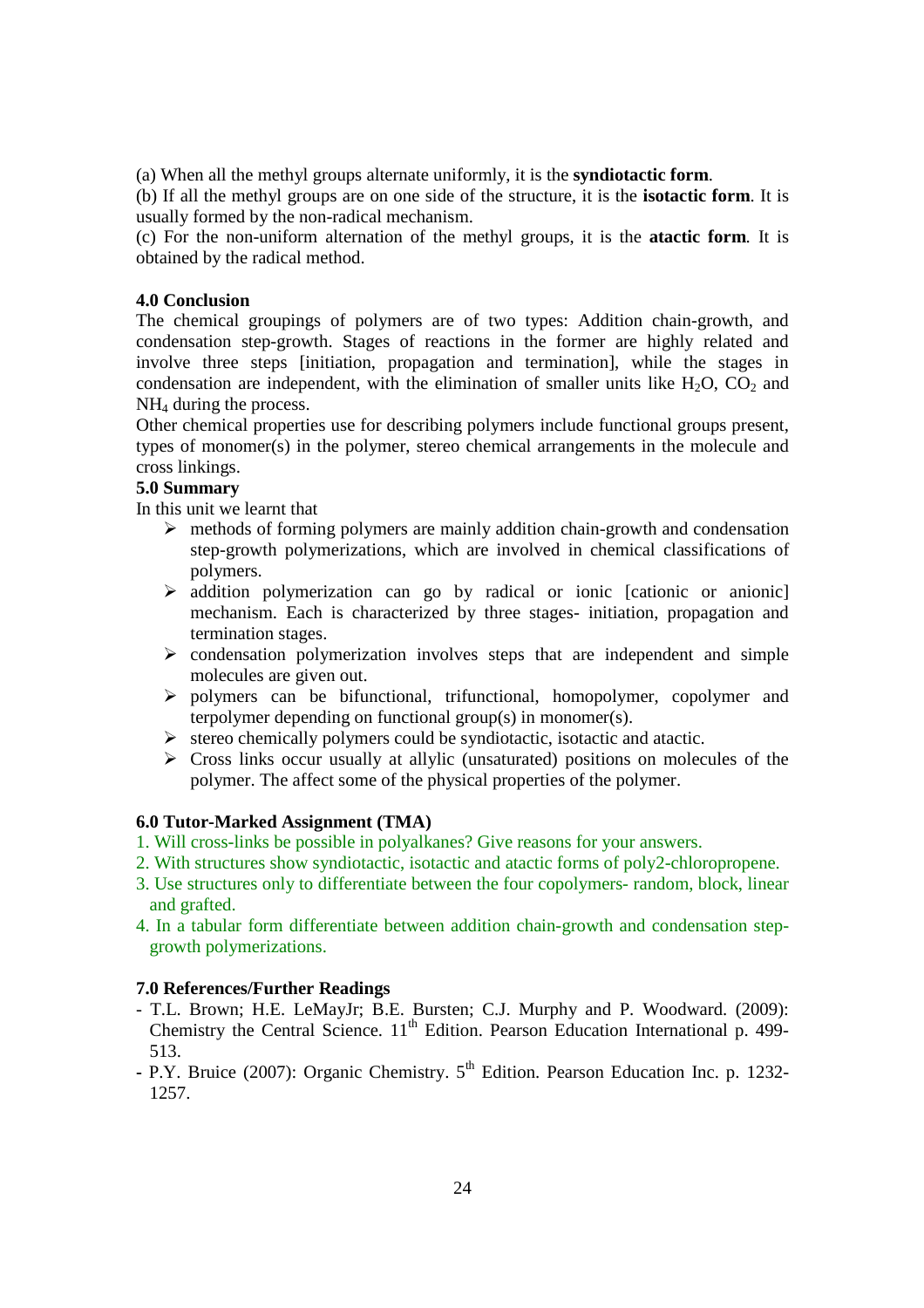- R.T. Morrison and R.N. Boyd (2008): Organic Chemistry. Macromolecules. Polymers and Polymerization. 6<sup>th</sup> Edition. Prentice-Hall of India, (PHI) Private Ltd., p. 1077-1096.
- I.L. Finar (2008). Organic Chemistry Vol.1 6<sup>th</sup> Edition Pearson Education. P.114-118.
- L.G. Wade, Jr and M.S. Singh (2008). Organic Chemistry 6<sup>th</sup> Edition. Pearson Education p. 330-363.
- Philip Matthews (2004). Advanced Chemistry- Polymers; Polymers and Industry p.879- 897.
- -M. Clugston and R. Flemming (2000). Advanced Chemistry- The Polymerization of Ethene, The mechanism of polymerization, Revisiting Polymerization 1&2. p. 514-517.

# **Module 2: Sources of Raw Materials for Polymers**

**Unit 1: Raw Materials from Economic Sources are Industrial Methods of Producing Polymers** 

#### **Table of contents**

- 1.0 Introduction
- 2.0 Objectives
- 3.0 Main contents
- 3.1 Economic Sources
- 3.2 Polyethylene
- 3.3 Varieties of Plastics
- 3.4 Some products of Polymerization
- 3.5 Sources of raw Polymers materials in Nigeria
- 3.6 Non-economic Polymers
- 4.0 Conclusion
- 5.0 Summary
- 6.0 Tutor Marked Assignment (TMA)
- 7.0 References/ Further Readings

#### **1.0 Introduction**

Industrial production of polymers is based on how they can be economically obtained. Many important polymers are synthesized for economic reasons such as higher yields and durability. Starting materials are the raw materials from which polymers are made. They also include feasibility of conditions for producing them and the total cost of production to make it fit and meet the purpose for which they are made. We will be considering some examples.

#### **2.0 Objectives**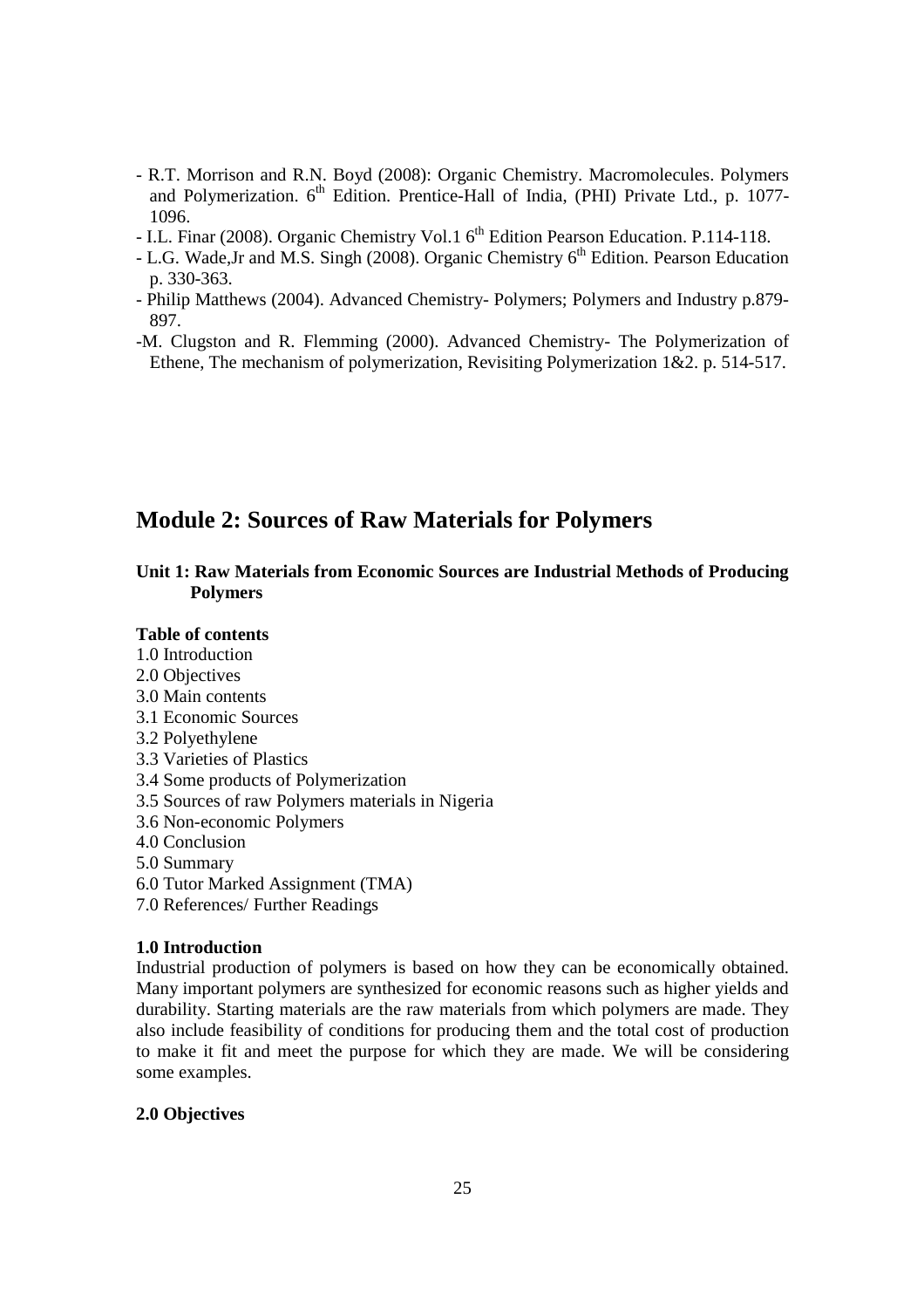At the end of this unit you should be able to

- $\triangleright$  know some sources of raw materials and be more acquainted with general methods of producing each
- appreciate why some raw materials and methods are preferred to others in producing polymers
- $\triangleright$  identify available raw materials in Nigeria for chemical industries that produce polymer products and the likes
- $\triangleright$  understand basic principles behind recycling, which is a major source of raw materials for production of polymers
- $\triangleright$  understand differences between industrial productions and laboratory synthesis of polymers

#### **3.0 Main Content**

Industrial production of polymers involves cheapest methods of producing them, which embraces both cheap sources of the raw materials and feasibility with economic conditions of producing them.

**3.1** Preferred methods are choices of economic sources of obtaining starting materials for the preparation of polymers. Producing them cheaply and efficiently is a major concern for the companies that manufacture them. A good illustration will be the manufacturing of polyethylene from ethylene. There are many methods for producing polythene for domestic and commercial purposes with some differences in their properties. Polyethylene is important for making nylon bags, disposable wraps, water bags and bottles, beach chairs etc. Composition of polyethylene looks simple, but it is not all that easy to produce. It is an addition chain-growth polymerization reaction. The preferred should involve less stringent and outrageous conditions of high pressure and temperature. Also the softening temperature should be high. The density should be high, with appropriate textures [e.g. crystallizability, rigidity, softness, crispy feels, amorphous nature etc].

**3.2** We will outline the established methods of producing polyethylene and give justification(s) for each, to serve as illustration:

(i) Process of high pressure [ICI] technique involve minute amount of oxygen as free radical initiator on ethene at pressure of 1500atm and temperature of  $200^{\circ}$ C.

 $nCH_2=CH_2$  O<sub>2</sub> initiator [CH<sub>2</sub>-CH<sub>2</sub>] <sub>n</sub> [e.g.  $n=10^3$ ]  $1500$ atm,  $200^0C$ 

The polymeric chain produced is of low density of  $0.92$   $\text{g/cm}^3$  and has methyl branching.

(ii) Phillips process occurs between  $150-180^{\circ}$ C and 30-35atm, with chromium III oxide as catalyst and mixture of  $SiO<sub>2</sub>$  and  $Al<sub>2</sub>O<sub>3</sub>$  in ratio 9:1, by ionic mechanism. There is methyl branching on the polymeric chain formed with higher density of  $0.96g/cm<sup>3</sup>$ , with softening temperature of  $130-136^{\circ}$ C. The conditions are a little less stringent than the high pressure technique and product is of higher density.

(iii) Zeigler process occurs at  $50-75^{\circ}$ C and 2-7atm, which is quite moderate. TiCl<sub>4</sub> and  $Al(CH<sub>3</sub>)<sub>3</sub>$  act as catalyst as ethene is passed into it. Dilute acids decompose the catalysts after reaction is completed, followed by separation of the product by filtration. Polymerization is by ionic mechanism. Product obtained has moderate high density of 0.945cm<sup>3</sup>, with softening temperature of 120-128<sup>0</sup>C.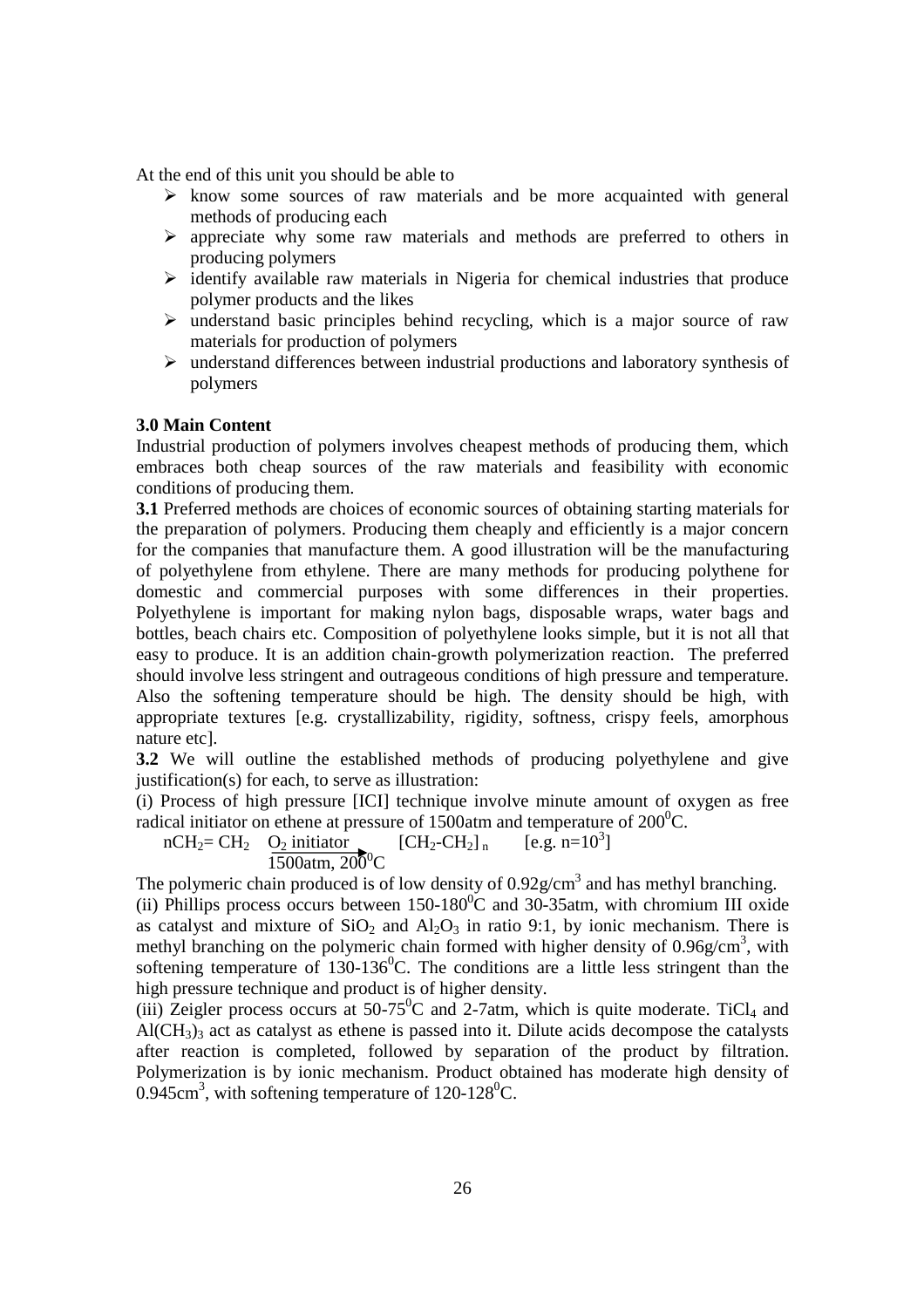The last two methods are preferred; the polymer formed is of high density as all ionic mechanism, with molecules regularly packed and closer, hence more rigid and crystalline. They have high tensile strength, high softening temperatures.

Activity A: Which will you prefer as an industrialist to produce polythene between Phillips and Zeigler's process? Justify your answer.

Activity B: Find out details of PVC methods of producing polymers.

**3.3** Varieties of plastics

Plastics are very important as containers. They come in varieties, and are constantly recycled after use. Recovery and recycling provide increasing amounts of some chemicals. As environmental concerns increase, these operations will probably become an important source of materials used in the manufacture of certain polymers.

On plastics are fastened recycling symbol which could be with abbreviations of the kind of polymer used in its production, and number at the middle. They are usually placed under the plastic container. These are indicating the type of polymer used in producing the plastic, hence knowledge of the composition of each plastic product can be known to guide in recycling plastics made from the same polymer. The number also indicates the ease of recycling. Lower numbers implies they can easily be recycled. Below are varieties of polymers used in manufacturing plastic materials:

| <b>Polymer</b>                                                                                                                                  | <b>Abbreviation</b> | <b>Recycling number</b> | <b>Plastic material</b> |
|-------------------------------------------------------------------------------------------------------------------------------------------------|---------------------|-------------------------|-------------------------|
| Polyethylene                                                                                                                                    | PET/PETE            |                         | Cups,<br>jugs,          |
| terephthalate                                                                                                                                   |                     |                         | bowls,<br>buckets,      |
| High<br>density                                                                                                                                 | <b>HDPE</b>         | 2                       | chairs,<br>plates,      |
| polyethylene                                                                                                                                    |                     |                         | vase, etc               |
| Polyvinylchloride[PVC]                                                                                                                          | V/PVC               | 3                       |                         |
| density<br>Low                                                                                                                                  | <b>LDPE</b>         | $\overline{A}$          |                         |
| polyethylene                                                                                                                                    |                     |                         |                         |
| Polypropylene                                                                                                                                   | PP                  | 5                       |                         |
| Polystyrene                                                                                                                                     | PS                  | 6                       |                         |
| For all other plastics                                                                                                                          | <b>FAOP</b>         |                         |                         |
| Sources: T.L. Brown; H.E. LeMayJr; B.E. Bursten; C.J. Murphy and P. Woodward. (2009): Chemistry the Central Science. 11 <sup>th</sup>           |                     |                         |                         |
| Edition. Pearson Education International, p.501; P.Y. Bruice (2007): Organic Chemistry. 5 <sup>th</sup> Edition. Pearson Education Inc. p.1239. |                     |                         |                         |

**Table 2:1Varieties of Polymers used in Manufacturing Plastic Materials** 

**3.4** Polystyrene [poly phenyl ethylene] the polymer obtained from chain-growth polymerization reactions of phenyl ethylene gives important products like toothbrushes, disposable food containers, packagings, toys, egg cartons, cups and insulators. The polymer is pumped with abundance of air to produce materials utilized in house construction.

**3.5** Basic raw materials for producing polymers are their monomers. Most of the polymers produced are further worked on to make important finished products we use constantly. Some of which have been mentioned earlier, another list of monomers and the polymers they form with the common final materials they are put can be found in Module 3. Examples include polypropylene, PVC, teflon, nylon, dacron, orlon, rayon, vinyon.

**3.6** Evidences and practical examples of sources of raw materials for polymers in Nigeria.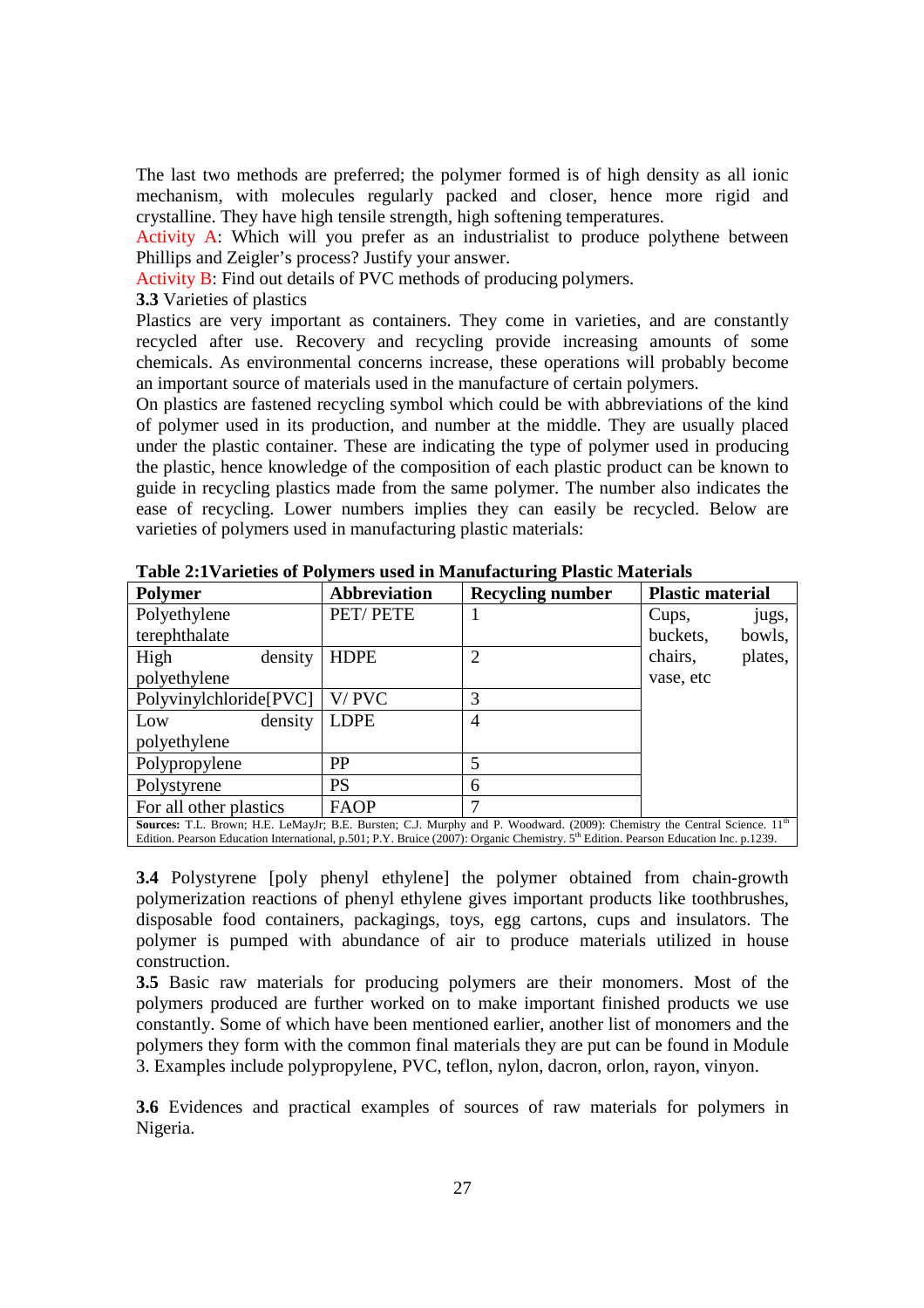Nigeria is highly populated, the  $11<sup>th</sup>$  in the world and most populous in Africa. She is endowed with vast amounts of varieties of natural resources such as petroleum, minerals and agricultural products. Report of the **Vision 2010** committee in 1997 indicate that the manufacturing sector of the nation should be able to contribute about 24% to the average annual GDP [Gross Domestic Products], which is still below 10% now. It is therefore the aim of the committee to maximally utilize our natural resources and raw materials into finished products for exportations to build up our economy. Presently the country is not very buoyant in raw materials for producing polymer products. The followings are layout of basic raw materials available in Nigeria utilized by the manufacturing sector of the country.

| reserve [tonnes]<br>Bauchi<br>undetermined<br>$\mathbf{1}$<br>Sulphides, oxides<br>Exploration<br>Copper<br>extended                                                                      |                    |
|-------------------------------------------------------------------------------------------------------------------------------------------------------------------------------------------|--------------------|
| Plateau granites.                                                                                                                                                                         | is<br>to           |
| million<br>$\overline{2}$<br>$2 - 2.5$<br>Commercial<br>Sulphides<br>Ebonyi<br>Lead<br>and<br>Bauchi<br>undetermined<br>exploitation<br>zinc<br>during<br>ceased<br>civil war.            |                    |
| Tin<br>Oxides<br>200,000<br>3<br>Plateau<br>Very<br>developed,<br>urgent need to<br>discover<br>deposits.                                                                                 | well<br>but<br>new |
| Aluminium<br>Oxide<br>underdetermined<br>Accelerated<br>Gongola,<br>$\overline{4}$<br>C/River<br>exploration<br>programmes<br>urgently required,<br>for all nation's<br>need<br>imported. | are                |
| 5<br><b>Bauxite</b><br>undetermined<br>Oxides<br>The sole source<br>Gongola,<br>and<br>C/River<br>of Al for<br>hydroxides<br>industries,<br>presently<br>imported.                        | our                |
| billions<br><b>Silicates</b><br>6<br>Clay<br>Eastern<br>Deposits<br>exceed                                                                                                                |                    |
| domestic need.<br>states<br>$\overline{7}$<br>Estimated to be<br>FG<br>Sulphates<br>Gombe,<br>ban<br>Gypsum                                                                               | on                 |

Table:2.2 Raw materials in Nigeria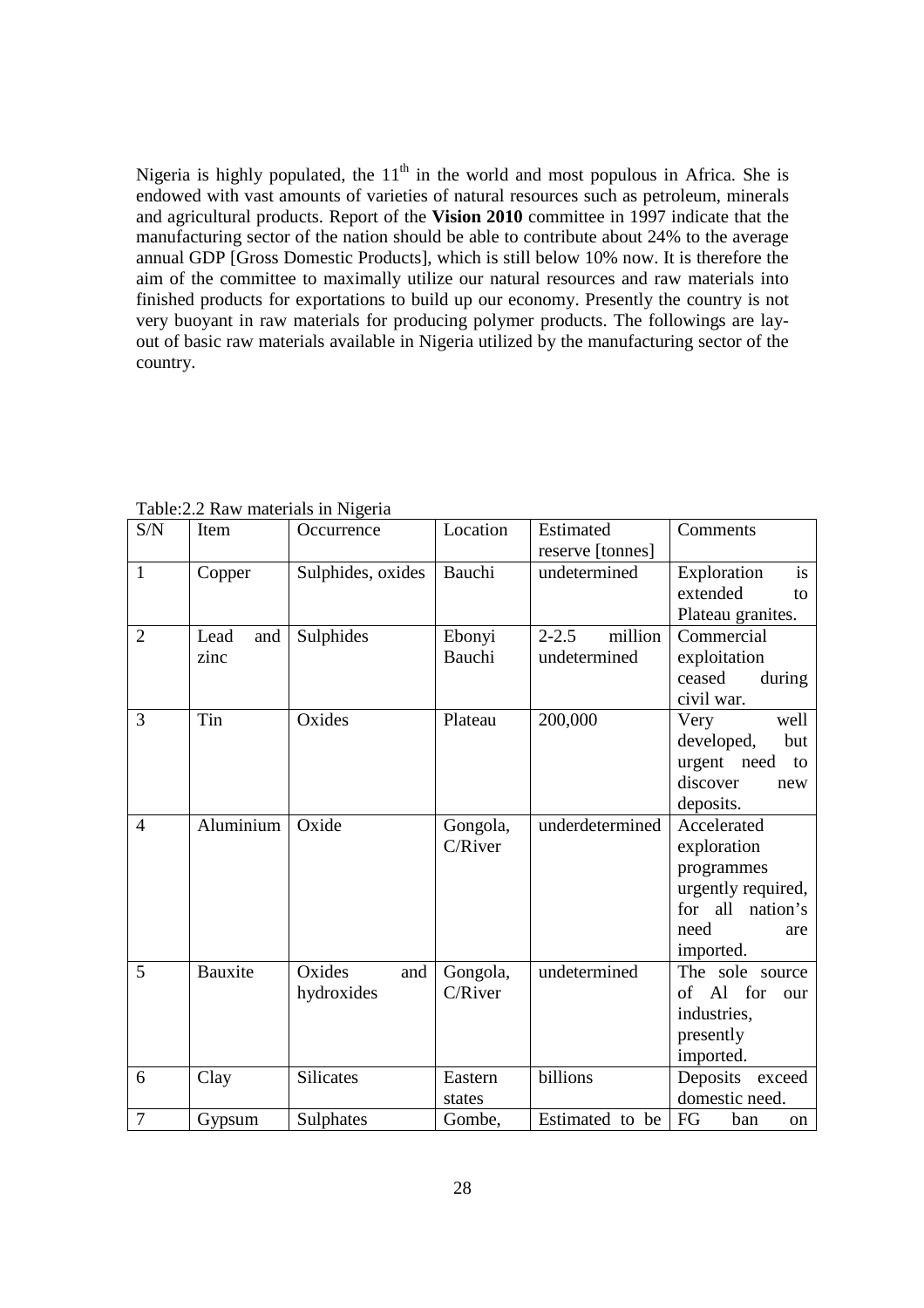| Taraba,<br>very large<br>Borno,                                    |                     |
|--------------------------------------------------------------------|---------------------|
|                                                                    | importation, has    |
|                                                                    | pick-up tempo on    |
| Sokoto,                                                            | exploration<br>and  |
| Benue                                                              | exploitation.<br>To |
|                                                                    | reach<br>minimum    |
|                                                                    | of 50% by 2010.     |
| billions<br>8<br>Carbonate<br>Limestone<br>Enugu,                  | Major<br>raw        |
| Bendel,                                                            | material<br>for     |
| Ogun,                                                              | Reserve<br>cement.  |
| Gombe,                                                             | exceeds<br>present  |
| Sokoto,                                                            | industrial<br>needs |
| C/River,                                                           | including use in    |
| Abia                                                               | steel plants.       |
| 9<br>Silicate<br>Asbestos<br>Kaduna<br>small                       | studies<br>Detail   |
|                                                                    | desirable.          |
| 10<br><b>Native</b><br>Coal<br>350 million, still<br>and<br>Enugu, | On very<br>strong   |
|                                                                    |                     |
| Abia,<br>fully<br>lignite<br>be<br>to                              | But<br>footing.     |
| investigated<br>Benue,                                             | Nigerian coal is    |
| Nasarawa,                                                          | non-cooking.        |
| Plateau,                                                           |                     |
| Gombe                                                              |                     |
| 42.7<br>11<br>Petroleum<br>Edo,<br>Above<br><b>Bitumen</b>         |                     |
| billion barrels<br>Ogun,                                           |                     |
| Ondo,                                                              |                     |
|                                                                    |                     |
| Lagos,<br>Abakaliki,                                               |                     |
| Anambra,                                                           |                     |
| Abia,                                                              |                     |

Sources: (1) Prof. D.M. Orazulike (2002). THE SOLID MINERAL RESOURCES OF NIGERIA: MAXIMIZING UTILIZATION FOR INDUSTRIAL AND TECHNOLOGICAL GROWTH. Inaugural Lectures Series. P.299-343. (2) Prof I.B. Odeyemi (2001). MINERALS AND MAN: AN INSEPARABLE DUO. Inaugural Lectures Series. P.572.

Resources from solid minerals include (i) iron and iron-alloy metals (ii) non-ferous industrial metals (iii) precious metals (iv) metal fuel and (v) industrial minerals. There are six cement plants in Nigeria.

### Activity A: List the six Nigerian Cement Industries. WAPCO Lagos; BCC Gboko; ACC Gombe; Nigercem Nkalagu; Bcc Ltd Okpella; CCNN, Sokoto.

**3.7** Expensive/ non-economic methods of producing polymers

These are usually laboratory preparations, where costing and gains are not really put into considerations. The major aim is to show and prove that a method can work, or a polymer can be produced experimentally. Medical applications of polymers and in drugs which are determinants of life are good examples of polymers that are obtained by expensive methods of production. Many times, such are specially demanded for or Government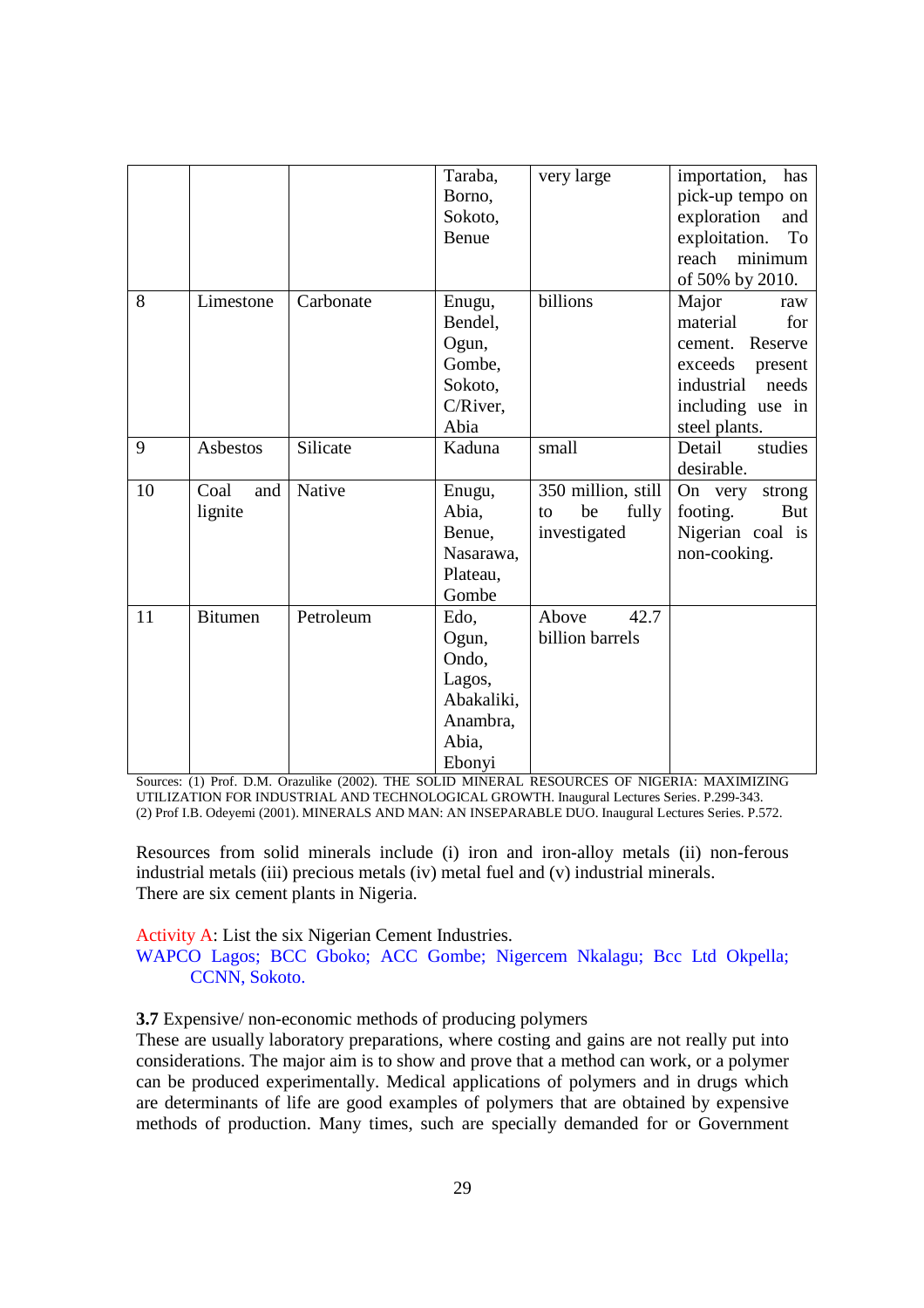sponsore the production of the polymers. Such examples include 'Life science products' which are usually produced with very high specifications and are closely scrutinized by government agencies such as the Food and Drug Administration. Crop protection chemicals, about 10 percent of this category, include herbicides, insecticides, and fungicides.

**Specialty chemicals** are another category of relatively high valued, rapidly growing chemicals with diverse end product markets. Typical growth rates are one to three times GDP with prices over a dollar per pound. They are generally characterized by their innovative aspects. Products are sold for what they can do rather than for what chemicals they contain. Products include electronic chemicals, industrial gases, adhesives and sealants as well as coatings, industrial and institutional cleaning chemicals, and catalysts. Coatings make up about 15 percent of specialty chemicals sales, with other products ranging from 10 to 13 percent.

#### **4.0 Conclusion**

Manufactured polymers are economically based. Industrial production of important polymers relies on the sources of its raw materials, along with feasible conditions. Total cost of production must be cheap for the purpose(s) for which they are made for. Recycling affords cheap sources of raw materials.

#### **5.0 Summary**

In this unit we have

- $\triangleright$  considered the raw materials for producing important polymers like polyethylene, as well as the conditions that suit their industrial productions.
- $\triangleright$  justified and given reasons for preference of a method over another.
- $\triangleright$  understood some of what is entailed in industrial production of important polymers.

#### **6.0 Tutor-Marked Assignment (TMA)**

1. Compare and contrast between Zeigler and Phillips process of obtaining polythene.

2. Provide the abbreviations for the following important industrial polymers, and give examples of appropriate product materials that they can be formed into.

| <b>Polymer</b>         |         | <b>Abbreviation</b> | <b>Material</b> |
|------------------------|---------|---------------------|-----------------|
| Polyethylene           |         |                     |                 |
| terephthalate          |         |                     |                 |
| High                   | density | റ                   | റ               |
| polyethylene           |         |                     |                 |
| Polyvinylchloride[PVC] |         |                     |                 |
| Low                    | density | റ                   | റ               |
| polyethylene           |         |                     |                 |
| Polypropylene          |         |                     |                 |
| Polystyrene            |         | റ                   | റ               |

3. What are the major raw material requirements for the manufacturing of cement?

4. What are specialty chemicals? State their features.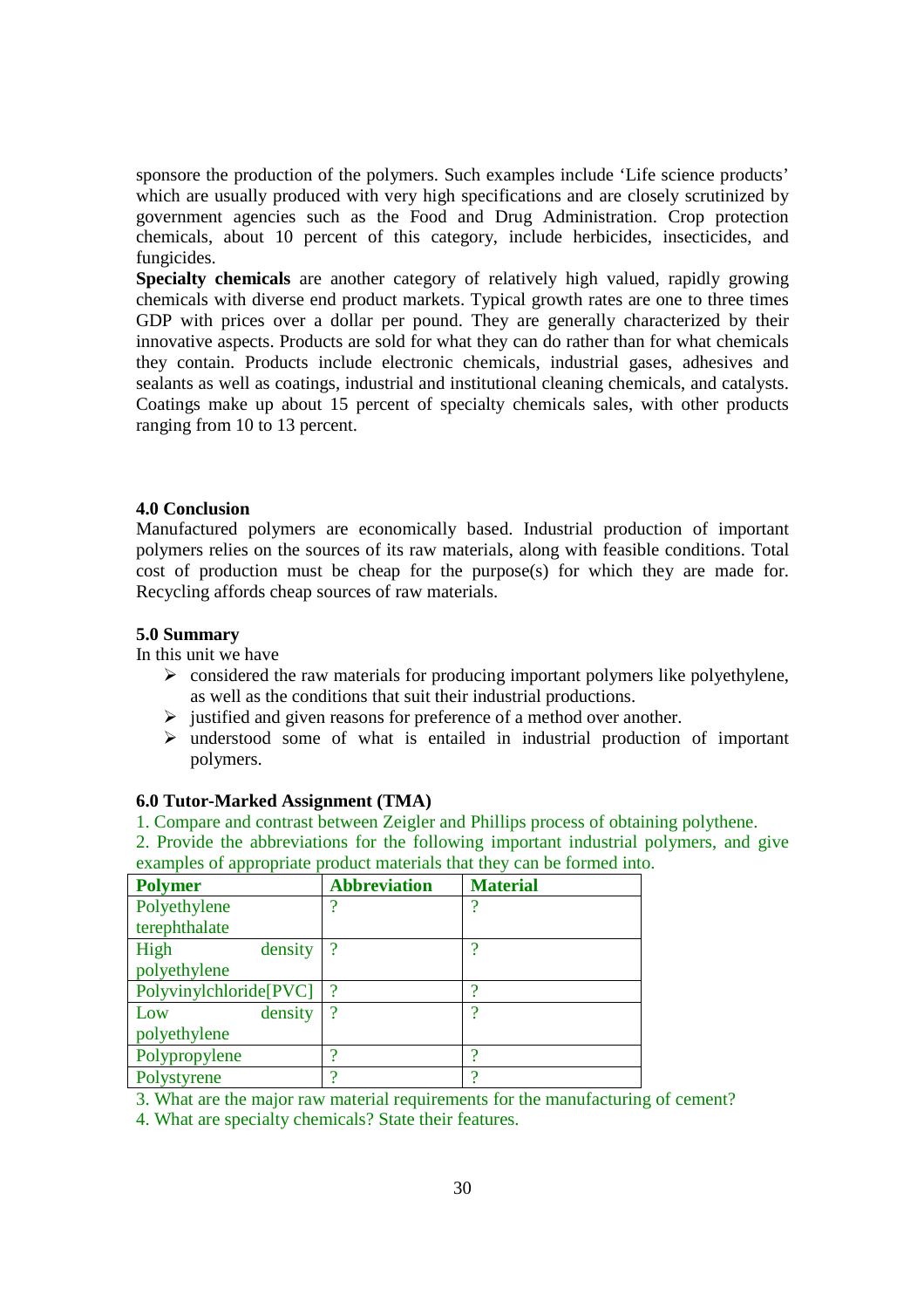5. Present ways to persuade government of your country to recycle plastics. What incentives would be necessary and what collection methods would you suggest could be used?

#### **7.0 References/Further Readings**

- T.L. Brown; H.E. LeMayJr; B.E. Bursten; C.J. Murphy and P. Woodward. (2009): Chemistry the Central Science. 11<sup>th</sup> Edition. Pearson Education International p. 499-513.
- **P.Y. Bruice (2007): Organic Chemistry. 5<sup>th</sup> Edition. Pearson Education Inc. p. 1232-**1257.
- R.T. Morrison and R.N. Boyd (2008): Organic Chemistry. Macromolecules. Polymers and Polymerization.  $6<sup>th</sup>$  Edition. Prentice-Hall of India, (PHI) Private Ltd., p. 1077-1096.
- I.L. Finar (2008). Organic Chemistry Vol.1 6<sup>th</sup> Edition Pearson Education. P.114-118.
- L.G. Wade, Jr and M.S. Singh (2008). Organic Chemistry 6<sup>th</sup> Edition. Pearson Education p. 330-363.
- Philip Matthews (2004). Advanced Chemistry- Polymers; Polymers and Industry p.879- 897.
- -M. Clugston and R. Flemming (2000). Advanced Chemistry- The Polymerization of Ethene, The mechanism of polymerization, Revisiting Polymerization 1&2. p. 514-517.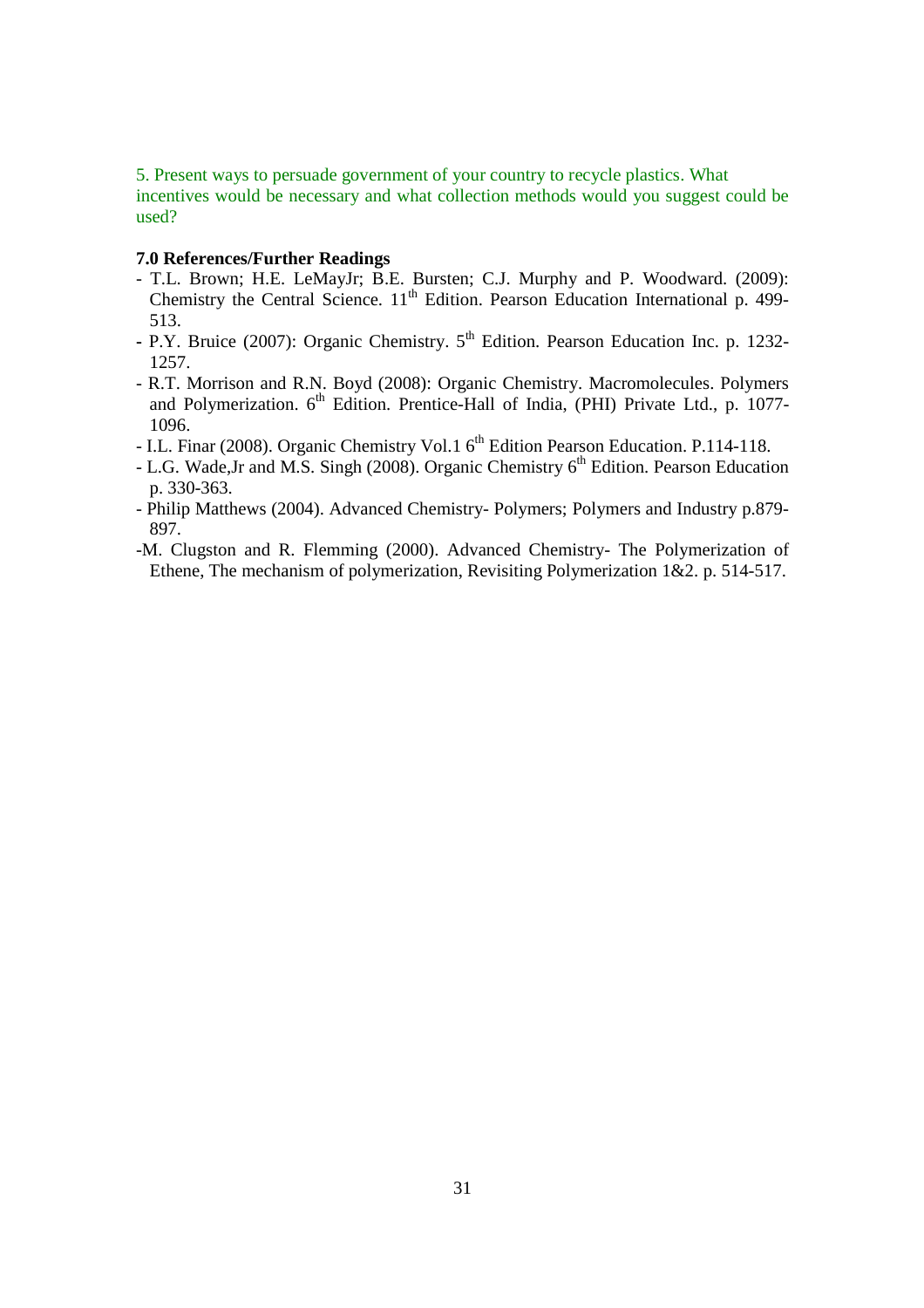# **Unit 2: Chemical Industries are Important Sources of Raw Materials in Polymer Chemistry**

#### **Table of contents**

1.0 Introduction 2.0 Objectives 3.0 Main Contents 3.1 The Chemical Industry 3.2 Some Starting materials 3.3 Coal and Petroleum 3.4 Organics and Pharmaceuticals 3.5 Inorganic 3.6 Metals 4.0 Conclusion 5.0 Summary 6.0 Tutor Marked Assignment (TMA) 7.0 References/ Further Readings

#### **1.0 Introduction**

From the chemical industry, valuable raw materials for the production of important polymers and their products are obtained on large scale, such as the inorganics (chlorides, alkalis, sulfuric acid, sulfates) and fertilizers (potassium, nitrogen, and phosphorus products) as well as segments of catalysts, pigments, and propellants, fine chemicals used in producing high purity inorganics on a much smaller scale. Many of these inorganics are use for or act as catalysts, acids, bases, decolorizers, plasticizers and so on. The **chemical industry** comprises the companies that produce industrial chemicals. It is central to modern world economy, converting raw materials (oil, natural gas, air, water, metals, and minerals) into more than 70,000 different polymer products.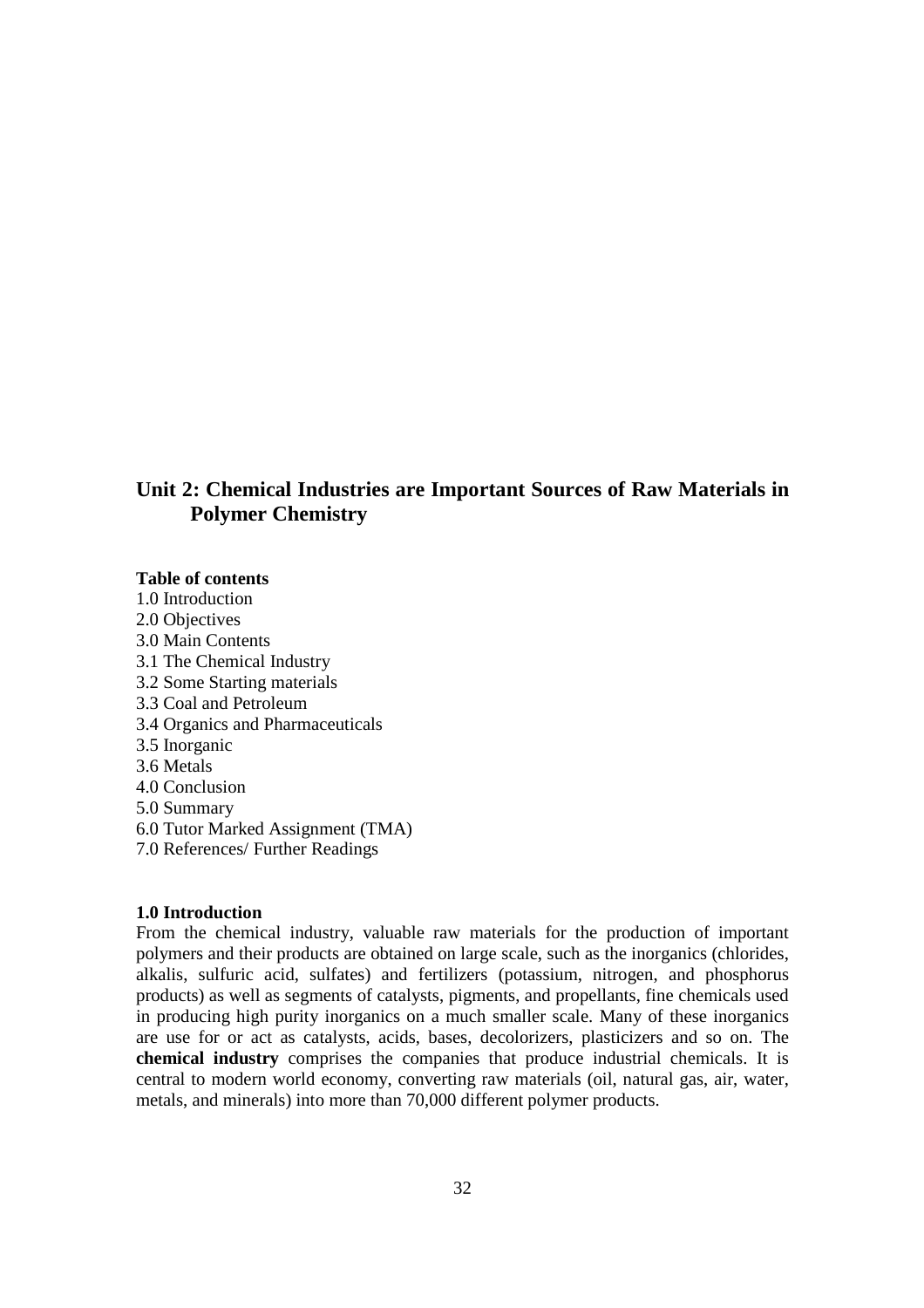#### **2.0 Objectives**

At the end of this unit you should

- $\triangleright$  be familiar with specific raw materials obtained from chemical industries
- $\triangleright$  understand that safety is important in industrially produced chemicals, hence need to follow legislative orders on it

#### **3.0 Main Content**

The chemical industry involves the use of chemical processes such as chemical reactions and refining methods to produce a wide variety of solid, liquid, and gaseous materials.

Most of these products are used in manufacturing other items, with smaller number of them used directly by consumers. The polymer industry utilizes most of these as raw materials [organics, petroleum, oils, fats, waxes, inorganics and metals] for the production of important polymers.

**3.1** The chemical industry adds value to raw materials by transforming them into the chemicals required for the manufacture of consumer products like the useful polymers. Since there are usually several different processes that can be used for this purpose, the chemical industry is associated with intense competition for new markets. It is made up of companies of different sizes, including several giants that are engaged in the transformation of some very basic raw materials into final products, as well as mediumsize or small companies that concentrate on very few of these steps. The closer to the raw material, the larger the scale of operations; such "heavy" chemicals are usually manufactured by continuous processes. At the other extreme in terms of scale are the firms that manufacture "specialties," mostly in batch processes, from "intermediates" that correspond to chemicals which have already gone through several steps of synthesis and purification.

Industrial production of chemicals was usually based on running reactions that were known to yield the desired products on much larger scales. Success in these endeavors lay much more in the experience and skill of their practitioners than the application of solid chemical principles. This led to serious problems of control and the generation of noxious by-products. The introduction of the Leblanc process in the northwest of England led to a general public outcry against the dark and corrosive smoke that covered the surrounding countryside. The Alkali Act, passed in response in 1863, represents the first legislation that established emission standards.

#### **3.2 Some starting materials from chemical industry for polymers**

Sodium carbonate may be mined directly; its use may be preferred over a manufactured product. It is used mainly in the glass industry. Sodium silicates may be derived from sodium carbonate and in their finely divided form, silica gel, may be used in detergents and soaps. Sodium hydroxide has many different uses in the chemical industry. Considerable amounts are used in the manufacture of paper and to make sodium hypochlorite for use in disinfectants and bleaches. Chlorine is also used to produce vinyl chloride, the starting material for the manufacture of polyvinyl chloride (PVC) an important polymer, and in purification of water. Hydrochloric acid may be prepared by the direct reaction of chlorine and hydrogen gas or by the reaction of sodium chloride and sulfuric acid. It is used as a chlorinating agent for metals and organic compounds. Bromine is used in water disinfection; bleaching fibers and silk; and in the manufacture of medicinal bromine compounds and dyestuffs. Basic chemicals [e.g. crude petroleum,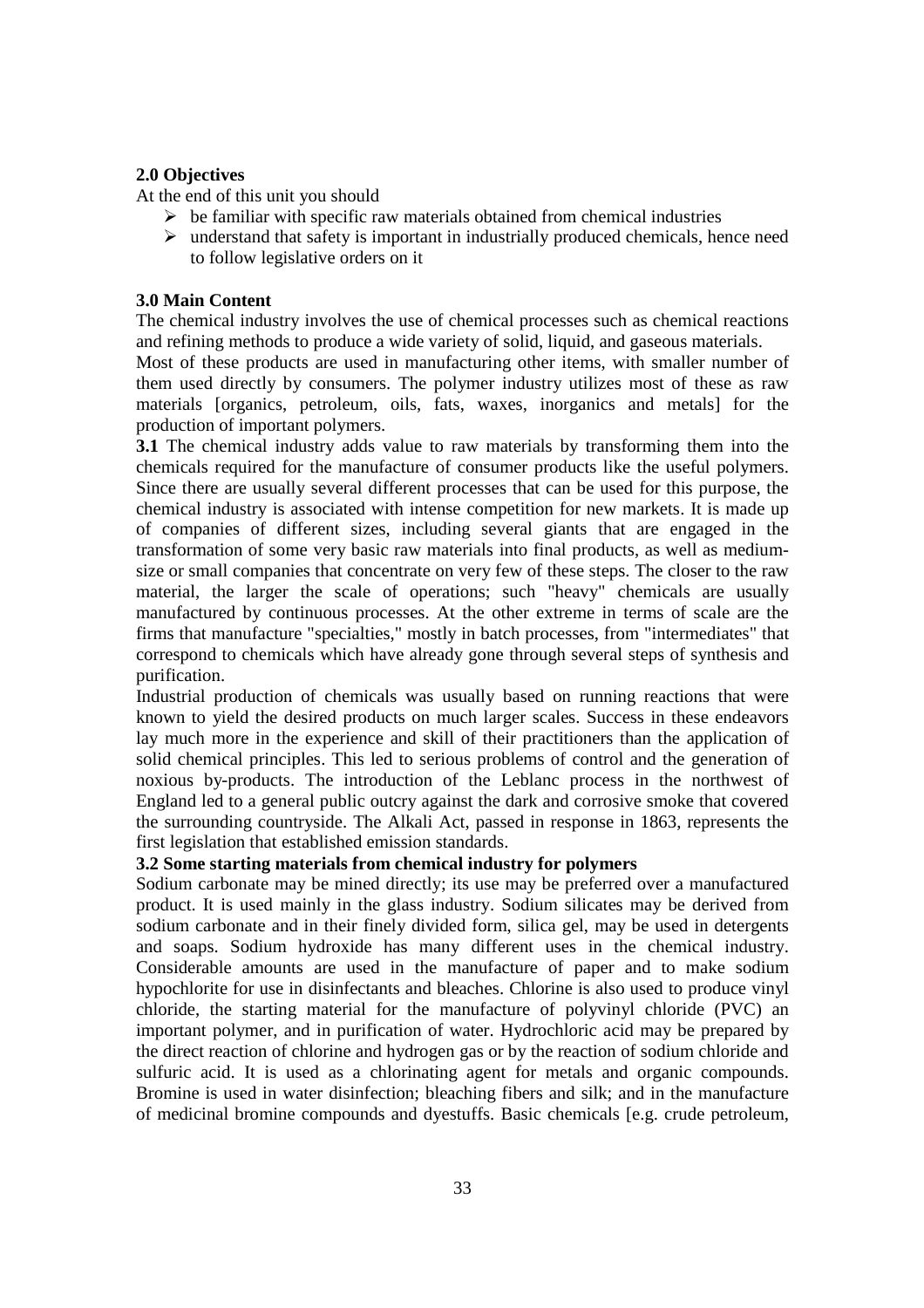natural gas, air, metal in ores, mining fields etc] represent the starting point for the manufacture of industrial chemicals. Some of them are in combined states, compounds, while few are in their elemental forms like sulphur. They are usually one step away from the raw materials and are produced on a very large scale employing continuous processes. The unit price of these products is relatively low, and producing them cheaply and efficiently is a major concern for the companies that manufacture them. Sulfur, nitrogen, phosphorus, and chloralkali industries are the main producers of basic inorganic chemicals, and they will often sell them to other industries as well as using them in the manufacture of their own end-products. The basic principles for their production and major uses are indicated here for each of these industries.

Titanium dioxide is by far the most important titanium compound. It can be purified by dissolving in sulfuric acid and precipitating the impurities. The solution is then hydrolyzed, washed, and calcinated. Alternatively, ground rutile is chlorinated in the presence of carbon and the resulting titanium tetrachloride is burned in oxygen to produce the chloride. Titanium dioxide is found in nature in three crystal forms: anastase, brookite, and rutile. Its extreme whiteness and brightness and its high index of refraction are responsible for its widespread use as a white pigment in paints, lacquers, paper, floor covering, plastics, rubbers, textiles, ceramics, and cosmetics.

#### **3.3** Coal and petroleum are important sources of raw materials

Chemicals in the bulk petrochemicals and intermediates are primarily made from liquefied petroleum gas (LPG), natural gas, and crude oil. Their sales volume is close to 30 percent of overall basic chemicals. Typical large-volume products include ethylene, propylene, benzene, toluene, xylenes, methanol, vinyl chloride monomer (VCM), styrene, butadiene, and ethylene oxide. These chemicals are the starting points for most polymers and other organic chemicals as well as much of the specialty chemicals category.

Other derivatives and basic industrials include synthetic rubber, surfactants, dyes and pigments, turpentine, resins, carbon black, explosives, and rubber products and contribute about 20 percent of the basic chemicals' external sales. Inorganic chemicals (about 12 percent of the revenue output) make up the oldest of the chemical categories. Products include salt, chlorine, caustic soda, soda ash, acids (such as nitric, phosphoric, and sulfuric), titanium dioxide, and hydrogen peroxide. Fertilizers are the smallest category (about 6 percent) and include phosphates, ammonia, and potash chemicals.

The raw materials for polymer production come from petroleum and less from coal. These two fossil fuels are the main energy sources in the U.S. Consequently, polymers and energy are linked through these raw materials. Because the amounts of these fossil fuels are limited, particularly petroleum, the items made of polymers derived from petroleum may have a limited lifetime.

#### **3.4 Organics and pharmaceuticals**

Polymers and plastics, especially polyethylene, polypropylene, polyvinyl chloride, polyethylene terphthalate, polystyrene and polycarbonate comprise about 80% of the industry's output worldwide. Chemicals are used to make a wide variety of consumer goods, as well as thousands inputs to agriculture, manufacturing, construction, and service industries. The chemical industry itself consumes 26 percent of its own output. Major industrial polymers include rubber and plastic products, textiles, apparel,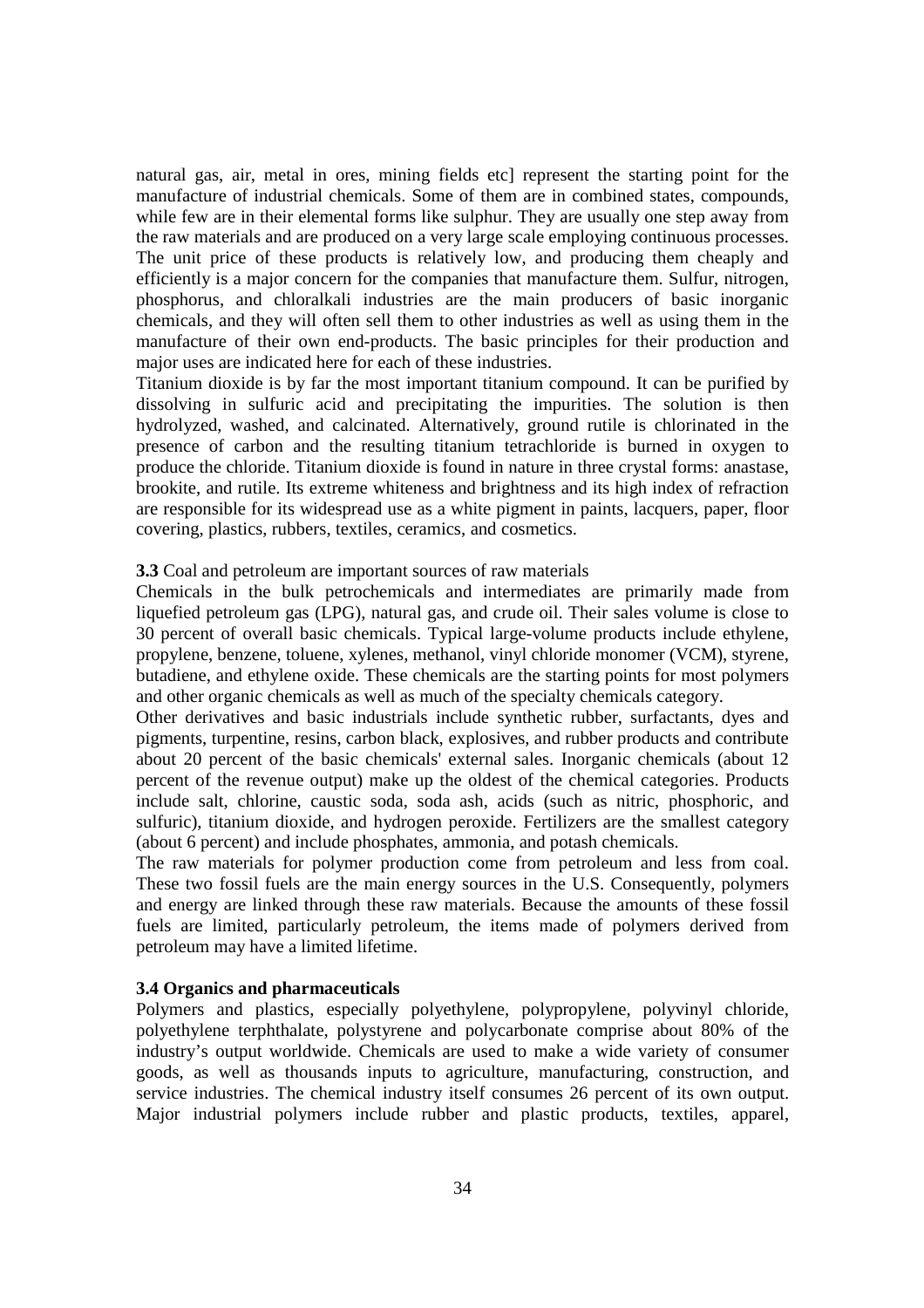petroleum refining, pulp and paper, and primary metals. Chemicals is nearly a \$3 trillion global enterprise, and the EU and U.S. chemical companies are the world's largest producers. **Basic chemicals**, or "commodity chemicals" are a broad chemical category including polymers, bulk petrochemicals and intermediates, other derivatives and basic industrials, inorganic chemicals, and fertilizers. Typical growth rates for basic chemicals are about 0.5 to 0.7 times GDP. Product prices are generally less than fifty cents per pound. Polymers, the largest revenue segment at about 33 percent of the basic chemicals dollar value, include all categories of plastics and man-made fibers. The major markets for plastics are packaging, followed by home construction, containers, appliances, pipe, transportation, toys, and games. The largest-volume polymer product, polyethylene (PE), is used mainly in packaging films and other markets such as milk bottles, containers, and pipe. Polyvinyl chloride (PVC), another large-volume product, is principally used to make pipe for construction markets as well as siding and, to a much smaller extent, transportation and packaging materials. Polypropylene (PP), similar in volume to PVC, is used in markets ranging from packaging, appliances, and containers to clothing and carpeting. Polystyrene (PS), another large-volume plastic, is used principally for appliances and packaging as well as toys and recreation. The leading man-made fibers include polyester, nylon, polypropylene, and acrylics, with applications including apparel, home furnishings, and other industrial and consumer use. The principal raw materials for polymers are bulk petrochemicals.

#### **3.5 Inorganics**

Many of today's large companies started as producers of inorganics. Industrial inorganic chemistry includes subdivisions of the chemical industry that manufacture inorganic products on a large scale such as sulfur, nitrogen, phosphorus, and chloralkali. Industries produce them as their main products of basic inorganic chemicals, and often sell them to other industries as well as use them in the manufacture of their own end-products. Examples: (i) Air contains molecular nitrogen and oxygen. They may be separated by liquefaction and fractional distillation along with inert gases, especially argon.

(ii) Salt or brine can be used as sources of chlorine and sometimes bromine, sodium hydroxide, and sodium carbonate. Industrial Revolution marks the origin of the chemical industry. Sulfuric acid [tetraoxosuphate VI acid] and sodium carbonate [sodium trioxocarbonate IV] were among the first chemicals produced industrially. "Oil of vitriol" (as sulfuric acid was known) played an important role in the manipulation of metals, but its production on an industrial scale required the development of materials that would resist attack. Sodium carbonate was obtained in its anhydrous form, "soda ash," from vegetable material until the quantities produced could no longer meet the rapidly expanding needs of manufacturers of glass, soap, and textiles. The Royal Academy of Sciences of Paris, in 1775, had to establish a contest for the discovery of a process based on an abundant raw material, sodium chloride. Nicolas Leblanc's method was put forward for the preparation of soda by converting salt into sulfate thus though he did not win the prize, but Leblanc's process is associated with the birth of industrial chemistry.

 $2$  NaCl + H2SO4  $\rightarrow$  Na2SO4 + 2 HCl

The sulfate is converted to soda with charcoal (C) and chalk (CaCO3)  $Na2SO4 + 2 C + CaCO3 \rightarrow Na2CO3 + CaS + 2 CO2$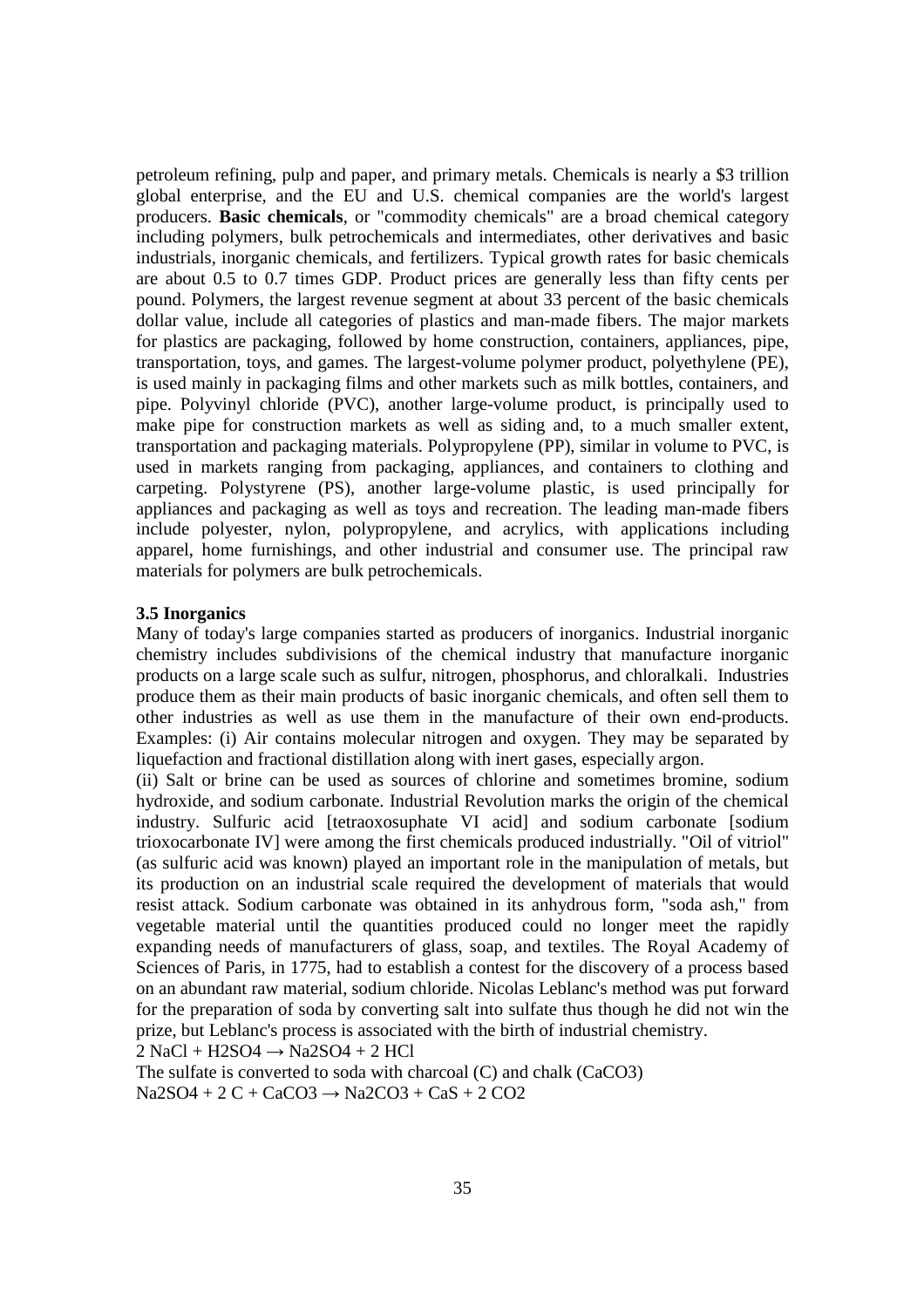Sulfuric acid was an essential chemical for dyers, bleachers, and alkali manufacturers. Its production on a large scale required the development of lead-lined chambers that could resist the vapors which were formed when sulfur was burned with nitrates.

This process was wasteful and emitted corrosive gases. It improved only in the midnineteenth century when towers to recycle the gases were finally introduced. The transportation of sulfuric acid was dangerous, and alkali manufacturers tended to produce their own as a result. This marked the beginning of the diversification and vertical integration that are characteristic of the chemical industry.

Sulfuric acid was also used in the manufacture of superphosphates, which were produced as fertilizers on a large scale by the mid-nineteenth century. By that time, a solution was found for the complex engineering problems that had hampered the use of the alternative process to produce soda.

Ernest Solvay, a Belgian chemist, designed a tower in which carbon dioxide reacted efficiently with solid salts. The Solvay process had enormous advantages over the Leblanc process: It did not generate as much waste and pollution; its raw materials, brine and ammonia, were readily available (the latter from gasworks); less fuel was used, and no sulfur or nitrate was involved. In spite of its higher capital costs, it was rapidly adopted and soon became the major source of alkali.

Another major process used in the manufacture of inorganic chemicals is the catalytic conversion of nitrogen and hydrogen to ammonia. The German chemist Fritz Haber first synthesized ammonia from nitrogen and hydrogen in 1909. Four years later, together with another German, Carl Bosch, he modified the process for the commercial production of ammonia. The Haber (or Haber–Bosch) process represented a technological breakthrough since it required a very specialized plant to handle gases at high pressures and temperatures.

(iii) From mineral ores metals such as iron, aluminum, copper, or titanium as well as phosphors, potassium, calcium, and fluorine are obtained. Saltpeter was once an important source of nitrogen compounds, but today most ammonia and nitrates are produced synthetically from nitrogen gas in the air.

 Inorganic chemicals such as chlorine, produced at this plant in Louisiana, are used in the manufacturing of several chlorides, including PVC and hydrochloric acid.

(iv) Sulphur occurs in underground deposits and can be brought to the surface by compressed air after it is melted by superheated steam. Increasing quantities of sulfur are recovered from petroleum and natural gas where they are impurities. The following table 1 summarizes some important sources of inorganic chemicals as raw materials and what they are utilized for.

Table 2: 3 U.S. production of minerals in 2001.

#### **U.S. PRODUCTION OF MINERALS IN 2001**

| <b>Source</b>             | <b>Thousands of Tons Examples of Uses</b> |                             |
|---------------------------|-------------------------------------------|-----------------------------|
| Phosphate rock            | 37,706                                    | Fertilizers, detergents     |
| Salt                      | 49,723                                    | Chlorine, alkali production |
| Limestone                 | 20,617                                    | Soda ash, lime              |
| Sulfur                    | 10,144                                    | Sulfuric acid production    |
| Potassium compounds 1,323 |                                           | Caustic potash, fertilizers |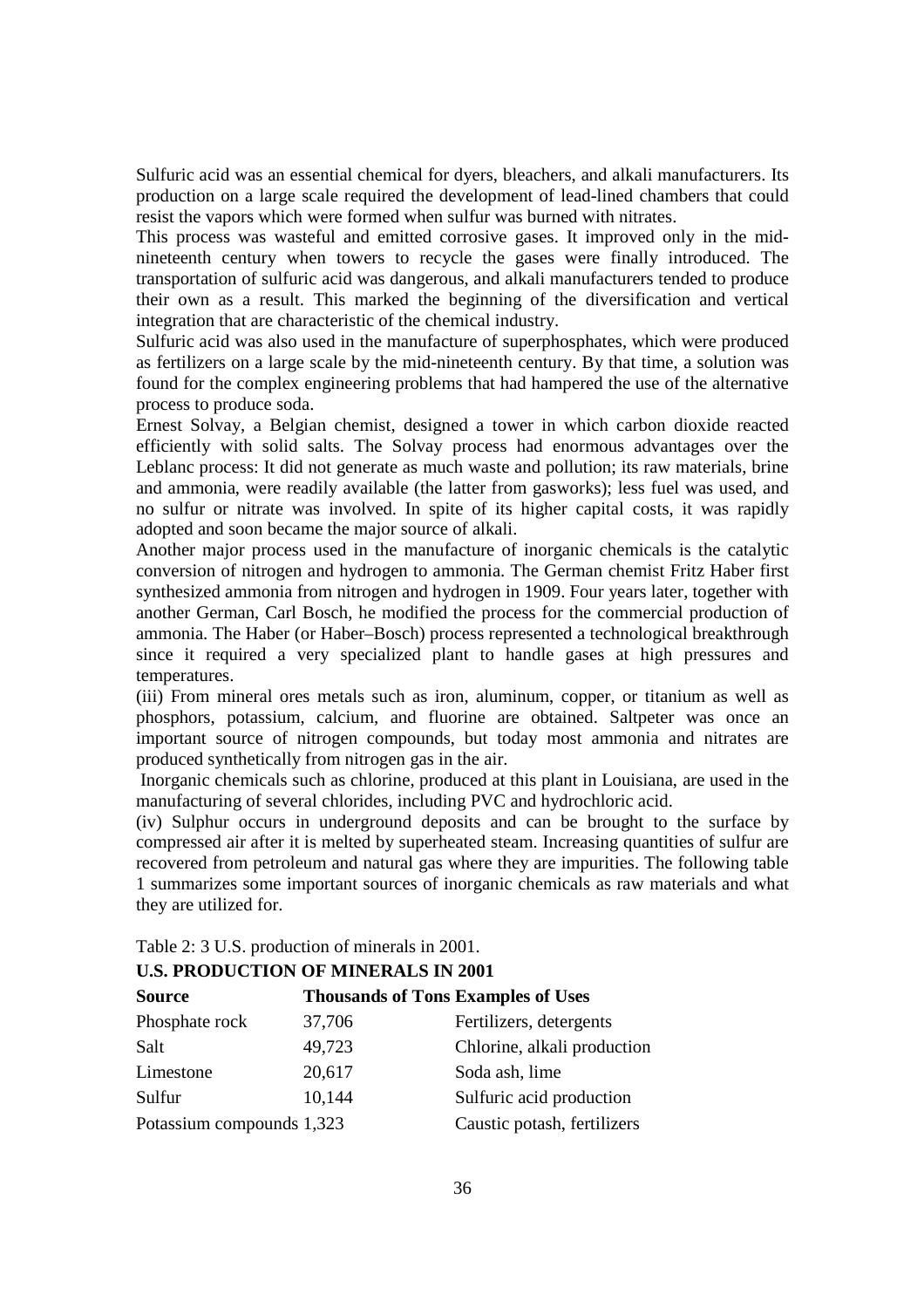#### **U.S. PRODUCTION OF MINERALS IN 2001**

# **Source Thousands of Tons Examples of Uses**

Sodium carbonate 11,356 Caustic soda, cleaning formulations Source: The Chemical Industry. Retrieved from "http://en.wikipedia.org/wiki/Chemical\_industry"

Sulfuric Acid and Sulfates: Sulfuric acid has long been the chemical that is manufactured in the largest quantities on a world scale. Its production is often linked to a country's stage of development, owing to the large number of transformation processes in which it is used. It plays important roles in most processes of polymerization. Sulfuric acid is manufactured from elemental sulfur. Mining was the main source for this element, which was obtained from sulfide-containing ores or in very pure form from underground deposits by the Frasch process (injection of superheated steam and air into drillings and the separation of the mixture that rises to the surface). The large-scale consumption of petroleum and natural gas has changed this scenario since sulfur occurs as an impurity in most fossil fuels and must be removed before the fuels are processed. These fuels are presently the main source of sulfur, and their relative importance tends to increase with more rigorous controls on emissions. It is manufactured in three stages

 $2$  SO<sub>2</sub> + O<sub>2</sub>  $\rightarrow$  2SO<sub>3</sub>

 $SO_3 + H_2O \rightarrow H_2SO_4$ 

Since the reaction of sulfur with dry air is exothermic, the sulfur dioxide must be cooled to remove excess heat and avoid reversal of the reaction.

Most plants use reactors with various stages in order to cool the stream for the catalytic step. Conversion by a vanadium pentoxide catalyst deposited on a silicate support is the critical step in the process, in which the gaseous stream is passed over successive layers of catalyst. The gas mixture is then passed through an absorption tower. Oleum, the product, is a concentrated solution of sulfuric acid containing excess sulfur trioxide.

As an inexpensive source of acid, a large amount of the sulfuric acid that is produced is used for the manufacture of other mineral acids. It is also used to produce sulfates, such as ammonium sulfate (a low-grade fertilizer), sodium sulfate (used in the production of paper), and aluminum sulfate (used in water treatment), as well as organic sulfates (used as **surfactants**). Sulfuric acid is also a good catalyst for many reactions, including the transformation of ethanol into ethylene or ethyl ether (Table 2).

Table 2:4 U.S. production of inorganic chemicals in 2001.

# **U.S. PRODUCTION OF INORGANIC CHEMICALS IN 2001**

| <b>Thousands of Tons</b> |
|--------------------------|
| 40,054                   |
| 13,046                   |
| 12,019                   |
| 11,605                   |
| 10,687                   |
| 7,823                    |
| 2,556                    |
| 1,463                    |
|                          |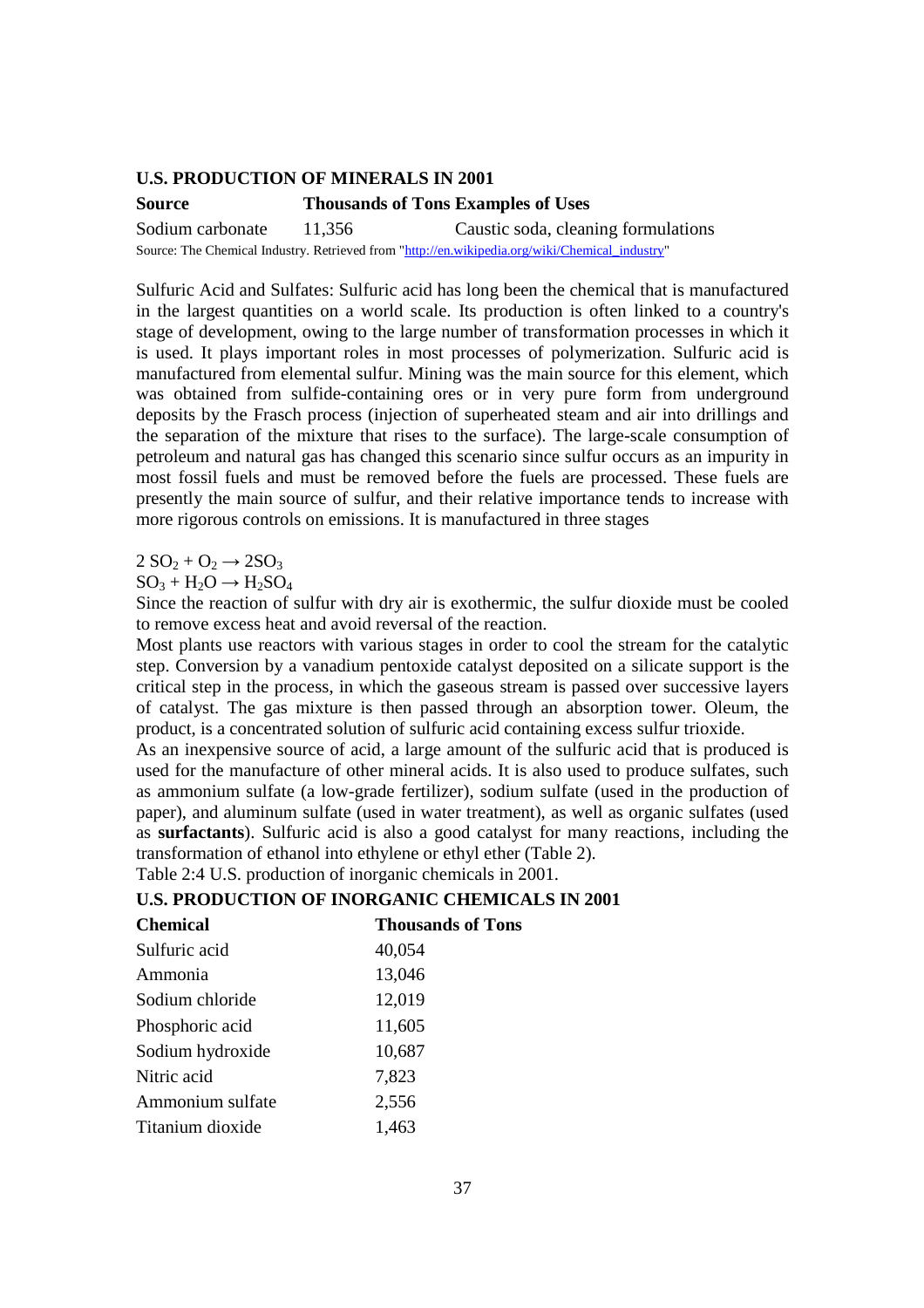# **U.S. PRODUCTION OF INORGANIC CHEMICALS IN 2001**

# **Chemical Thousands of Tons**

Aluminum sulfate 1,165

Source: The Chemical Industry. Retrieved from "http://en.wikipedia.org/wiki/Chemical\_industry"

**3.6** Metals are chemicals in a certain sense. They are manufactured from ores and purified by many of the same processes as those used in the manufacture of inorganics. However, if they are commercialized as alloys or in their pure form such as iron, lead, copper, or tungsten, they are considered products of the metallurgical industry. They play major roles as catalysts in the polymerization reactions to produce important polymers.

#### **4.0 Conclusion**

Raw materials for polymers though important, are not among the top basic chemicals produced world wide. Every year, the American Chemistry Council tabulates the U.S. production of the top 100 basic chemicals. In 2000, the aggregate production of the top 100 chemicals totaled 502 million tons, up from 397 million tons in 1990. Inorganic chemicals tend to be the largest volume, though much smaller in dollar revenue terms due to their low prices. The top 11 of the 100 chemicals in 2000 were sulfuric acid (44 million tons), nitrogen (34), ethylene (28), oxygen (27), lime (22), ammonia (17), propylene (16), polyethylene (15), chlorine (13), phosphoric acid (13) and diammonium phosphates (12).

#### **5.0 Summary**

In this unit we have seen that

- $\triangleright$  the chemical industry has shown rapid growth for more than fifty years.
- $\triangleright$  the fastest growing areas have been in the manufacture of synthetic organic polymers like plastics, fibers and elastomers.
- polymers like plastics, fibers and elastomers.<br>  $\triangleright$  the chemical industry has been concentrated in three areas of the world, Western Europe, North America and Japan (the Triad). The European Community remains the largest producer area followed by the USA and Japan.
- $\triangleright$  in Europe, especially Germany, the chemical, plastics and rubber sectors are among the largest industrial sectors.
- $\triangleright$  instrumental in the changing structure of the global polymer chemical industry has been the growth in China, India, Korea, the Middle East, South East Asia, Nigeria, Trinidad, Thailand, Brazil, Venezuela, and Indonesia.

#### **6.0 Tutor-Marked Assignment (TMA)**

1. With two examples each state the raw materials for production of specific polymers obtained from chemical industries, which are (a) organics (b) from petroleum (c) inorganics

2. What are 'basic chemicals'?

#### **7.0 References/Further Readings**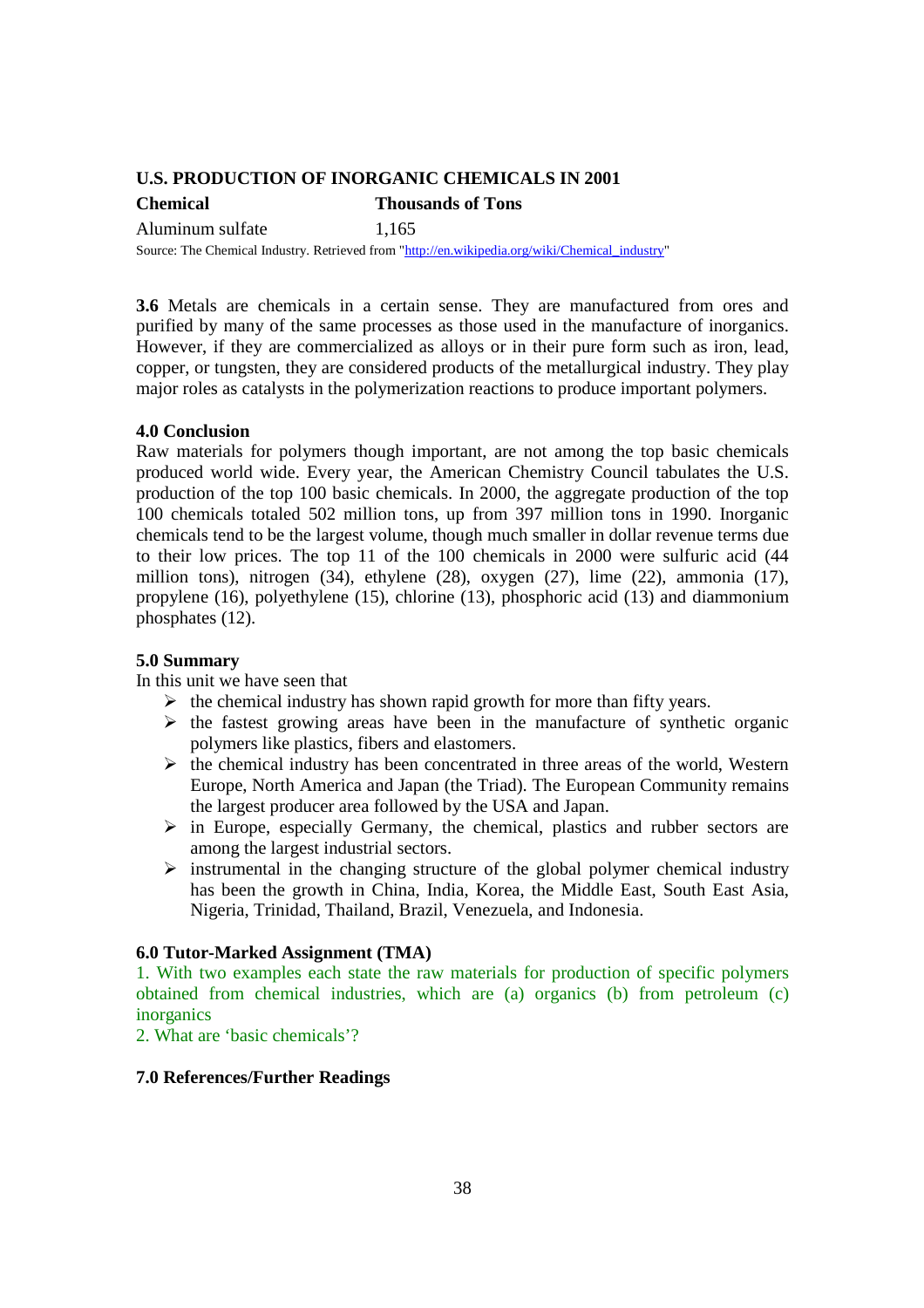- T.L. Brown; H.E. LeMayJr; B.E. Bursten; C.J. Murphy and P. Woodward. (2009): Chemistry the Central Science. 11<sup>th</sup> Edition. Pearson Education International p. 499-513.
- **P.Y. Bruice (2007): Organic Chemistry.** 5<sup>th</sup> Edition. Pearson Education Inc. p. 1232-1257.
- R.T. Morrison and R.N. Boyd (2008): Organic Chemistry. Macromolecules. Polymers and Polymerization. 6<sup>th</sup> Edition. Prentice-Hall of India, (PHI) Private Ltd., p. 1077-1096.
- I.L. Finar (2008). Organic Chemistry Vol.1 6<sup>th</sup> Edition Pearson Education. P.114-118.
- L.G. Wade, Jr and M.S. Singh (2008). Organic Chemistry 6<sup>th</sup> Edition. Pearson Education p. 330-363.
- Philip Matthews (2004). Advanced Chemistry- Polymers; Polymers and Industry p.879- 897.

-M. Clugston and R. Flemming (2000). Advanced Chemistry- The Polymerization of Ethene, The mechanism of polymerization, Revisiting Polymerization 1&2. p. 514-517.

-Peter Rudolf Seidl; Carlos Eduardo da Silva Cortes; Brock, William H. (2000). Bibliography. The Chemical Tree: A History of Chemistry. New York: Norton.

-Budavari, Susan, ed. (1996). The Merck Index: An Encyclopedia of Chemicals, Drugs, and Biologicals, 12th edition. Whitehouse Station, NJ: Merck.

-Heaton, Alan, ed. (1994). The Chemical Industry, 2nd edition. New York: Blackie Academic & Professional.

-Heaton, Alan, ed. (1996). An Introduction to Industrial Chemistry, 3rd edition. New York: Blackie Academic & Professional.

-Fred Aftalion A History of the International Chemical Industry. University of Pennsylvania Press. 1991. online version

-E. N. Brandt. Growth Company: Dow Chemical's First Century. Michigan State University Press. xxii+ 650 pp. Appendices, Select bibliography and index. ISBN 0-87013-426-4. online review

-Alfred D. Chandler. Shaping the Industrial Century: The Remarkable Story of the Evolution of the Modern Chemical and Pharmaceutical Industries. Harvard University Press, 2005. 366 pp. ISBN 0-674-01720-X. chapters 3-6 deal with DuPont, Dow Chemicals, Monsanto, American Cyanamid, Union Carbide, and Allied in USA; and European chemical producers, Bayer, Farben, and ICI.

-Micheal McCoy, et al., "Facts & Figures of the Chemical Industry", Chemical & Engineering News, 84(29), July 10, 2006, pp. 35-72.

-American Chemistry Council. Guide to the Business of Chemistry. Arlington, Va.: American Chemistry Council, 2002.

-Shreve, R. Norris, and Joseph A. Brink Jr. The Chemical Process Industries. 4th ed. New York: McGraw Hill, 1977.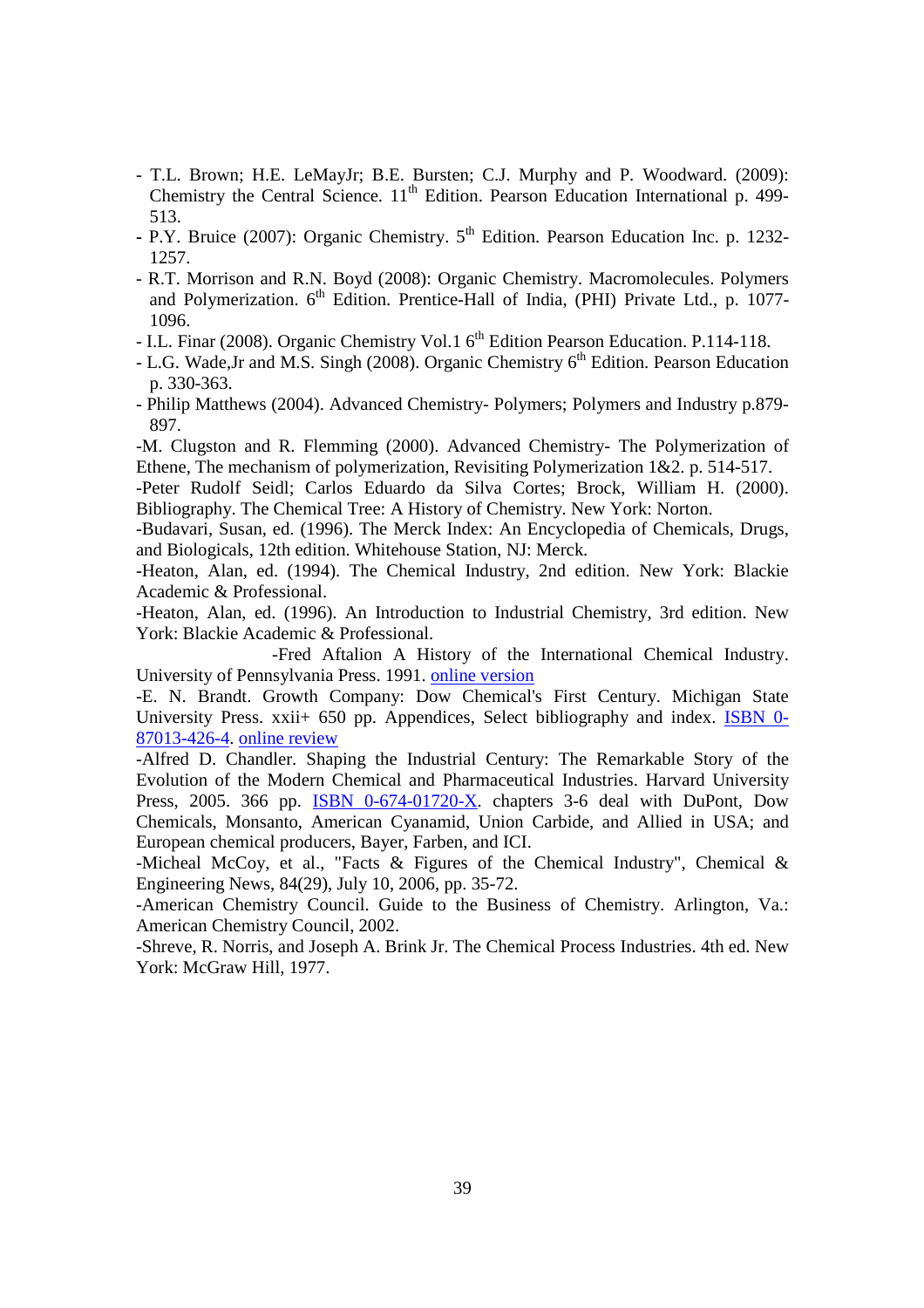# **Module 3: Processes of Polymerization;**

# **Unit 1: Synthetic polymerization**

#### **Table of contents**

- 1.0 Introduction
- 2.0 Objectives
- 3.0 Main Contents
- 3.1 General information on polymerization
- 3.2 The two Polymerizations
- 3.3 Designing of synthetic Polymers
- 4.0 Conclusion
- 5.0 Summary
- 6.0 Tutor Marked Assignment (TMA)
- 7.0 References/ Further Readings

# **1.0 Introduction**

The process of polymerization has made possible diversifications and obtaining important polymers in more economic and higher yields, with improvements. Varieties of polymers which are important to man and of better qualities have been made available through syntheses. There are two basic patterns of polymerization

–Addition polymerization and

-Condensation polymerization

#### **2.0 Objectives**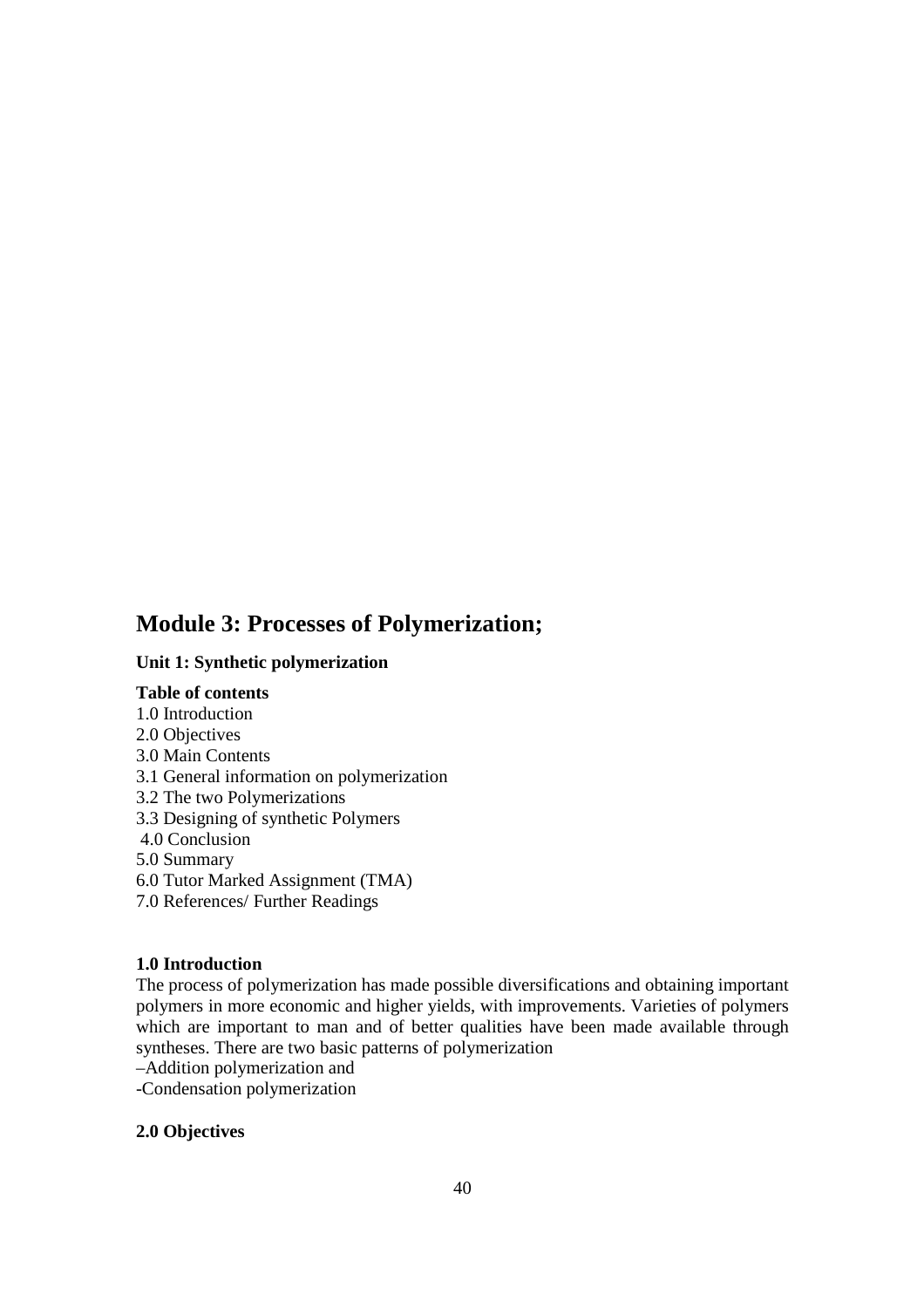At the end of this unit you should be able to

- $\triangleright$  fathom the two basic patterns of polymerizations as addition and condensation polymerizations
- $\triangleright$  know the alternative names for addition and condensation polymerizations
- $\triangleright$  understand that modifications are involved in polymerization reactions to suite the desired polymer products

#### **3.0 Main Content**

Synthetic polymer materials like nylon, teflon, polyethylene and silicone have formed the basis for a burgeoning polymer industry. In recent times there have been significant developments in rational polymer synthesis. Most commercially important polymers today are entirely synthetic and produced in high volume on appropriately scaled organic synthetic techniques. Synthetic polymers today find application in nearly every industry and area of life. Polymers are widely used as adhesives and lubricants, as well as structural components for products ranging from children's toys to aircraft. They have been employed in a variety of biomedical applications ranging from implantable medical devices to controlled drug delivery. Polymers such as poly (methyl methacrylate) find application as photoresist materials used in semiconductor manufacturing and dielectrics for use in high-performance microprcessors. Recently, polymers have also been employed as flexible substrates in the development of organic light-emitting diodes for electronic displays. All are possible through the two basic patterns of polymerizations: addition and condensation polymerizations.

**3.1** Synthetic polymers are equally important to man as natural polymers, if not even better. They afford much more diversifications and varieties of polymers with better qualities, greater uses and applications than from natural sources.

The process of polymerization can proceed in two general ways: addition and condensation polymerizations, depending upon the types of monomers used. These two main methods of generating synthetic polymers are

–addition polymerization and

–condensation polymerization

A**ddition polymers** (chain-growth polymers), have one monomer simply adding to the next. This process is continuous to form chains of the monomers in the polymer. For example chains of polyethylene can have 10,000-20,000 ethylene units. C**ondensation polymers** (step-growth polymers), are made from two different monomers or bifunctional monomers. They are joined together with the elimination of a small molecule, like water, ammonia and carbon IV oxide. Nylon and polyester are examples of condensation polymers.

**3.2** The two polymerization reactions are continuous chain reactions to obtain the very high molecular weight polymers. Each has its characteristic features; which will be discussed in the next three units. Their alternative names are thus: Addition polymerization is 'Chain-growth polymerization', its chain reactions can be radically or ionic ally initiated, followed by propagation and termination stages with no loss of molecules. Also their monomers are unsaturated; Condensation polymerization is also called 'Step-growth polymerization', its continuous reactions involve loss of small units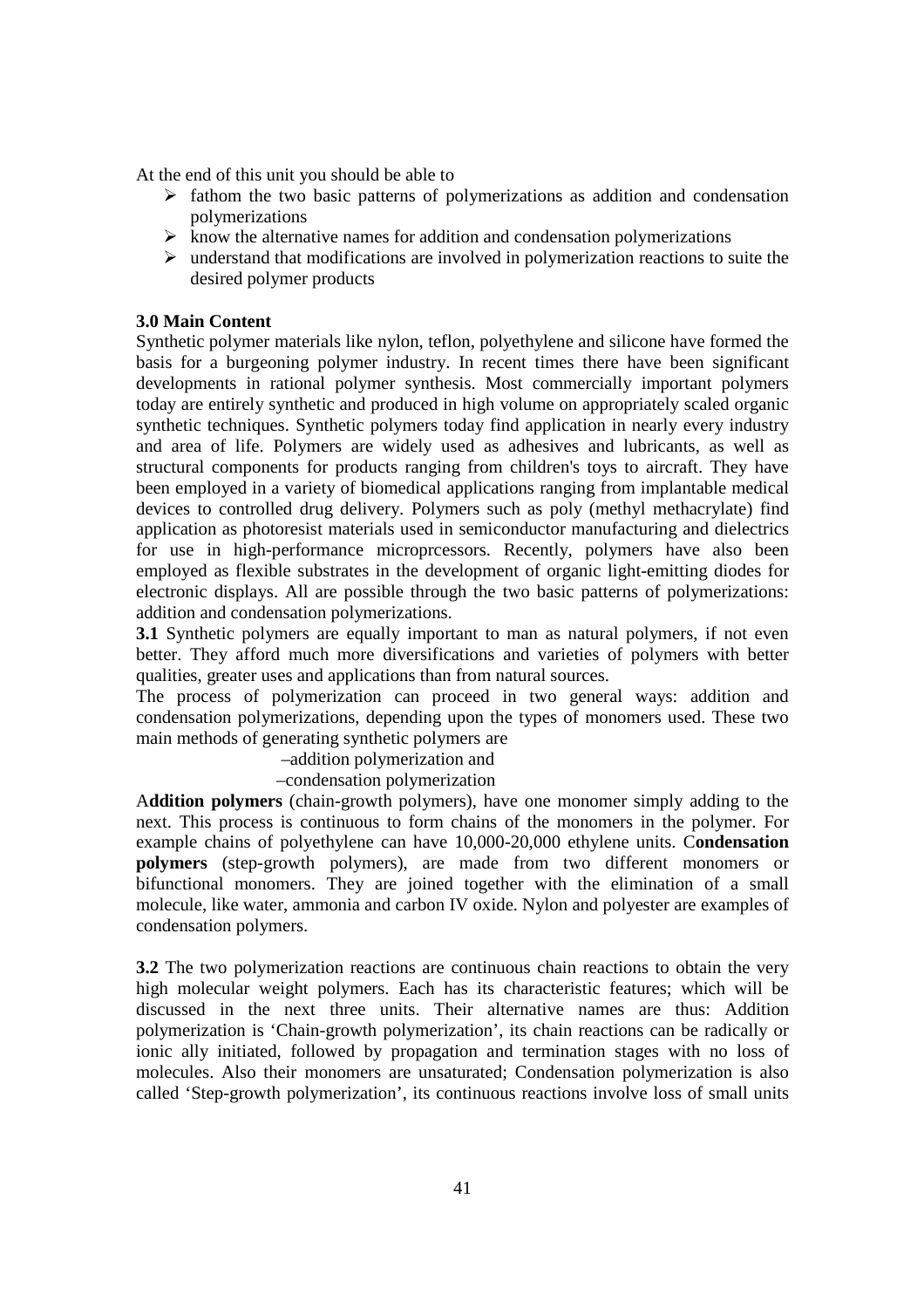like  $H_2O$ ,  $CO_2$ ,  $NH_3$  molecules during the condensation of its monomers. More characteristic features of each will be considered soon.

**3.3** Polymers are designed synthetically to meet specific needs and desired impressions. No too fast rules exist on methods of carrying out polymerization reactions to obtain useful industrial polymers of choice. Manufacturers of important industrial polymers never make available the detailed outlines of their methods. Many times it looks so simple, but the reality of conditions for carrying them out, may be too demanding or nonpracticable to be observed. The following may guide in designing synthetic polymerization reactions to produce the desired products, and so should be taken into cognizance in the production of the appropriate polymer:

-Texture, shape and impressions to be met.

-Starting materials and raw materials involved in the polymerization reactions.

-Paths of reaction and type of catalyst(s) involved, in terms of nature and amount.

-Temperature and pressure at which the polymerization reactions occur.

-Different stages involved in the syntheses.

-Control measures and precautions to be observed so as to have the desired products.

-Timings and durations of each stage in the polymerization reactions.

-Knowledge of the mechanisms of the reactions [radical or ionic polymerization].

#### **4.0 Conclusion**

Polymerization is the process by which polymers are made from its monomers. The two methods of generating synthetic polymers are 'addition chain-growth' and 'condensation step-growth' polymerizations to give varieties of quality polymer products that are very useful to man. It is suffice to know a major challenge: Newer methods such as plasma polymerization do not fit neatly into either category. Synthetic polymerization reactions may be carried out with or without a catalyst.

# **5.0 Summary**

In this unit we have

- $\triangleright$  stated the two basic methods of polymerizations as addition chain-growth and condensation step-growth polymerizations.
- $\triangleright$  presented the alternative names of addition polymerization as chain-growth, and condensation polymerization as step-growth.
- $\triangleright$  mentioned basic feature to differentiate between the two methods of polymerizations.
- $\triangleright$  outlined things to take cognizance of in the production of appropriate polymers.

#### **6.0 Tutor-Marked Assignment (TMA)**

1. Give the two basic methods of polymerization. Present their alternative names.

2. Mention five things that should guide you in designing the polymerization reaction that will give you the desired polymer.

3. State the differences between the two basic methods of polymerization.

#### **7.0 References/Further Readings**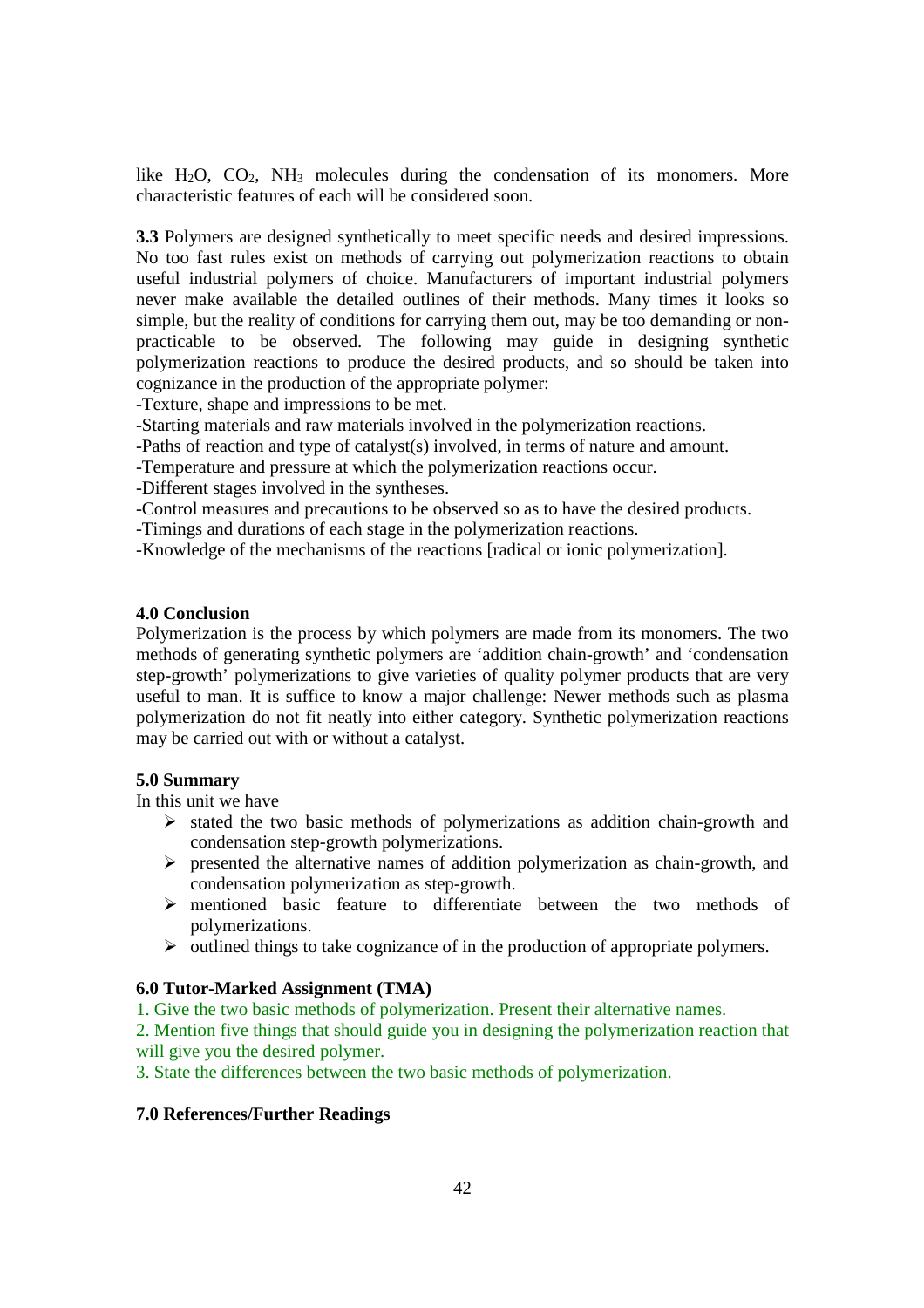- T.L. Brown; H.E. LeMayJr; B.E. Bursten; C.J. Murphy and P. Woodward. (2009): Chemistry the Central Science. 11<sup>th</sup> Edition. Pearson Education International p. 499-513.
- **P.Y. Bruice (2007): Organic Chemistry.** 5<sup>th</sup> Edition. Pearson Education Inc. p. 1232-1257.
- R.T. Morrison and R.N. Boyd (2008): Organic Chemistry. Macromolecules. Polymers and Polymerization. 6<sup>th</sup> Edition. Prentice-Hall of India, (PHI) Private Ltd., p. 1077-1096.
- I.L. Finar (2008). Organic Chemistry Vol.1 6<sup>th</sup> Edition Pearson Education. P.114-118.
- L.G. Wade, Jr and M.S. Singh (2008). Organic Chemistry 6<sup>th</sup> Edition. Pearson Education p. 330-363.
- Philip Matthews (2004). Advanced Chemistry- Polymers; Polymers and Industry p.879- 897.

-M. Clugston and R. Flemming (2000). Advanced Chemistry- The Polymerization of Ethene, The mechanism of polymerization, Revisiting Polymerization 1&2. p. 514-517.

- Sperling L. H. (2006). Introduction to Physical Polymer Science, Wiley & Sons, p.10- 30.

- Allcock, Harry R.; Lampe, Frederick W.; and Mark, James E. (2003). *Contemporary Polymer Chemistry*, Pearson Education, 3rd ed. p.546

#### **Unit 2: Addition Chain-growth Polymerization Reactions**

#### **Table of contents**

- 1.0 Introduction
- 2.0 Objectives
- 3.0 Main Contents
- 3.1 Conditions for addition polymerization
- 3.2 Addition Monomers
- 3.3 Products of addition Polymerization
- 4.0 Conclusion
- 5.0 Summary
- 6.0 Tutor Marked Assignment (TMA)
- 7.0 References/ Further Readings

#### **1.0 Introduction**

We have earlier discussed that **Polymers** are "giant molecules" formed from repeating units  $(poly = \text{many} and \text{mer} = \text{parts})$ . The individual units are called **monomers**; thousands of these are linked together to form a polymer molecule. "Giant molecules" have high molecular weight  $[10^3s]$  to  $10^6s$  amu].

#### **2.0 Objectives**

At the end of this unit you should be able to

 $\triangleright$  understand more details on addition chain-growth polymerization and give its features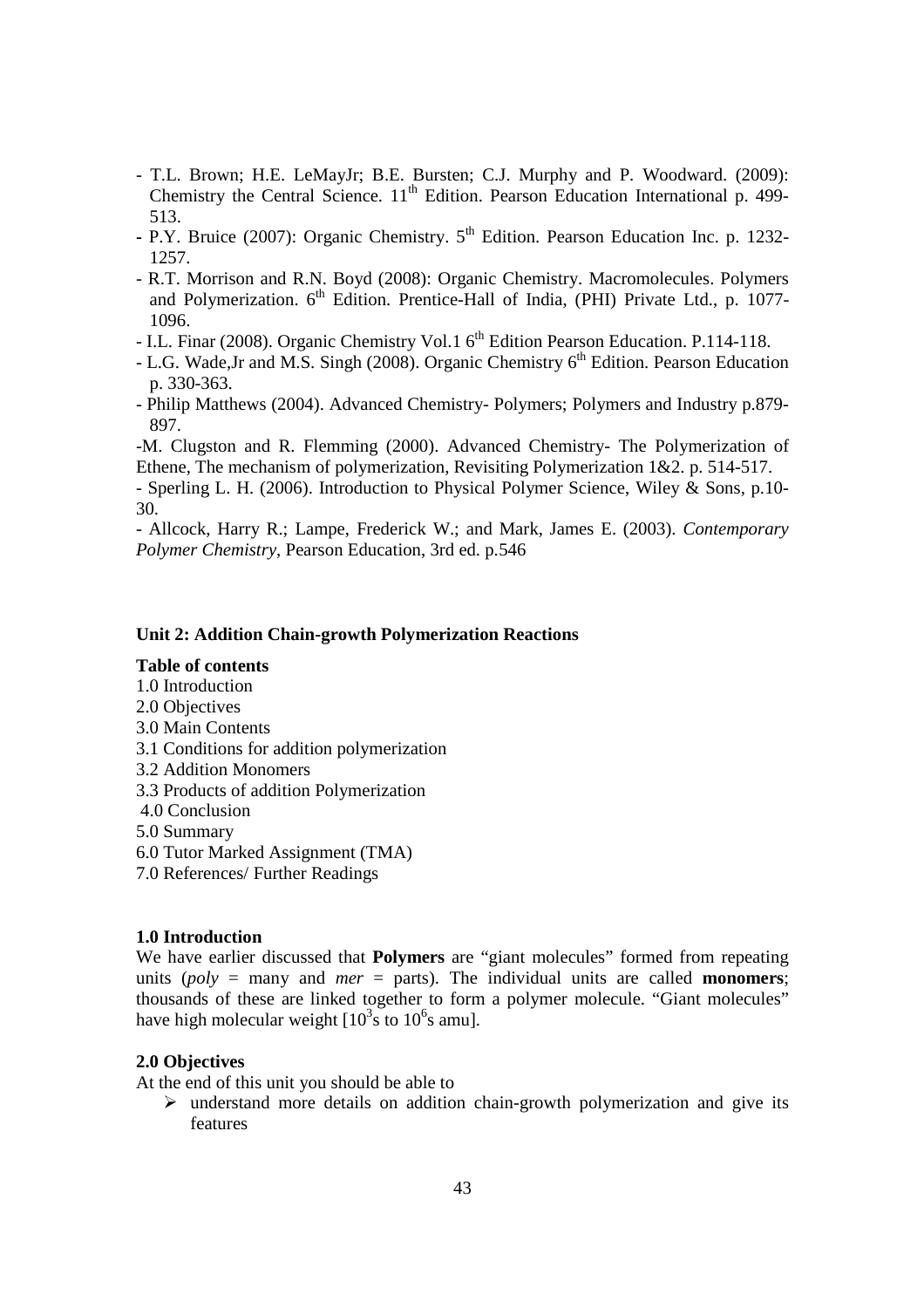- $\triangleright$  give examples of addition reactions of polymers
- $\triangleright$  predict polymer products of specific monomers undergoing addition

#### **3.0 Main Content**

It would be important to write out equations to show addition chain-growth polymerization reactions as monomers add-up without loss of molecules, which involves the double bonds on the monomers. Vinyl derivatives are very appropriate for these.

**3.1** In addition polymerization reactions the monomers are unsaturated [with double or triple bonds]. During the course of the reaction, for example in the case of polymerization reaction of ethylene, at the double bond the pi electrons are released to form new C-C bonds with two other molecules of ethylene. [i.e. the double bond initially with pi and sigma bonds, is broken so that the two electrons in the pi are now utilized in forming new C-C single bonds with two other ethylene molecules, leaving only the sigma bond of the initial double bond in place. This is repeated on every unsaturated bond; hence all appear as single bond in the polymer product, like a chain. Addition chain-growth polymerization gives rise to direct integral multiple of the monomer units with same percentage composition of elements in the total monomers which make it up.

**3.2 Monomers** are usually made of carbon and hydrogen atoms. Hetero atoms like oxygen, nitrogen and halogen atoms can be present. Good examples of monomers are ethylene molecule, CH<sub>2</sub> = CH<sub>2</sub>, vinyl chloride, CH<sub>2</sub> = CHCl, vinyl acetate and CH<sub>2</sub> = CHCO2 CH3. **Addition polymers** are formed by monomers just "adding on" to each other without loss of atoms. All monomers forming addition polymers have C=C bonds (carbon-carbon double bonds). In addition polymerization, the unsaturated monomers are coupled through their multiple bonds. These double bonds open up as the monomers join in chains 1000 to 10,000 units long. For example, ethylene molecules can join together (under the proper conditions of temperature, pressure, and catalyst) to form polyethylene (polyethene):



Table 3:1 Examples of vinyl monomers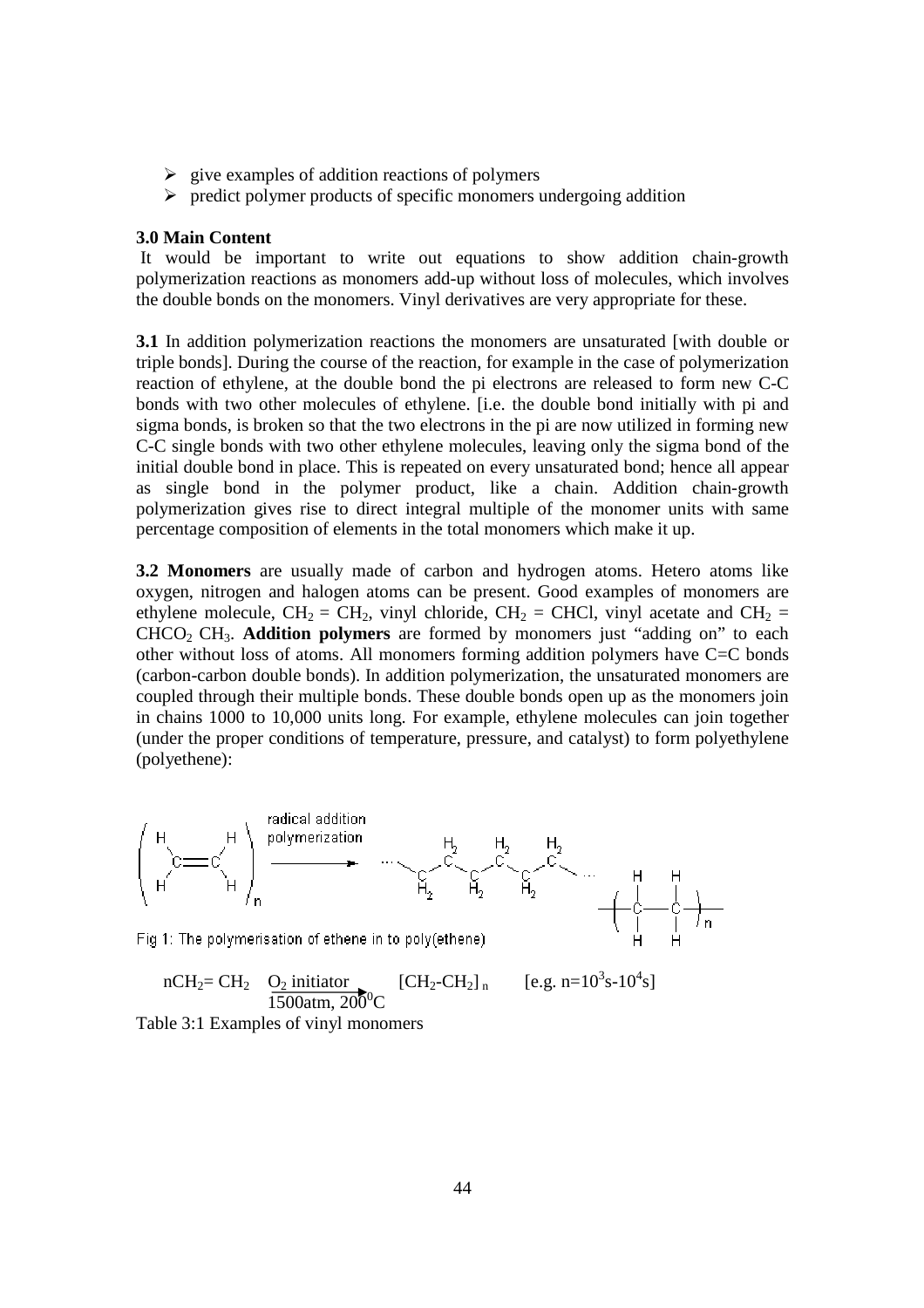Derivatives of ethylene serve as monomers in many chain-growth polymerization reactions. They are called vinyl compounds with general formula:



\*whole structure is presented  $CH<sub>2</sub>=CCH<sub>3</sub>COOCH<sub>3</sub>$ 

Activity 1: (a) Show the addition chain-growth polymerization reactions of two of the above vinyl monomers. (b) What are the common uses the polymer is applied for?

**3.3** The reaction gets initiated when reactive molecules are first formed by either formation of a radical or ion (cation or anion). Each of these will be examined in the following unit 3. More examples of addition polymers include polymethyl methacrylate (Lucite or Plexiglass), Teflon, polyvinyl alcohol, polystyrene, polyvinyl chloride (PVC), polyacrylonitrile (Orlon), and natural rubber.

# **4.0 Conclusion**

Addition polymers are formed from the addition of one monomer to another monomer

| Examples of G                   | Monomer             | Polymer formed                 | Applications of the<br>polymer                                                                     |
|---------------------------------|---------------------|--------------------------------|----------------------------------------------------------------------------------------------------|
| H                               | ethene/ethylene     | polyethene/<br>polyethylene    | toys, plastic<br>bags,<br>films,<br>disposable<br>bottles,                                         |
| Cl                              | vinyl chloride      | chloride<br>polyvinyl<br>[PVC] | bottles,<br>squeeze<br>sidings,<br>pipes,<br>floorings.                                            |
| <b>CN</b>                       | acrylonitrile       | Polyacrylonitrile<br>[Orlon]   | blankets,<br>rugs,<br>simulated<br>furs,<br>apparels,<br>yarns,<br>orlon/<br>acrilan<br>materials. |
| phenyl [Ph]                     | styrene             | Polystyrene                    | packages,<br>toys,<br>of<br>cartons<br>eggs,<br>clear and hot drink<br>cups.                       |
| $CH3$ [methyl]                  | propylene [propene] | polypropylene<br>[polypropene] | carpeting<br>and<br>upholstery,<br>molded<br>caps, butter tubs.                                    |
| CH <sub>3</sub> COO             | vinyl acetate       | polyvinyl acetate              | adhesives,<br>latex<br>paints.                                                                     |
| $All$ $H=F$ ,<br>and<br>$G = F$ | Tetrafluoroethylene | Polytetrafluoroethylene        | Heat-resistant<br>coatings                                                                         |
| Methyl<br>methacrylate*         | Methyl methacrylate | Polymethyl<br>methacrylate     | Glass<br>substitutes,<br>jewelry                                                                   |
| OH                              | Vinyl alcohol       | alcohol<br>Polyvinyl<br>(PVA)  | Glues                                                                                              |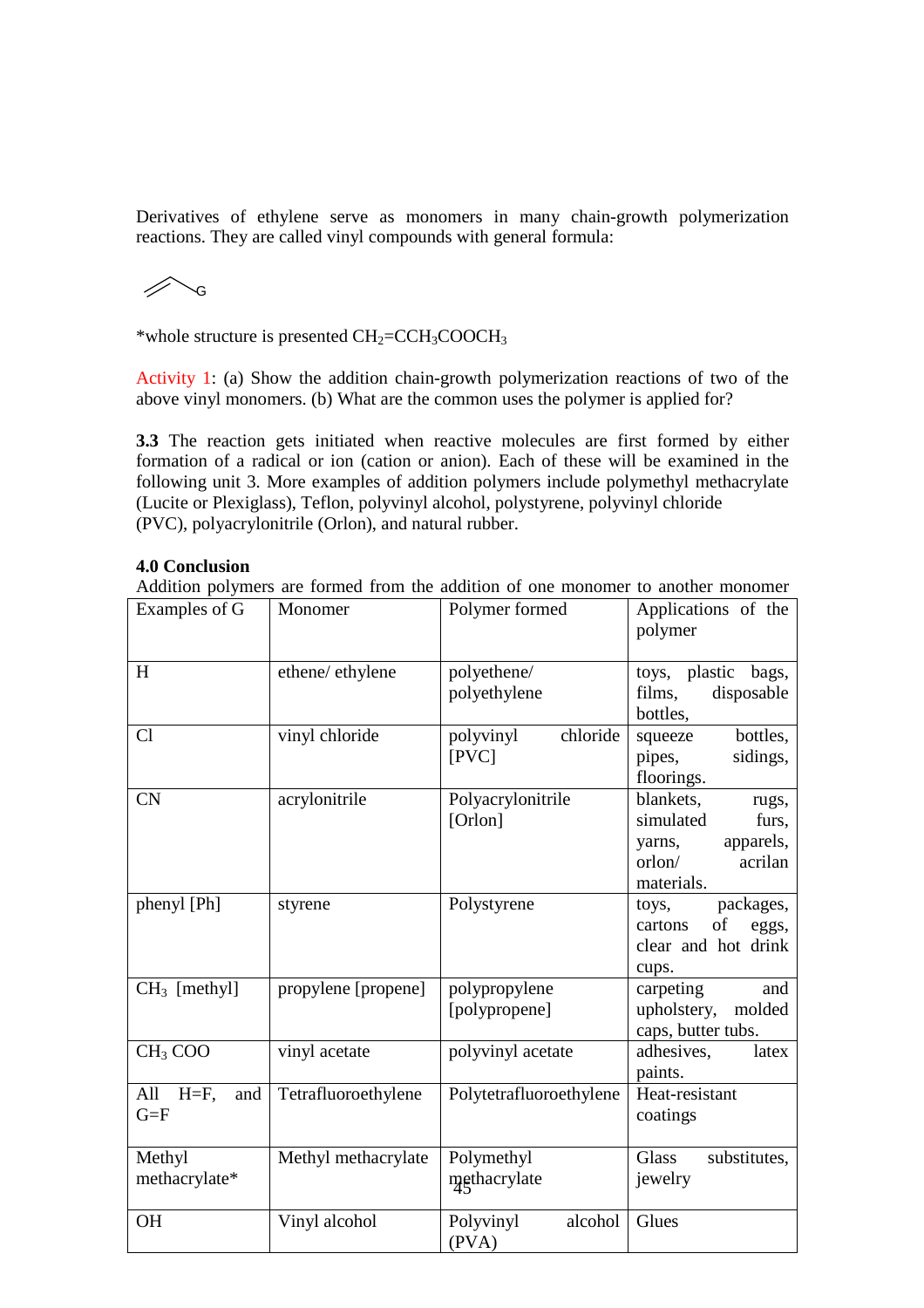without the loss of atoms. The monomer usually has unsaturation.

#### **5.0 Summary**

In this unit we have

- $\triangleright$  described how addition polymerization reaction occur at the double bond
- $\triangleright$  considered vinyl molecules as good monomers of addition polymerization
- $\triangleright$  stated that no molecule is loss during addition chain-growth polymerization
- $\triangleright$  given examples of addition polymers

#### **.0 Tutor-Marked Assignment (TMA)**

- 1. What are the important features of addition chain-growth polymerization reaction?
- 2. With equation present the addition polymer of vinyl chloride  $[CH<sub>2</sub>=CHCl]$
- 3. List ten items around you that are polymers. What monomers could they be made of?
- 4. How many molecules of monomers are in the following polymer?

G CX2 CX2 CX2 CX2 CX2 CX2 CX2 CX2 CX2 CX2 CX2 CX2 CX2 CX2 CX2 CX2 G

#### **7.0 References/Further Readings**

- T.L. Brown; H.E. LeMayJr; B.E. Bursten; C.J. Murphy and P. Woodward. (2009): Chemistry the Central Science. 11<sup>th</sup> Edition. Pearson Education International p. 499-513.
- **P.Y. Bruice (2007): Organic Chemistry. 5<sup>th</sup> Edition. Pearson Education Inc. p. 1232-**1257.
- R.T. Morrison and R.N. Boyd (2008): Organic Chemistry. Macromolecules. Polymers and Polymerization.  $6<sup>th</sup>$  Edition. Prentice-Hall of India, (PHI) Private Ltd., p. 1077-1096.
- I.L. Finar (2008). Organic Chemistry Vol.1 6<sup>th</sup> Edition Pearson Education. P.114-118.
- L.G. Wade, Jr and M.S. Singh (2008). Organic Chemistry 6<sup>th</sup> Edition. Pearson Education p. 330-363.
- Philip Matthews (2004). Advanced Chemistry- Polymers; Polymers and Industry p.879- 897.
- -M. Clugston and R. Flemming (2000). Advanced Chemistry- The Polymerization of Ethene, The mechanism of polymerization, Revisiting Polymerization 1&2. p. 514-517.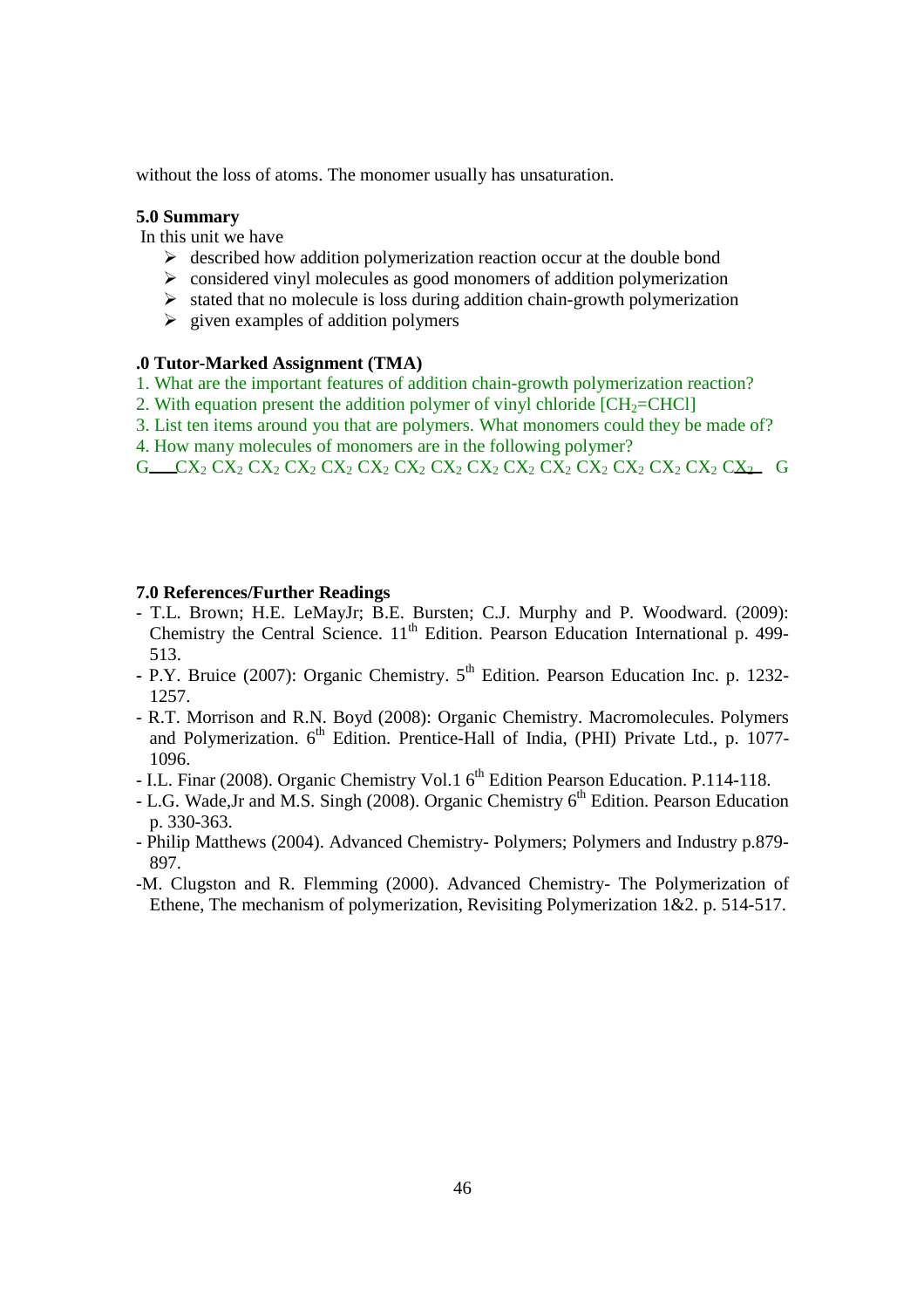# **Unit 3: Mechanisms in Addition Chain-Growth Polymerization Reactions [Radical and Ionic Addition Polymerizations]**

#### **Table of contents**

1.0 Introduction 2.0 Objectives 3.0 Main Contents 3.1 Radical addition 3.2 Cationic addition 3.3 Anionic addition 4.0 Conclusion 5.0 Summary 6.0 Tutor Marked Assignment (TMA) 7.0 References/ Further Readings

#### **1.0 Introduction**

There are three basic mechanisms by which addition chain-growth polymerization can occur. They could be radical or cationic or anionic. The structure of the monomer and the initiator determines which will occur. Each of them occurs by three stages:

(i) Initiation stage, which commences the polymerization by forming the reactive molecule which can be radical or cationic or anionic. This is where the three basic mechanisms take their names.

(ii) Propagation stage: where the growth of the chain continues. Lastly is

(iii) Termination stage: Here the chain stops growing and the reaction is terminated.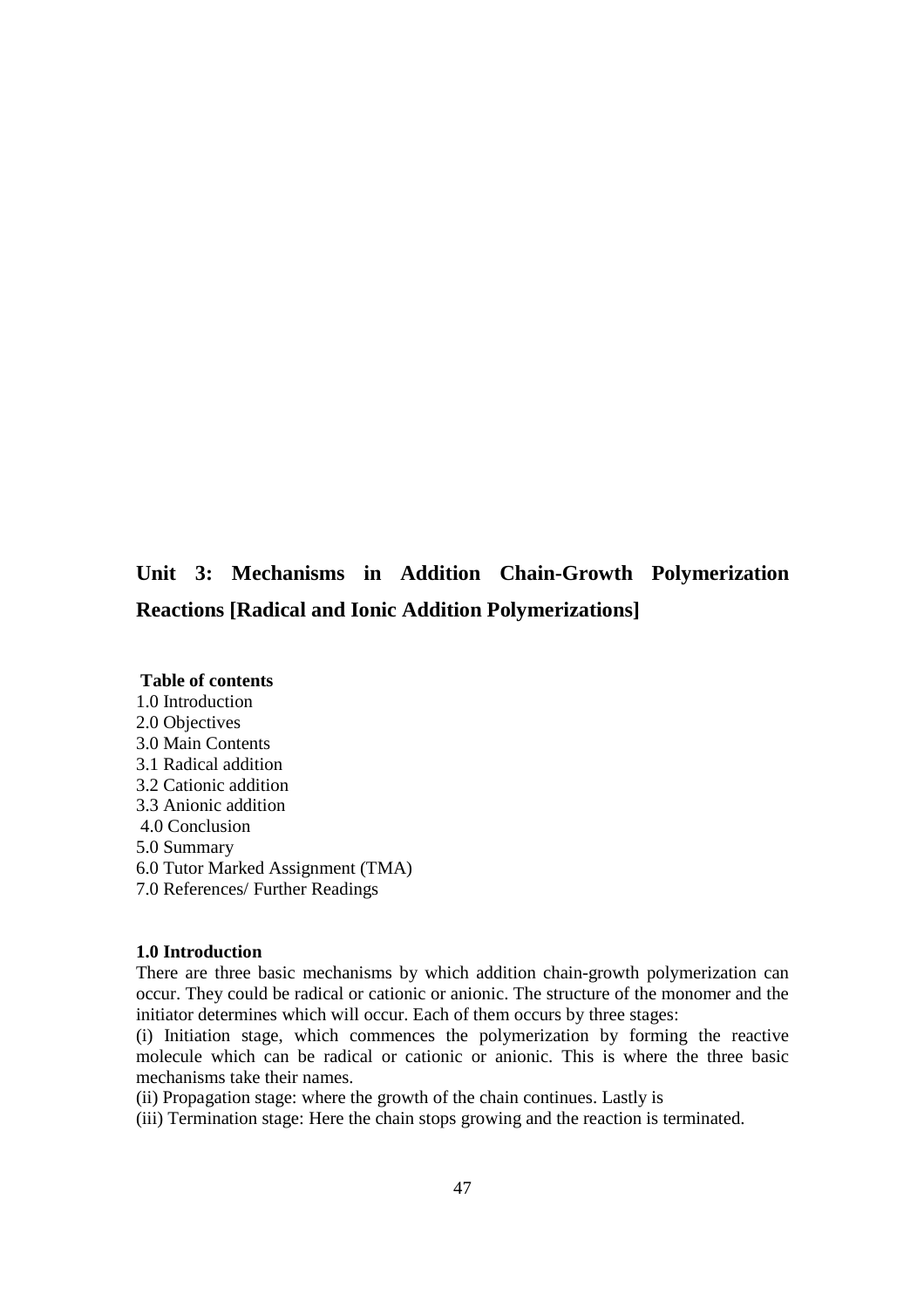#### **2.0 Objectives**

At the end of this unit you should be able to

- $\triangleright$  understand the three basic mechanisms [radical, cationic & anionic] in addition polymerization reactions
- $\triangleright$  identify the three stages [initiation, propagation and termination] in each of the mechanisms
- $\triangleright$  predict propagation sites in each reactive molecule
- $\triangleright$  write basic chemical equations to illustrate details of all the addition polymerization reactions
- $\triangleright$  know that the anionic mechanism results into formation of living polymers

#### **3.0 Main Content**

Addition chain-growth polymerization occurs by three basic mechanisms. They are radical, cationic and anionic mechanisms. Each involves three stages, which are initiation (caused by an initiator, which usually will not alter the properties of the polymer), propagation (always with propagating site at the end of the most recent unit added) and the termination stage

**3.1** Radical addition chain-growth polymerization:

Usually an **initiator** is used to start the addition chain-growth polymerization reaction. The initiator is a compound that can convert the monomer into a free radical (a substance that contains an unpaired electron). When free radicals react with a double bond, a chain reaction occurs, which could theoretically continue as long as there is monomer material present. This is because the radical molecules are very reactive.

There is homolytic breaking of the initiator to form a radical which adds to the vinyl monomer, changing it also into a radical [active molecule]. Equation below show how the initiator forms radicals. [**RO•** is a generalized symbol for a free radical initiator, which usually does not alter the properties of the polymer formed since it is not in significant amount].

# **RO- RO 2 RO•**

The radical reacts with the monomer to give another radical of it which adds to other monomers, process repeated over and over, so the chain keeps growing i.e. propagates, with the radical at the end of the most recent unit added, known as the propagating site.



Activity 2: Show the propagating site in the above dimmer.

At last the chain-growth reaction stops once the propagating site is no more available, there is no formation of other free radicals. The stage is referred to as 'termination stage'. These may be caused by any of the followings: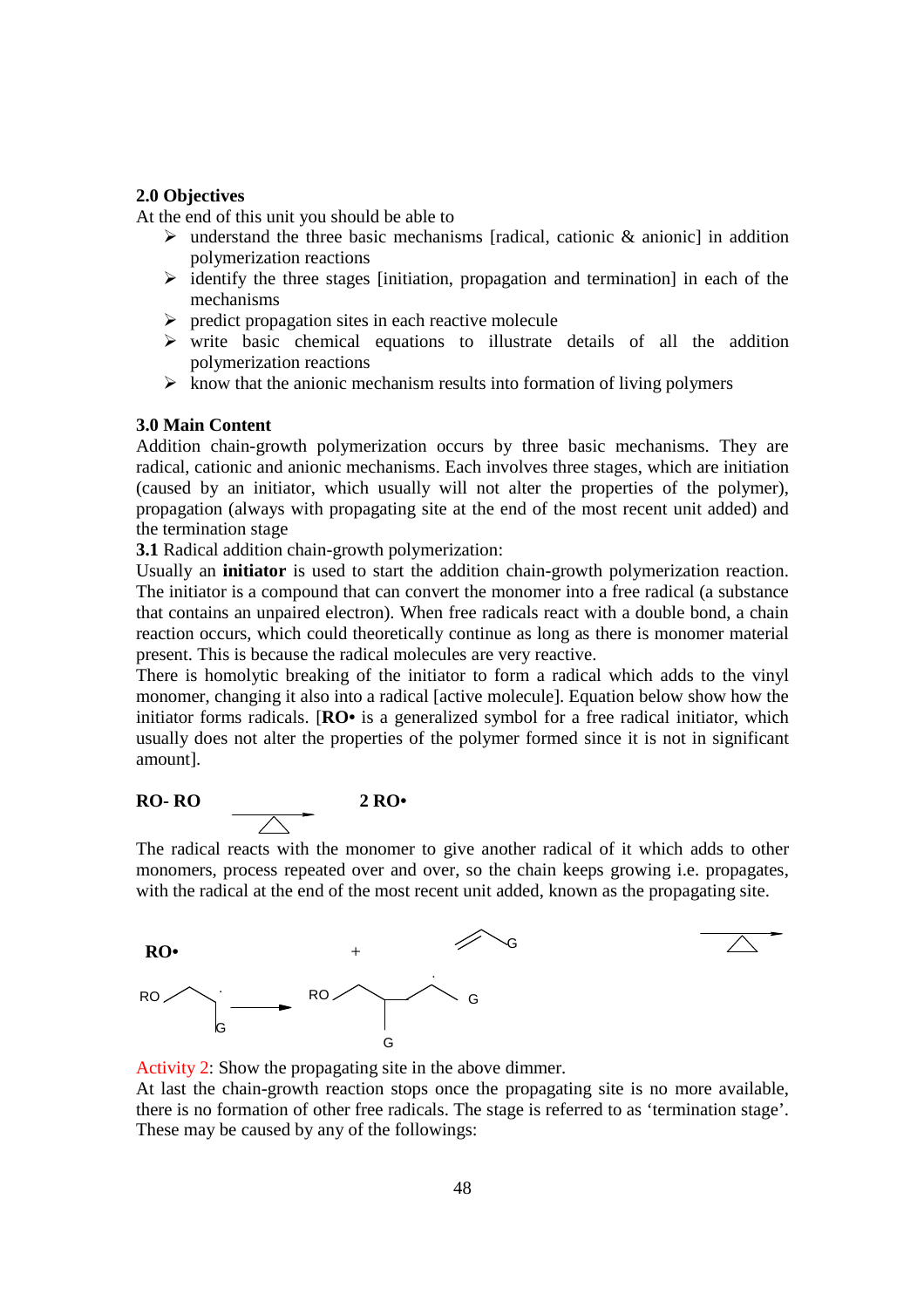- i. two radicals combine at the propagating sites
- ii. disproportionation of two radicals occurs as one radical oxidizes to alkene [looses an H to the second], and another gets reduced to the alkane by accepting the H.
- iii. combines with an impurity at the propagating site.

Another case is the **'chain transfer'** where another molecule AB combine with a growing chain such that A. terminates it, and B. is left to initiate growth of another chain. Here growth of the chains are being controlled. The readiness of molecule AB to homolytically split is influential here. Steric controls and nature of other on it are also important here. Most alkenes and vinyl compounds undergo radical addition polymerizations.

**3.2** Cationic addition chain-growth polymerization:

It is an electrophilic addition reaction. An electrophile initiates this polymerization reaction. It could be a proton  $[H^+]$ , which add to the vinyl molecule to turn it to a cation. Lewis acid and base e.g.  $BF_3$  and  $H_2O$  is usually involved in producing the proton that adds to the unsaturation hence initiates the formation of the reactive cation. This now adds to other monomers, process repeated over and over, so the chain keeps growing i.e. propagation stage, with the positive charge at the end of the most recent unit added, known as its propagating site.



Activity 3: Identify the cationic propagating site in the above dimmer.

Termination of the cationic addition chain-growth reaction can be caused by any of the following:

- i. loss of a proton to form unsaturation [double bond] at the end of the chain.
- ii. nucleophile adds to the cationic propagating site to form saturated polymer chain.
- iii. when there is chain transfer reaction with the solvent

Structure of the monomer determines whether rearrangement will occur or not, this is towards retaining more stability. Rearrangements may occur depending on the stability of the carbocation formed. [Recall that tertiary  $C^+$  is most stable than secondary  $C^+$ , and primary C<sup>+</sup> is least stable]. Monomers that undergo cationic addition reactions include styrenes, methl vinyl ethers, and 2-methyl propene.

**3.3** Anionic addition chain-growth polymerization:

Nucleophile [usually a strong base e.g. butyllithium and sodium amide] initiates this polymerization by adding to the alkene to form a reactive anion, a carbanion. Alkenes are generally electron rich, so reluctant to addition of electrons, but presence of electron withdrawing groups [e.g. carbonyls and amides] that decrease density of electrons on the alkene foster it for nucleophilic reactions. The reactive anion [carbanion] formed add to other monomers, passes the negative charge to the extreme newly added monomer which now carries the carbanion. The process is repeated over and over, so the chain keeps growing i.e. propagation stage, with the negative charge at the end of the most recent unit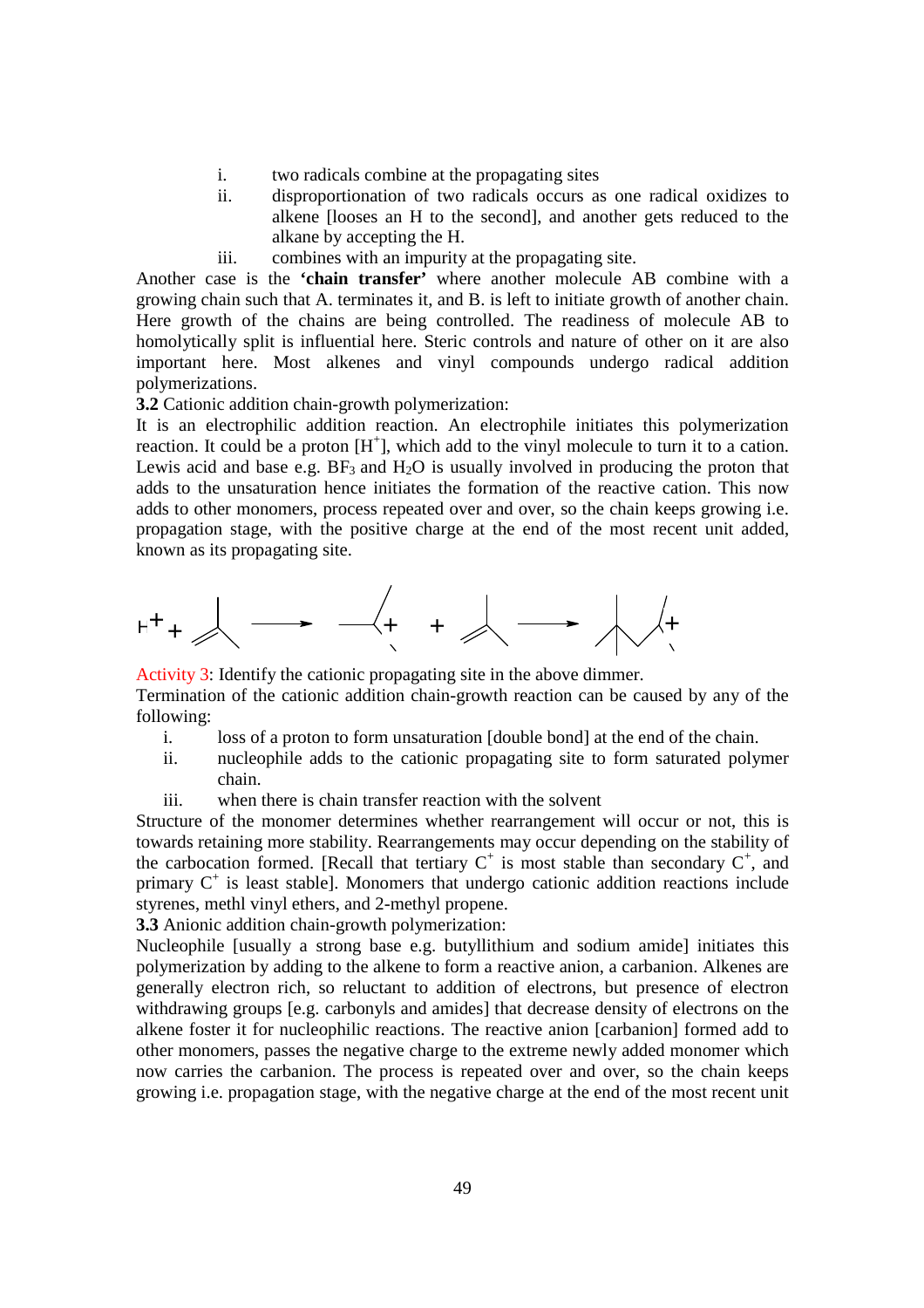added, known as its propagating site. Common monomers that undergo anionic addition chain-growth reactions include methyl methacrylate, styrene, acrylamide, and acrolein.



Termination of the anionic addition chain-growth polmer occurs by any of the followings:

- i. a chain transfer reaction with solvent which donates a proton at the end of chain.
- ii. impurities in the reaction mixture reacting with it.
- iii. Propagation of chain terminates when all the monomers have fully participated in the reaction to form the chain, leaving no monomer unreacted and the propagating site still available for reactions if more monomers are added. What is formed is called a **'living polymer'.**

Termination never occurs by loss of protons as in cationic or by disproportionation and radical combination. A good example is glue a polymer of methyl methacrylate that demonstrates this effect when poured in between fingers, and it tends to gum the fingers together. This implies that nucleophilic group from the skin triggers the living polymer to continue chain formation reaction. Ability to continue forming covalent bond with the surface of material it is poured on makes it to glue-up/ join.

The type of substituent on the vinyl group determines which of these three mechanisms the addition chain-growth polymerization will occur. The following polymers are by addition polymerization: polymethyl methacrylate (Lucite, or Plexiglass), Teflon, polyvinyl alcohol, polystyrene, polyvinyl chloride (PVC), polyacrylonitrile (Orlon), and natural rubber

#### **4.0 Conclusion**

Radical, cationic and anionic are basic mechanisms occuring in addition chain-growth polymerization. Each of these involves three stages: initiation, propagation and termination.

#### **5.0 Summary**

In this unit we have learnt that

- $\triangleright$  addition chain-growth polymerization involves three basic mechanisms: radical, cationic and anionic, and we studied features of each, and identified their propagating sites.
- $\triangleright$  each of the three mechanisms occur in three stages: initiation, propagation and termination stages.
- $\triangleright$  the initiator doesnot alter the properties of the polymer.
- $\triangleright$  cationic is electrophilic addition polymerization, while anionic is nucleophilic addition reaction.
- $\triangleright$  'living polymers' are formed in anionic addition chain-growth polymerization reactions.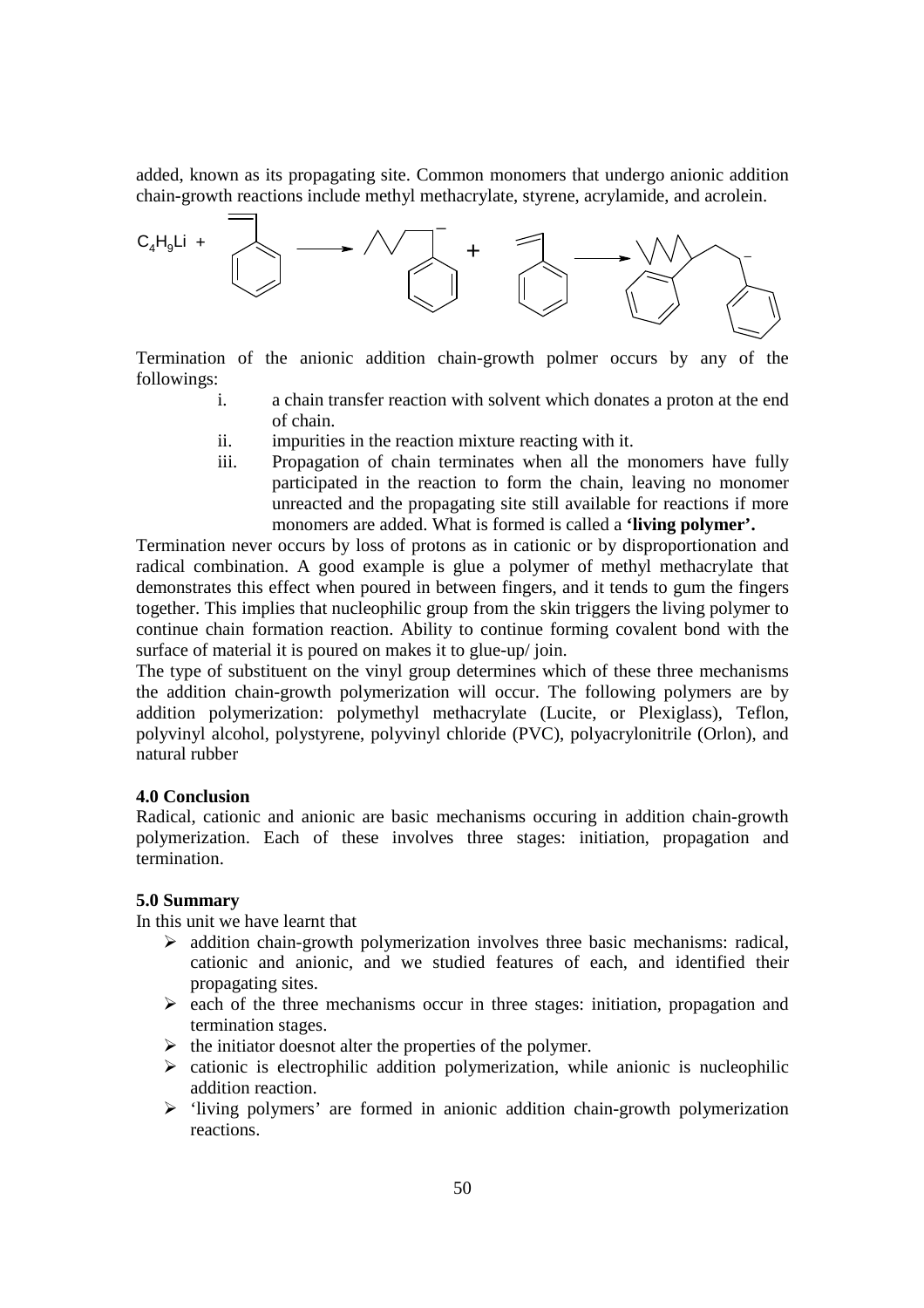#### **6.0 Tutor-Marked Assignment (TMA)**

- 1. Justify the influence of initiators on the properties of a polymer.
- 2. From which monomer(s) is this polymer formed?  $-CF_2CF_2CF_2CF_2CF_2CF_2CF_2CF_2CF_2CF_2C$
- 3. Show the cationic addition chain-growth polymerization of 2-methylpropene
- 4. Use equations to show each of the three possible causes of termination of chain-growth

in (a) radical addition (b) cationic addition (c) anionic addition

#### **7.0 References/Further Readings**

- T.L. Brown; H.E. LeMayJr; B.E. Bursten; C.J. Murphy and P. Woodward. (2009): Chemistry the Central Science. 11<sup>th</sup> Edition. Pearson Education International p. 499-513.
- **P.Y. Bruice (2007): Organic Chemistry. 5<sup>th</sup> Edition. Pearson Education Inc. p. 1232-**1257.
- R.T. Morrison and R.N. Boyd (2008): Organic Chemistry. Macromolecules. Polymers and Polymerization. 6<sup>th</sup> Edition. Prentice-Hall of India, (PHI) Private Ltd., p. 1077-1096.
- I.L. Finar (2008). Organic Chemistry Vol.1 6<sup>th</sup> Edition Pearson Education. P.114-118.
- L.G. Wade, Jr and M.S. Singh (2008). Organic Chemistry 6<sup>th</sup> Edition. Pearson Education p. 330-363.
- Philip Matthews (2004). Advanced Chemistry- Polymers; Polymers and Industry p.879- 897.
- -M. Clugston and R. Flemming (2000). Advanced Chemistry- The Polymerization of Ethene, The mechanism of polymerization, Revisiting Polymerization 1&2. p. 514-517.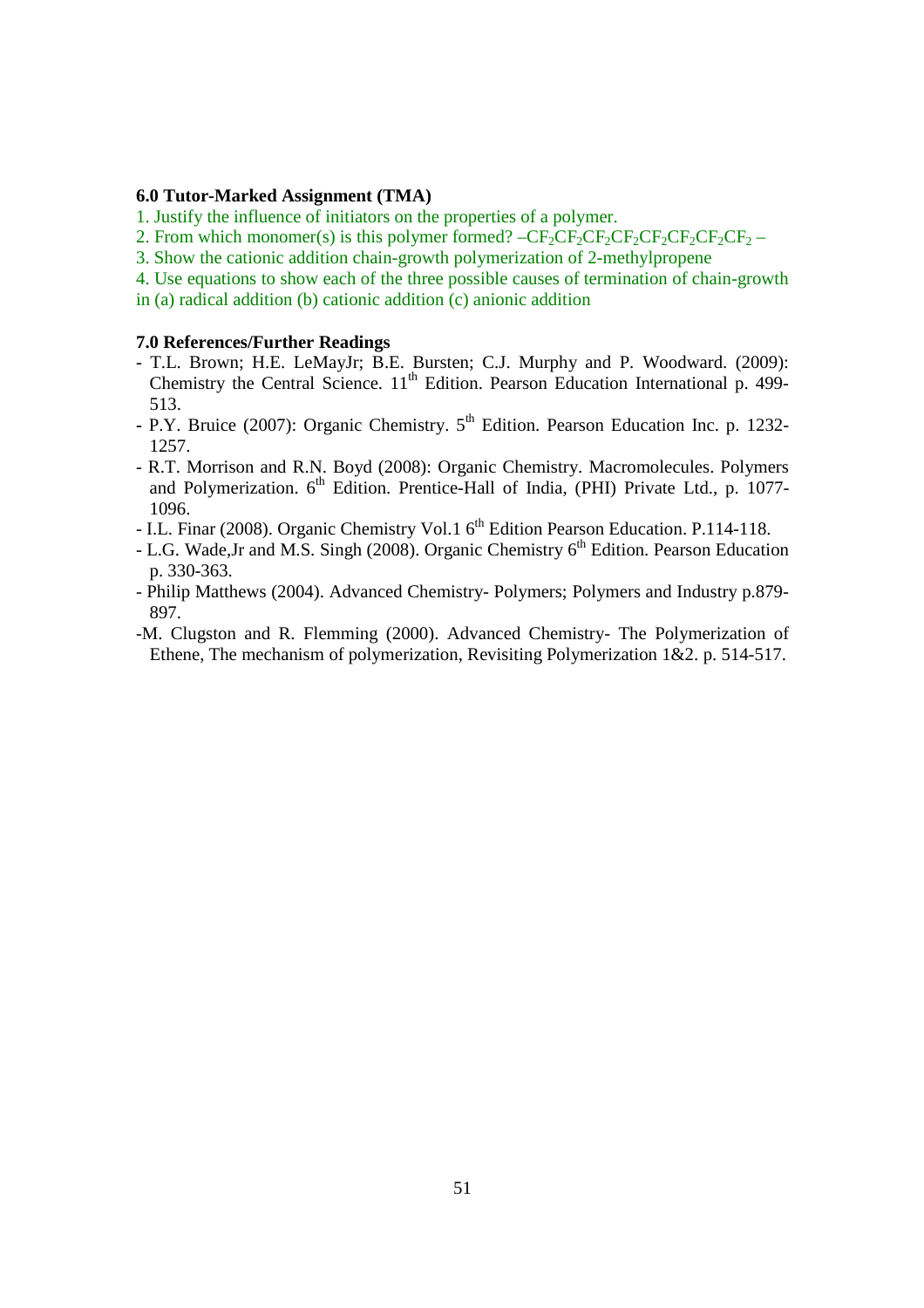# **Unit 4: Condensation Step-growth polymerization reactions**

# **Table of contents**

1.0 Introduction 2.0 Objectives 3.0 Main Contents 3.1 Condensation Polymers 3.2 Thermoplastics and thermo sets 4.0 Conclusion 5.0 Summary 6.0 Tutor Marked Assignment (TMA) 7.0 References/ Further Readings

#### **1.0 Introduction**

Step reactions are involved which are independent of each other and does not involve no chain-carrying free radicals or ions like cations and anions. The monomers have more than a functional group. During the polymerization small molecules such as  $NH<sub>3</sub>$ , HCl,  $CO<sub>2</sub>$  or  $H<sub>2</sub>O$  is lost. We will also see that properties of the polymers are function of the arrangements and links/ bonding in it, determining also its shapes.

#### **2.0 Objectives**

At the end of this unit you should be able to

 $\triangleright$  give details of condensation step-growth polymerization as step reactions that are independent of each other with loss of small molecules like  $H_2O$ , CO<sub>2</sub>, HCl and  $NH<sub>3</sub>$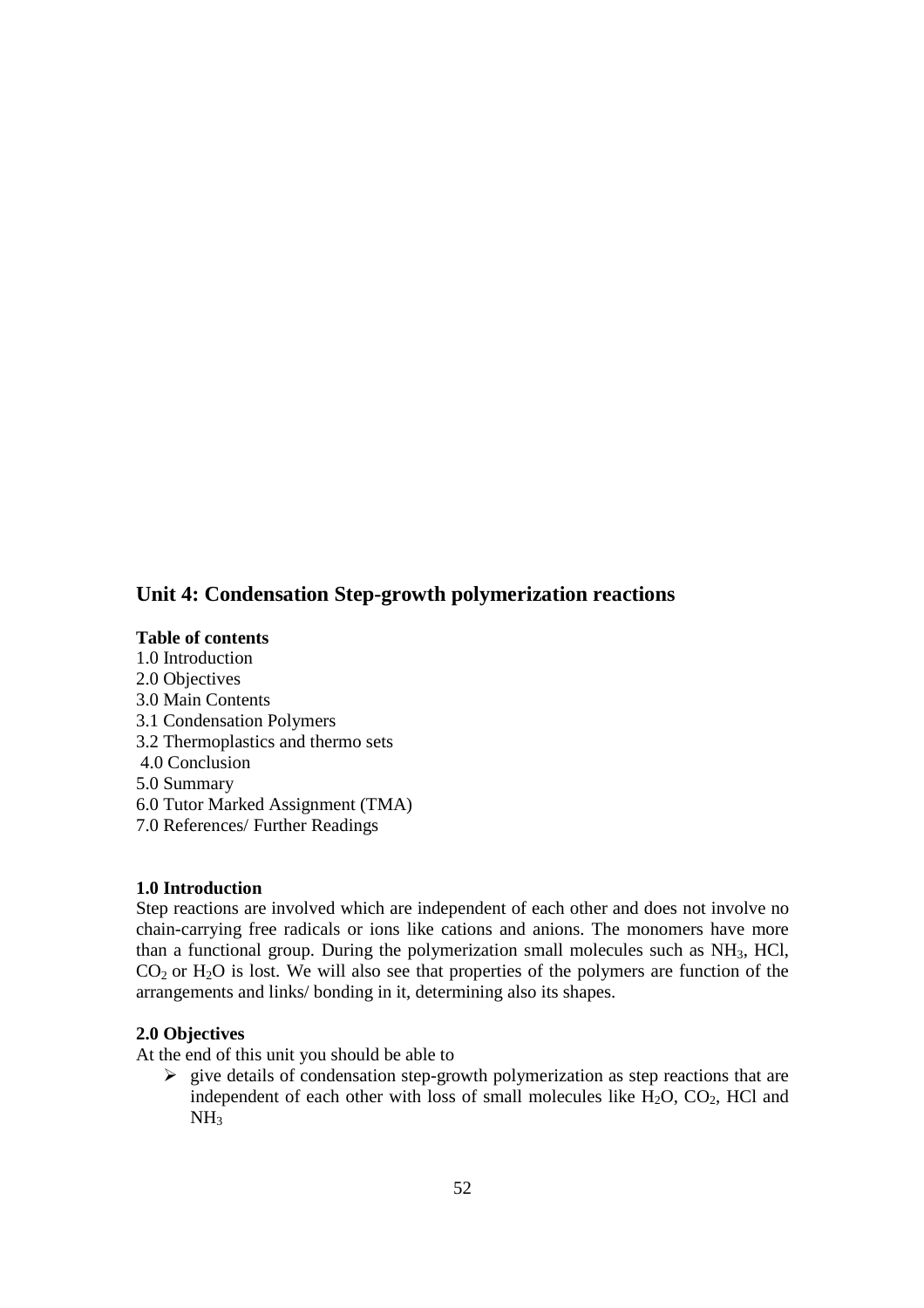- $\triangleright$  know that monomers involved in condensation reactions have more than a functional group
- $\triangleright$  express properties of condensation polymers as function of the arrangements and links with bonding in it, which also determine its shapes and uses.

#### **3.0 Main Content**

The condensation step-growth reactions are independent of each other. Chain-carrying free radicals or ions like cations and anions are not involved. Small molecules like NH<sub>3</sub>, HCl,  $CO<sub>2</sub>$  or  $H<sub>2</sub>O$  are liberated during condensation.

**3.1 Condensation polymers** are formed when the monomers react with each other so that a small molecule, such as  $H_2O$ ,  $CO_2$ ,  $NH_3$  or HCl, is eliminated as a product each time a monomer reacts with another monomer. This is where the name of condensation polymerization is derived. There must be at least two functional groups on each reacting monomer in order for the reaction to continue to form a chain; hence a linear polymer is formed as in nylon and dacron. For monomers with more than two functional groups i.e. with more than two sites for reaction, a highly cross-linked polymer is formed as in resins like glyptal a polyester. After every elimination, reacting groups are available for more condensations. Other examples of condensation polymers are polyurethane foam, epoxy glue and resins, peptides and proteins. The formation of nylon (polyamide) and dacron (polyester) are shown.

$$
\text{HOOC}[\text{CH}_2]_4\text{COOH} + \text{H}_2\text{N}[\text{CH}_2]_6\text{NH}_2
$$

 $\rm CO[CH_2]_4$ CO — NH[CH $_2]_6$ NH — CO[CH $_2]_4$ CO Nylon [polyamide]

$$
\begin{array}{l} \text{-H}_{2}\text{O} \\ \triangle \end{array} \begin{array}{c} \text{-H}_{2}\text{O} \\ \text{C}\text{O}[\text{CH}_{2}]_{4}\text{CO} \end{array} \begin{array}{c} \text{-NH}[\text{CH}_{2}]_{6}\text{NH} \end{array} \begin{array}{c} \text{CO}[\text{CH}_{2}]_{4}\text{CO} \\ \text{Nylon [polyamide]} \end{array}
$$

$$
\text{CH}_{3} \text{OOC} \sqrt{\text{OOC}} \text{COOCH}_{3} + \text{HOCH}_{2} \text{CH}_{2} \text{OH} \xrightarrow{\text{H+/OH-}} \text{CH}_{3} \text{OH}
$$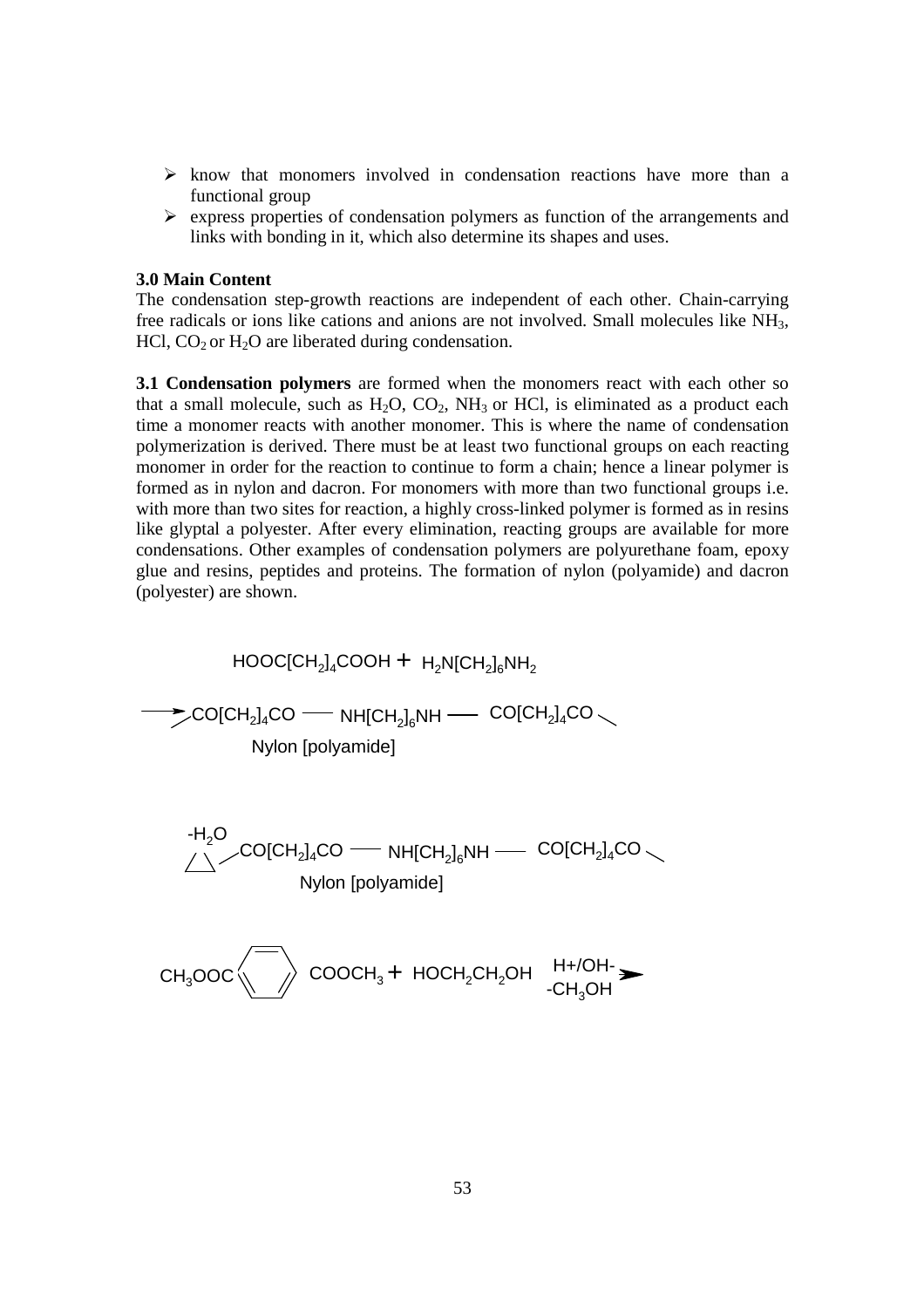$$
\longrightarrow \hspace{-6mm} \longrightarrow \hspace{-6mm} \longrightarrow \hspace{-6mm} \longrightarrow \hspace{-6mm} \longrightarrow \hspace{-6mm} \longrightarrow \hspace{-6mm} \longrightarrow \hspace{-6mm} \longrightarrow \hspace{-6mm} \longrightarrow \hspace{-6mm} \longrightarrow \hspace{-6mm} \longrightarrow \hspace{-6mm} \longrightarrow \hspace{-6mm} \longrightarrow \hspace{-6mm} \longrightarrow \hspace{-6mm} \longrightarrow \hspace{-6mm} \longrightarrow \hspace{-6mm} \longrightarrow \hspace{-6mm} \longrightarrow \hspace{-6mm} \longrightarrow \hspace{-6mm} \longrightarrow \hspace{-6mm} \longrightarrow \hspace{-6mm} \longrightarrow \hspace{-6mm} \longrightarrow \hspace{-6mm} \longrightarrow \hspace{-6mm} \longrightarrow \hspace{-6mm} \longrightarrow \hspace{-6mm} \longrightarrow \hspace{-6mm} \longrightarrow \hspace{-6mm} \longrightarrow \hspace{-6mm} \longrightarrow \hspace{-6mm} \longrightarrow \hspace{-6mm} \longrightarrow \hspace{-6mm} \longrightarrow \hspace{-6mm} \longrightarrow \hspace{-6mm} \longrightarrow \hspace{-6mm} \longrightarrow \hspace{-6mm} \longrightarrow \hspace{-6mm} \longrightarrow \hspace{-6mm} \longrightarrow \hspace{-6mm} \longrightarrow \hspace{-6mm} \longrightarrow \hspace{-6mm} \longrightarrow \hspace{-6mm} \longrightarrow \hspace{-6mm} \longrightarrow \hspace{-6mm} \longrightarrow \hspace{-6mm} \longrightarrow \hspace{-6mm} \longrightarrow \hspace{-6mm} \longrightarrow \hspace{-6mm} \longrightarrow \hspace{-6mm} \longrightarrow \hspace{-6mm} \longrightarrow \hspace{-6mm} \longrightarrow \hspace{-6mm} \longrightarrow \hspace{-6mm} \longrightarrow \hspace{-6mm} \longrightarrow \hspace{-6mm} \longrightarrow \hspace{-6mm} \longrightarrow \hspace{-6mm} \longrightarrow \hspace{-6mm} \longrightarrow \hspace{-6mm} \longrightarrow \hspace{-6mm} \longrightarrow \hspace{-6mm} \longrightarrow \hspace{-6mm} \longrightarrow \hspace{-6mm} \longrightarrow \hspace{-6mm} \longrightarrow \hspace{-6mm} \longrightarrow \hspace{-6mm} \longrightarrow \hspace{-6mm} \longrightarrow \hspace{-6mm} \longrightarrow \hspace{-6mm} \longrightarrow \hspace{-6mm} \longrightarrow \hspace{-6mm} \longrightarrow \hspace{-6mm} \longrightarrow \hspace{-6mm} \longrightarrow \hspace{-6mm} \longrightarrow \hspace{-6mm} \longrightarrow \hspace{-6mm} \longrightarrow \hspace{-6mm} \longrightarrow \hspace{-6mm} \longrightarrow \hspace{-6mm} \longrightarrow \hspace{-6mm} \longrightarrow \hspace{-6mm} \longrightarrow \hspace{-6mm} \longrightarrow \hspace{-6mm} \longrightarrow \hspace{-6mm} \longrightarrow \hs
$$

Dacron [polyester]

Condensation polymers include polycarbonate, polyethylene terephthalate and polyurethane. **Polycarbonates** are important as shatterproof eyeglass lenses, CDs, DVDs, bulletproof windows and green houses. **Polyethylene terephthalates** are polyesters, important as apparels, soft-drink bottles, tire cords and magnetic tapes. **Polyurethanes** are another condensation polymer utilized for foam furniture stuffing, spray-on insulation, automobile parts, footwear and water-protective coatings. They contain urethane groups {RNHCOOR'}, which are formed from the reaction of isocyanate {RN=C=O} and an alcohol {R'OH}. E.g. reaction of toluene-2,6-diisocyanate and ethylene glycol in the presence of a blowing agent  $\{N_2 \text{ or } CO_2\}$  gives polyurethane foam. This condensation reaction is unique because there is no liberation of small molecule here, unlike others. They are also examples of block copolymers. Polyurethanes has the following general structure:



**3.2** Polymers are produced as long chains that sometimes have connections between them due to involvements of wider variety of functional groups on the monomer. If the chains are *not* connected to one another, the polymer typically can be melted and reshaped repeatedly. These polymers are called **thermoplastics***.* Examples are polyethylene, nylon, and polyester, polyvinyl chloride, and polystyrene. But if the long chains are joined together with cross-links, the material becomes extremely rigid; once formed, these polymers do not soften or melt when heated. The polymers are **thermosets**. Bakelite and related polymers of the condensation polymerization of phenol and methanal [with loss of water molecules] are thermo sets of quite old synthetic polymers, but still have very important uses. More examples are the plastics used to manufacture bowling balls, handles on kitchen utensils, Formica table tops, and some modern auto bodies to lessen weight, compared to if it had been totally made of metals.

In the formation of **thermoplastics,** they have individual chain arrangements that determine their physical properties. It could be in both ordered crystallizable [arrangements are more orderly] and amorphous noncrystallizable forms. Regularity with close fittings of the molecules of the polymer permits the crystallizables to have strong forces like hydrogen bondings, dipole-dipole attractions and van der Waals forces with less heat content (low enthalpy). But lack of randomness constitutes unfavorable entropy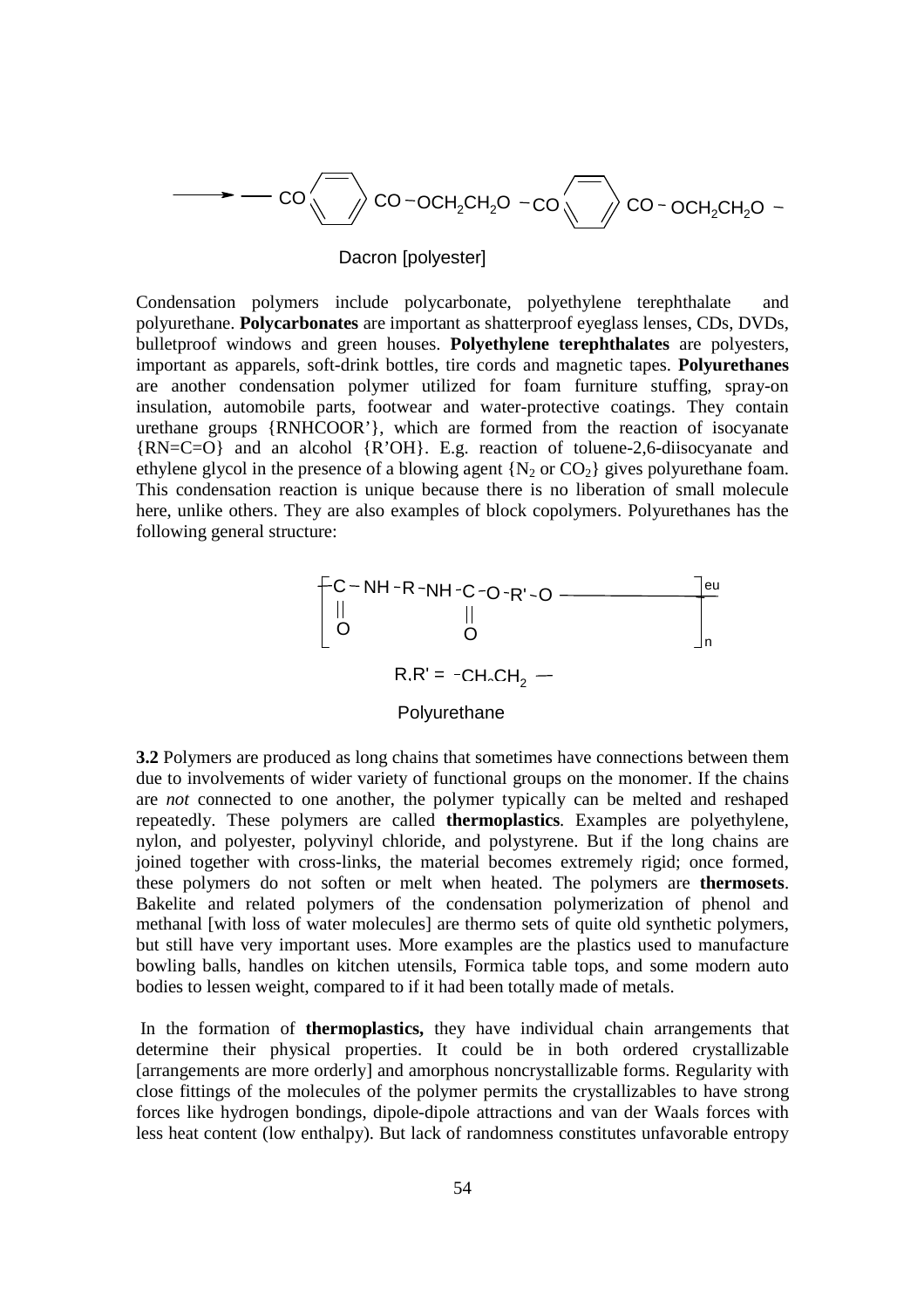for the polymer. A balance is strike between this two, hence polymers form solids made of regions of crystallinity called crystallites, which are embedded in amorphous materials. They are liable to cracking. At room temperature the plastics are hard, but soften on heating so that it can be molded. The chains can easily slip over each other at fairly high temperature to give different shapes of most of the materials we constantly use e.g. toys, plates of switches, combs, casings etc.

**Thermo set polymers** are highly rigid with much cross-links. The cross-links are responsible for its rigidity, the more the harder.

#### **4.0 Conclusion**

Condensation polymerization involve step reactions that are independent of each other with loss of small molecules like  $H_2O$ ,  $CO_2$ ,  $NH_3$  and HCl. Condensation polymers are important materials with divers physical structures like thermosettings, thermoplastics and copolymers.

#### **5.0 Summary**

In this unit we have learnt that

- $\triangleright$  condensation step-growth polymerization are step reactions that are independent of each other with loss of small molecules like  $H_2O$ ,  $CO_2$  and  $NH_3$
- $\triangleright$  monomers involved in condensation reactions have more than a functional group
- $\triangleright$  properties of condensation polymers are function of the arrangements and links with bonding in it, this also determine its shapes and uses.

#### **6.0 Tutor-Marked Assignment (TMA)**

1. What is a condensation (step-growth) polymer?

2. Write an equation for the formation of the condensation polymer formed between toluene-2,6-diisocyanate and ethylene glycol.

3. Use equations only to illustrate the following, showing the structures:

In the polymerization of PET polyester, the monomers are terephthalic acid (HOOC- $C_6H_4$ -COOH) and ethylene glycol (HO-CH<sub>2</sub>-CH<sub>2</sub>-OH) but the repeating unit is -OC- $C_6H_4$ -COO-CH<sub>2</sub>-CH<sub>2</sub>-O-, which corresponds to the combination of the two monomers with the loss of two water molecules.

#### **7.0 References/Further Readings**

- T.L. Brown; H.E. LeMayJr; B.E. Bursten; C.J. Murphy and P. Woodward. (2009): Chemistry the Central Science. 11<sup>th</sup> Edition. Pearson Education International p. 499-513.
- **P.Y. Bruice (2007): Organic Chemistry. 5<sup>th</sup> Edition. Pearson Education Inc. p. 1232-**1257.
- R.T. Morrison and R.N. Boyd (2008): Organic Chemistry. Macromolecules. Polymers and Polymerization. 6<sup>th</sup> Edition. Prentice-Hall of India, (PHI) Private Ltd., p. 1077-1096.
- I.L. Finar (2008). Organic Chemistry Vol.1 6<sup>th</sup> Edition Pearson Education. P.114-118.
- L.G. Wade, Jr and M.S. Singh (2008). Organic Chemistry 6<sup>th</sup> Edition. Pearson Education p. 330-363.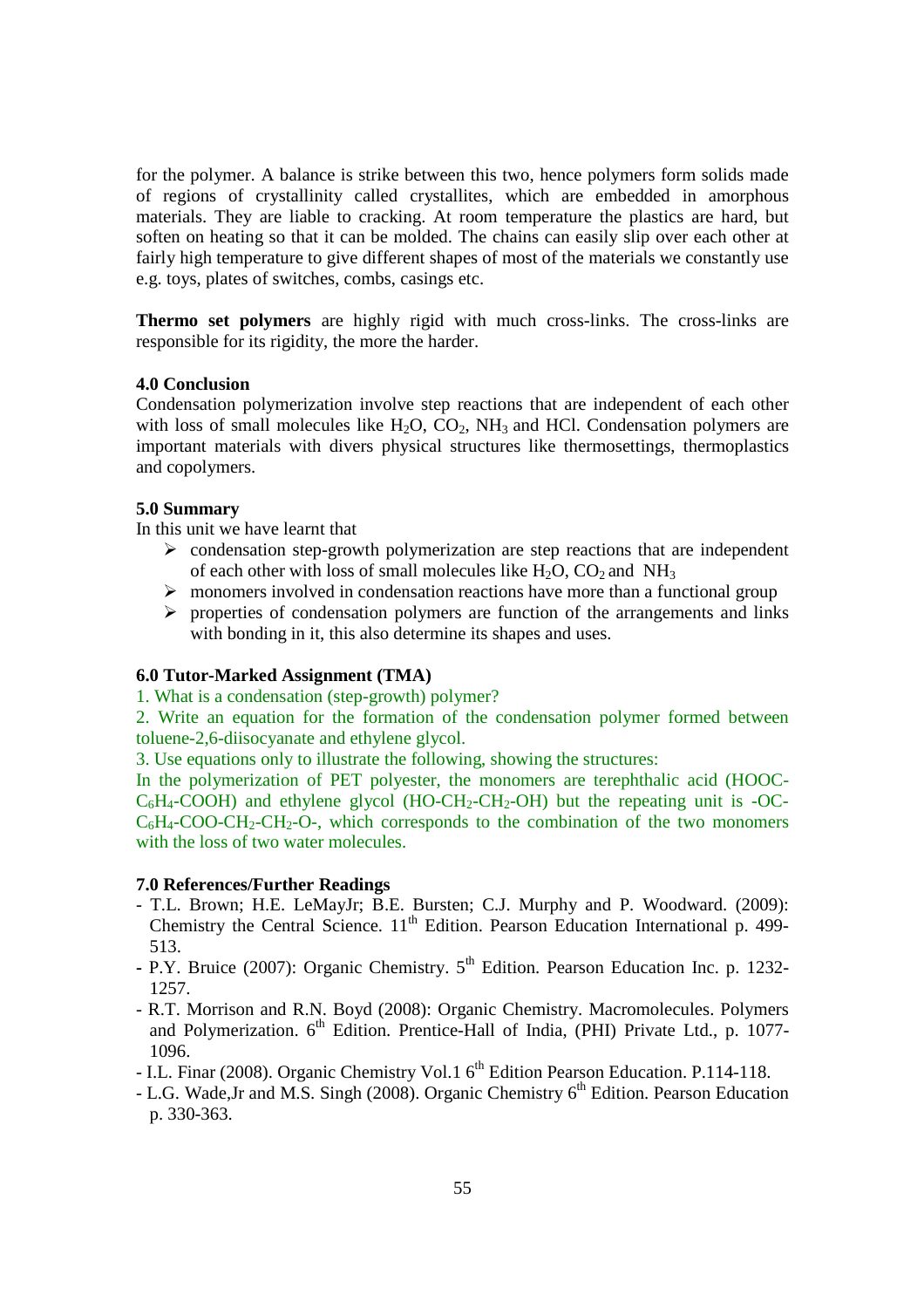- Philip Matthews (2004). Advanced Chemistry- Polymers; Polymers and Industry p.879- 897.
- -M. Clugston and R. Flemming (2000). Advanced Chemistry- The Polymerization of Ethene, The mechanism of polymerization, Revisiting Polymerization 1&2. p. 514-517.

# **Module 4: Solubility and Solution Properties of Polymers;**

#### **Unit 1: Solubility Properties of Polymers**

#### **Table of contents**

- 1.0 Introduction
- 2.0 Objectives
- 3.0 Main Contents
- 3.1 Factors determining solubility
- 3.2 Solubility of Gaseous Substances
- 3.3 Rate of Dissolution
- 3.4 Expressing Solubility
- 3.5 Applications of Solubility
- 3.6 Organic compounds and Solubility
- 3.7 Non –aqueous solvent and their solubility
- 3.8 Solid Solution
- 3.9 Incongruent dissolutions
- 4.0 Conclusion
- 5.0 Summary
- 6.0 Tutor Marked Assignment (TMA)
- 7.0 References/ Further Readings

#### **1.0 Introduction**

Solubility properties of polymers are dependent on conditions like temperature, pressure, polarity and surface area. Equations are also used in describing solubility of polymers for industrial, technological and pharmaceutical uses. Examples include Hildebrand, Hansen, Gibb's, Henry's and Flory-Huggins.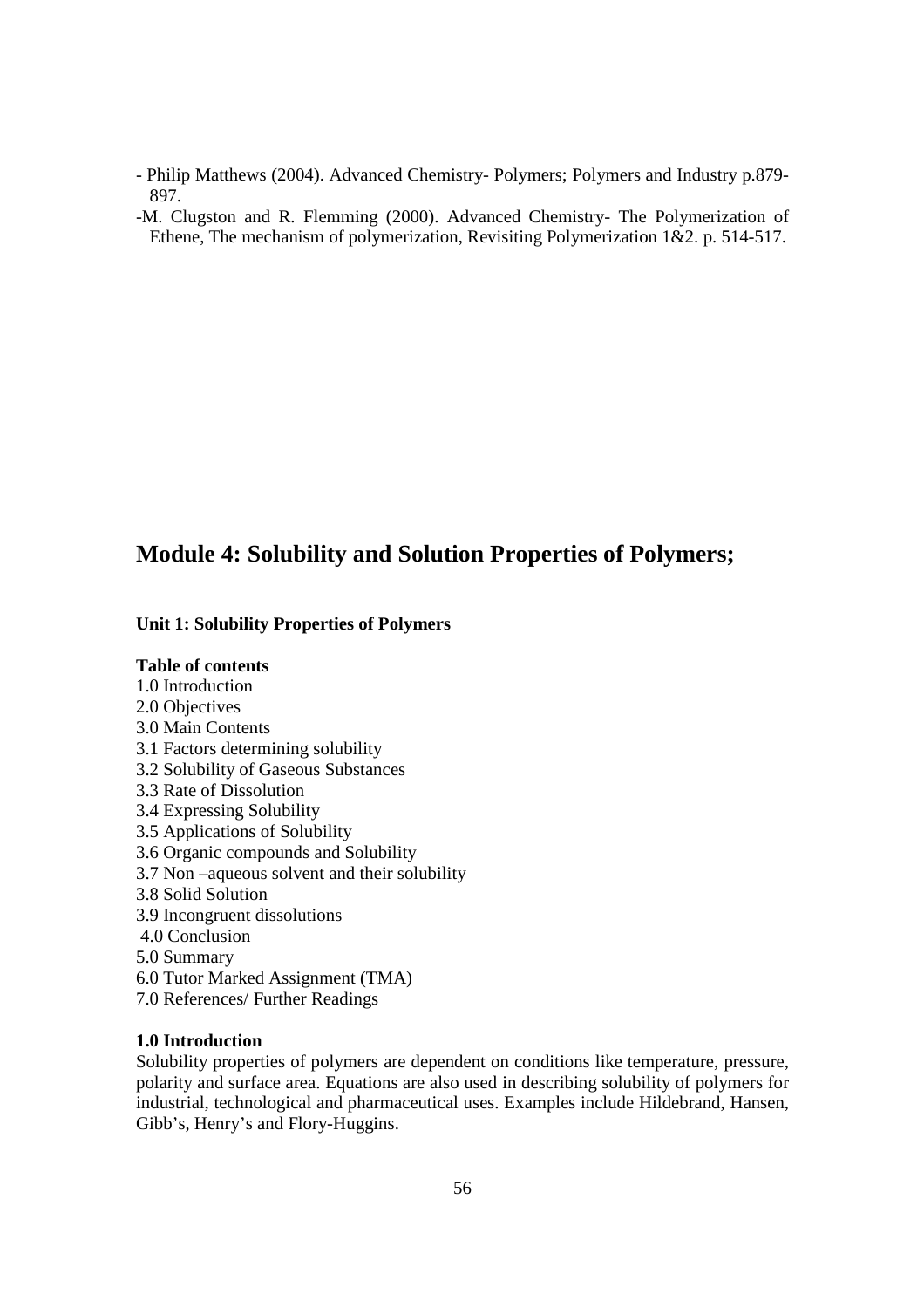**Solubility** describes the property of solid, liquid or gaseous substances called solute to dissolve in solvent to form a homogeneous solution. The solubility of a substance strongly depends on the nature of solvent used as well as on temperature and pressure. The extent of the solubility of a substance in a specific solvent is measured as the saturation concentration, where adding more solute does not increase the concentration of the solution. Solvents are generally a liquid, which can be pure substance or mixture. Commonly spoken of are solid solutions, but rarely do we speak of gas solutions, instead is vapour-liquid equilibrium. Extent of solubility widely ranges, from fully/ perfectly soluble (like ethanol in water), to poorly soluble, as in AgCl in  $H_2O$ . The term insoluble implies it is poorly or not at all soluble compounds in the solvent.

Under certain conditions the equilibrium solubility can be exceeded to give a so-called supersaturated solution, which is metastable.

Polymers are not usually in gaseous form, not usually volatile, though their monomers from which they are formed may be.

#### **2.0 Objectives**

At the end of this unit you should be able to

- $\triangleright$  concisely describe solubility properties of polymers
- $\triangleright$  state factors responsible for the determination of solubility of polymers
- $\triangleright$  differentiate between solubility and solvolysis
- $\triangleright$  compare solubility of organic compounds [which polymers are] and inorganic/ polar compounds
- $\triangleright$  understand expressions of solubility

#### **3.0 Main Content**

Solubility is a dynamic equilibrium, meaning that solubility results from the simultaneous and opposing processes of dissolution and phase separation (e.g. precipitation of solids). Solubility equilibrium occurs when the two processes proceed at a constant rate.

Solubility is used also in some fields where solute is altered by solvolysis [reactions with the solvent; reaction of substances with solvent and in solvent]. For example, most metals and their oxides are said to be "soluble in hydrochloric acid," whereas the aqueous acid degrades solids to irreversibly give soluble products. It is also true that most ionic solids are degraded by polar solvents, but such processes are reversible. In those cases where the solute is not recovered upon evaporation of the solvent, the process is referred to as **solvolysis**. The thermodynamic concept of solubility does not apply directly to solvolysis. Furthermore, the solubility of a solute and the composition of its soluble components depend on pH. In general, solubility in the solvent phase can be given only for a specific solute which is thermodynamically stable, and the value of the solubility will include all the species in the solution.

#### **3.1 Factors determining solubility**

Solubility is defined for specific phases. For example, the solubility of two polymorphs in water is expected to differ, even though they have the same chemical formula. The solubility of one substance in another is determined by the balance of intermolecular forces between the solvent and solute, and the entropy change that accompanies the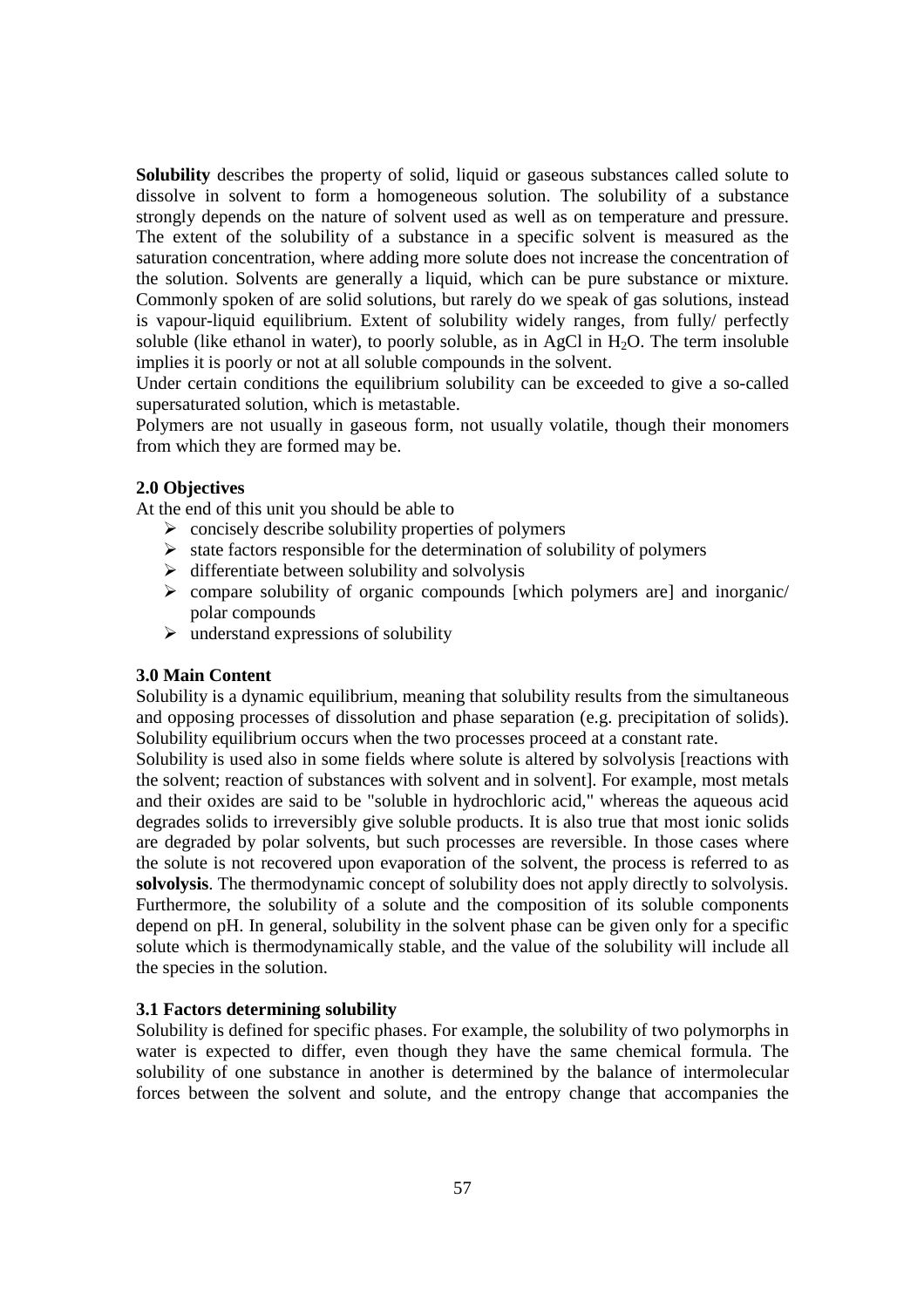solvation. Factors such as **temperature** and **pressure** will alter this balance, thus changing the solubility.

 Solubility of a given solute in a given solvent typically depends on **temperature**. Many solids dissolved in liquid water, with solubility increasing with temperature up to 100 °C. In liquid water at high temperatures, like when approaching the critical temperature, the solubility of ionic solutes tends to decrease due to the change of properties and structure of liquid water; the lower dielectric constant results in a less polar solvent. Gaseous solutes exhibit more complex behavior with temperature. As the temperature is raised, gases usually become less soluble in water, but more soluble in organic solvents.

The temperature dependence when occasionally few solutes become less soluble in water as temperature increases is sometimes referred to as "retrograde" or "inverse" solubility. But the solubility of organic compounds which most polymers are, are nearly always increasing with temperature. The technique of recrystallization, used for purification of solids, depends on a solute's different solubilities in hot and cold solvents. A few exceptions exist, like certain cyclodextrins.

Effects of **pressure** are as follows: For condensed phases (solids and liquids), the pressure dependence of solubility is typically weak and usually neglected in practice. Pressure dependence of solubility does occasionally have practical significance. An instance is in the precipitation fouling of oil fields and wells by calcium sulphate (which decreases its solubility with decreasing pressure) can result in decreased productivity with time.

Solubility may also strongly depend on the presence of other species dissolved in the solvent i.e. ligands in liquids. Solubility will also depend on the excess or deficiency of a common ion in the solution, a phenomenon known as the **common-ion effect**. To a lesser extent, solubility will depend on the ionic strength of solutions. The last two effects can be quantified using the equation for solubility equilibium.

For a solid that dissolves in a redox reaction, solubility is expected to depend on the **potential** (within the range of potentials under which the solid remains the thermodynamically stable phase).

 The metastable super saturated solubility also depends on the physical **size** of the solid or droplet of the solute or, moreso on the specific or molar surface area of the solute. It can be quantified on solubility equilibrium. For highly defective solids, solubility may increase with the increasing degree of disorderliness. Both of these effects occur because of the dependence of solubility constant on the Gibbs energy of the crystal. The last two effects, although often difficult to measure, are of practical importance. For example, they provide the driving force for precipitate aging (the solid size spontaneously increases with time).

**Polarity** is another factor affecting solubility. We usually say in solubility that "like dissolves like". The statement shows that a solute will dissolve best in a solvent that has a similar polarity to itself. This view is too simple, since it ignores many solvent-solute interactions, but it is a useful rule of thumb. For instance, a very polar (hydrophilic) solute like urea is very soluble in highly polar water, less soluble in fairly polar methanol, and practically insoluble in non-polar solvents such as benzene. In contrast, a non-polar or lipophilic solute like naphthalene is insoluble in water, fairly soluble in methanol, and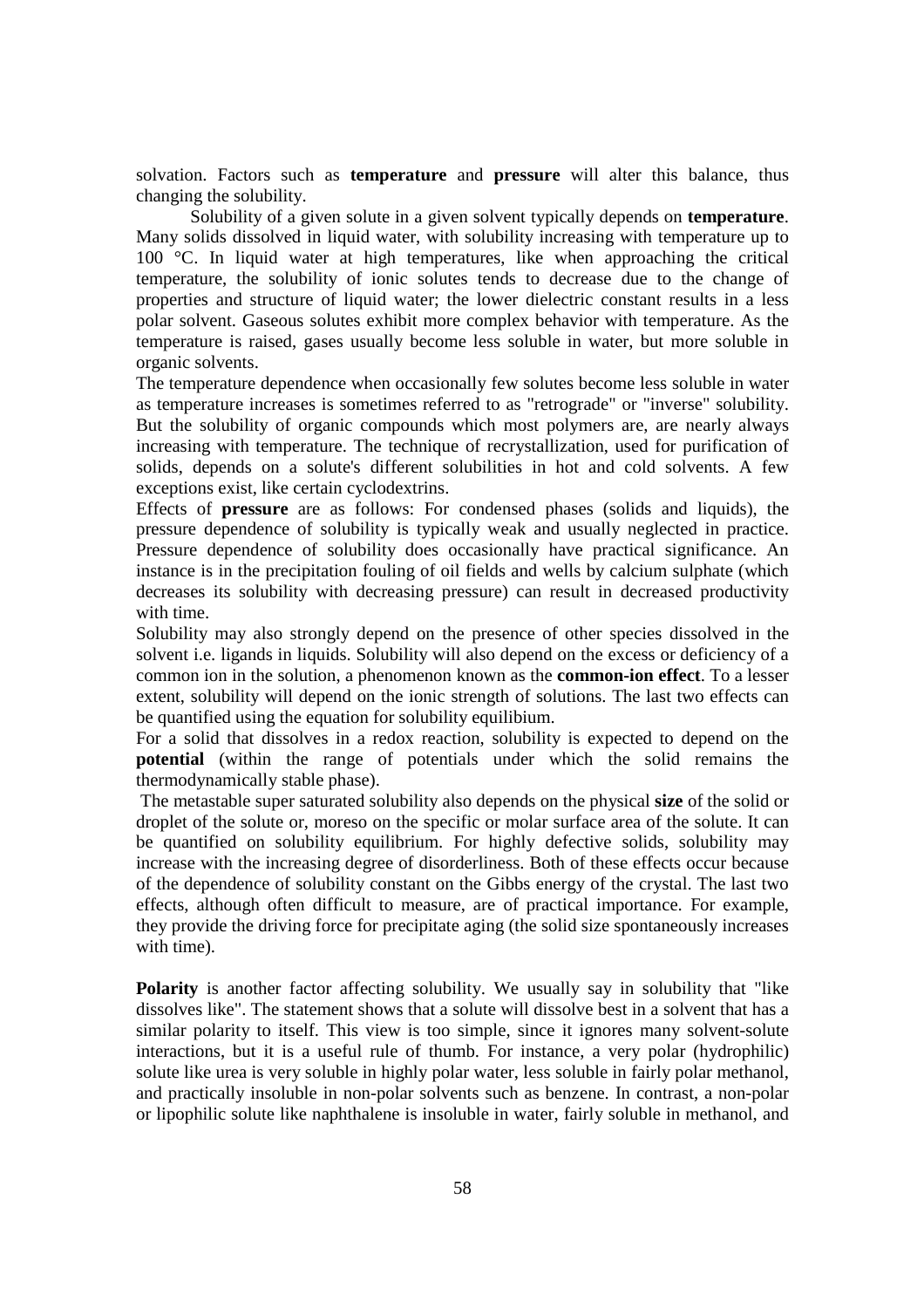highly soluble in non-polar benzene. Liquid solubilities also generally follow this rule. Lipophilic plant oils, such as olive oil and palm oil, dissolve in non-polar solvents like alkanes, but they are less soluble in polar liquids like water. Synthetic chemists often exploit differences in solubilities to separate and purify compounds from reaction mixtures, using the technique of liquid-liquid extractions. Insolubility and spontaneous phase separation does not mean that dissolution is disfavored by enthalpy. It is opposite in the case of water and hydrophobic substances. Hydrophobic hydration is reasonably exothermic and enthalpy alone should be favoring it. It appears that entropic factors the reduced freedom of movement of water molecules around hydrophobic molecules lead to an overall hydrophobic effect.

#### **3.2 Solubility of gaseous substances**

Gaseous solutes exhibit more complex behavior with temperature. As the temperature is raised, gases usually become less soluble in water, but more soluble in organic solvents. Henry's law helps in quantifying solubility of gases in solvents. The solubility of a gas in a solvent is directly proportional to the partial pressure of that gas above the solvent. This relationship is written as:

 $p = kc$ 

where k is a temperature-dependent constant (e.g. dioxygen  $(O_2)$ ) in water at 298 K has 769.2L•atm/mol), p is the partial pressure (in atm), and c is the concentration of the dissolved gas in the liquid (mol/L).

#### **3.3 Rate of dissolution**

Dissolution is not automatically an instantaneous process. It is fast when salt and sugar dissolve in water but much slower for a tablet of paracetamol or larger solids. These observations are the consequence of two factors: the rate of solubilization is determined by the solubility product and the surface area of the material. The speed at which a polymer dissolves may depend on its crystallinity or lack thereof in the case of amorphous solids and the surface area (crystallite size) and the presence of polymorphism. Many practical systems illustrate this effect, for example in designing methods for controlled drug delivery. Critically, the dissolution rate depends on the presence of mixing and other factors that determine the degree of under saturation in the liquid solvent film immediately adjacent to the solid solute crystal. In some cases, solubility equilibria can take a long time to establish (hours, days, months, or many years; depending on the nature of the solute and other factors). In practice, it means that the amount of solute in a solution is not always determined by its thermodynamic solubility, but may depend on kinetics of dissolution (or precipitation).

The rate of dissolution and solubility should not be confused as they are different concepts, kinetic and thermodynamic, respectively. The solubilization kinetics, as well as apparent solubility can be improved after complexation of an active ingredient with cyclodextrin. This can be used in the case of drug with poor solubility.

#### **3.4 Expressing solubility**

Solubility is commonly expressed as a concentration, either by mass (g of solute per kg of solvent, g per dL (100 mL) of solvent), molarity, molality, mole fraction or other similar descriptions of concentration. The maximum equilibrium amount of solute that can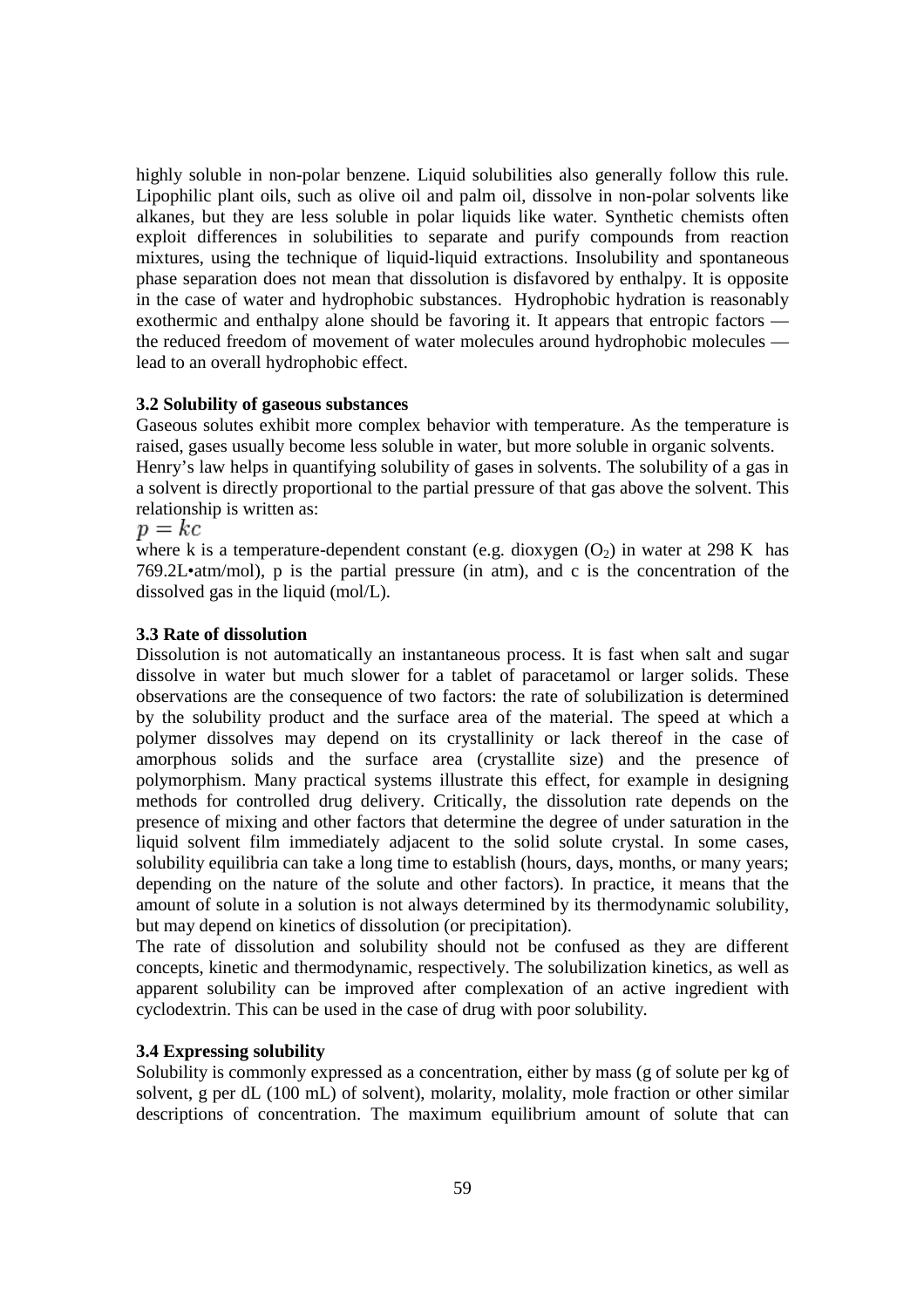dissolve per amount of solvent is the solubility of that solute in that solvent under the specified conditions. The advantage of expressing solubility in this manner is its simplicity, while the disadvantage is that it can strongly depend on the presence of other species in the solvent (for example, the common ion effect). **Solubility constants** are used to frequently describe saturated solutions of ionic compounds of relatively low solubility. The solubility constant is a special case of equilibrium constant. It describes the balance between dissolved ions from the salt and undissolved salt. The solubility constant is also "applicable" (i.e. useful) to precipitation, the reverse of the dissolving reaction. As with other equilibrium constants, temperature can affect the numerical value of solubility constant. The solubility constant is not as simple as solubility; however the value of this constant is generally independent of the presence of other species in the solvent.

The **Flory-Huggins** solution theory is a theoretical model for describing the solubility of polymers. Hansen Solubility Parameters and the Hildebrand solubility parameters are empirical methods for the prediction of solubility. It is also possible to predict solubility from other physical constants such as the enthalpy of fusion.

Partition coefficient (Log P) is a measure of differential solubility of a compound in hydrophobic solvents like octanol and a hydrophilic solvent like water. The logarithm of these two values enables compounds to be ranked in terms of hydrophilicity (or hydrophobicity).

#### **3.5 Applications of solubility**

Solubility is of fundamental importance in a large number of scientific disciplines and practical applications, ranging from ore processing, to the use of medicines, and the transport of pollutants, now to polymer chemistry. Solubility is often said to be one of the "characteristic properties of a substance," which means that solubility is commonly used to describe the substance, to indicate a substance's polarity, to help to distinguish it from other substances, and as a guide to applications of the substance.

Solubility of a substance is useful when separating mixtures. A mixture of sodium chloride and silica may be separated by dissolving the sodium chloride in water, and filtering off the undissolved silica. The synthesis of chemical compounds, by the milligram in a laboratory, or by the ton in industry, both make use of the relative solubility of the desired product, as well as unreacted starting materials, by-products, and side products to achieve separation. Also in the synthesis of benzoic acid from phenylmagnesium bromide and dry ice, benzoic acid is more soluble in an organic solvent such as  $CH_2Cl_2$  or  $[C_2H_5]_2O$ , and when shaken with this organic solvent in a separatory funnel, will preferentially dissolve in the organic layer. This process is known as liquid-liquid extraction. It is an important technique in synthetic chemistry.

#### **3.6 Organic compounds and solubility**

Polarity is based on the principle that *like dissolves like,* is the usual guide to solubility with organic systems. For example, petroleum jelly will dissolve in gasoline because both petroleum jelly and gasoline are hydrocarbons. It will not, on the other hand, dissolve in alcohol or water, since the polarity of these solvents is too high. Sugar will not dissolve in gasoline, since sugar is more polar in comparison with gasoline. A mixture of gasoline and sugar can therefore be separated by filtration or extraction with water.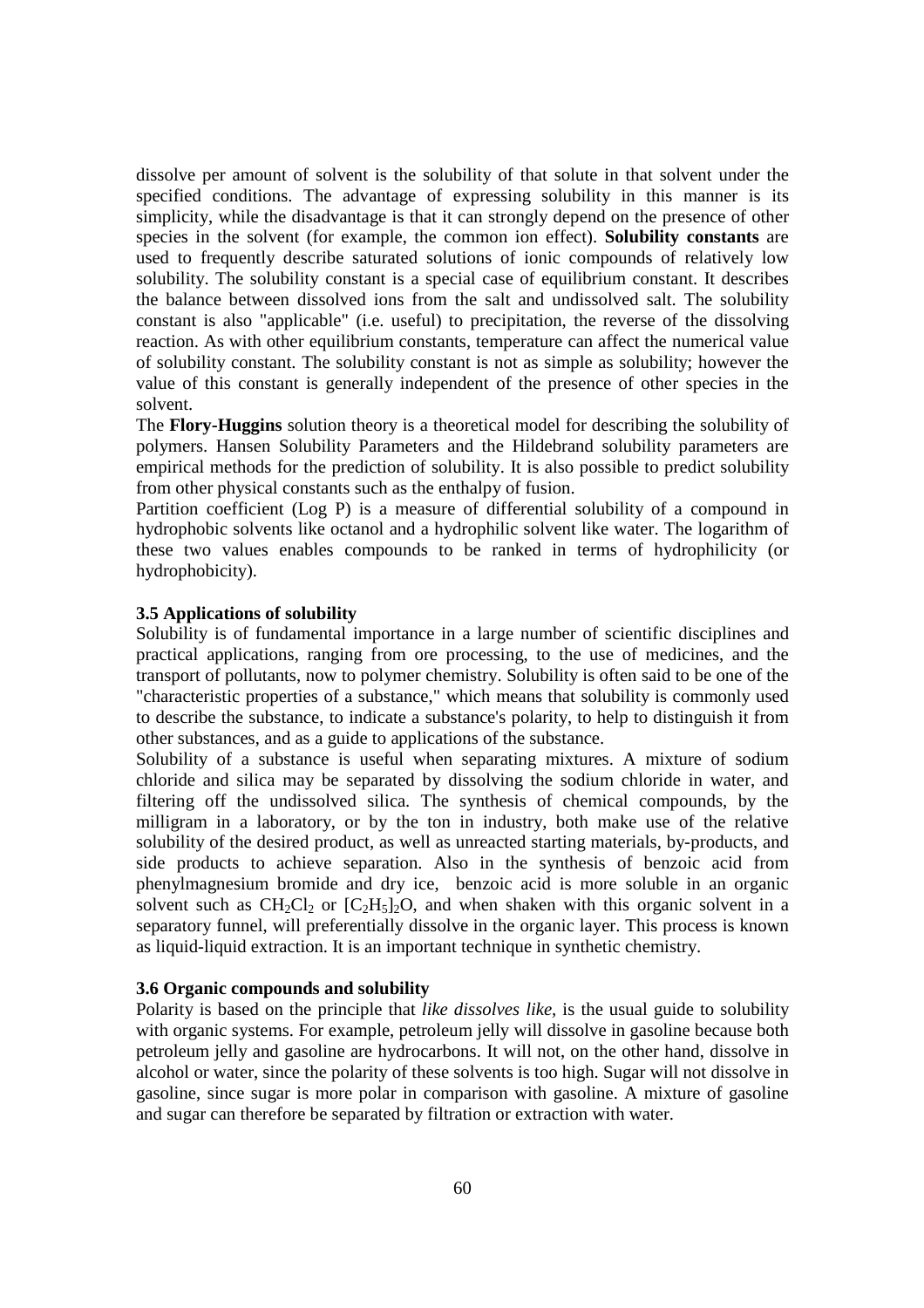#### **3.7 Non-aqueous solvents and their solubility**

Most publicly available solubility values are those for solubility in water. References for solubility in non-aqueous solvents are not too common.

# **3.8 Solid solutions**

This term is often used in the field of metallurgy to refer to the extent that an alloying element will dissolve into the base metal without forming a separate phase. The solubility line (or curve) is the line (or lines) on a phase diagram which give the limits of solute addition. That is, the lines show the maximum amount of a component that can be added to another component and still are in solid solution. In the solid's crystalline structure, the 'solute' element can either take the place of the matrix within the lattice (a substitutional position, for example: chromium in iron) or can take a place in a space between the lattice points (an interstitial position, for example: carbon in iron).

In microelectronic fabrication, solid solubility refers to the maximum concentration of impurities one can place into the substrate.

# **3.9 Incongruent dissolutions**

Many substances dissolve congruently, i.e., the composition of the solid and the dissolved solute stoichiometrically match. However, some substances may dissolve incongruently, whereby the composition of the solute in solution does not match that of the solid. This solubilization is accompanied by alteration of the "primary solid" and possibly formation of a secondary solid phase. However, generally, some primary solid also remains and complex solubility equilibrium establishes. This kind of solubility is of great importance in geology, where it results in formation of metamorphic rocks.

#### **4.0 Conclusion**

Polymers solubility properties depend on conditions like temperature, pressure, polarity and surface area

#### **5.0 Summary**

In this unit we have learnt

- $\triangleright$  about solubility properties of polymers
- $\triangleright$  factors responsible for the determination of solubility of polymers
- $\triangleright$  the differences between solubility and solvolysis
- $\triangleright$  about solubility of organic compounds [which polymers are] and inorganic or polar compounds, and their comparisons
- $\triangleright$  the expressions of solubility

#### **6.0 Tutor-Marked Assignment (TMA)**

- 1. Describe the state of saturation in solubility.
- 2. Differentiate between solubility and solvolysis.
- 3. List and highlight factors that affect solubility of a solute in a solvent.
- 4. What determines the rate of solubilization of a solute?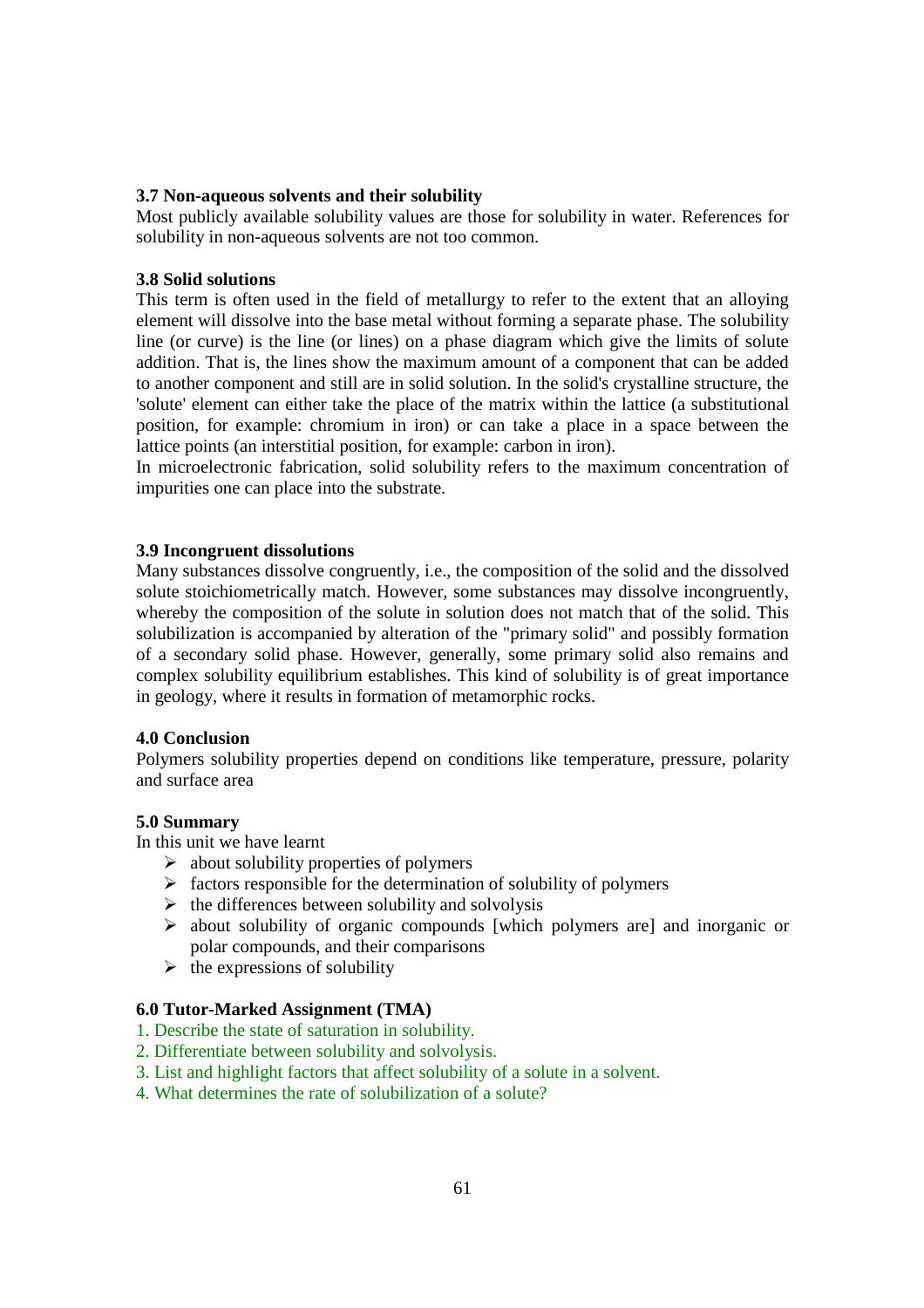#### **7.0 References/Further Readings**

- T.L. Brown; H.E. LeMayJr; B.E. Bursten; C.J. Murphy and P. Woodward. (2009): Chemistry the Central Science. 11<sup>th</sup> Edition. Pearson Education International p. 499-513.
- **P.Y. Bruice (2007): Organic Chemistry. 5<sup>th</sup> Edition. Pearson Education Inc. p. 1232-**1257.
- R.T. Morrison and R.N. Boyd (2008): Organic Chemistry. Macromolecules. Polymers and Polymerization.  $6<sup>th</sup>$  Edition. Prentice-Hall of India, (PHI) Private Ltd., p. 1077-1096.
- I.L. Finar (2008). Organic Chemistry Vol.1 6<sup>th</sup> Edition Pearson Education. P.114-118.
- L.G. Wade, Jr and M.S. Singh (2008). Organic Chemistry 6<sup>th</sup> Edition. Pearson Education p. 330-363.
- Philip Matthews (2004). Advanced Chemistry- Polymers; Polymers and Industry p.879- 897.

-M. Clugston and R. Flemming (2000). Advanced Chemistry- The Polymerization of Ethene, The mechanism of polymerization, Revisiting Polymerization 1&2. p. 514-517.

- Salvatore Filippone, Frank Heimanna and André Rassat (2002). "A highly water-soluble 2+1 b-cyclodextrin–fullerene conjugate". Chem. Commun. **2002**: 1508–1509. doi:10.1039/b202410a.

- Gil A, Chamayou A, Leverd E, Bougaret J, Baron M, Couarraze G (2004). "Evolution of the interaction of a new chemical entity, eflucimibe, with gamma-cyclodextrin during kneading process". Eur. J. Pharm. Sciences, 23, 123-129.

-I.Y. Nekrasov, "Geochemistry, Mineralogy and Genesis of Gold Deposits", Taylor & Francis, 1996, p.135-136.

-John W. Hill, Ralph H. Petrucci, General Chemistry, 2nd edition, Prentice Hall, 1999.

-Data taken from the Handbook of Chemistry and Physics, 27th edition, Chemical Rubber Publishing Co., Cleveland, Ohio, 1943.

-Data taken from the Merck Index, 7th edition, Merck & Co., 1960.

-O.M.Saether & P. de Caritat (ed.) "Geochemical processes, weathering and groundwater recharge in catchments", Taylor & Francis, Rotterdam, 1997, page 6.

-A Wikimedia Project. Wikipedia, the free encyclopedia. 4<sup>th</sup> September 2009.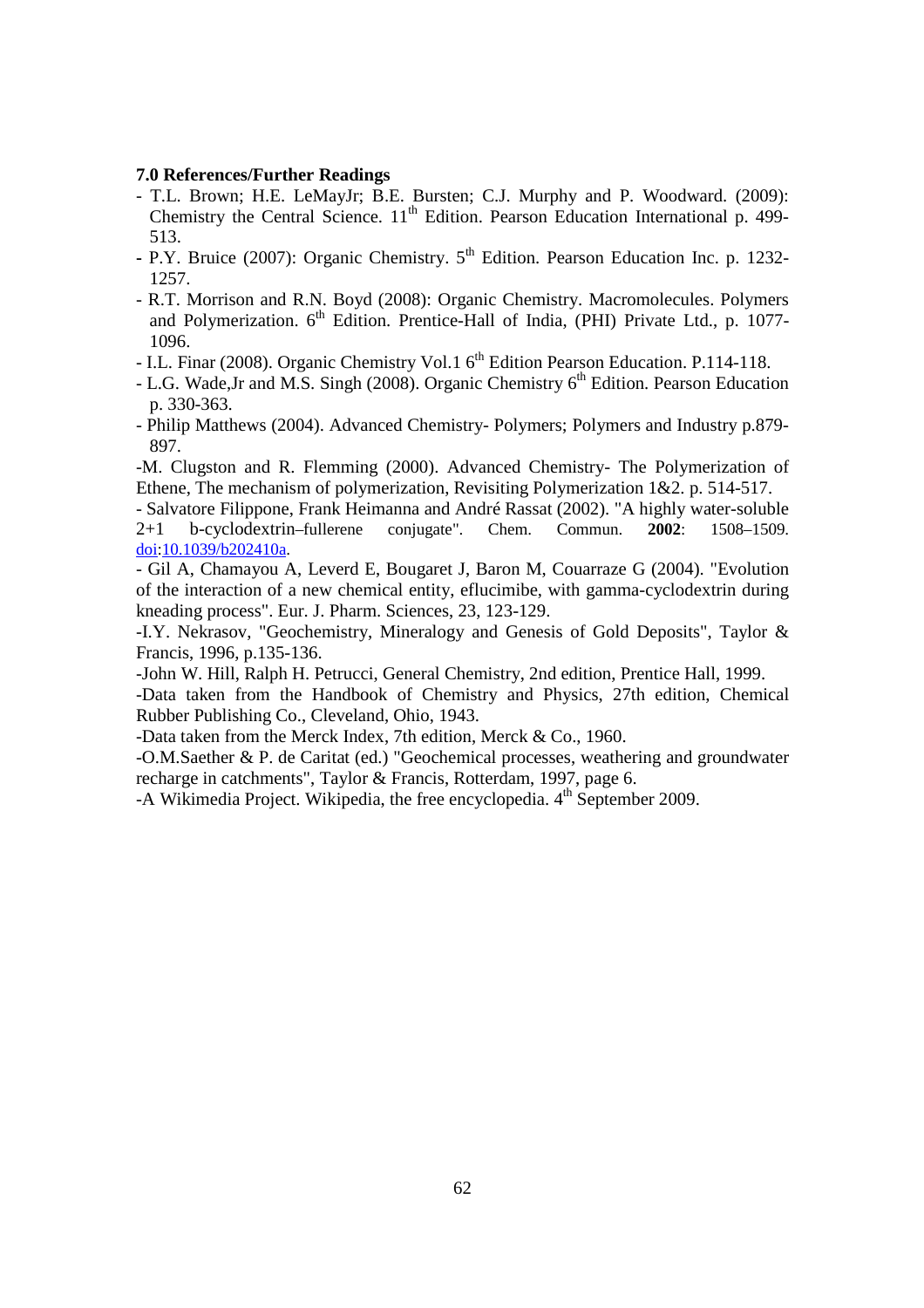# **Unit 2: Solution Properties of Polymers**

#### **Table of contents**

- 1.0 Introduction
- 2.0 Objectives
- 3.0 Main Contents
- 3.1 Cholestryl Benzoate
- 3.2 Principles Liquid crystal operate
- 3.3 Importance and applications of solution properties
- 3.4 Some Molecules of Liquid crystals
- 3.5 More examples of Solution properties
- 4.0 Conclusion
- 5.0 Summary
- 6.0 Tutor Marked Assignment (TMA)
- 7.0 References/ Further Readings

# **1.0 Introduction**

Liquid crystals when heated have structure of solids but with freedom of movements as in liquids at sharp transition temperatures. The different alignments of liquid crystal molecules are responsible for the different orders. These solution properties are utilized in our modern electronic devices like calculators, cellular phones, laptops, mobile media players

# **2.0 Objectives**

At the end of this unit you should

- $\triangleright$  know the principles behind operations of liquid crystals
- $\triangleright$  present some of the importance and applications of liquid crystal phases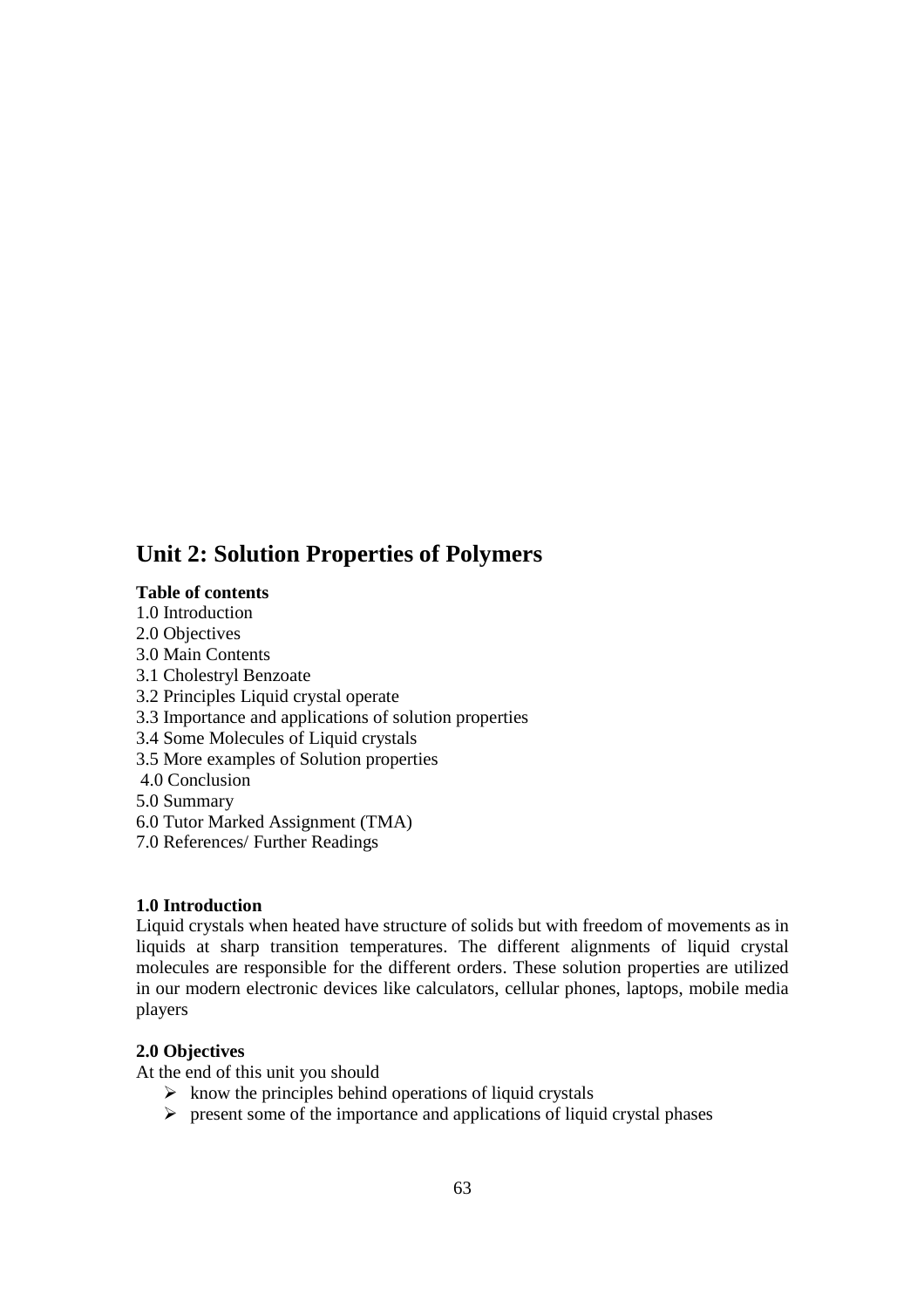$\triangleright$  be able to relate different orders and alignments of liquid crystal molecules

# **3.0 Main Content**

Solids normally pass directly from solid to liquid phase on heating. Instead of this some substances like polymers when heated pass through an intermediate liquid crystalline phase that has structure of solids but with freedom of movements as in liquids. The partial orderliness in it makes it very viscous and has properties of both liquid and solid phases. Region in which they exhibit above property is marked by sharp transition temperature. We will be considering molecular principles of liquid crystals with special optical properties.

**3.1** F. Reintzer a botanist (1888) was the first to observe this while handling organic compound: cholesteryl benzoate, which on heating melted at  $145^{\circ}$ C to a viscous milky liquid. But on reaching  $179^{\circ}$ C the liquid became clear. On cooling it reversed. i.e. it turns viscous and milky at  $179^0C$ , while the liquid solidifies at  $145^0C$ . Today this phenomenon is called '**liquid crystal**'. Most of our modern electronic devices are based on these technologies: liquid crystal displays (LCDs) and light-emitting diodes (LEDs).

#### **3.2 The principles liquid crystal operates**

For polymers, they pass through intermediate liquid crystalline phase that has both structures of solids as well as freedom of motion like liquids; it can be accounted for by their partial ordering, hence the sharp transition temperature they have. The weak intermolecular forces that hold the molecule together in liquid crystal are easily affected by temperature, pressure and electrical field changes.

There are different types of the liquid crystalline phases, depending on the orientation and alignments. Polymers have long, elongated, rodlike molecules, with polar groups atimes [e.g. C=O, C=N, COOH, R-O-R, OH, CONH, C-X]; hence with intermolecular forces [H-bondings, van der Waals forces and dipole-dipole attractions]. In ordinary situation polymers are oriented randomly. [NB: Lengths of the molecules are greater than their widths]. But the liquid crystalline phases have different orderings. The different alignments of liquid crystal molecules are responsible for the different orders. They can be illustrated thus:



Cholesteric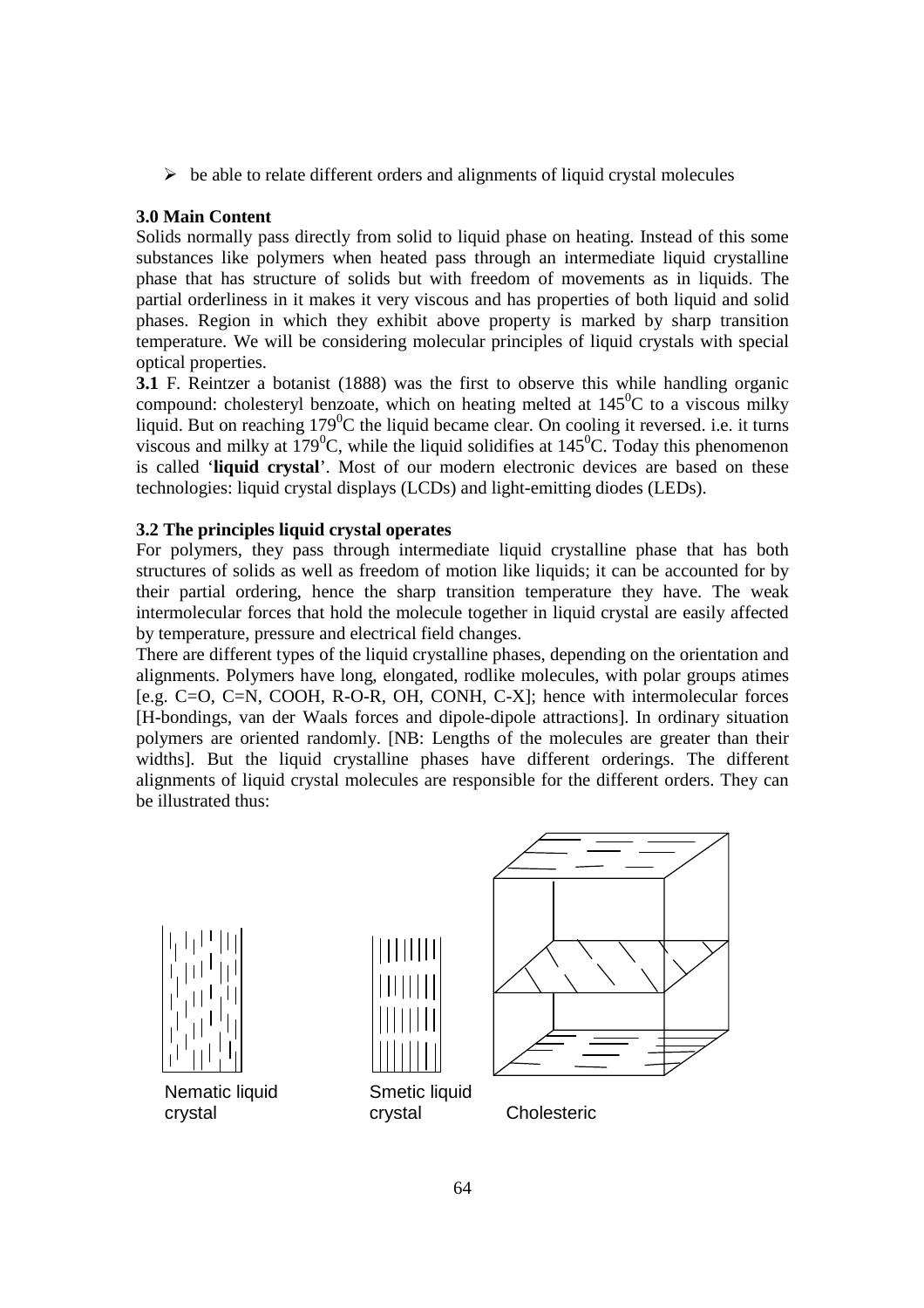Nematic Smectic Smectic Cholesteric Nematics have its molecules in one dimensional ordering, aligned along their long axes as handful of pencils with non-aligned ends. Smetic molecules have two dimensional orderings, molecules are aligned along their long axes and in layers. Molecules of cholesteric are in successive layers. Their orientation is at characteristic angles to adjacent layers, hence no repulsive interactions and gives a screwlike axis.

#### **3.3 Some importance and applications of solution properties of polymers**

The liquid crystal displays (LCDs) in some of our modern electronic devices like calculators, cellular phones, laptops, mobile media players utilize the solution property. They have wide applications in temperature and pressure sensors, as well as displays of electrical devices of the above mentioned and wireless devices. They are utilized in monitoring devices e.g. the cholesteric liquid crystal is used in monitoring temperature changes in situations where conventional methods are not possible. Like taking skin temperature of infants; detecting hot spots in micro-electronic circuits, that can signal presence of flaws.

# **3.4 Some molecules of liquid crystals**

$$
\text{CH}_3\text{O} \left\langle \overline{\phantom{a}} \right\rangle \text{CH} \text{=N} \left\langle \overline{\phantom{a}} \right\rangle \text{C}_4\text{H}_9
$$

**[Changes between solidification-viscous liquid] at**  $21-47^{\circ}C$ (ii)

$$
\text{CH}_3(\text{CH}_2)_7 \cdot \text{O} \left\langle \overline{\phantom{a}} \right\rangle \text{COOH}
$$

[Changes between solidification-viscous liquid] at  $108-147^{\circ}$ C

(iii) Dow Industrial Specialty Polymers in Electronics Applications

Activity A: Find out details of (iii) Dow Industrial Specialty Polymers in Electronics Applications

#### **3.5 More examples**

(i)

(i) Solutions of the polymer polyvinyl alcohol (PVA) and polyvinyl acetate can be made into gels by addition of a borax solution. Borax cross-links the polymer chains, to give interesting properties of gels.

(ii) "Slime" is a polyvinyl alcohol polymer.

(iii) "Glue" is a polyvinyl acetate polymer.

#### **4.0 Conclusion**

Some polymers can pass through different types of liquid crystalline phases, which are utilized in modern devices like calculators, cellular phones, laptops, portable media players etc.

#### **5.0 Summary**

In this unit we have learnt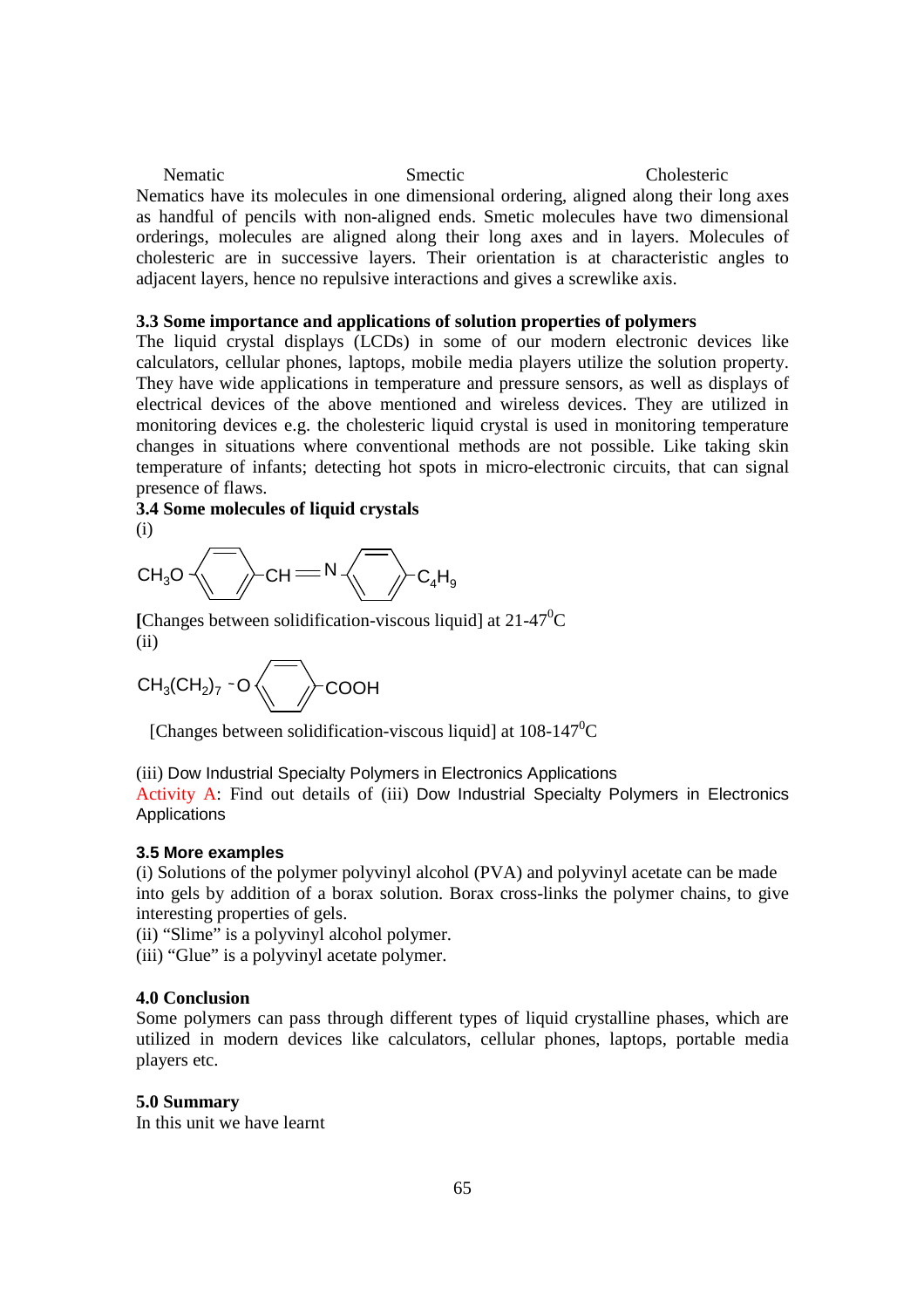- $\triangleright$  the principles on which liquid crystals operate.
- $\triangleright$  some of the importance and applications of liquid crystal phases.
- $\triangleright$  how to relate different orders and alignments of liquid crystal molecules.
- $\triangleright$  about nematic, smectic, cholesteric liquid crystals.

#### **6.0 Tutor-Marked Assignment (TMA)**

1. State differences between nematic, smectic, cholesteric liquid crystals, and sketch to illustrate each.

2. Explain the phenomenon '**liquid crystal**', and its applications.

#### **7.0 References/Further Readings**

- T.L. Brown; H.E. LeMayJr; B.E. Bursten; C.J. Murphy and P. Woodward. (2009): Chemistry the Central Science. 11<sup>th</sup> Edition. Pearson Education International. P.510-514.

- **P.Y. Bruice (2007): Organic Chemistry. 5<sup>th</sup> Edition. Pearson Education Inc. p. 1232-**1257.
- R.T. Morrison and R.N. Boyd (2008): Organic Chemistry. Macromolecules. Polymers and Polymerization.  $6<sup>th</sup>$  Edition. Prentice-Hall of India, (PHI) Private Ltd., p. 1077-1096.
- I.L. Finar (2008). Organic Chemistry Vol.1 6<sup>th</sup> Edition Pearson Education. P.114-118.
- L.G. Wade, Jr and M.S. Singh (2008). Organic Chemistry 6<sup>th</sup> Edition. Pearson Education p. 330-363.
- Philip Matthews (2004). Advanced Chemistry- Polymers; Polymers and Industry p.879- 897.
- -M. Clugston and R. Flemming (2000). Advanced Chemistry- The Polymerization of Ethene, The mechanism of polymerization, Revisiting Polymerization 1&2. p. 514-517.

-E.M.Gutman, "Mechanochemistry of Solid Surfaces", World Scientific Publishing Co., 1994.

-Kenneth J. Williamson, Macroscale and Microscale Organic Experiments, p. 40, 2nd edition, D. C, Heath, Lexington, Mass., 1994.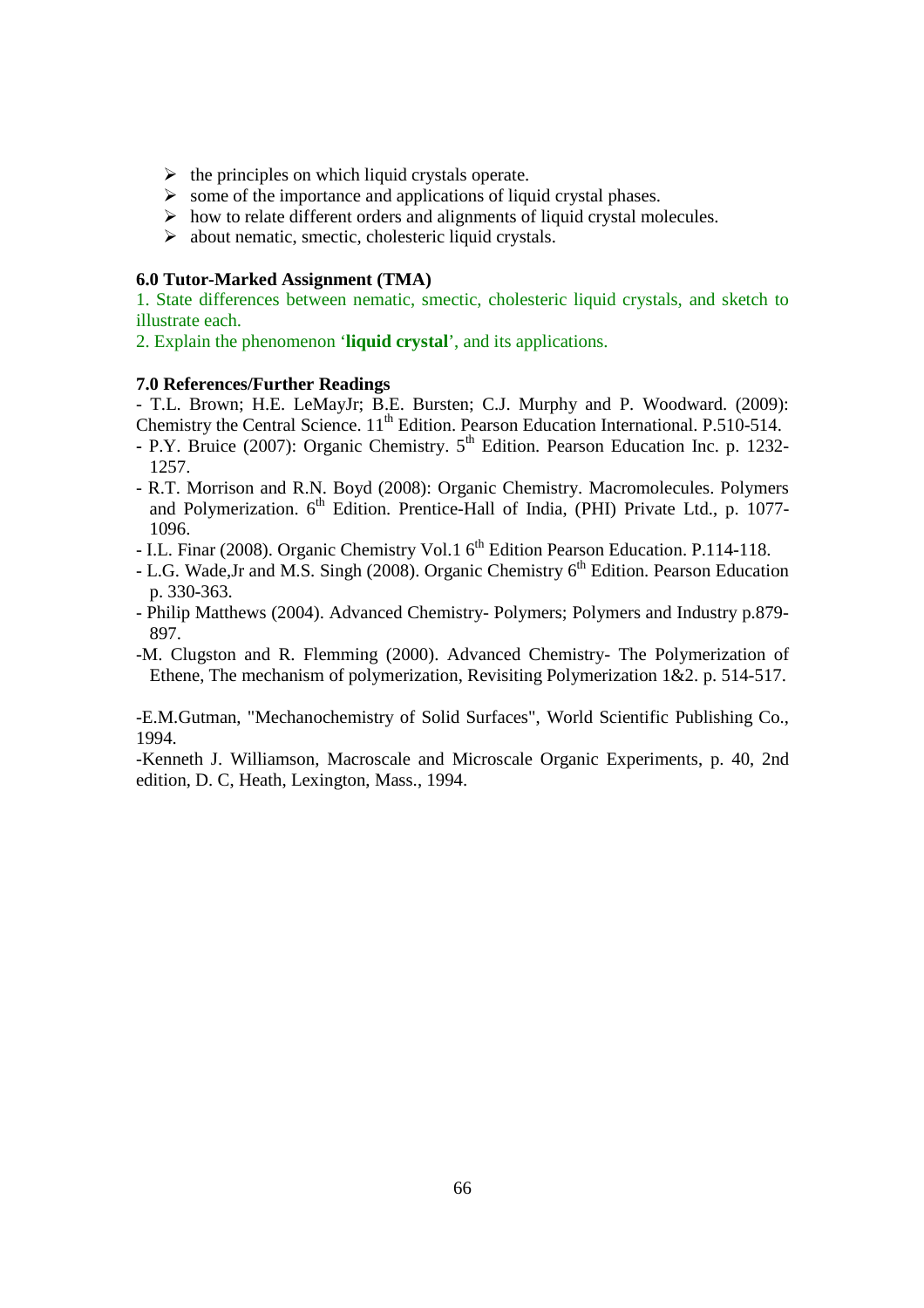# **Module 5: Structures and Properties of Polymers;**

#### **Unit 1: Crystallinity and Amorphous Properties of Polymers**

#### **Table of contents**

- 1.0 Introduction
- 2.0 Objectives
- 3.0 Main Contents
- 3.1 General information on arrangements of molecules
- 3.2 Extended and random forms of Polymers
- 3.3 Structural effects on properties of Polymers
- 3.4 Practical issues on Properties of Polymers
- 3.5 Configuration
- 3.6 Techniques of studying and varying the properties of polymers
- 4.0 Conclusion
- 5.0 Summary
- 6.0 Tutor Marked Assignment (TMA)
- 7.0 References/ Further Readings

#### **1.0 Introduction**

Structures of polymers that are notably big influence widely its solution properties.

Their functions depend on this. Factors like crystallinity, entropy, enthalpy and intermolecular forces [van der Waals, dipole-dipole attractions and H-bonding] will be considered.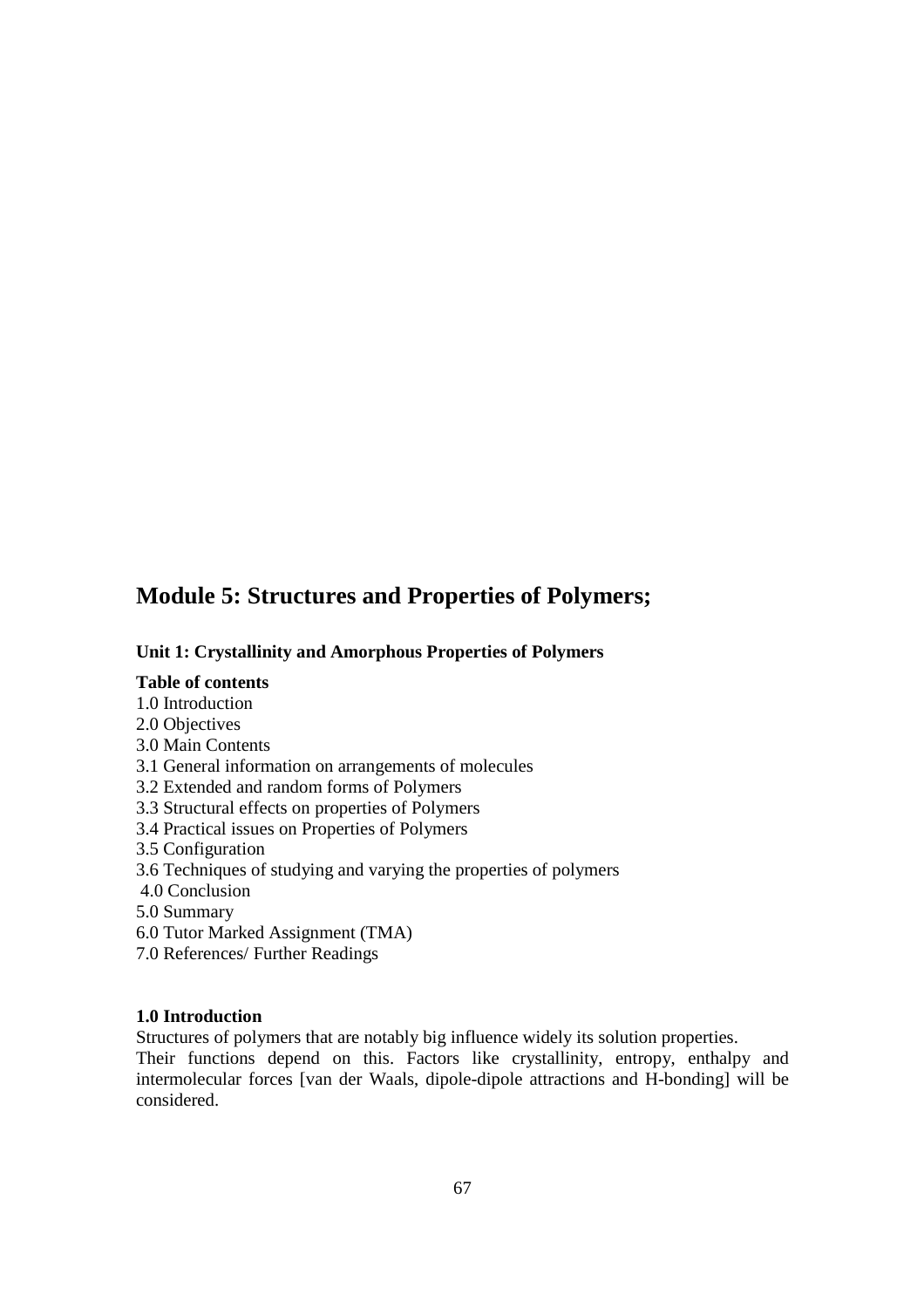#### **2.0 Objectives**

At the end of this unit you should

- $\triangleright$  be able to describe each of crystallinity and amorphous properties of polymers
- $\triangleright$  be aware that dipole-dipole attractions, van der Waals forces and H-bonding gives the polymer strong intermolecular forces, which is a determinant of properties of polymers
- $\triangleright$  understand that entropy is negatively affected and enthalpy is positively affected by crystallinity of a polymer
- $\triangleright$  know that degree of crystallinity of a polymer is the extent to which it is composed of crystallites
- $\triangleright$  know practical issues on properties of polymers and techniques of studying them

# **3.0 Main Content**

In characterization of a polymer several parameters are specified to statistically estimate distribution of chains of varying lengths, each chain consisting of monomer residues which affect its properties.

Synthetic polymer may be described as crystalline if it contains regions of threedimensional ordering on atomic (rather than macromolecular) length scales, usually arising from intramolecular folding and/or stacking of adjacent chains.

**3.1** The very regular and symmetrical arrangement of molecules in non-ionic solids like most polymers gives it its crystalline nature. The geometric pattern is repeated over and over. For long molecules like polymers to fit into this pattern, since it cannot be looped then it will be patterned in a zig-zag form; which constitute unfavourable entropy for the polymer. Likewise regularity and close fitting of molecules in the crystal form gives the polymer strong intermolecular forces due to dipole-dipole attractions, van der Waals forces and H-bonding supporting its favourable enthalpy, which is its heat energy. The opposite effects of enthalpy and entropy in a specific polymer are the main determinant of what the polymer will be used for. There could be its extended or random forms.

# **3.2** Extended and random forms of polymers

Few synthetic polymers are entirely crystalline most polymers do not fully exist in crystalline form. Some parts of the molecules in the polymer chain become entangled as amorphous, while some are crystalline. Regions of the polymer where the chains are highly ordered within it are referred to as **crystallites.** Areas between the crystallites are amorphous and non-crystalline leaving the chains randomly arranged. That is the solid polymer will have some part of it crystalline called crystallites, and other parts embedded as amorphous materials. Since synthetic polymers do consist of crystalline and amorphous regions, the more the crystalline, the better the orderings, which makes the polymer harder and more resistant to heat. We estimate the degree of crystallinity of a polymer as the extent to which it is composed of crystallites. The degree of crystallinity may be expressed in terms of a weight fraction or volume fraction of crystalline material.

#### **3.3** Structural effects on properties of polymers

Crystallinity of polymers is characterized by their degree of crystallinity, ranging from zero for a completely non-crystalline polymer to one for a theoretical completely crystalline polymer, which is not usually so. Polymers with microcrystalline regions are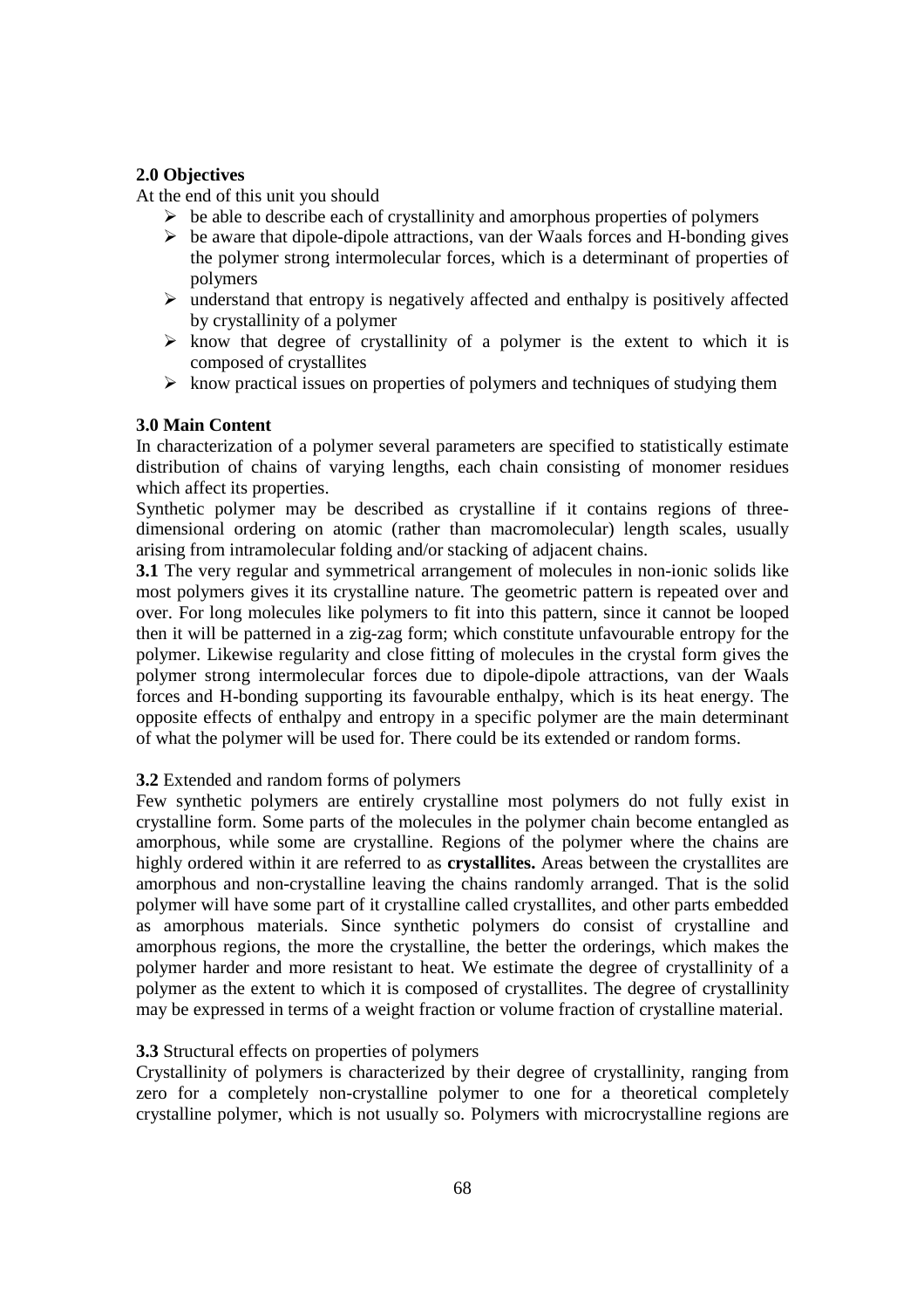generally tougher, more flexible and more impact-resistant than totally amorphous polymers. Polymers with a degree of crystallinity approaching zero or one will tend to be transparent, while polymers with intermediate degrees of crystallinity will tend to be opaque due to light scattering by crystalline or glassy regions. Thus for many polymers, reduced crystallinity may also be associated with increased transparency.

#### **3.4** Practical issues on properties of polymers

The basic property of a polymer is the identity of its constituent monomer(s). A second set of properties, known as microstructure, essentially describe the arrangement of these monomers within the polymer at the scale of a single chain. These basic structural properties play a major role in determining bulk physical properties of the polymer, which describe how the polymer behaves as a continuous macroscopic material. Chemical properties, at the nano-scale, describe how the chains interact through various physical forces. At the macro-scale, they describe how the bulk polymer interacts with other chemicals and solvents.

Identification of the monomer residues (repeat units) from which a polymer is built is the first thing. The chemical properties depend on the functional groups in the monomers. Polymer nomenclature is generally based upon the type of monomer residues comprising the polymer. Polymers that contain only a single type of repeat unit are known as homopolymers, while polymers containing a mixture of two repeat units are known as copolymers. E.g. polystyrene is composed only of styrene monomer residues, and is therefore classified as a homopolymer, whereas polymerization of ethylene vinyl acetate gives a copolymer.

**3.5 Configuration** is the micro-structure of a polymer. Branching points are important in polymers. An important microstructural feature determining polymer properties is the polymer architecture. The simplest polymer architecture is a linear chain: a single backbone with no branches [no cross-links among chains]. A related unbranching architecture is a ring polymer. A branched polymer molecule is composed of a main chain with one or more substituent side chains or branches. There are types of branched polymers. The special types of branched polymers include star polymers, comb polymers, brush polymers, ladders, and dendrimers. Branching of polymer chains affects the ability of chains to slide past one another by altering intermolecular forces, in turn affecting bulk physical polymer properties. Long chain branches may increase polymer strength, toughness, and the glass transition temperature due to an increase in the number of entanglements per chain. The effect of such long-chain branches on the size of the polymer in solution is characterized by the 'branching index'. Random length and atactic short chains, on the other hand, may reduce polymer strength due to disruption of organization and may likewise reduce the crystallinity of the polymer. For example polyethylene, High-density polyethylene [HDPE] has a very low degree of branching, is quite stiff, and is used in applications such as milk jugs. Low-density polyethylene [LDPE], on the other hand, has significant numbers of both long and short branches, it is quite flexible, and is used in applications such as plastic films.

Structures have strong influence on the other properties of a polymer. For example, two samples of natural rubber may exhibit different durability, even though their molecules comprise the same monomers.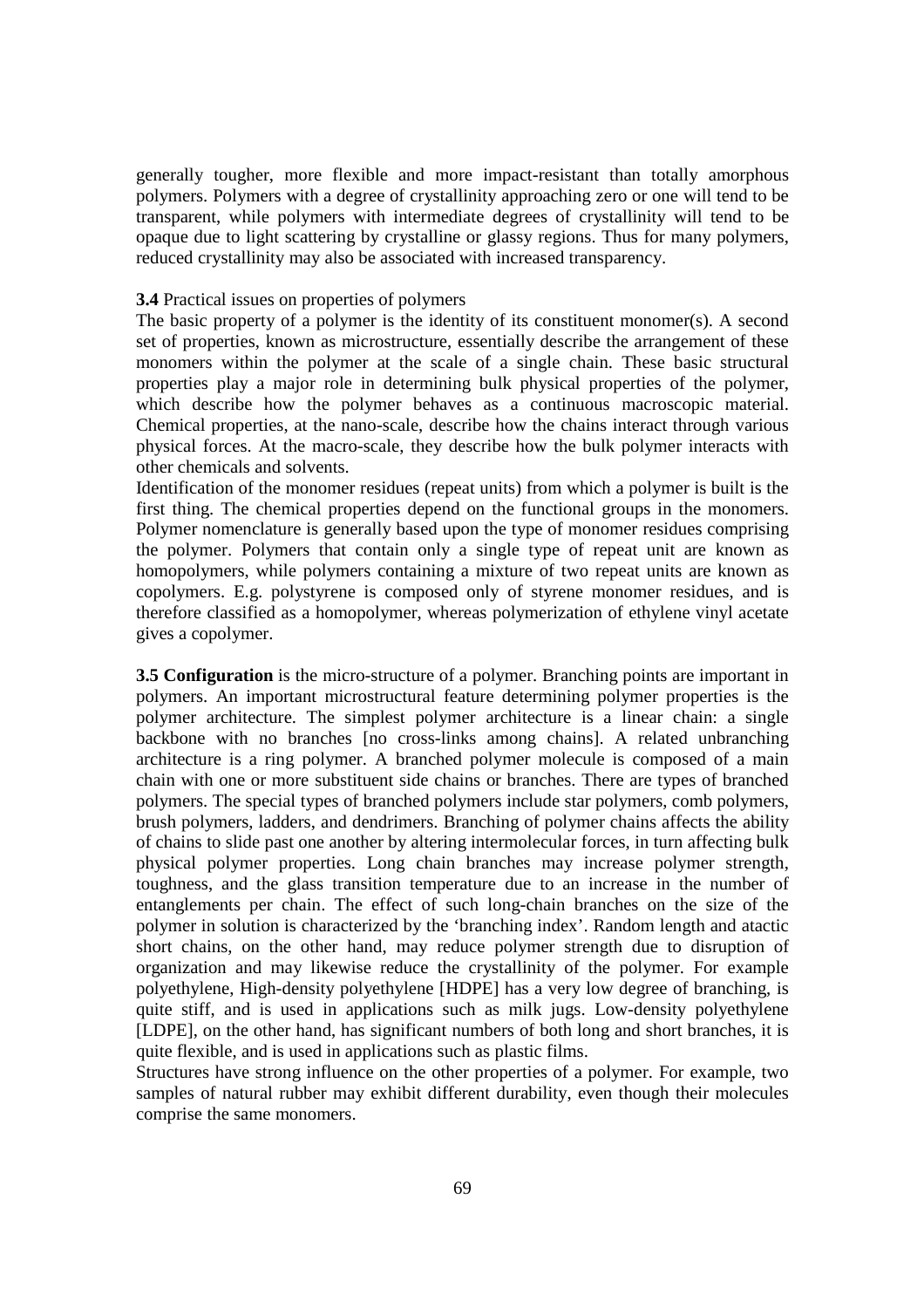**3.6 Techniques** involved in studying and varying properties of polymers

Varieties of laboratory techniques are used to determine the properties of polymers. Examples include neutron and X-ray scattering, of wide and small angles, for determining crystalline structure of polymers; gel permeation chromatography for knowing the average molecular weight; FTIR, raman and NMR for composition determination; structural determination by pyrolysis; further characterizations of polymer and polymerization reactions by ACOMP [Automatic Continuous Online Monitoring of Polymerization Reactions]; melting point and glass transition temperatures as thermal properties can be determined by differential scanning calorimetry and dynamic mechanical analysis; thermogravimetry evaluates thermal stability of the polymer; TG curves allow us to know a bit of the phase segregation in polymers; Rheological properties determine molecular architecture, molecular weight, molecular weight distribution and branching, as well as to understand how the polymer will process, through measurements of the polymer in the melt phase;

#### **4.0 Conclusion**

Structures influence properties of a polymer. Effects of factors like crystallinity, entropy, enthalpy and intermolecular forces [van der Waals, dipole-dipole attractions and Hbonding] were considered.

#### **5.0 Summary**

In this unit we have learnt

- $\triangleright$  about Crystallinity and amorphous properties of polymers
- $\triangleright$  that dipole-dipole attractions, van der Waals forces and H-bonding gives the polymer strong intermolecular forces, which is a determinant of properties of polymers
- $\triangleright$  that entropy is negatively affected and enthalpy is positively affected by Crystallinity of a polymer
- $\triangleright$  that degree of Crystallinity of a polymer is the extent to which it is composed of crystallites
- $\triangleright$  practical issues on properties of polymers and techniques of studying them

#### **6.0 Tutor-Marked Assignment (TMA)**

1. What is a crystallite?

2. Which effect(s) does crystallinity have on (i) entropy? (ii) enthalpy?

#### **7.0 References/Further Readings**

- T.L. Brown; H.E. LeMayJr; B.E. Bursten; C.J. Murphy and P. Woodward. (2009): Chemistry the Central Science. 11<sup>th</sup> Edition. Pearson Education International. P.510-514. **- P.Y. Bruice (2007): Organic Chemistry. 5<sup>th</sup> Edition. Pearson Education Inc. p. 1232-**1257.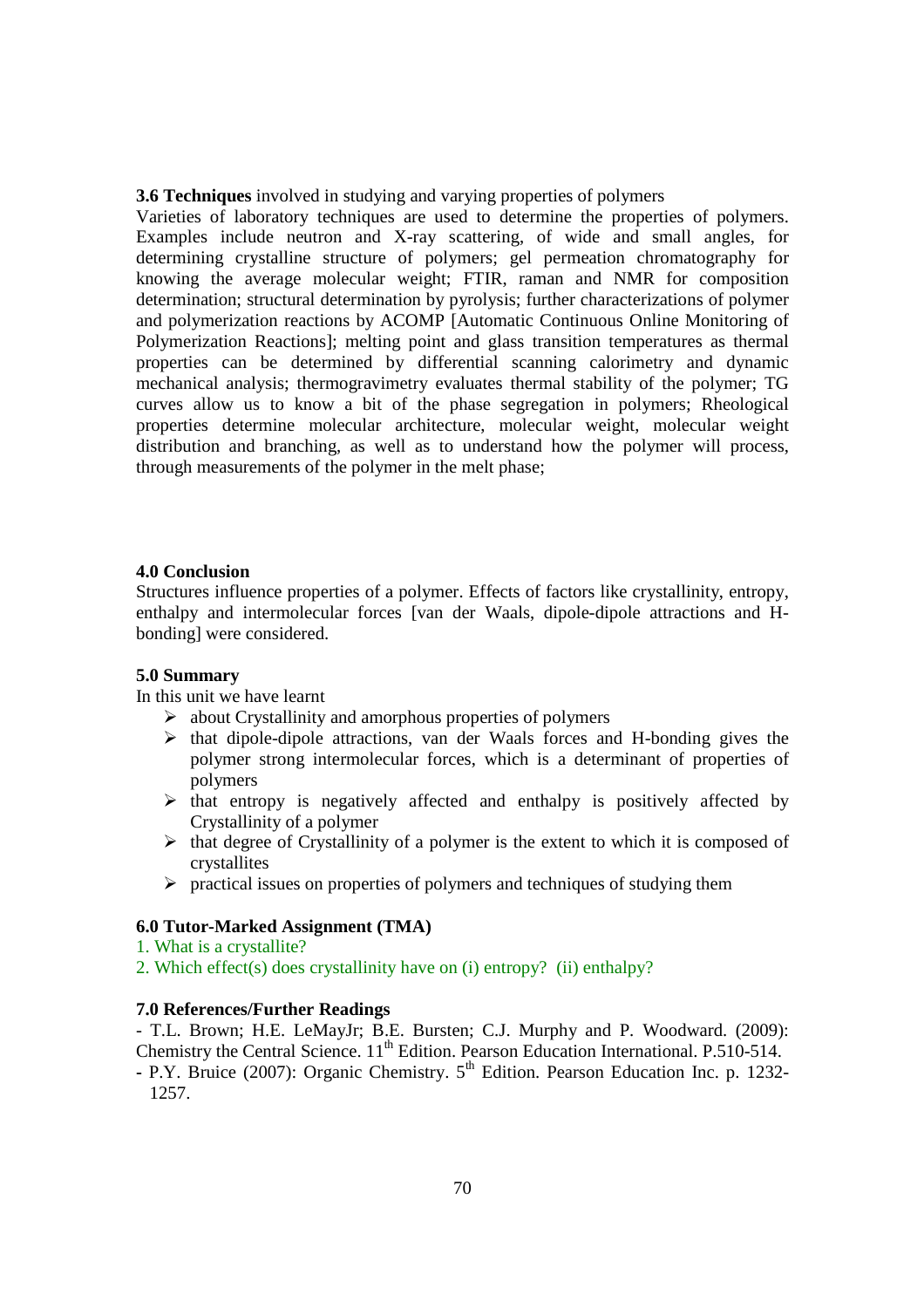- R.T. Morrison and R.N. Boyd (2008): Organic Chemistry. Macromolecules. Polymers and Polymerization. 6<sup>th</sup> Edition. Prentice-Hall of India, (PHI) Private Ltd., p. 1077-1096.
- I.L. Finar (2008). Organic Chemistry Vol.1 6<sup>th</sup> Edition Pearson Education. P.114-118.
- L.G. Wade, Jr and M.S. Singh (2008). Organic Chemistry 6<sup>th</sup> Edition. Pearson Education p. 330-363.
- Philip Matthews (2004). Advanced Chemistry- Polymers; Polymers and Industry p.879- 897.
- -M. Clugston and R. Flemming (2000). Advanced Chemistry- The Polymerization of Ethene, The mechanism of polymerization, Revisiting Polymerization 1&2. p. 514-517.
- Rubinstein, M. and Colby, R. (2006): *Polymer Physics*, Oxford University Press, 2006, p.3-50.

- Sperling L. H. (2006): *Introduction to Physical Polymer Science*, Wiley and Sons, 2006, p. 47

- Lewis, Peter Rhys; Reynolds, K.; and Gagg, C. (2004): Forensic Materials Engineering: Case studies, CRC Press 2004.

**-** Wright, David C. (2001): Environmental Stress Cracking of Plastics, RAPRA.

# **Unit 2: Types and Effects of Linkages on Nature of Polymers**

# **Table of contents**

- 1.0 Introduction
- 2.0 Objectives
- 3.0 Main Contents
- 3.1 Types of Linkages
- 3.2 Cross-linkings
- 3.3 Bakelite
- 3.4 Implications of Cross-linkings
- 3.5 Configuration
- 3.6 Physical Properties and Arrangements
- 3.7 Ziegler-Natta catalysts
- 3.8 Mechanism of Ziegler-Natta
- 3.9 More Properties of Polymers
- 4.0 Conclusion
- 5.0 Summary
- 6.0 Tutor Marked Assignment (TMA)
- 7.0 References/ Further Readings

#### **1.0 Introduction**

Bonds between chains of polymer are called cross-links. They cause rigidity in polymers. Same types of configurations exist for all monosubstituted ethylenes like propene. Their coordination polymerizations are aided by Ziegler-Natta catalysts which are complexes of transition metal halides with organometallic compounds.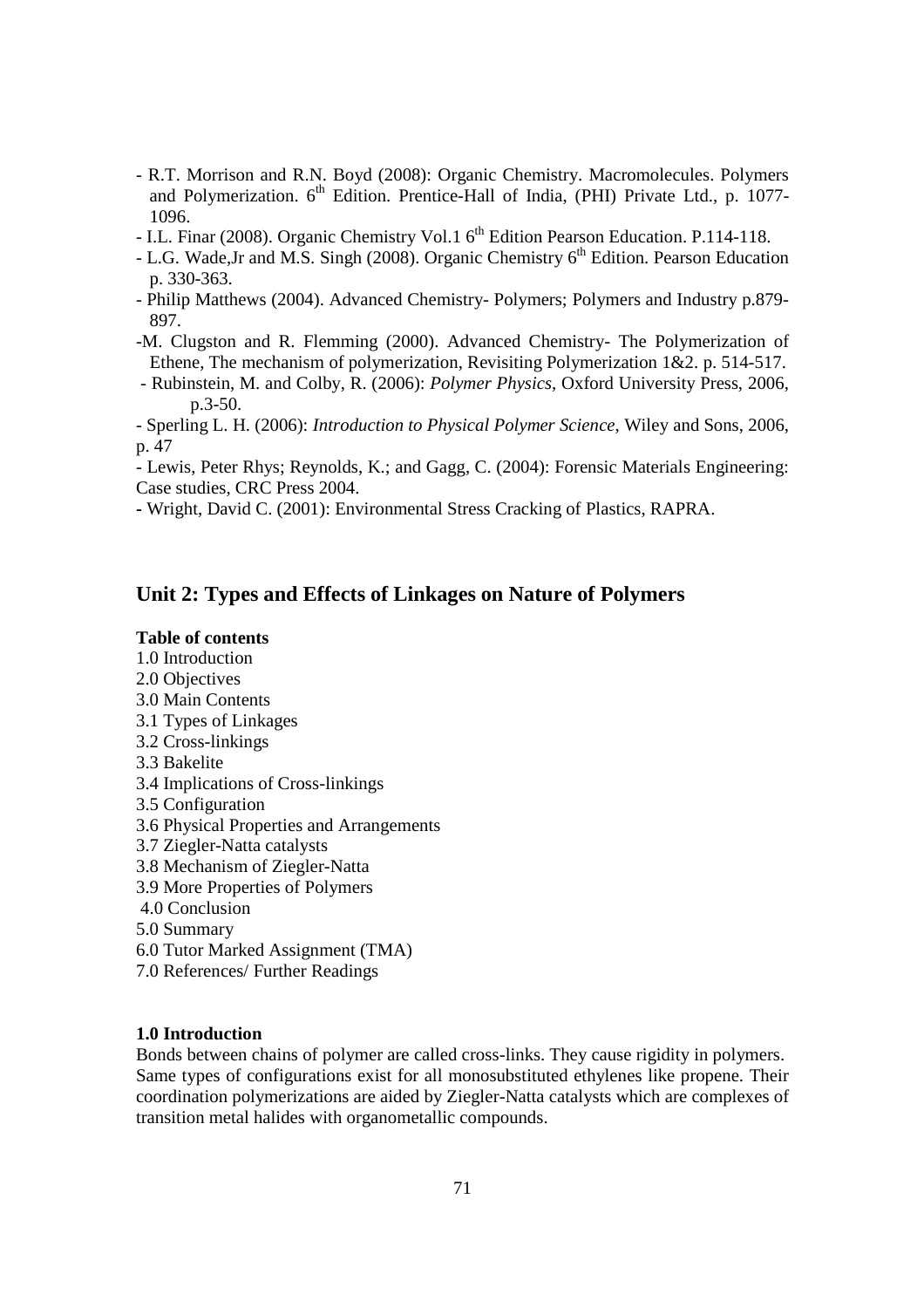Following discoveries by Karl Ziegler of Max Planck Institute for Coal Research and Guilio Natta of Polytechnic Institute of Milan in 1953 [They jointly got the nobel prize in 1963], ionic polymerization that gives better quality products, started to have more importance than the earlier known free-radical type, with variable properties.

#### **2.0 Objectives**

At the end of this unit you should be able to

- $\triangleright$  know the basic groupings of polymer [homopolymers, copolymers, terpolymers, linear, alternating, statistical, block, grafted]
- $\triangleright$  describe cross-linkings and its effects, also give examples of cross-linked polymers
- $\triangleright$  apply earlier knowledge on processes of polymerization (module 3) on practical issues of polymer formations
- $\triangleright$  explain basic configuration in simple polymers
- $\triangleright$  describe coordination polymerization
- $\triangleright$  know what Ziegler-Natta catalysts are and their chemistry
- $\triangleright$  explain each of the following properties of polymers: Mechanical, Tensile strength, Young's modulus, Transport, Melting point, Boiling point, Glass transition temperature and Miscibility

#### **3.0 Main Content**

Stereochemically controlled coordination polymerization gives three basic configurations: isotactic, syndiotactic and atactic polymers. Formation of cross-linkings between chains of polymers is responsible for its rigidity.

#### **3.1 Types of linkages in the polymer**

Linear, Alternating, Copolymer and Terpolymer are basic polymers formed due to different linkages of monomers in the polymer. The arrangements of monomers in the polymers are also important [see module 1].

**Linear** polymers have the simplest structures, they are formed from a type of monomer that has a single functional group. They are referred to as **homopolymers**.-A-A-A-A- etc. An example is natural rubber [poly isoprene], polythene and polypropene.

If a polymer is made of two types of monomers, it is called a **Copolymer**. There could be different types of copolymers based on the arrangements of the two monomers:

i. **Linear alternating** possess regularly alternating monomers. This copolymer has frequent and regular alternation between the two monomers thus

# **A-B-A-B-A-B-A-B-** etc

ii. **Statistical copolymers** have the two monomers randomly distributed depending on each monomer's reactivity. They are alternatively called 'random copolymer'. **A-A- B-A-B-B-B-A-A-A-A-B-B-**

They have monomer residues arranged according to a known statistical rule. A statistical copolymer in which the probability of finding a particular type of monomer residue at a particular point in the chain is independent of the types of surrounding monomers may be referred to as a **truly random copolymer** 

iii. Polymers in **Blocks** have sequence in the copolymer with substantial blocks of each monomer type **–A-A-A-A-B-B-B-B-B-A-A-A-A-B-B-B-B-B-** etc.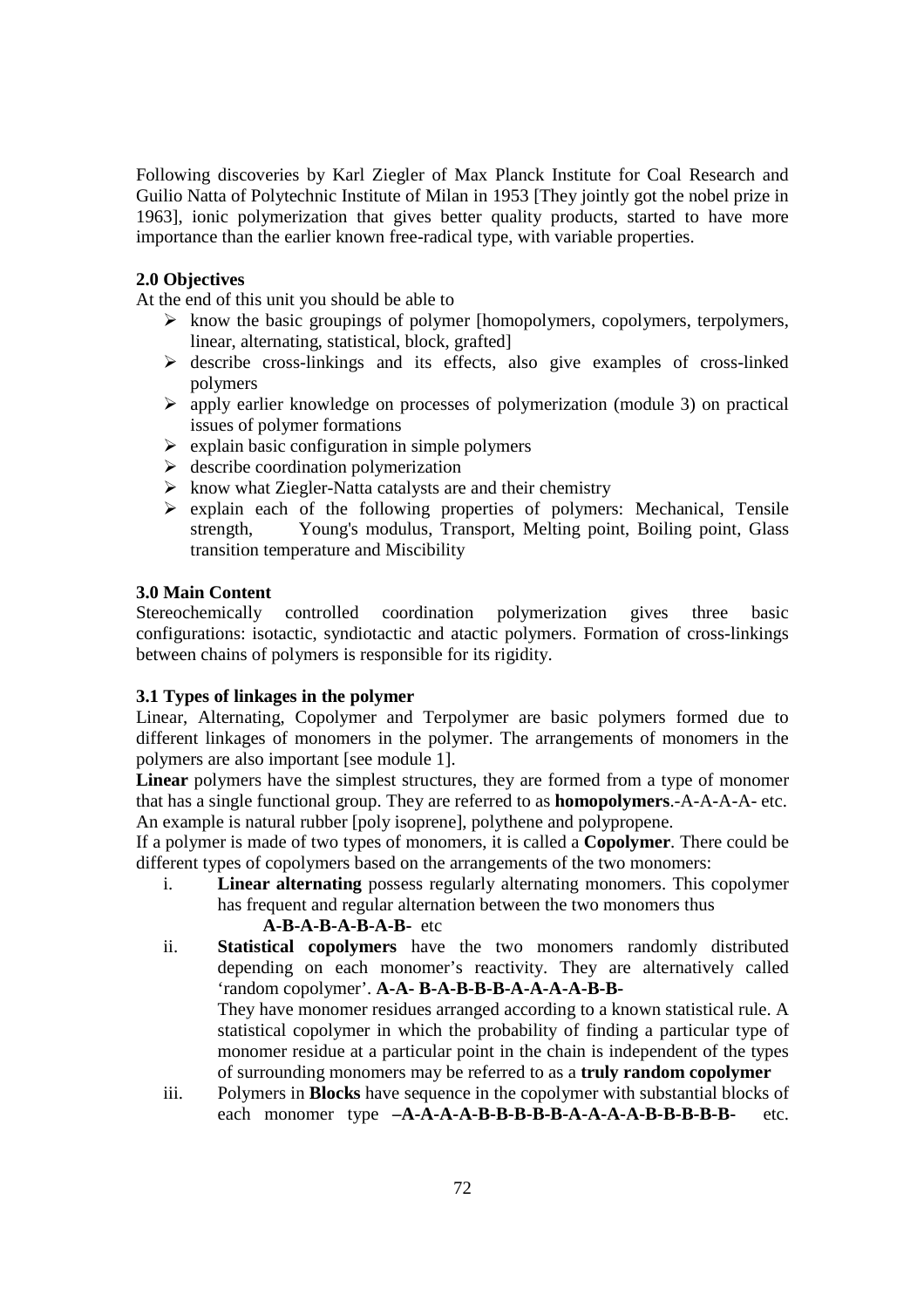**Block copolymers** have two or more homopolymer subunits linked by covalent bonds. Polymers with two or three blocks of two distinct chemical species (e.g., A and B) are called **di-block copolymers** and **tri-block copolymers**, respectively. Polymers with three blocks, each of a different chemical species (e.g., A, B, and C) are termed **tri-block terpolymers**.

- iv. **Grafted copolymer** have blocks of the monomers grafted on backbone of the others like branches [Module 1]. They contain side chains that have a different composition or configuration than the main chain.
- v. Polymers formed from not less than three different monomers include **terpolymers**. [see **tri-block terpolymers** above].

Activity A: 1. what are Periodic copolymers?

#### **3.2 Cross-linkings**

Formation of chemical bonds between the chains of a polymer is called cross-linking. They are networked polymer chains. Polymer molecule with a high degree of crosslinking is referred to as a polymer network. It increases stiffness in polymers. Crosslinkings impose constrain on the relative movement of the chains in the polymer, rendering the material harder and less flexible. Rigidity of a polymer depends on the number of cross-links, the more the cross-links, the harder the polymer. We have considered vulcanization of natural rubber using sulphur as cross-links where the above effect is observed [Module 1, Unit 2]. Absence of cross-links among molecular chains of thermoplastics gives it its flexible properties, and can be remolded. Introduction of crosslinks when thermosettings are heated is responsible for their holding to the shapes permanently. Isoprene units in natural rubber [polyisoprene] have double bonds which have the chain extensions on the same side of the double bond- 'cis polyisoprene' making it too flexible and very reactive, so its not very useful. But on addition of sulphur in vulcanization it becomes hardened, stable and less susceptible to oxidation. The sulphur form cross-links at the double bonds. Amount of sulphur added determines rigidity of the rubber.

**3.3** Let us see cross-linking in **Bakelite**: Bakelite is a commercially important polymer which is frequently used when a strong, brittle polymer is needed. Shown below is the first step in the formation of the Bakelite. Here, two molecules of resorcinol are heated with formaldehyde  $(H_2CO)$  and a strong; covalent bond is formed between them.



When the mixture is heated for a longer time, many more bonds between the molecules are formed. These bonds result in the formation of a polymeric structure with considerable cross-linking. This structure is very difficult to deform because of these bonds and, as a result, is hard and brittle. A small fragment of such a Bakelite polymer molecule is shown below.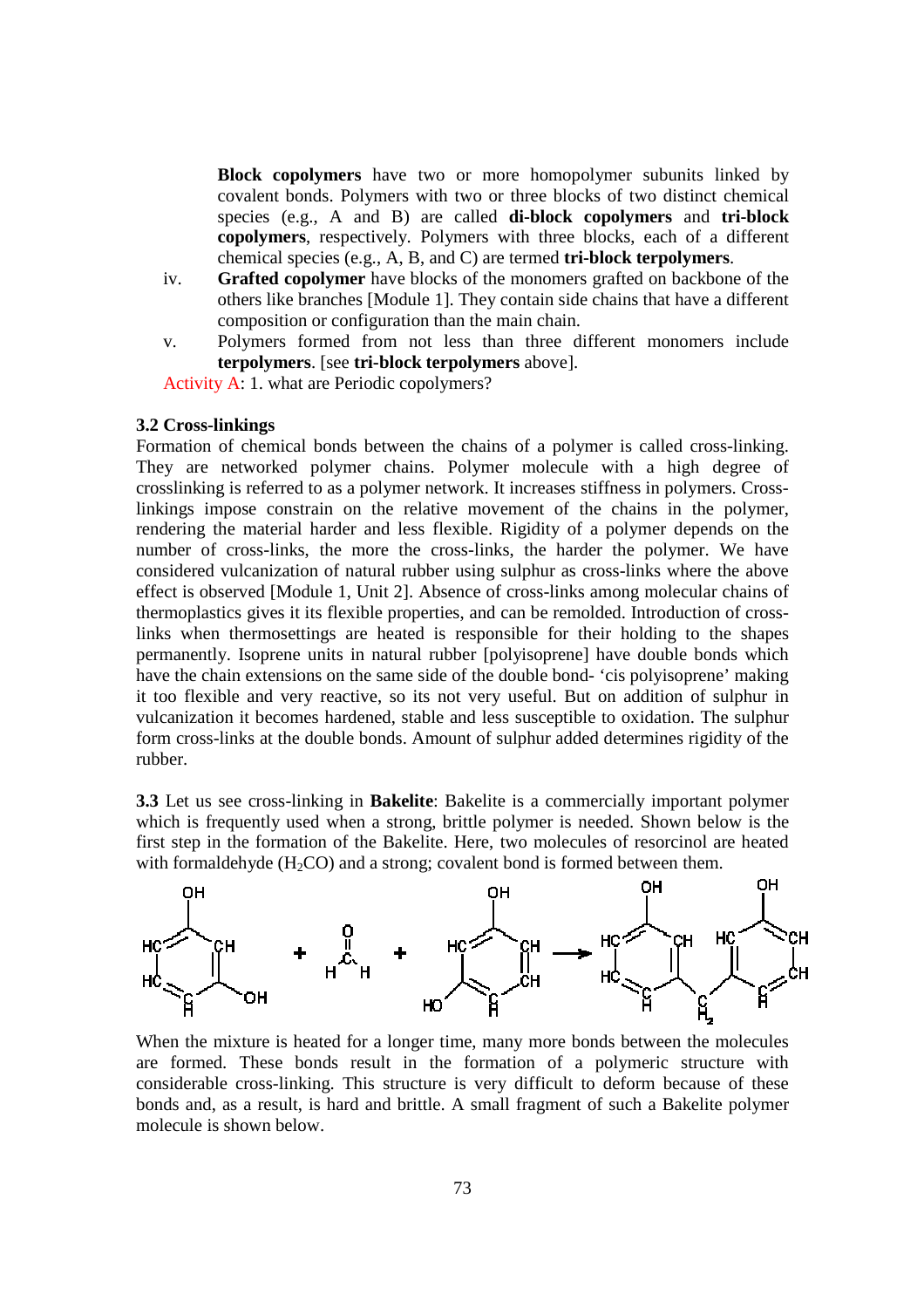

#### **3.4 Implications of cross-linking in polymers**

In networked polymers sufficiently high crosslink concentrations may lead to the formation of an infinite network, also known as **a gel,** in which networks of chains are of unlimited extent — essentially all chains have linked into one molecule.

The physical properties of a polymer are strongly dependent on the size or length of the polymer chain. For example, as chain length is increased, melting and boiling temperatures increase quickly. Resistance of impact also tends to increase with chain length, likewise the viscosity, or resistance to flow, of the polymer in its melt state. Chain length is related to melt viscosity roughly as  $1:10^{3.2}$ , so that a tenfold increase in polymer chain length results in a viscosity increase of over 1000 times. Increasing chain length furthermore tends to decrease chain mobility, increase strength and toughness, and increase the **glass transition temperature**  $(T_g)$ . This is a result of the increase in chain interactions such as Van der Waals attractions and entanglements that come with increased chain length. These interactions tend to fix the individual chains more strongly in position and resist deformations and matrix breakup, both at higher stresses and higher temperatures.

A common means of expressing the length of a chain is the degree of polymerization, which quantifies the number of monomers incorporated into the chain. As with other molecules, a polymer's size may also be expressed in terms of its molecular weight. Since synthetic polymerization techniques typically yield a polymer product including a range of molecular weights, the weight is often expressed statistically to describe the distribution of chain lengths present in the same. The ratio of these two values is the **polydispersity index,** commonly used to express the "width" of the molecular weight distribution. Another measurement is the **contour length**, which can be understood as the length of the chain backbone in its fully extended state. The flexibility of an unbranched chain polymer is characterized by its persistence length.

Activity B: Describe each of 1. glass transition temperature  $(T<sub>s</sub>)$ .

2. polydispersity index 3. contour length 4. van der Waal's forces in polymers

#### **3.5 Configuration**

In the polymerization of propene  $[CH_3-CH=CH_2]$  to give the chain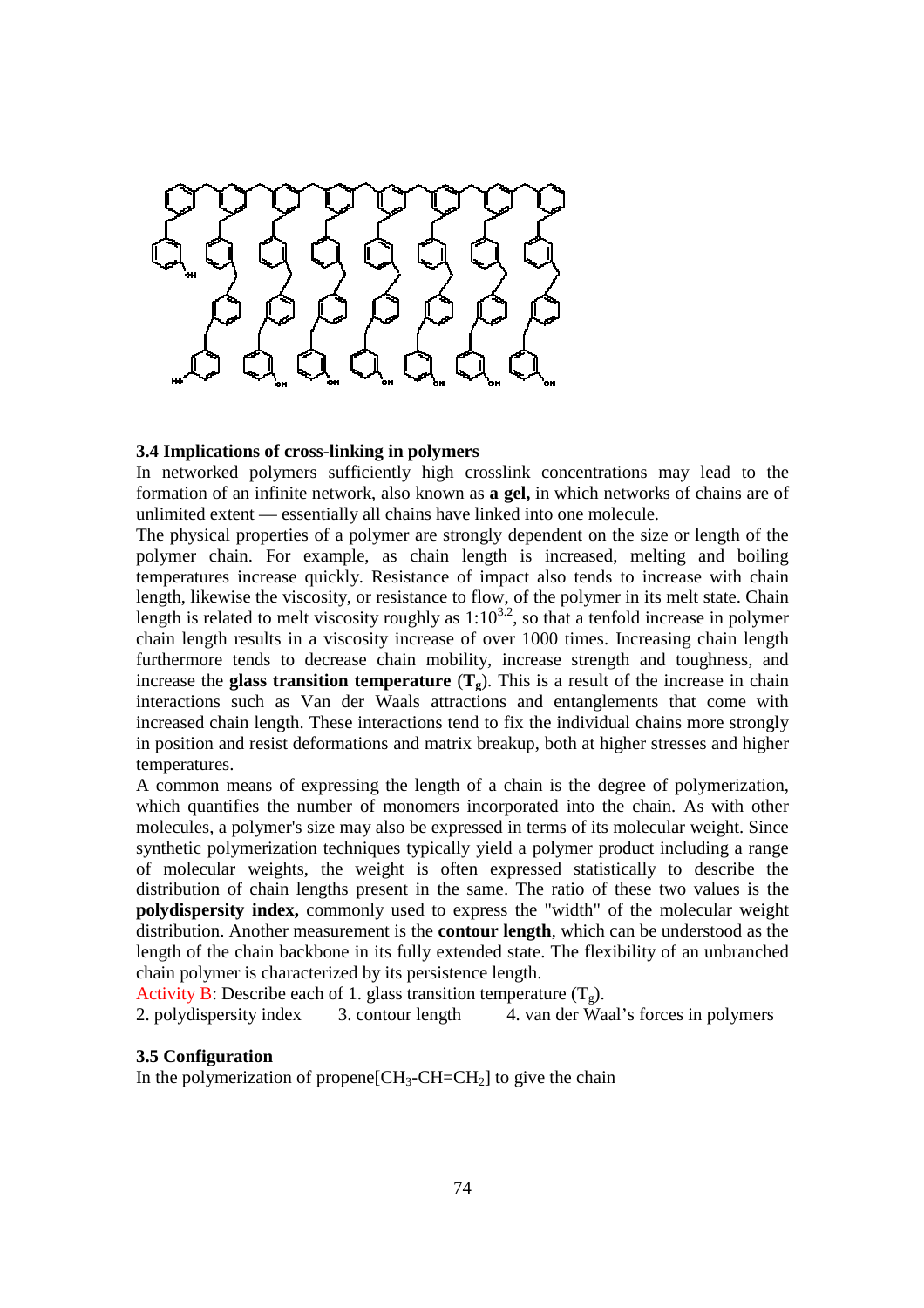

#### \*carbon are chiral[asymetric]

 There can exist three configurations based on the arrangement and positions of the branched methyls: isotactic, syndiotactic and atactic. This is also called 'tacticity'. It describes the relative stereochemistry of chiral centers in neighboring structural units within a macromolecule. The three types are isotactic with all substituents on the same side; atactic with random placement of substituents; and syndiotactic with alternating placement of substituents.

In isotactic [in Greek implies: 'same order'] polymer every methyl is on one side of the fully extended chain. Regular alternations of the substituent methyl group on both sides exist in syndiotactic which inGreek implies 'alternating'. There is random orientation of the methyl substituents in atactic, making it non-uniform.



**3.6** The physical properties of the polymers strongly depend on these arrangements. Regular packing and uniformity of isotactic and syndiotactic polymers may be used in predicting they will likely have high degree of Crystallinity and may be solids. Atactic configuration is more disordered and may not be well packed, hence the polymer may be less rigid and softer. The mechanism by which they are made determines the configuration the polymer will have. Usually branched atactic polymers are formed by radical polymerizations. Polymers with the most stereo-regularity are produced by anionic polymerizations. Percentage of chains with isotactic and syndiotactic configurations increases as temperature of polymerization decreases with decrease in polarity of solvent. Polymers with isotactic and syndiotactic configurations, are harder and stronger than the atactic ones. Also they have better mechanical properties than tactic.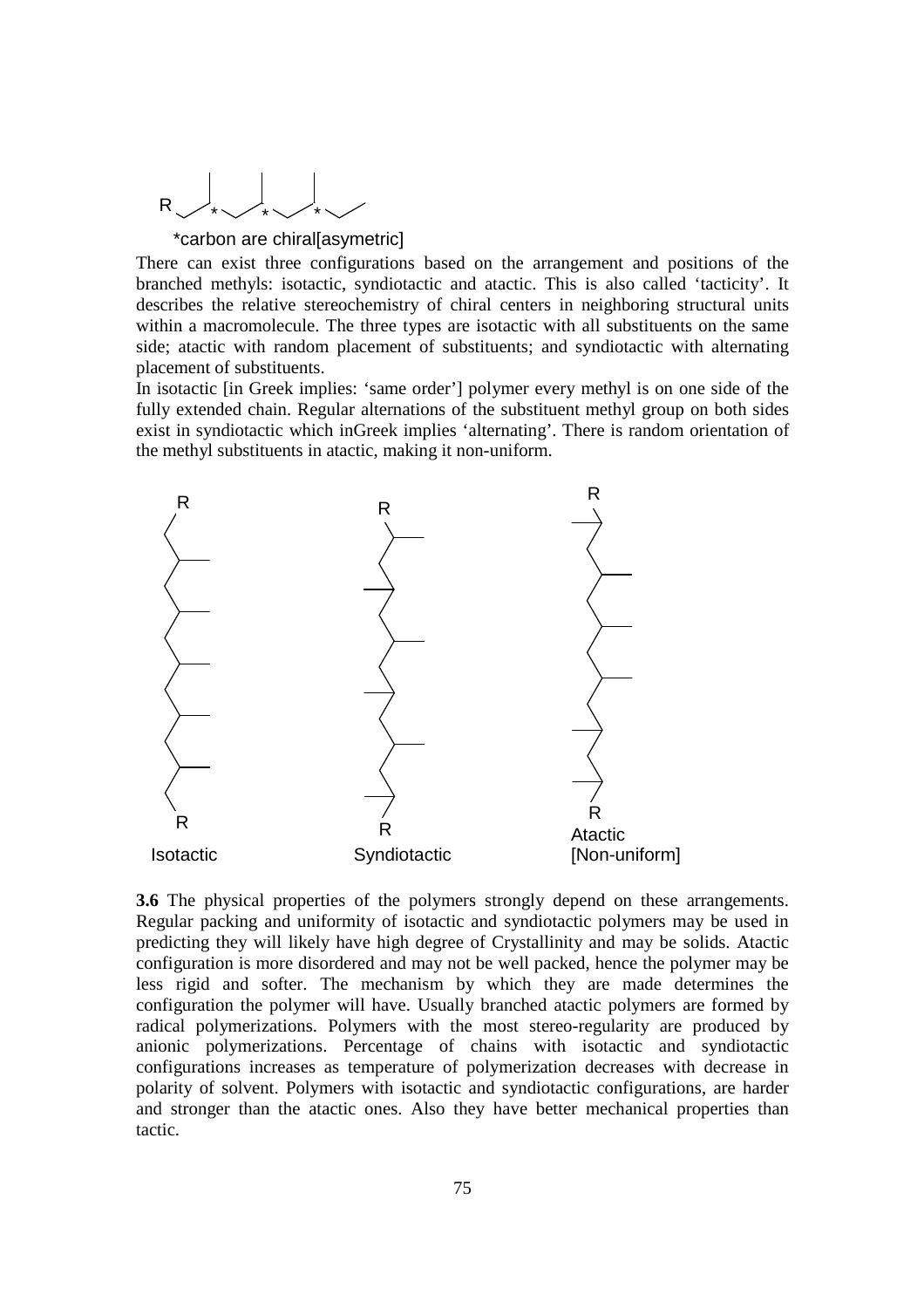**3.7** K. Ziegler and G. Natta in 1953, worked with trialkyl aluminium-titanium chloride  $[R_3A1-TiCl_4]$ . They posed that some metallic catalysts which will allow stereo-specific reactions do give syndiotactics or isotactics. Structure of a polymer can be controlled if the end of the growing chain and incoming monomer is coordinated with  $R_3$ Al-TiCl<sub>4</sub> as initiator. Generally these initiators which are complexes of transition metal halides with organometallic compounds are now called **Ziegler-Natta catalysts.** The type of Ziegler-Natta catalyst will determine which of syndiotactic or isotactic polymers will be formed.

The Ziegler-Natta catalyst produce more quality products, as well as gives linear molecules and permits stereochemically controlled reactions, than earlier obtained by free-radical polymerizations. Today the Ziegler-Natta processes are very important in syntheses of stronger, stiffer polymers with greater resistance to heat and cracking. Highdensity polyethylene [HDPE] is an example that utilizes this process.

**3.8** Mechanism of the Ziegler-Natta process for substituted ethylenes is explained thus: The monomer give a  $\pi$ -complex with titanium at the open site of coordination, which can accept electrons. The coordinated alkene is inserted between titanium and growing polymer, hence extending polymer chain. A new coordination site is also created. The process is repeated over and over.

At the coordination site a growing carbanion is usually associated with a metallic cation. This ion-pair is important in polymerization reactions. Bonding between the reactive site and the metal is appreciably covalent and it grows, hence called coordination polymerization. The organic chain that is growing is not fully an anion, but has anion-like character. There is nucleophilic addition of double bond in the monomer to the carbanion-like growing organic group of organometallic material as nucleophile. The transition metal also complexes with the  $\pi$ -electrons on the monomer, hence holding it as the reaction site.

 $CH<sub>2</sub>=CH<sub>2</sub>$  $ZN-R \longrightarrow ZN-CH_2=CH_2-R CH_2=CH_2ZN-CH_2=CH_2-CH_2=CH_2R$  CH<sub>2</sub>=CH<sub>2</sub> and so on.

#### **3.9More properties of polymers**

i. **Mechanical** Properties refers to the bulk properties of a polymer which are those most often of end-use interest. These are the properties that dictate how the polymer actually behaves on a macroscopic scale.

ii. **Tensile strength** of a material quantifies how much stress the material will endure before failing. This is very important in applications that rely upon a polymer's physical strength or durability. For example, a rubber band with a higher tensile strength will hold a greater weight before snapping. In general tensile strength increases with polymer chain length and cross-linking of polymer chains.

iii. **Young's modulus** of elasticity quantifies the elasticity of the polymer. It is defined, for small strains, as the ratio of rate of change of stress to strain. Like tensile strength, this is highly relevant in polymer applications involving the physical properties of polymers, such as rubber bands. The modulus is strongly dependent on temperature.

iv. **Transport** properties such as diffusivity relate to how rapidly molecules move through the polymer matrix. These are very important in many applications of polymers for films and membranes.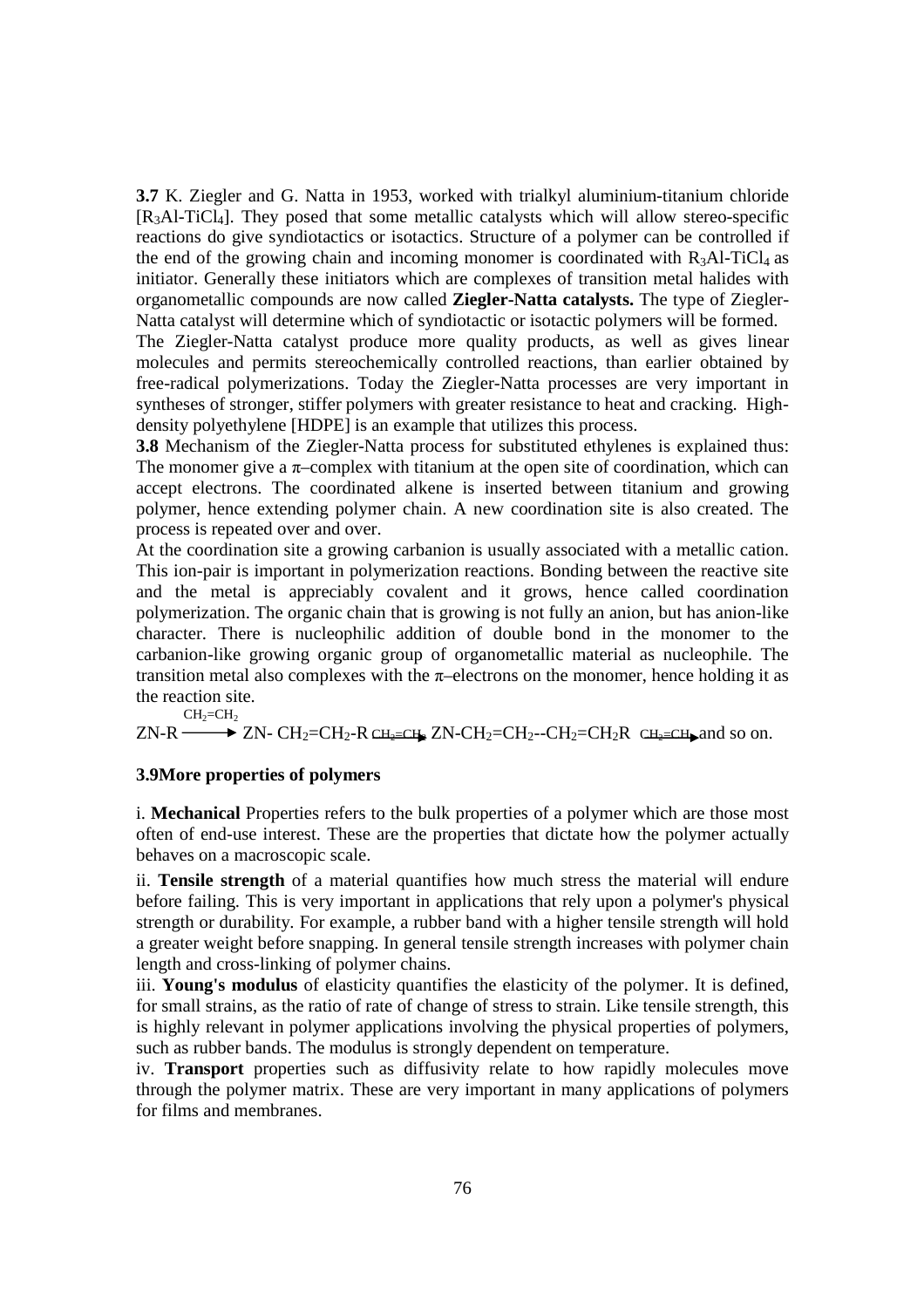v. **Melting point** when applied to polymers, suggests not a solid-liquid phase transition but a transition from a crystalline or semi-crystalline phase to a solid amorphous phase. Though abbreviated as simply Tm, the property in question is more properly called the crystalline melting temperature. Among synthetic polymers, crystalline melting is only discussed with regards to thermoplastics, as thermosetting polymers will decompose at high temperatures rather than melt.

vi. **Boiling point** of a polymeric material is strongly dependent on chain length. High polymers with a large degree of polymerization do not exhibit a boiling point because they decompose before reaching theoretical boiling temperatures. For shorter oligomers, a boiling transition may be observed and will generally increase rapidly as chain length is increased.

vii. **Glass transition temperature** is a parameter of particular interest in synthetic polymer manufacturing. It describes the temperature at which amorphous polymers undergo a second-order phase transition from a rubber-like, viscous amorphous solid, or from a crystalline solid (depending on the degree of crystallization) to a brittle, glassy amorphous solid. The glass transition temperature may be engineered by altering the degree of branching or cross-linking in the polymer or by the addition of plasticizers.

viii. Generally in **mixing behavior**, polymeric mixtures are far less miscible than mixtures of smaller materials. This effect results from the fact that the driving force for mixing is usually the entropy, not interaction energy. In other words, miscible materials usually form a solution not because their interaction with each other is more favorable than their self-interaction, but because of an increase in entropy and hence free energy associated with increasing the amount of volume available to each component. This increase in entropy scales with the number of particles (or moles) being mixed. Since polymeric molecules are much larger and hence generally have much higher specific volumes than small molecules, the number of molecules involved in a polymeric mixture is far less than the number in a small molecule mixture of equal volume. The energetics of mixing, on the other hand, is comparable on a per volume basis for polymeric and small molecule mixtures. This tends to increase the free energy of mixing for polymer solutions and thus make solvation less favorable. Thus, concentrated solutions of polymers are far rarer than those of small molecules.

In dilute solution, the properties of the polymer are characterized by the interaction between the solvent and the polymer. In a good solvent, the polymer appears swollen and occupies a large volume. In this scenario, intermolecular forces between the solvent and monomer subunits dominate over intramolecular interactions. In a bad solvent or poor solvent, intramolecular forces dominate and the chain contracts. In the solvent, or the state of the polymer solution where the value of the second virial coefficient becomes 0, the intermolecular polymer-solvent repulsion balances exactly the intramolecular monomer-monomer attraction. Under the theta condition (also called theFlory condition), the polymer behaves like an ideal random coil.

ix. Inclusion of plasticizers tends to lower Tg and increase polymer flexibility. Plasticizers are generally small molecules that are chemically similar to the polymer and **create gaps** between polymer chains for greater mobility and reduced inter-chain interactions. A good example of the action of plasticizers is related to polyvinylchlorides or PVCs. A PVC, or unplasticized polyvinylchloride, is used for things such as pipes. A pipe has no plasticizers in it, because it needs to remain strong and heat-resistant.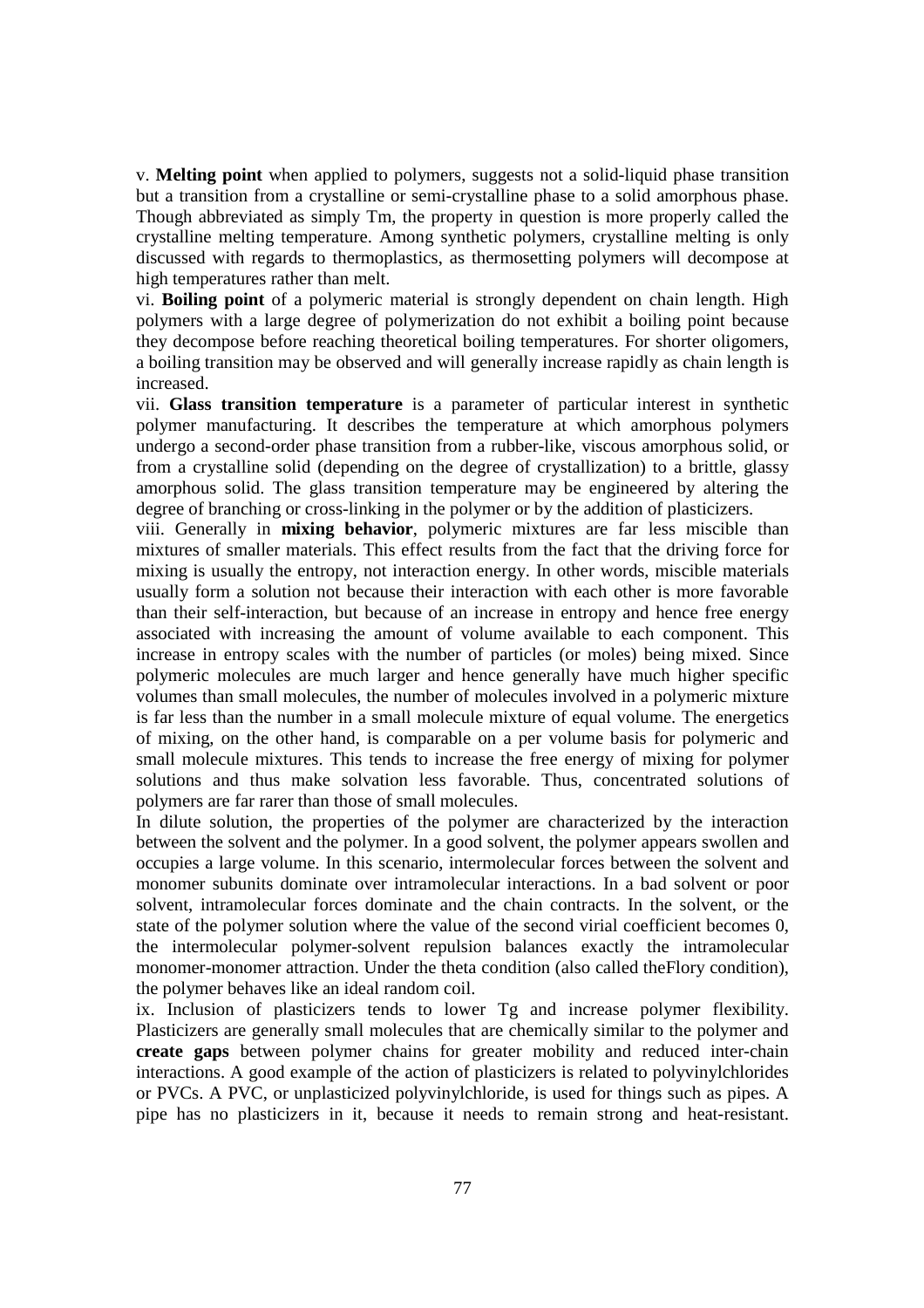Plasticized PVC is used for clothing for a flexible quality. Plasticizers are also put in some types of cling film to make the polymer more flexible.

x. Chemical properties are due to attractive forces between polymer chains which play a large part in determining a polymer's properties. Because polymer chains are so long, these inter-chain forces are amplified far beyond the attractions between conventional molecules. Different side groups on the polymer can lend the polymer to **ionic bonding**  or **hydrogen bonding** between its own chains. These stronger forces typically result in higher tensile strength and higher crystalline melting points.

The intermolecular forces in polymers can be affected by dipoles in the monomer units. Polymers with amide or carbonyl groups can form H-bonds between adjacent chains; the partially positively charged hydrogen atoms in N-H groups of one chain are strongly attracted to the partially negatively charged oxygen atoms in C=O groups on another. These strong hydrogen bonds, for example, result in the **high tensile strength** and **melting point** of polymers containing urethane or urea linkages. Polyesters have **dipoledipole bonding** between the oxygen atoms in C=O groups and the hydrogen atoms in H-C groups. Dipole bonding is not as strong as hydrogen bonding, so polyester's melting point and strength are lower than Kevlar's (Twaron), but polyesters have greater flexibility. Ethene, however, has no permanent dipole. The attractive forces between polyethylene chains arise from weak **van der Waals** forces. Molecules can be thought of as being surrounded by a cloud of negative electrons. As two polymer chains approach, their electron clouds repel one another. This has the effect of lowering the electron density on one side of a polymer chain, creating a slight positive dipole on this side. This charge is enough to attract the second polymer chain. Van der Waals forces are quite weak, however, so polyethene can have a lower melting temperature compared to other polymers.

## **4.0 Conclusion**

Linkages are very important in determining properties of polymers.

## **5.0 Summary**

In this unit we have learnt

- $\triangleright$  about the basic groupings of polymer [homopolymers, copolymers, terpolymers, linear, alternating, statistical, block, grafted]
- $\triangleright$  description of cross-linking and its effects, also given examples of cross-linked polymers
- $\triangleright$  to apply earlier knowledge on processes of polymerization (Module 3) on practical issues of polymer formations
- $\triangleright$  basic configuration in simple polymers
- $\triangleright$  how to describe coordination polymerization
- $\triangleright$  what Ziegler-Natta catalysts are and their chemistry
- $\triangleright$  to explain each of the following properties of polymers: Mechanical, Tensile strength, Young's modulus, Transport, Melting point, Boiling point, Glass transition temperature and Miscibility

#### **6.0 Tutor-Marked Assignment (TMA)**

1. What are Ziegler-Natta catalyst?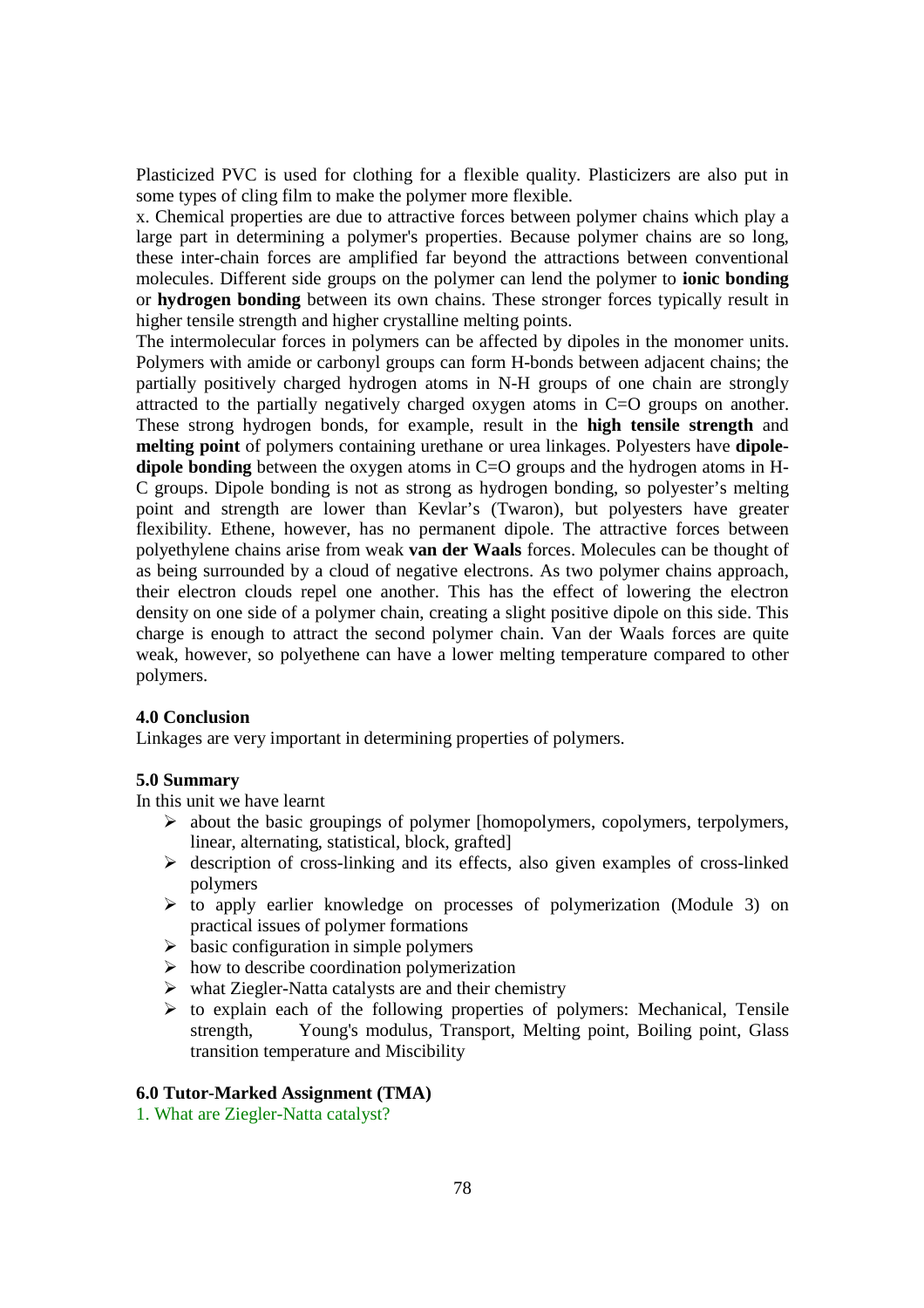2. Describe crosslinking. What is the difference between the bonds formed in crosslinking and those formed in polymer synthesis?

- 3. Describe network chain and formation of gel.
- 4. Discuss 'tacticity' in polymers.

5. Discuss briefly the following properties of polymers: Mechanical, Tensile strength, Young's modulus, Transport, Melting point, Boiling point, Glass transition temperature and Miscibility.

#### **7.0 References/Further Readings**

- T.L. Brown; H.E. LeMayJr; B.E. Bursten; C.J. Murphy and P. Woodward. (2009): Chemistry the Central Science. 11<sup>th</sup> Edition. Pearson Education International. P.510-514.

- **P.Y. Bruice (2007): Organic Chemistry.** 5<sup>th</sup> Edition. Pearson Education Inc. p. 1232-1257.
- R.T. Morrison and R.N. Boyd (2008): Organic Chemistry. Macromolecules. Polymers and Polymerization. 6<sup>th</sup> Edition. Prentice-Hall of India, (PHI) Private Ltd., p. 1077-1096.
- I.L. Finar (2008). Organic Chemistry Vol.1 6<sup>th</sup> Edition Pearson Education. P.114-118.
- L.G. Wade, Jr and M.S. Singh (2008). Organic Chemistry 6<sup>th</sup> Edition. Pearson Education p. 330-363.
- Philip Matthews (2004). Advanced Chemistry- Polymers; Polymers and Industry p.879- 897.
- -M. Clugston and R. Flemming (2000). Advanced Chemistry- The Polymerization of Ethene, The mechanism of polymerization, Revisiting Polymerization 1&2. p. 514-517.
- Rubinstein, M. and Colby, R. (2006): *Polymer Physics*, Oxford University Press, 2006, p.3-50.

- Sperling L. H. (2006): *Introduction to Physical Polymer Science*, Wiley and Sons, 2006, p. 47

- Lewis, Peter Rhys; Reynolds, K.; and Gagg, C. (2004): Forensic Materials Engineering: Case studies, CRC Press 2004.

**-** Wright, David C. (2001): Environmental Stress Cracking of Plastics, RAPRA.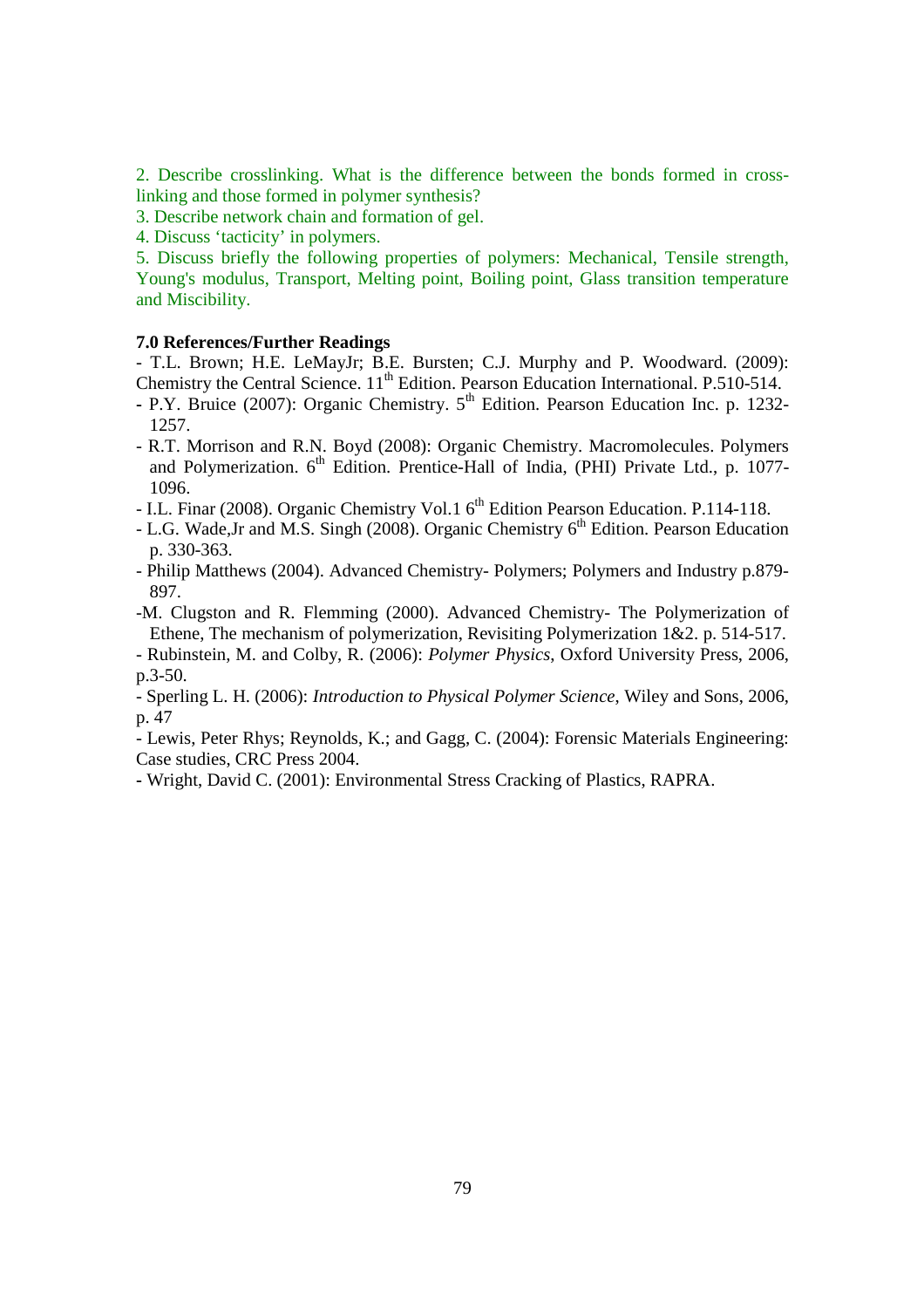# **Module 6: Fiber Forming Polymers, Biodegradation and Recycling of Polymers. Unit 1: Polymers as Fibers**

## **Table of contents**

- 1.0 Introduction
- 2.0 Objectives
- 3.0 Main Contents
- 3.1 Intermolecular forces in Fibers
- 3.2 Elastic properties of Fibers
- 3.3 Natural and Synthetic fibers
- 4.0 Conclusion
- 5.0 Summary
- 6.0 Tutor Marked Assignment (TMA)
- 7.0 References/ Further Readings

## **1.0 Introduction**

Fibers occur naturally, which can be modified and they can be synthesized. Their additions to other polymers impact the threadlike properties on them. van der Waals forces, hydrogen-bonding, and cross-links are the most important intermolecular forces that influence formation of fibers.

#### **2.0 Objectives**

At the end of this unit you should

- $\triangleright$  differentiate between Elastomers and real fibers
- $\triangleright$  be able to give examples of natural and synthetic fibers
- $\triangleright$  be able to describe intermolecular forces in fibers

## **3.0 Main Content**

They are threadlike, spun, woven, long and thin materials. Naturally occurring fibers include cotton, wool and silk. They lie stretched out along side each other permanently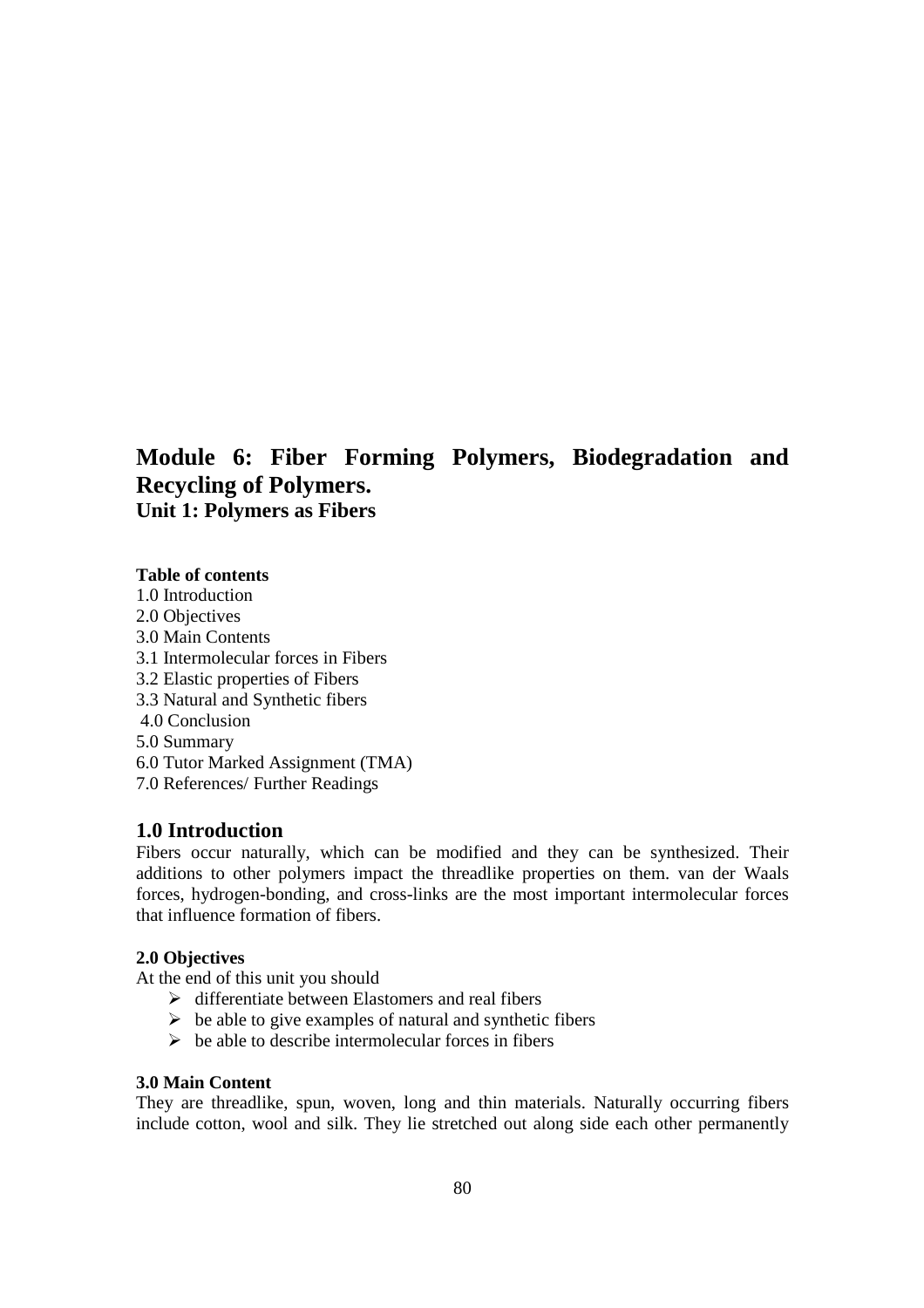with great tensile strength [can be pulled in the direction of the chain], since fibers are linear. They impart strength when they are added to plastics. Strength of the chemical bonds in the chains determines strength of the fiber polymer. Strong intermolecular attractions exist between chains, this disallow it from slipping and returning to random loops and coils, and gives it high degree of molecular orientation [not necessarily crystalline]. Enthalpy prevails over entropy in fiber polymers.

Van der Waal forces are strong enough to maintain alignments as seen in stereo regular chains of isotactic polypropylenes fitting together.

#### **3.1 Intermolecular forces in fibers**

The important intermolecular forces in fibers are van der Waals forces, hydrogenbonding, and cross-links. They make fibers to be easily pulled (with tensile strength). Hence they can be woven and spun, to impart strength on materials. When drawn the polymeric material in fibers are stretched, fiber molecules are lined-up permanently. This tendency is supported by the strong intermolecular attractions and is responsible for enthalpy overcoming entropy, unlike in Elastomers. Their details have been examined in Module 5, unit 2.

**3.2 Elastomer** has **elastic properties** and is similar to fibers. Basic differences are thus: Elastomers have high degree of elasticity and can be deformed while it still retains its original shape. Its molecules are lined up as in fibers, but on stretching to deformity, chains of Elastomers do not remain extended and aligned but return to their original random conformations favored by entropy. They do not remain aligned because the intermolecular forces necessary to hold them this way are weaker than in fibers. Generally Elastomers do not have highly polar groups/ sites for H-bonding. Also extended chains donot fit together enough for van der Waal forces to do the job.

#### **3.3 More examples of Natural and synthetic fibers**

Natural fibers include wool, cotton and silk. Examples of synthetic polymers include polyamides [nylons], polyesters [Dacron, terylene, vycron], polyacrylonitriles [orlon, acrilan], polyurethanes [spandex, vycra] and isotactic propylenes. Their structures have been earlier seen. Rayon one of the first useful fibers synthesized in 1865 is an example of fibers that are long silk-like shining strands. They were improved on by Louis Chardonnet and introduced to Paris in France in 1891. The word 'rayon' is from ability of the fiber to shine. Another example of synthetic fiber is vinyon, a copolymer of chloroethylene and ethenyl ethanoate. It has great strength but of limited uses because of its low softening temperature of  $65^{\circ}$ C.

Linear and branched polymers do have materials utilized as fibers. This include the polyalkenes[polyethylenes, PVCs, polystyrenes]. On heating the polymer softens, that is why they are called thermoplastics because they can be moulded or extruded. In polyesters and polyacrylonitriles, their polar carbonyl and cyano groups lead to powerful dipole-dipole attractions. In nylon and polyurethanes, molecular chains are held to each other by hydrogen-bonds, as shown between three chains cross-linked below: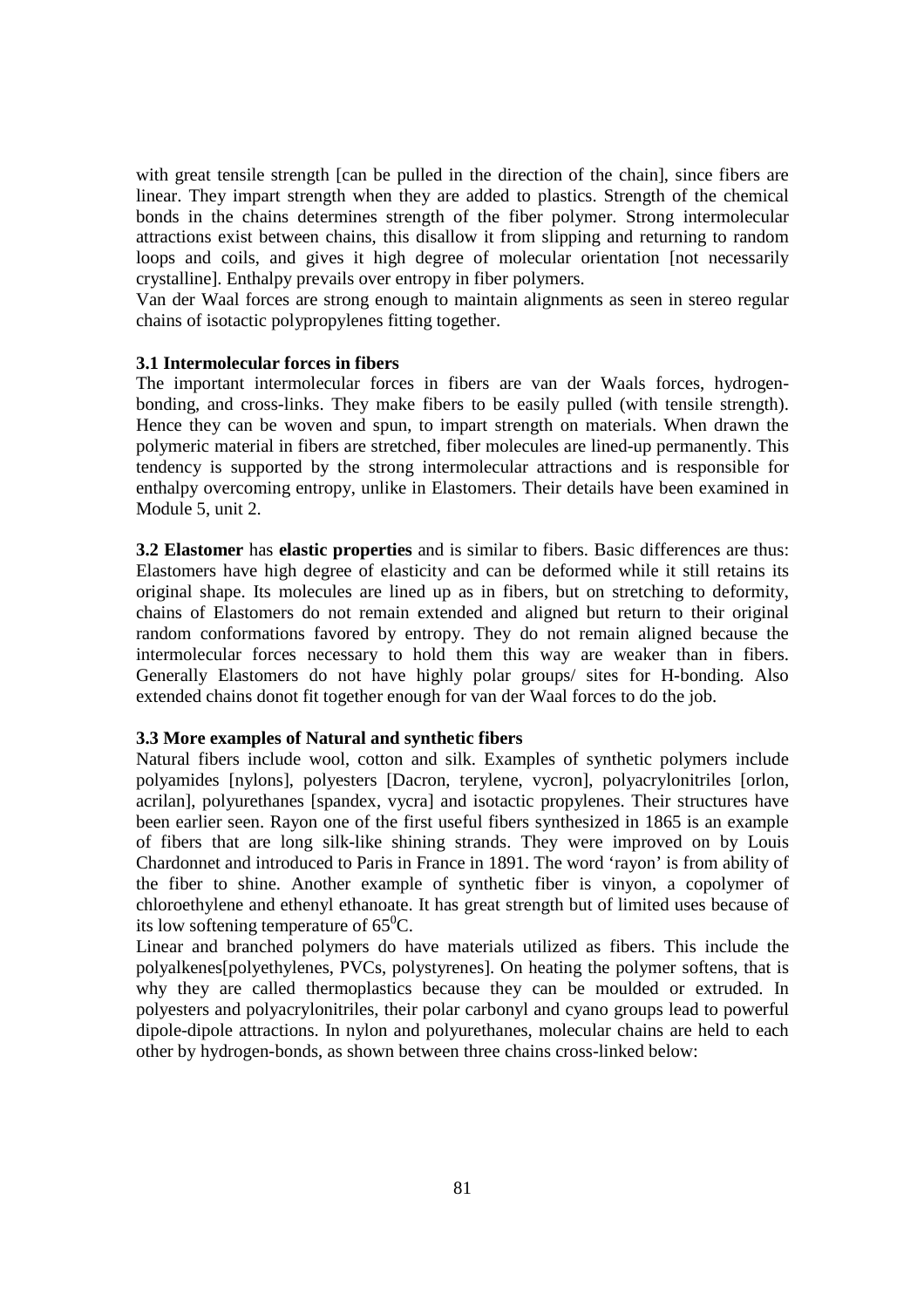

Hydrogen bonding in crystallite of nylon 66

#### **4.0 Conclusion**

Fibers can be naturally occurring and they can be synthesized. They can be added to polymers to impact fiber like properties. Elastomers are similar to fibers but have different behaviors.

## **5.0 Summary**

In this unit we have learnt

- $\triangleright$  Elastomers and real fibers are different, though similar in some respects
- $\triangleright$  examples of natural and synthetic fibers
- $\triangleright$  about intermolecular forces in fibers

## **6.0 Tutor-Marked Assignment (TMA)**

- 1. Give examples of natural and synthetic polymers
- 2. Highlight the main differences between Elastomers and fibers.
- 3. Discuss the influence of named intermolecular forces on fibers.

#### **7.0 References/Further Readings**

- T.L. Brown; H.E. LeMayJr; B.E. Bursten; C.J. Murphy and P. Woodward. (2009): Chemistry the Central Science. 11<sup>th</sup> Edition. Pearson Education International p. 499-513.
- **P.Y. Bruice (2007): Organic Chemistry. 5<sup>th</sup> Edition. Pearson Education Inc. p. 1232-**1257.
- R.T. Morrison and R.N. Boyd (2008): Organic Chemistry. Macromolecules. Polymers and Polymerization.  $6<sup>th</sup>$  Edition. Prentice-Hall of India, (PHI) Private Ltd., p. 1077-1096.
- I.L. Finar (2008). Organic Chemistry Vol.1 6<sup>th</sup> Edition Pearson Education. P.114-118.
- L.G. Wade, Jr and M.S. Singh (2008). Organic Chemistry 6<sup>th</sup> Edition. Pearson Education p. 330-363.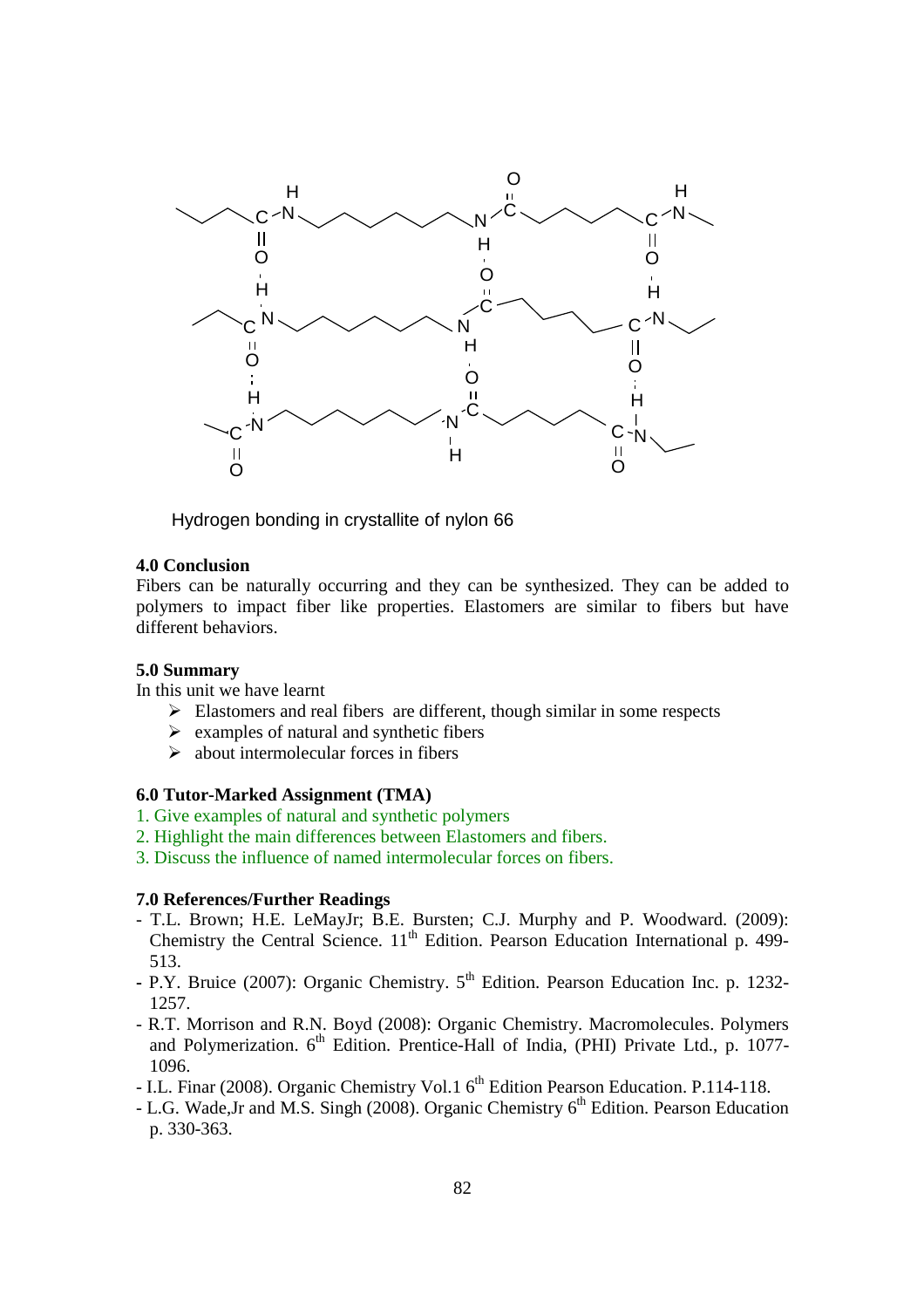- Philip Matthews (2004). Advanced Chemistry- Polymers; Polymers and Industry p.879- 897.
- -M. Clugston and R. Flemming (2000). Advanced Chemistry- The Polymerization of Ethene, The mechanism of polymerization, Revisiting Polymerization 1&2. p. 514-517.
- R.J. Young (2004): The Specialty High Performance Polymer Fibres Conference New Applications · New Techniques · New Developments · Future Developments & Trends Polymer Fibers 14-16 July 2004, UMIST Conference Centre, Manchester, UK Co-Sponsored by the Fiber Society & the Manchester Materials Science Centre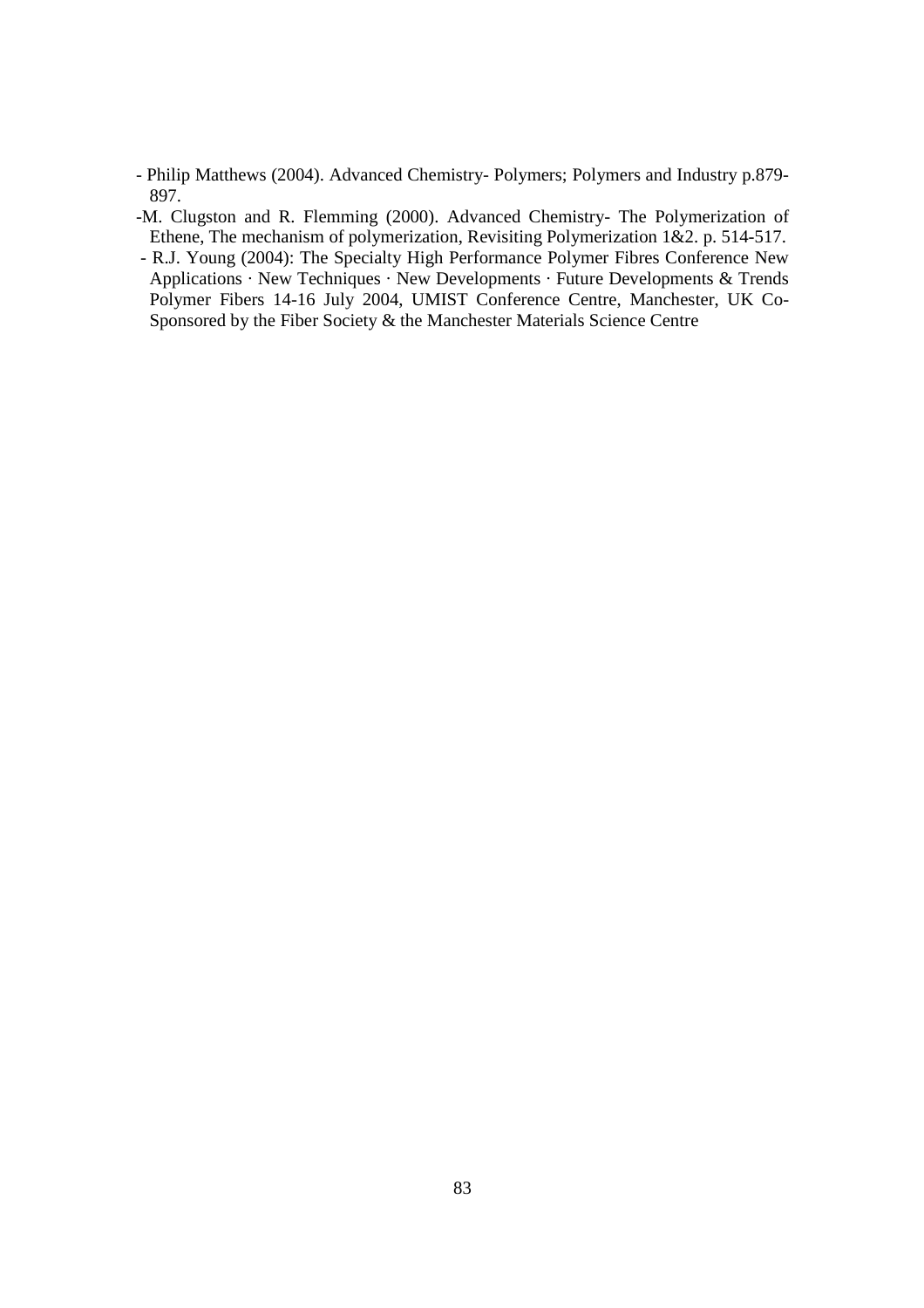# **Unit 2: Biodegradation and Recycling of Polymers**

## **Table of contents**

1.0 Introduction 2.0 Objectives 3.0 Main Contents 3.1 Biodegradations 3.2 Recycling 3.3 Chlorine attack 3.4 Oxidation 4.0 Conclusion 5.0 Summary 6.0 Tutor Marked Assignment (TMA) 7.0 References/ Further Readings

## **1.0 Introduction**

We live in an age of polymers. Most products we use daily are polymers, and would be missed if they are eliminated. Disposal of some polymers have been great environmental concerns. Degradations including biodegradations and recycling have made polymers to be more useful to us, as well as prevent them getting extinct. These methods pave way for developments of better polymer materials. Degradations can be caused by artificial factors like heat, temperature changes, effects of catalysts, and so on; or can be natural as in biodegradations, which are usually desirable changes of breaking polymers into smaller fragments caused by enzyme-catalyzed reactions. These are usually hydrolytic reactions.

## **2.0 Objectives**

At the end of this unit you should

- $\triangleright$  understand processes of biodegradation and recycling
- $\triangleright$  see degradations as basically leading to depolymerizations to its constituent monomers, and usually by hydrolysis
- $\triangleright$  know the implications of biodegradations and recycling
- $\triangleright$  mention importances of biodegradations and recycling
- $\triangleright$  be able to give practical examples of biodegradations and recycling

## **3.0 Main Content**

Degradations including biodegradations, and recycling have made polymers to be more useful to us, as well as prevent them getting extinct. These methods pave way for developments of better polymer materials.

## **3.1 Biodegradations** in polymers

Use of enzyme-catalyzed reactions to break polymers into smaller segments is said to be biodegradation. Enzymes from micro-organisms are utilized. Carbon-carbon bonds in chain-growth polymers are strong and not easily biodegradable. For them to be degraded a choice is to introduce breakable bonds which are weak links into them that will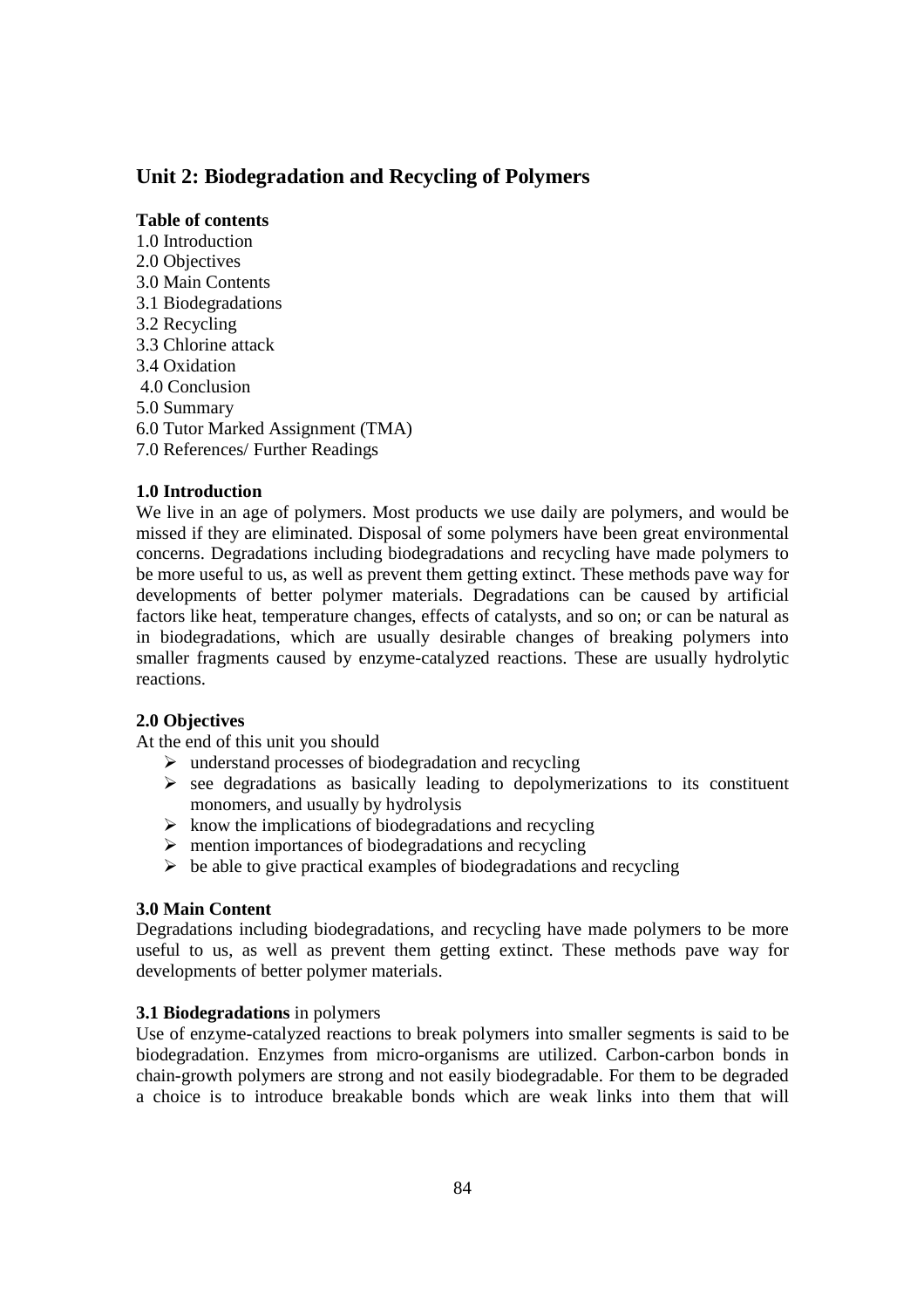participate in the enzyme-catalyzed reactions. e.g. hydrolysable ester groups. It can now be susceptible to biodegradations.

Degradation of polymers is a change in its properties like tensile strength, colour, shape, and so on. It can be as the influence of one or more environmental factors, such as heat, light, chemical, galvanic action. It is due to the hydrolysis of the bonds connecting the polymer chain, which in turn leads to a decrease in the molecular mass of the polymer. These changes may be undesirable, such as changes during use, or desirable, as in biodegradations or to deliberately lower the molecular mass of a polymer. Such changes occur primarily because of the effect of these factors on the chemical composition of the polymer. Ozone cracking and UV degradation are specific failure modes for certain polymers.

It has been found that polymer degradation can occur through galvanic actions. In 1990, Michael Faudree discovered that imide-linked resins in CFRP (carbon fiber reinforced polymers) composites get degraded when bare composite is coupled with an active metal in saline, i.e. salt water environments. This phenomenon, that polymers can undergo galvanic corrosion like metals do has been referred to as the "Faudree Effect". Standard corrosion protection procedures were found to prevent polymer degradation under most conditions.

The degradation of polymers to form smaller molecules may proceed by random scission or specific scission. The degradation of polyethylene occurs by random scission—a random breakage of the linkages (bonds) that hold the atoms of the polymer together. When heated above  $450^{\circ}$ C it degrades to form a mixture of hydrocarbons. Other polymers—like polyalphamethylstyrene—undergo specific chain scission with breakage occurring only at the ends. They literally unzip or depolymerize to become the constituent monomer.

#### **3.2 Recycling**

Degradation process can be useful if we understand the structure of a polymer or recycling/ re-use of the polymer waste to prevent or **reduce environmental pollution**. Polylactic acid and polyglycolic acid for example, are two polymers that are useful for their ability to degrade under aqueous conditions. A copolymer of these polymers is used for biomedical applications, such as **hydrolysable stitches** that degrade over time after they are applied to a wound. These materials can also be used for plastics that will degrade over time after they are used and will therefore not remain as litter.

The sorting of polymer waste for recycling purposes may be facilitated by the use of the **Resin identification codes** [see Module 2, unit 1, section 3.3, p.21], developed by the 'Society of the Plastics Industry' to identify the type of plastic, and recycle accordingly so as to obtain the desired products.

#### **3.3 Chlorine attack** acetal resin plumbing joints.

In a finished product, such a change is to be prevented or delayed. Failure of safety critical polymer components can cause serious accidents, such as fire in the case of cracked and degraded polymer fuel lines. Chlorine-induced cracking of acetal resin plumbing joints and polybutylene pipes has caused many serious floods in domestic properties, especially in the USA in the 1990s. Traces of chlorine in the water supply attacked vulnerable polymers in the plastic plumbing, a problem which occurs faster if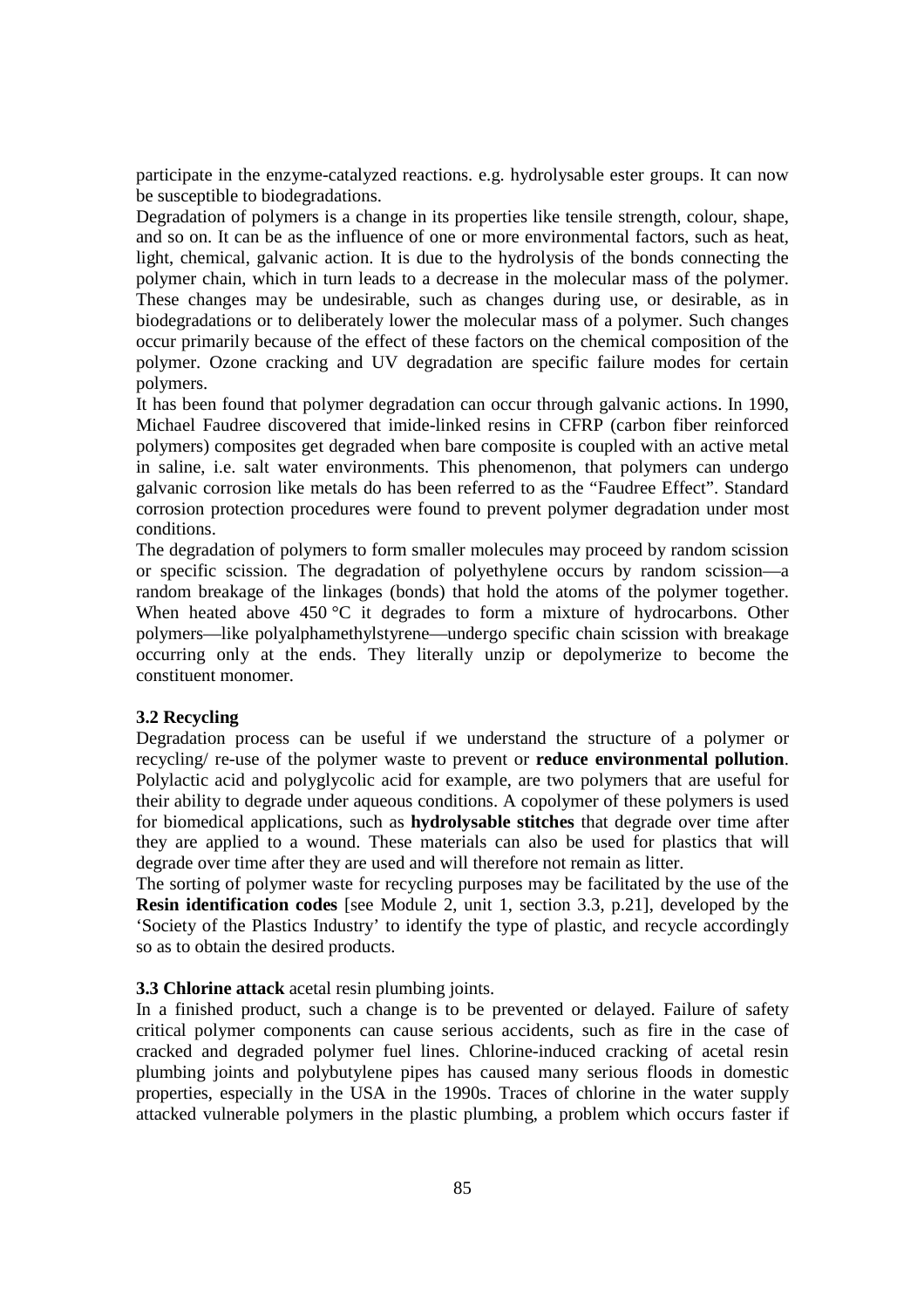any of the parts have been poorly extruded or injection moulded. Attack of the acetal joint occurred because of faulty moulding leading to cracking along the threads of the fitting, which are serious stress concentrations.

#### **3.4 Ozone cracking** in natural rubber tubing

Polymer oxidation has caused accidents involving medical devices. One of the oldest known failure modes is ozone cracking caused by chain scission when ozone gas attacks susceptible elastomers such as natural rubber and nitrile rubber. They possess double bonds in their repeating units which are cleaved during ozonolysis. Cracks in fuel lines can penetrate the bore of the tube and cause fuel leakage. If cracking occurs in the engine compartment, electric sparks can ignite the gasoline and can cause a serious fire.

Fuel lines can also be attacked by another form of degradation: hydrolysis. Nylon 6,6 is susceptible to acid hydrolysis, which in an accident, a fractured fuel line led to a spillage of diesel into the road. If diesel fuel leaks onto the road, accidents to following cars can be caused by the slippery nature of the deposit, which is like black ice.

#### **4.0 Conclusion**

Degradations and recycling are means of developing better polymers, as well as making them to be more environmental friendly.

## **5.0 Summary**

In this unit we have learnt

- $\triangleright$  processes of biodegradation and recycling
- $\triangleright$  that degradation is basically leading to depolymerizations to constituent monomers, and usually occurs by hydrolysis
- $\triangleright$  the implications of biodegradations and recycling
- $\triangleright$  importance of biodegradations and recycling
- $\triangleright$  practical examples of biodegradations and recycling

#### **6.0 Tutor-Marked Assignment (TMA)**

- 1. What are the common problems of solid waste disposal and recycling of polymers.
- 2. Give examples of polymers that could be more readily recycled?
- 3. In what applications would a thermo set polymer be most desirable?
- 4. Which polymer type would you choose for:
- a. Microwave dish b. A plastic bag c. Toothbrush handle
- d. Child's toy (doll or game) e. Dinnerware

## **7.0 References/Further Readings**

- T.L. Brown; H.E. LeMayJr; B.E. Bursten; C.J. Murphy and P. Woodward. (2009): Chemistry the Central Science. 11<sup>th</sup> Edition. Pearson Education International. P.499-514.

- **P.Y. Bruice (2007): Organic Chemistry.** 5<sup>th</sup> Edition. Pearson Education Inc. p. 1232-1257.
- R.T. Morrison and R.N. Boyd (2008): Organic Chemistry. Macromolecules. Polymers and Polymerization. 6<sup>th</sup> Edition. Prentice-Hall of India, (PHI) Private Ltd., p. 1077-1096.
- I.L. Finar (2008). Organic Chemistry Vol.1 6<sup>th</sup> Edition Pearson Education. P.114-118.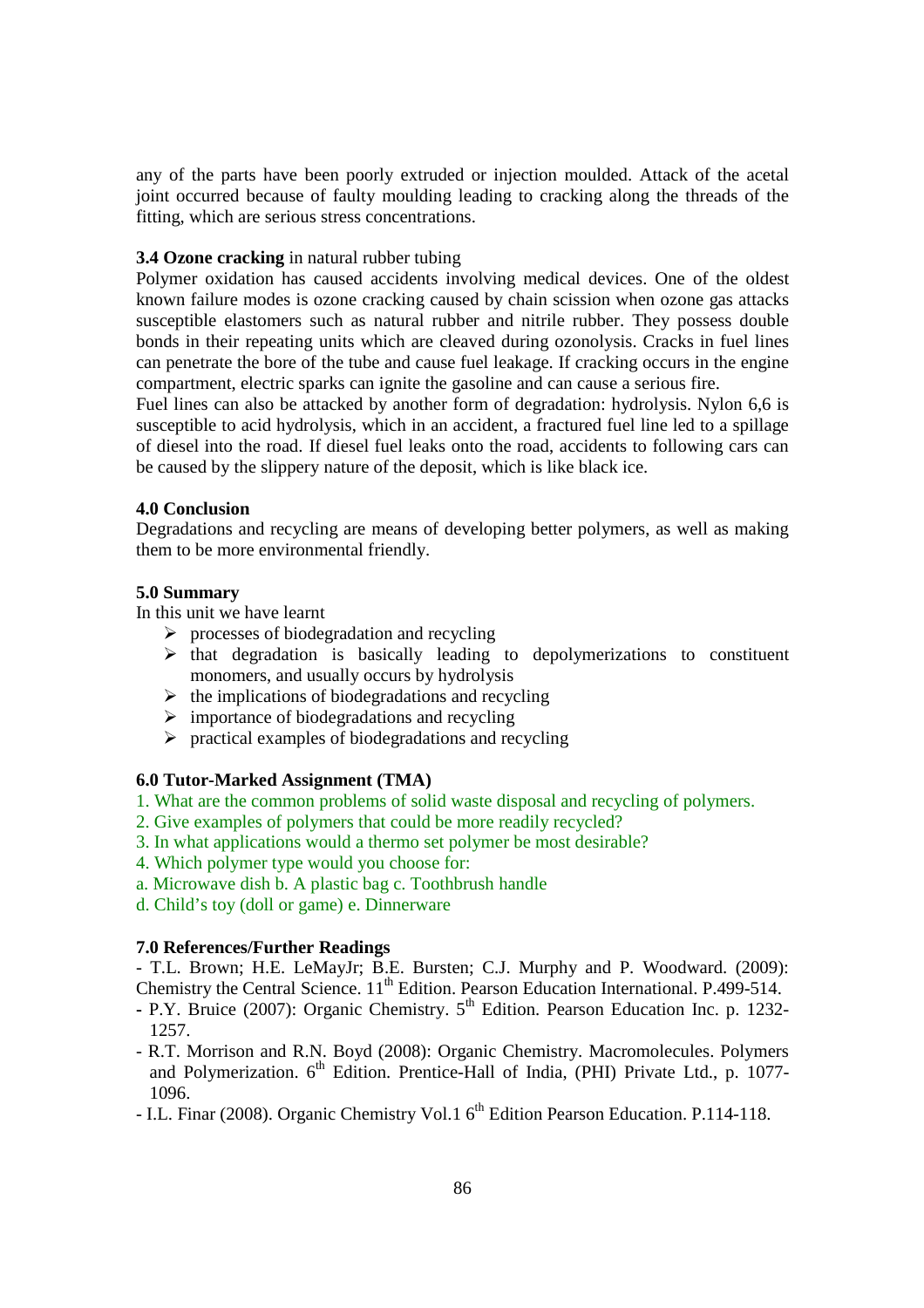- L.G. Wade, Jr and M.S. Singh (2008). Organic Chemistry 6<sup>th</sup> Edition. Pearson Education p. 330-363.
- Philip Matthews (2004). Advanced Chemistry- Polymers; Polymers and Industry p.879- 897.

-M. Clugston and R. Flemming (2000). Advanced Chemistry- The Polymerization of Ethene, The mechanism of polymerization, Revisiting Polymerization 1&2. p. 514-517.

**-** Robert W. Lenz. (1995): *Japanese Technology Evaluation Center JTEC Monograph on*  Biodegradable Polymers and Plastics in Japan: Research, Development, and Applications

(March 1995). Polymer Science and Engineering Department, University of Massachusetts, Amherst.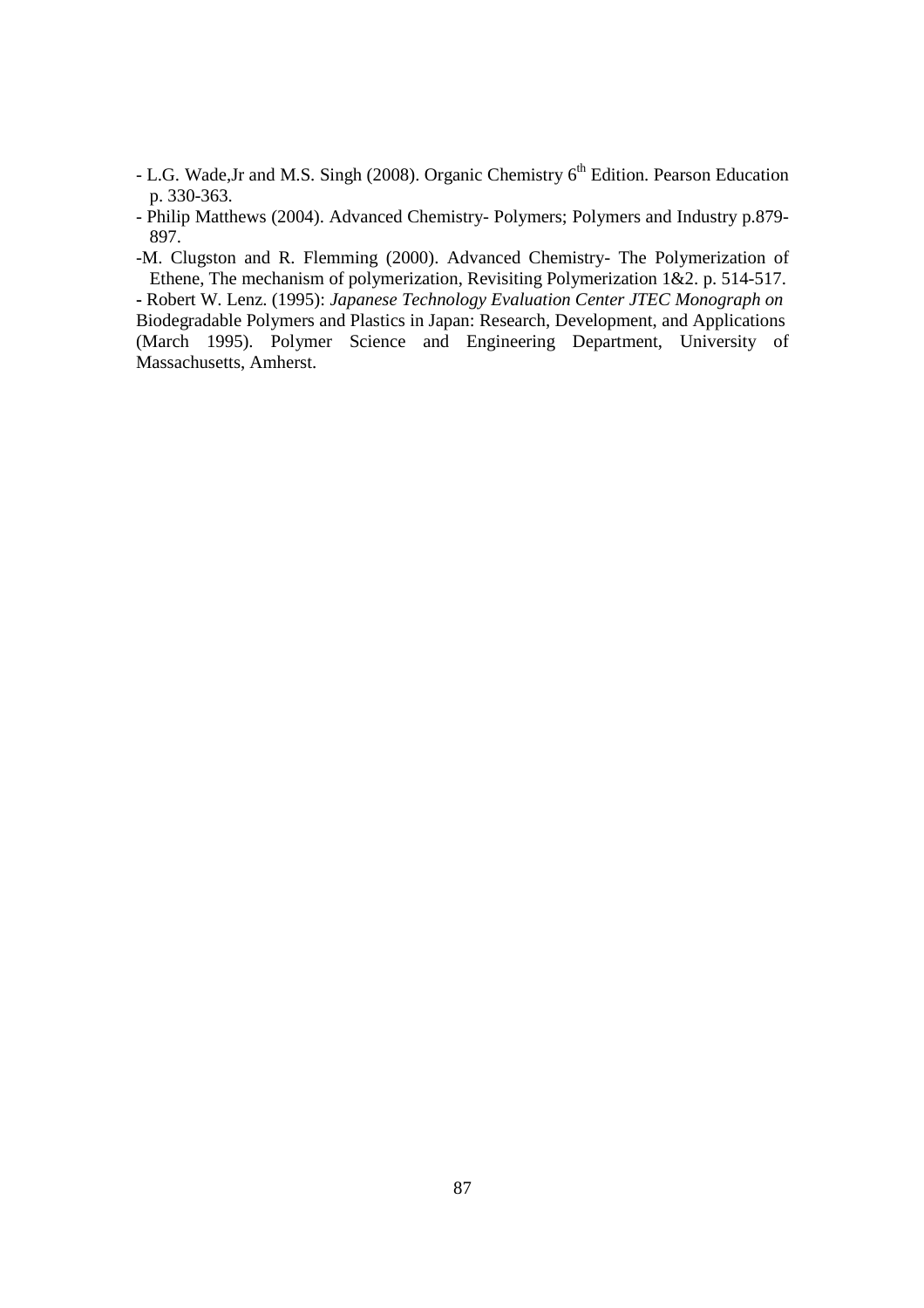## **ANSWERS TO SHORT-STRUCTURED TMA QUESTIONS Module 1, unit 2:**

1. Name some natural polymers. Ans=*[Cellulose, proteins, rubber, starch]* 

2. Name some synthetic polymers. Ans=*[Nylon, orlon, rayon, dacron,* etc.*]* **Module 1, unit 3:** 

1. Will cross-links be possible in polyalkanes? Give reasons for your answers.

Ans = Absence of allylic positions that is reactive, since double bonds are absent. Moreso they are saturated, reluctant to addition reactions, hence cannot form cross-linkings.

## **Module 2, unit 1**

3. What are the major raw material requirements for the manufacturing of cement? Answer: Clay, limestone and gypsum $[CaSO<sub>4</sub>.2H<sub>2</sub>O]$ 

#### **Module 3, unit 1**

3. State the differences between the two basic methods of polymerization.

Answer: Synthetic polymer methods are generally divided into two categories, addition chain-growth polymerization and condensation step-growth polymerization. The essential difference between the two is that in chain growth polymerization, monomers are added to the chain one at a time only, whereas in step-growth polymerization chains of monomers may combine with one another directly. Other differences: need for unsaturation [vinyl group] in chain's monomer; minimum number of functional groups in monomers of each. Etc.

#### **Module 3, unit 2**

4. How many molecules of monomers are in the following polymer?

G CX<sub>2</sub> CX<sub>2</sub> CX<sub>2</sub> CX<sub>2</sub> CX<sub>2</sub> CX<sub>2</sub> CX<sub>2</sub> CX<sub>2</sub> CX<sub>2</sub> CX<sub>2</sub> CX<sub>2</sub> CX<sub>2</sub> CX<sub>2</sub> CX<sub>2</sub> C<sub>X</sub><sub>2</sub> C<sub>X</sub><sub>2</sub> G Ans= eight [8].

#### **Module 3, unit 3**

1. Justify the influence of initiators on the properties of a polymer.

Ans = No it doesnot usually have effect 'cos its not in significant amount, compared to the very large molecular weight of the polymer.

## **Module 3, unit 4**

2. Write an equation for the formation of the condensation polymer formed between toluene-2,6-diisocyanate and ethylene glycol.

[A polymer formed from two different monomers that are joined together with the elimination of a small molecule].

## **Module 4, unit 1**

4. What determines the rate of solubilization of a solute?

Ans= solubility product and the surface area of the material

## **Module 5, unit 2**